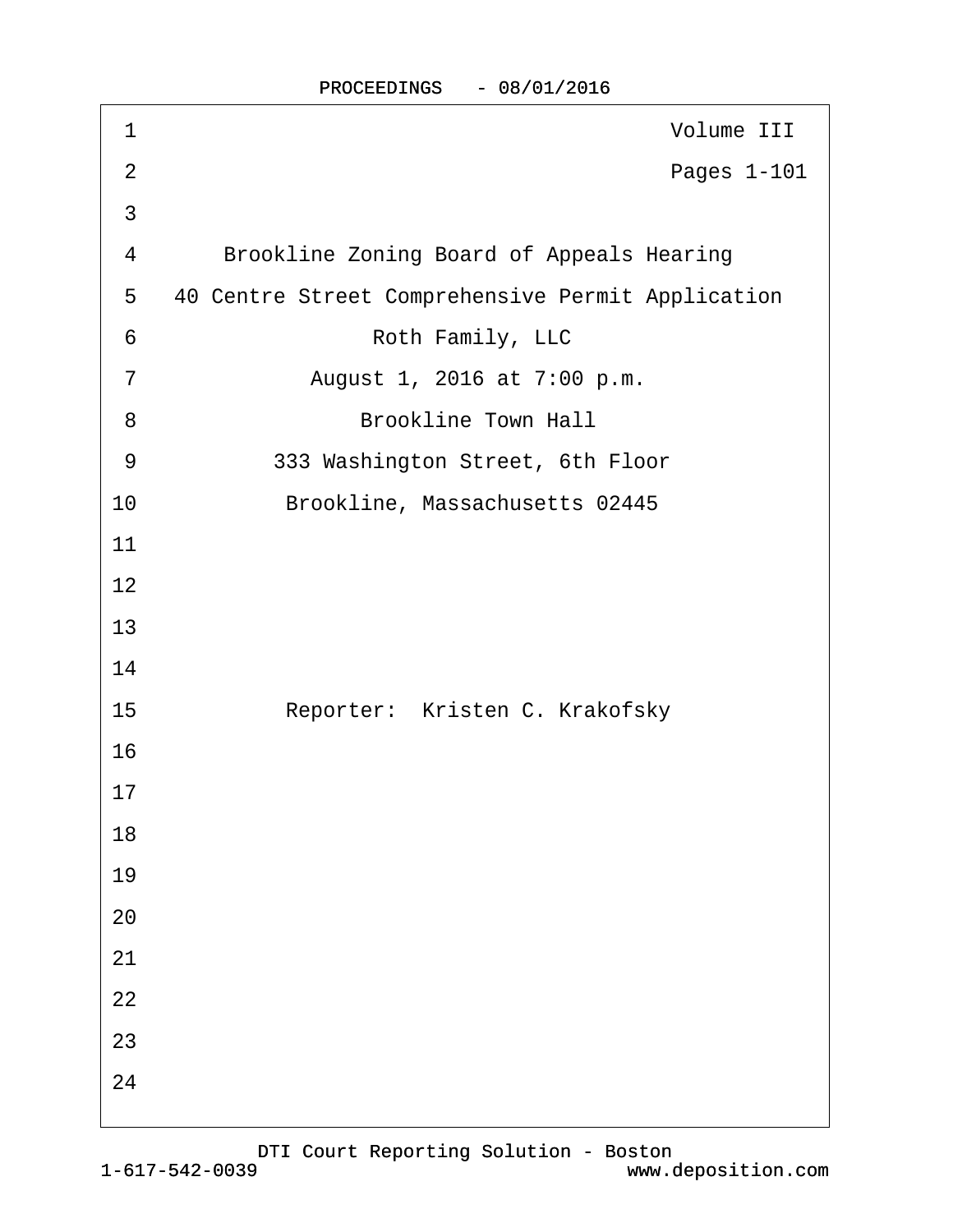| 1  | <b>APPEARANCES</b>                                      |
|----|---------------------------------------------------------|
|    | 2 Board Members:                                        |
|    | 3 Jesse Geller, Chairman                                |
|    | 4 Christopher Hussey                                    |
|    | 5 Kate Poverman                                         |
|    | 6 Steven Chiumenti                                      |
| 7  |                                                         |
|    | 8 Town Staff:                                           |
|    | 9 Alison Steinfeld, Planning Director                   |
|    | 10 Maria Morelli, Senior Planner                        |
| 11 |                                                         |
|    | 12 40B Consultant:                                      |
|    | 13 Judi Barrett, Director of Municipal Services,        |
|    | 14 RKG Associates, Inc.                                 |
| 15 |                                                         |
|    | 16 Applicant:                                           |
|    | 17 Bob Roth, Roth Family LLC                            |
|    | 18 Bob Engler, President, SEB                           |
|    | 19 Geoff Engler, Vice President, SEB                    |
|    | 20 Peter W. Bartash, Associate Principal, CUBE 3 Studio |
| 21 |                                                         |
|    | 22 Peer reviewer:                                       |
|    | 23 Clifford J. Boehmer                                  |
|    | 24 Davis Square Architects                              |
|    |                                                         |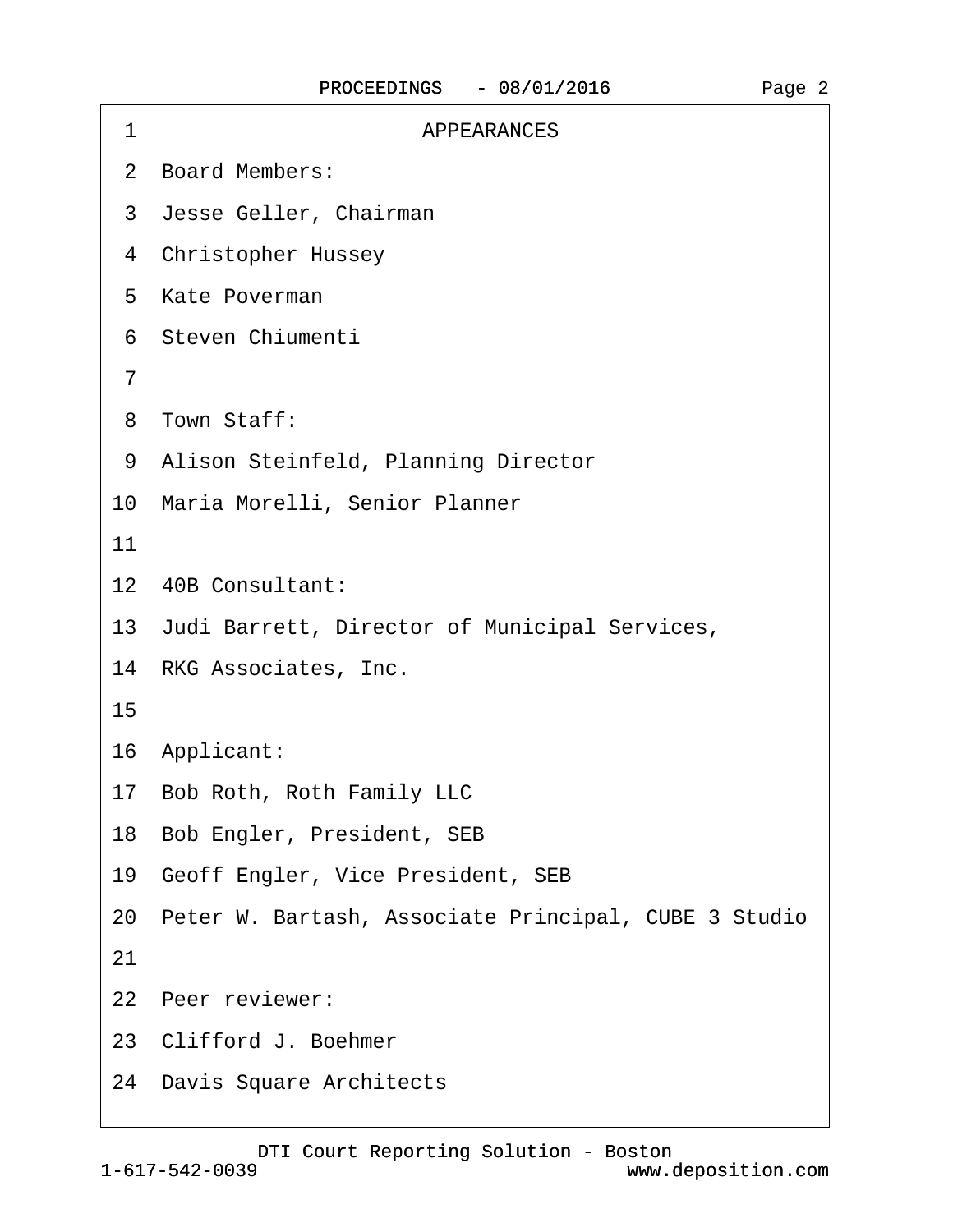| 1 Members of the public:                               |
|--------------------------------------------------------|
| 2 Daniel Hill, Esquire, Hill Law                       |
| 3 Chuck Swartz, 69 Centre Street, town meeting member, |
| 4 Precinct 9                                           |
| 5 Steve Pendery, 26 Winchester Street                  |
| 6 Marty Rosenthal, town meeting member, Precinct 9     |
| 7 Linda Swartz, 69 Centre Street                       |
| 8                                                      |
| 9                                                      |
| 10                                                     |
| 11                                                     |
| 12                                                     |
| 13                                                     |
| 14                                                     |
| 15                                                     |
| 16                                                     |
| 17                                                     |
| 18                                                     |
| 19                                                     |
| 20                                                     |
| 21                                                     |
| 22                                                     |
| 23                                                     |
| 24                                                     |
|                                                        |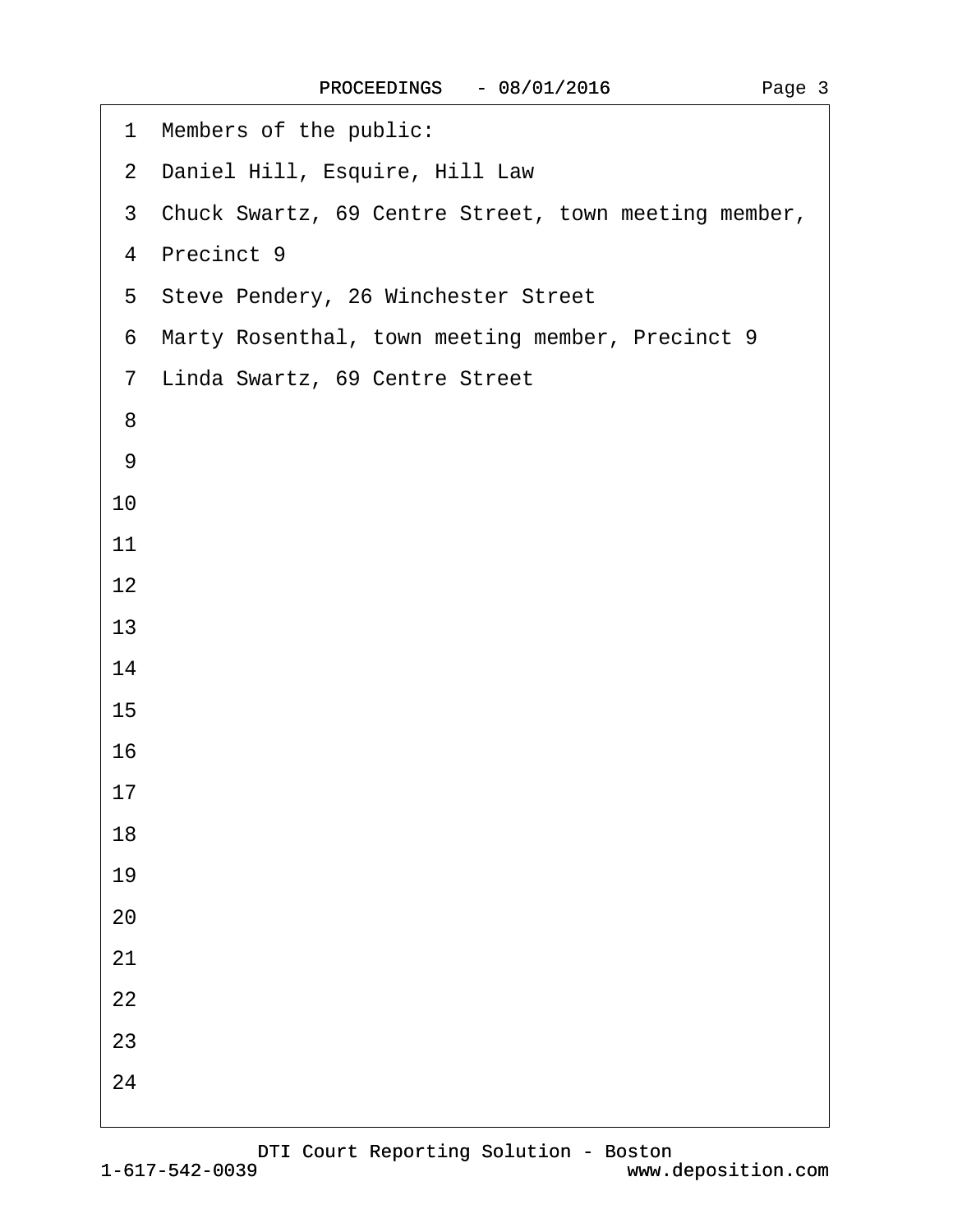| 1              | <b>PROCEEDINGS:</b>                                        |
|----------------|------------------------------------------------------------|
| $\overline{2}$ | 7:00 p.m.                                                  |
| 3              | MR. GELLER: Good evening, everyone. This is                |
|                | 4 the continued hearing for a comprehensive permit which   |
|                | 5 involves property at 40 Centre Street.                   |
| 6              | For the record, my name is Jesse Geller. To                |
|                | 7 my immediate left is Christopher Hussey, to his left is  |
|                | 8 Steve Chiumenti, and to my right is Kate Poverman.       |
| 9              | Tonight's hearing, as people will recall, is               |
|                | 10 our third hearing on this matter. And a few             |
|                | 11 administrative details and then I'll go roughly over    |
|                | 12 our agenda and then we'll get into tonight's program.   |
| 13             | One issue that I do want to raise with people,             |
|                | 14 and I've mentioned it before, is: Communications are    |
|                | 15 important, and we very much appreciate and we very much |
|                | 16 want your input. And we've gotten a fair amount of      |
|                | 17 input from people, but you may have more things that    |
|                | 18 you want to submit. We welcome it.                      |
| 19             | We would ask that if you do want to submit                 |
|                | 20 information, that you submit it -- in written fashion   |
|                | 21 is best. Obviously, there will be moments in the        |
|                | 22 hearings over the course of this matter in which you'll |
|                | 23 have an opportunity to speak, but in written fashion is |
|                | 24 best so that we can review it.                          |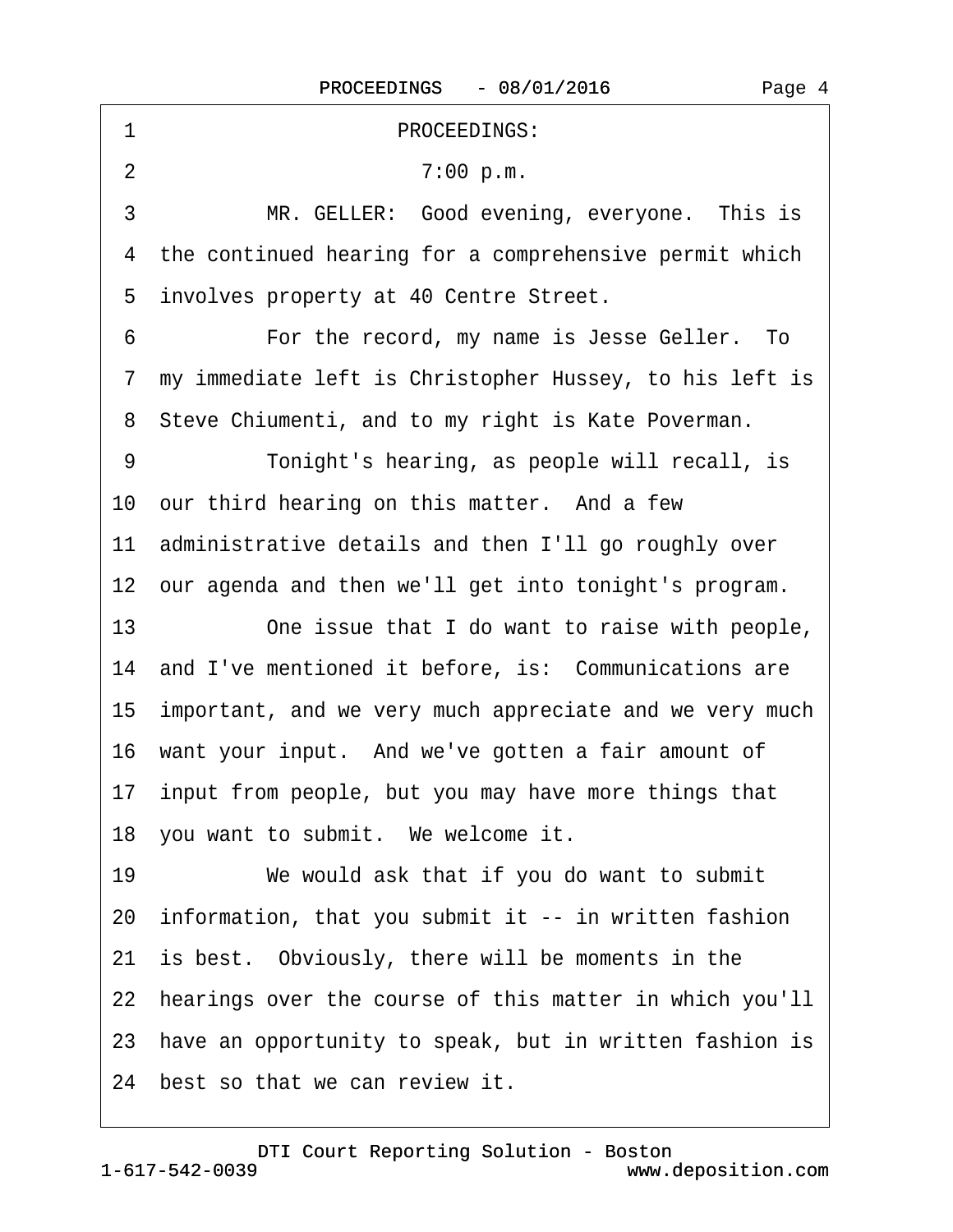| 1<br>But I would ask that written communications           |
|------------------------------------------------------------|
| 2 specifically be sent either -- and this is the best      |
| 3 one -- to the Planning Department. Maria is in the       |
| 4 front. Raise your hand Maria. Wave at everybody.         |
| 5 Everybody knows Maria by now. So if you send your        |
| 6 communications to Maria, she will make sure that all of  |
| 7 the ZBA members get the information in a timely manner,  |
| 8 and we're able to consider whatever pieces of            |
| 9 information you want to relay.                           |
| 10<br>If you do want to speak with ZBA members or,         |
| 11 more accurately, you want to send your communications   |
| 12 to ZBA members, it is important that that communication |
| 13 take place here at the hearings. Not outside the        |
| 14 hearings, inside the hearings because this is a public  |
| 15 forum. So I would ask if you are either speaking in     |
| 16 testimony, obviously then you're going to speak to all  |
| 17 of us, or if you are submitting information, have it    |
| 18 available for all of us to review at the hearing.       |
| 19<br>Let me also note one other thing. Tonight --         |
| 20 well, I don't know how long a period of time it will    |
| 21 be, but one of the key parts of this evening's hearing  |
| 22 is for us to hear from our peer reviewer specific to    |
| 23 design review. As people may recall, there will, in     |
| 24 the future, be peer review of other important issues    |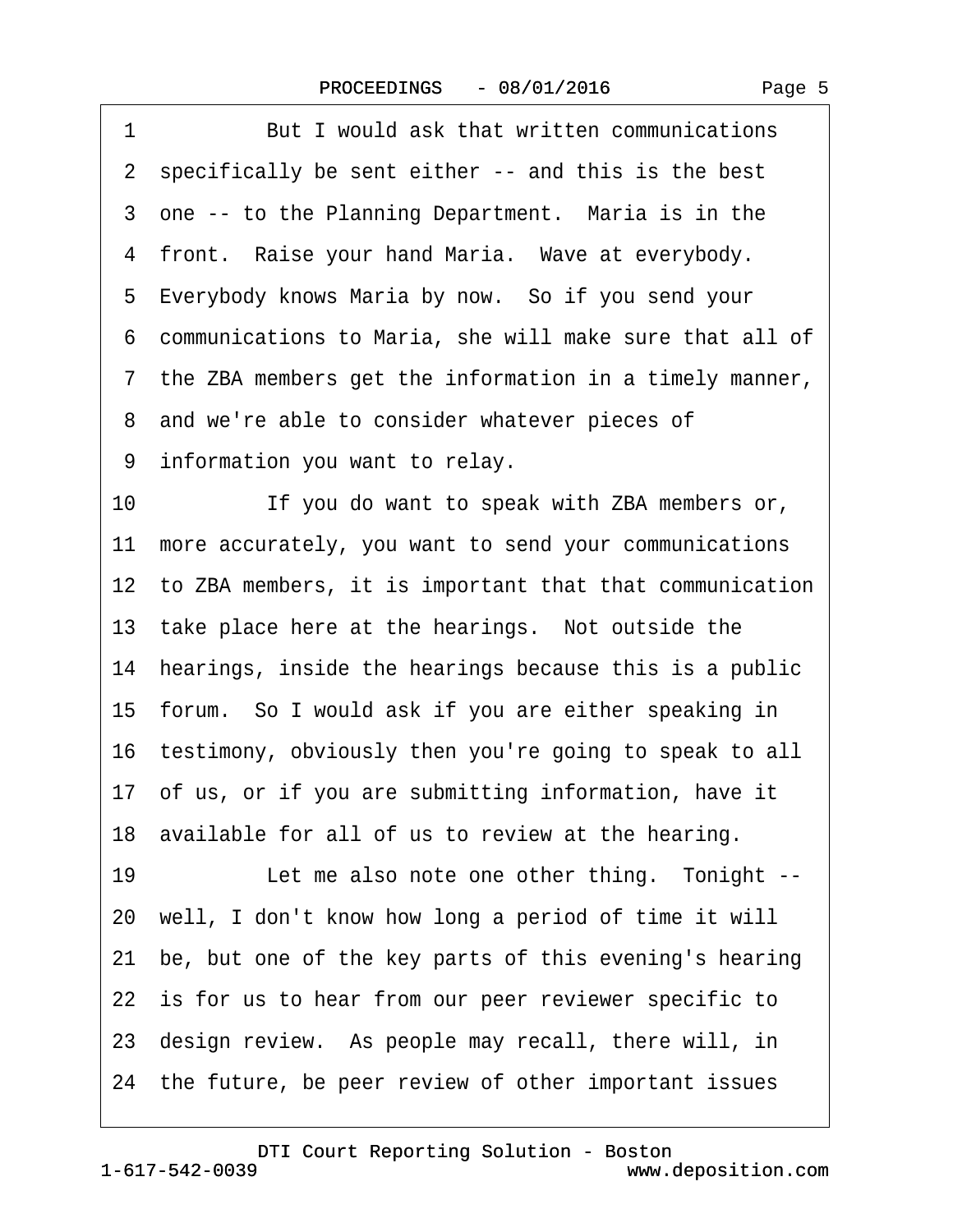| 1 important to the board, and those would include          |
|------------------------------------------------------------|
| 2 traffic, parking, and also -- I'm missing one. Thank     |
| 3 you. Stormwater drainage.                                |
| MS. MORELLI: Not peer review.<br>4                         |
| MR. GELLER: Not peer review, but there will<br>5           |
| 6 technical review.                                        |
| 7<br>MS. MORELLI: By staff.                                |
| MR. GELLER: Okay. So there will be technical<br>8          |
| 9 review. Albeit not this evening, it will be a part of    |
| 10 this process and the ZBA will obviously have an         |
| 11 opportunity to hear reviews, as will you.               |
| 12<br>Let me also remind people -- simply because of       |
| 13 the order of tonight's hearing, let me remind people:   |
| 14 If you offer your testimony, which we want to hear,     |
| 15 what we want to hear is we want to hear new             |
| 16 information. So if you have new, relevant information   |
| 17 that is based on updated things that you hear at the    |
| 18 hearing or that you determine, oh, I must have          |
| 19 forgotten that the last time and you forgot it the last |
| 20 time, we would welcome that information.                |
| But what we don't want to have is we don't<br>21           |
| 22 want to hear the same thing that you entered into       |
| 23 testimony before because, again, we're trying to do     |
| 24 this within a reasonable time frame that fits within    |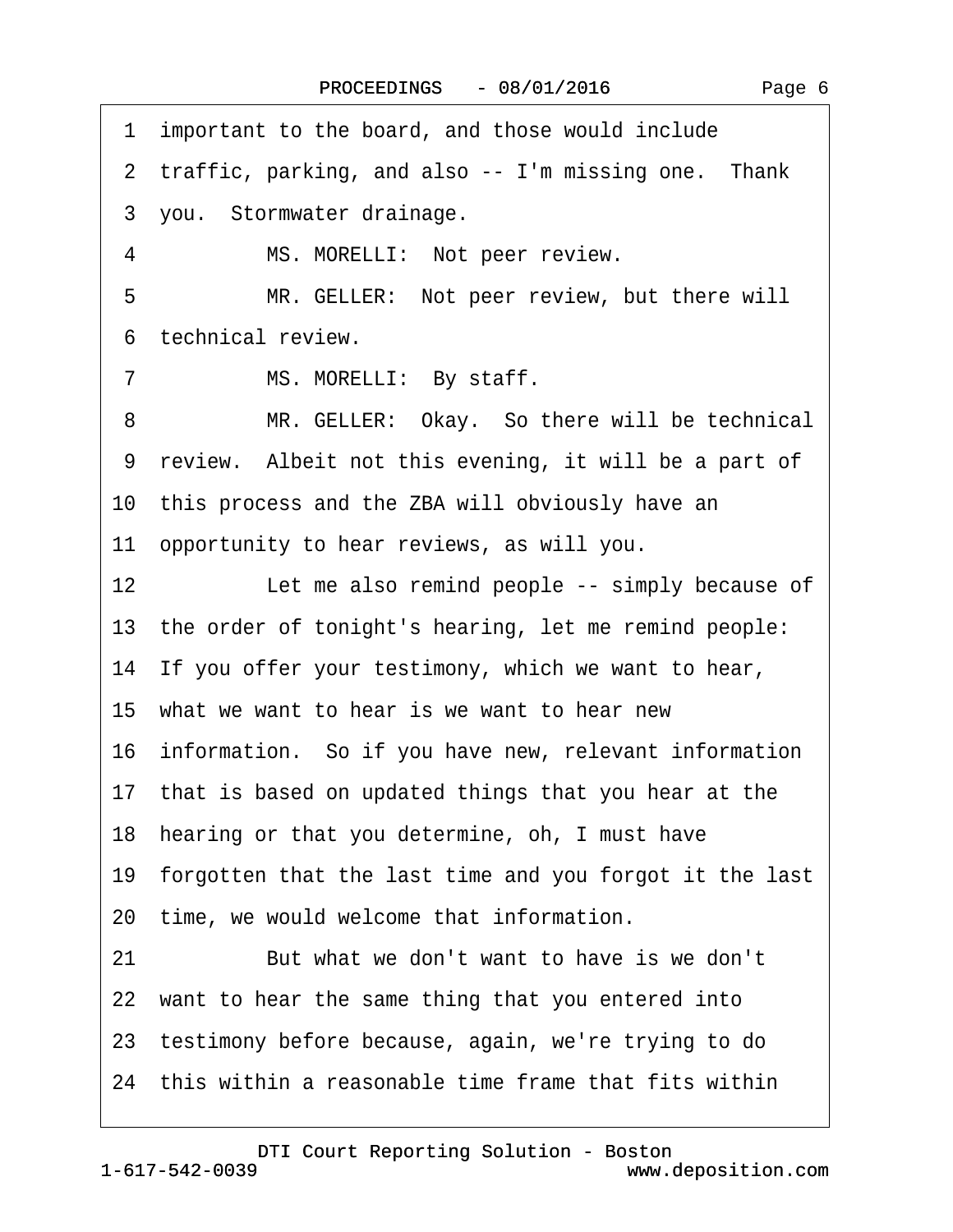1 the statutory limitations. So I would just ask people ·2· to be aware of that.

·3· · · · · ·Tonight's hearing will be an opportunity for 4 us to hear a presentation by Cliff Boehmer, who is with 5 Davis Square Architects, and he will give us his ·6· foundation.· He's been engaged by the town to provide 7 to the ZBA peer review on urban design. We will then 8 offer the applicant an opportunity to respond, should 9 the applicant desire to do so. We will then ask for 10 some input from the public. And then I want to raise 11 with the board that it would be an appropriate time to 12 at least start our discussion about this project.

13 And I just want to be cautious here because I 14 want to be very clear. We obviously have future peer 15· review to hear and anything we say obviously -- and I 16 want to caution the developer -- anything we hear is 17 subject to further testimony that pertains to those 18 issues that are of particular interest to us, like 19 traffic, like stormwater drainage.

20 So the discussion -- for purposes of being 21· able to move this forward and move this forward in a 22 constructive manner that meets with the statutory 23 requirement, I think we have to have the discussion. 24· But I don't want to forget that there is additional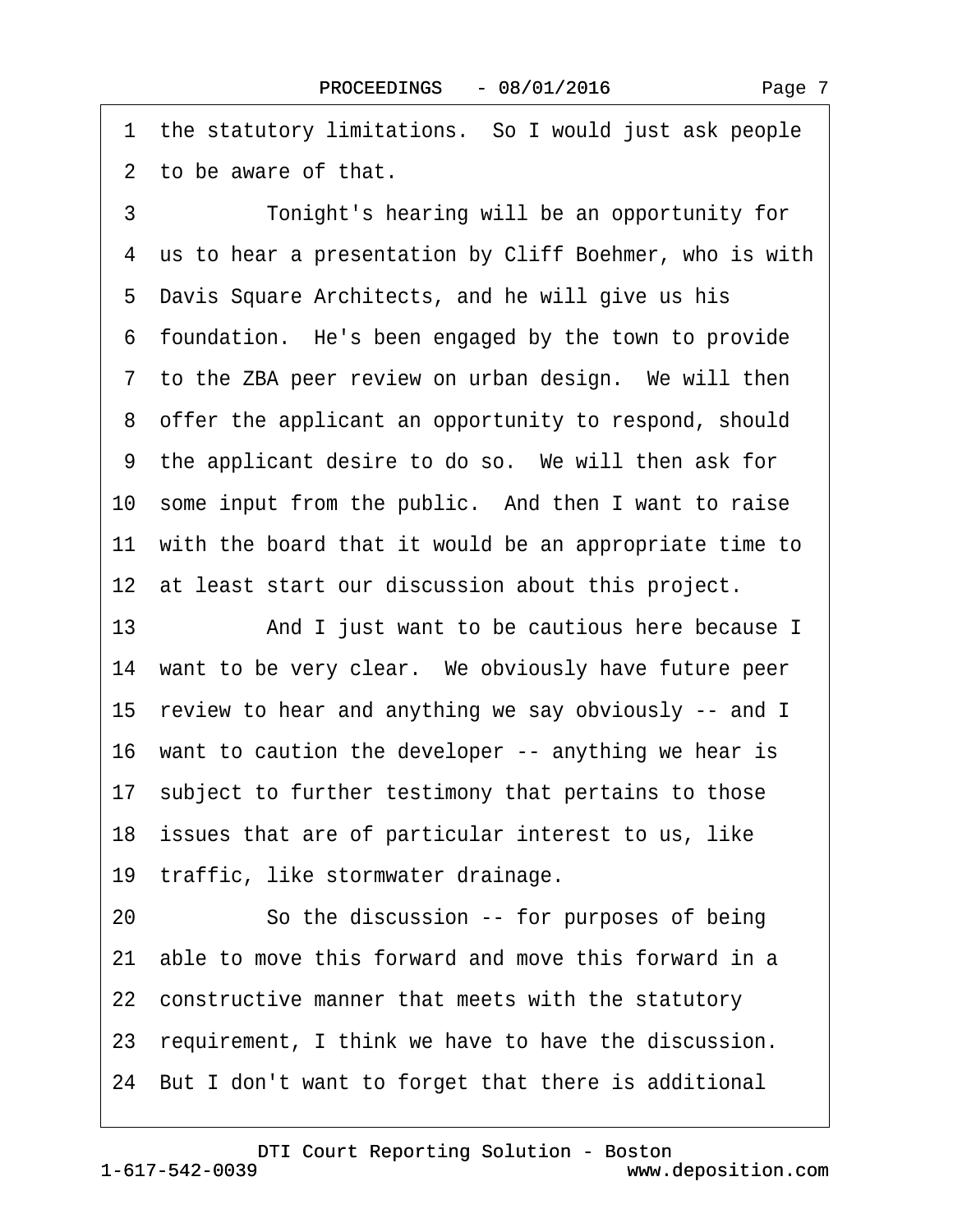| process here, and that process is going to take place,<br>1 |
|-------------------------------------------------------------|
| 2 and that may, in fact, color our thinking, change it.     |
| 3 So I just wanted to underscore that notion.               |
| But I do want the board to have an opportunity<br>4         |
| 5 to start with the discussion so that we can assist the    |
| 6 developer to think about things that we may think         |
| 7 doesn't work or things we do think that work to start     |
| 8 the discussion. Okay?                                     |
| MS. POVERMAN: Jesse, will there be a question<br>9          |
| 10 (sic) to ask questions of Mr. Boehmer as he goes on      |
| 11 or --                                                    |
| 12 <sup>2</sup><br>MR. GELLER: Yes. The ZBA, at the end of  |
| 13 Mr. Boehmer's presentation, will have an opportunity,    |
| 14 as always, to ask questions.                             |
| MS. POVERMAN. Great.<br>15                                  |
| 16<br>MR. GELLER: I see you have 40 or 50 there.            |
| MS. POVERMAN: Yeah.<br>17                                   |
| MR. GELLER: Okay. Mr. Boehmer?<br>18                        |
| 19<br>Once again, if people want to speak, speak            |
| 20 into the microphone over here. Start by giving us your   |
| name, your credentials.<br>21                               |
| Please go ahead.<br>22                                      |
| 23<br>MR. BOEHMER: Hi. My name is Cliff Boehmer.            |
| 24 I'm a principal and president at Davis Square            |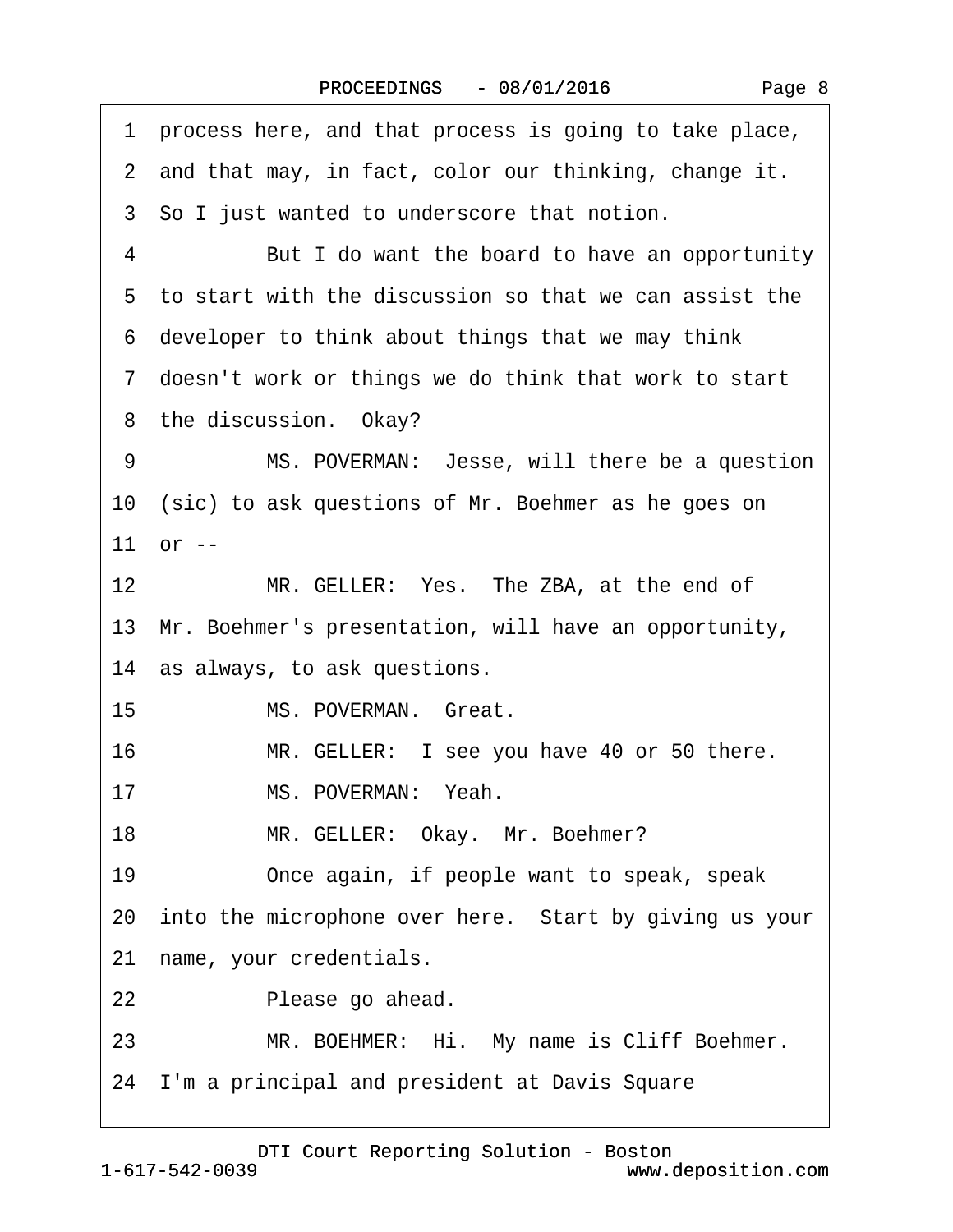1 Architects. We're a 34- or 35-person firm that ·2· specializes in multifamily housing, so within our 3 practice, we've developed many buildings that are 4 similar in scale to the building that's under 5 consideration tonight. 6 • • A couple clarifying points: I guess I'm 7 called the "urban design reviewer." I'm actually an 8 architect in Massachusetts, but my review does go ·9· beyond the specific site that we're on, as you'll see 10 when you see some of the analysis. 11 A couple other quick comments: What I'd like 12 to do, I've prepared a somewhat lengthy written report 13 that the board is now in possession of. I do intend to 14 read most of that. I'll try not to be too drony about 15 it. But I would like to start out by looking at some 16· images because embedded within that report there are -- 17· there's a certain amount of jargon, and I just want to 18 make sure that people understand what I'm talking 19 about. 20 **· · · · · So I think what I'd like to do is start out** 

21· with quickly running through some images to kind of get 22 us all oriented. I'm sure everybody who's here has 23· probably seen most of these images that I'm about to 24 show you, but why don't we start there. Then I'll dig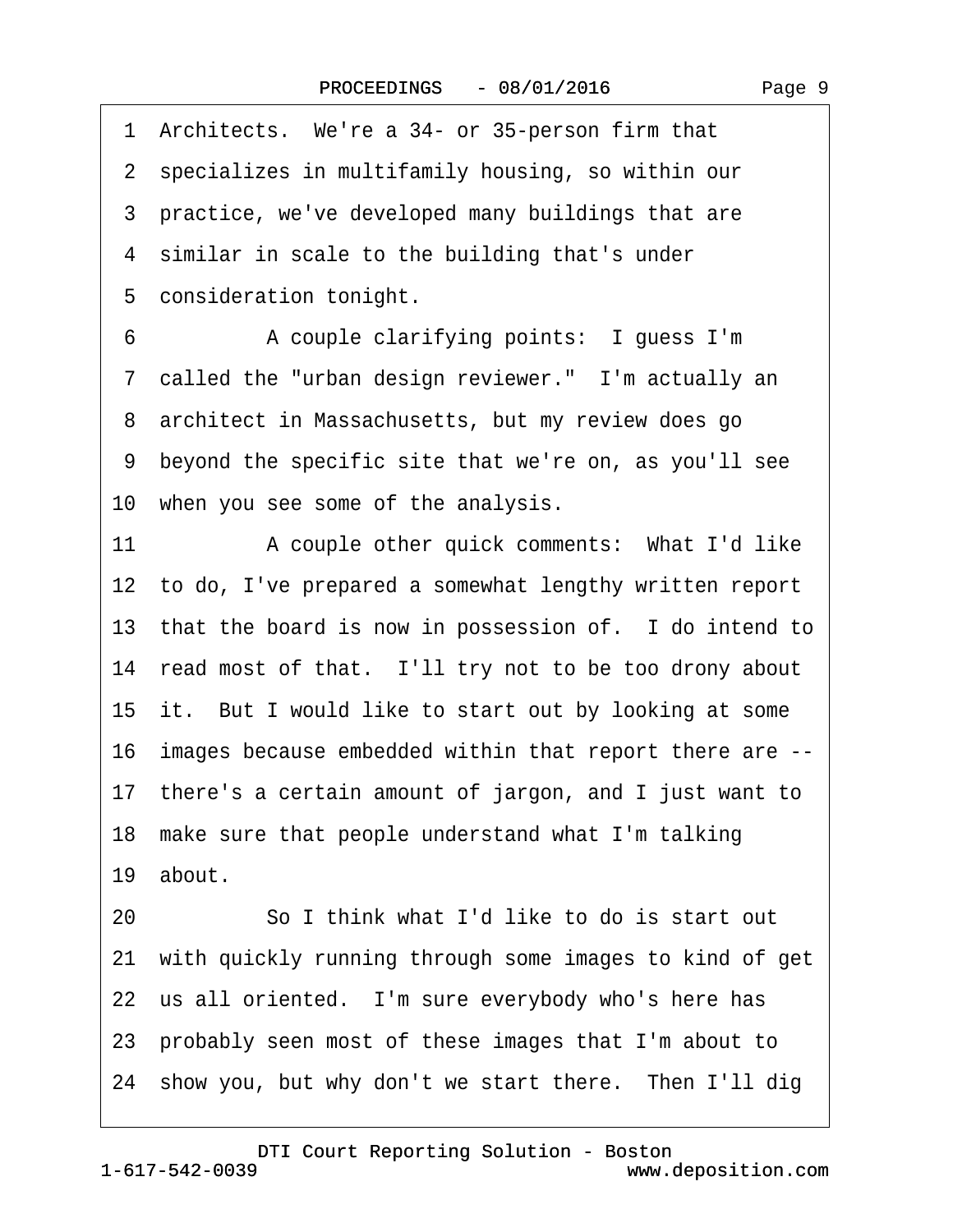1 into the recitative section. 2 I think -- I am going to talk quite a bit 3 about the context of this site, of Centre Street. 4 Centre Street isn't a very long street. It has a 5 variety of kinds of buildings on the street, 6 particularly on the south side. For the ease of 7 discussion, I'm calling it "north" and "south" side of 8 the street, even though it doesn't go quite directly 9 east-west. There is a variety of development on the 10 south side. 11 Some of the things that I'm going to be 12 talking about, these are obviously some of the very 13 well-kept historic homes on Centre Street. And just to 14 tune you in on some of the language, I talk a lot 15· about -- or a certain amount -- about mechanisms that 16 are used in buildings to really bring them down to a 17· human scale and make them an active part of the 18· pedestrian environment and the urban environment in 19 general along Centre Street. I guess you'd call it the 20 public realm of the street. 21 But you can see there are many elements on all 22 of these buildings that really help bring the scale

- 23 down. While this is a rather large box, in fact, it
- 24· does have a smaller scale piece on the front edge to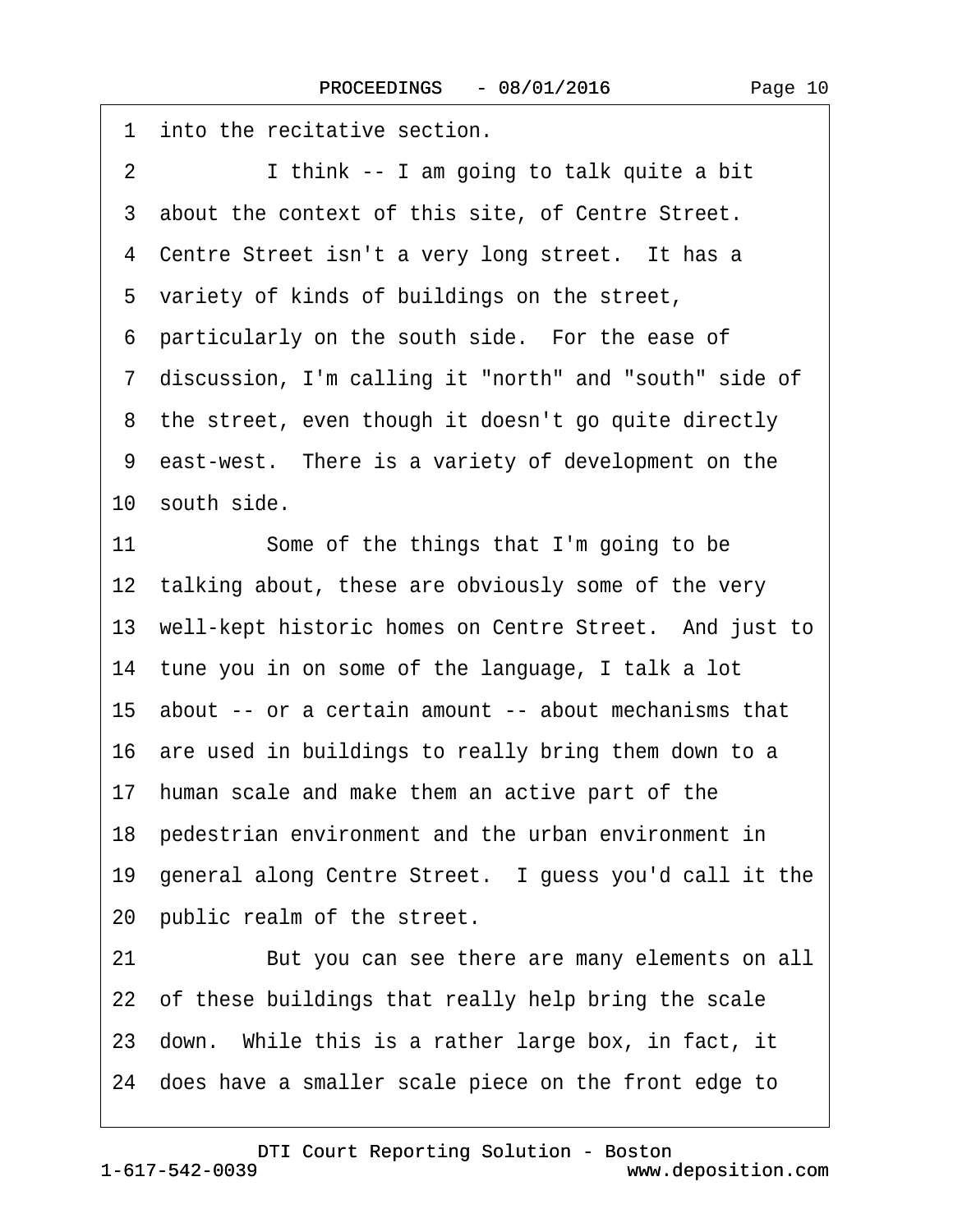·1· virtually every one of the buildings -- the older 2 buildings on the street. While the roof -- while this 3 actually is a three-story building, you know, with a 4 developed attic, the scale is brought down by strong 5 horizontal lines. Large overhangs create big shadows ·6· on the buildings; again, another mechanism to bring 7 down the scale.

8 One of the most obvious ways also to bring 9 down the scale of buildings is by a setback. The 10 buildings aren't right on the sidewalk, they're set 11 back from the side walk, so they naturally recede in 12 size due to a perspectival effect. And you'll see all 13· of these older homes do have significant open space in 14 the front.

15 You also break down the scale of large 16 objects, which buildings are large objects. You break 17 down the scale of that with putting elements in the 18 foreground. That's typically anything ranging from 19 fencing, walls, plantings, various ways to create a 20 foreground and a background.

21 Again, most of those mechanisms really do help 22· bring down the scale of the buildings, as well as on -- 23· obviously, when you have prominent entry porches with 24· broad sidewalks that walk up to it, it provides a very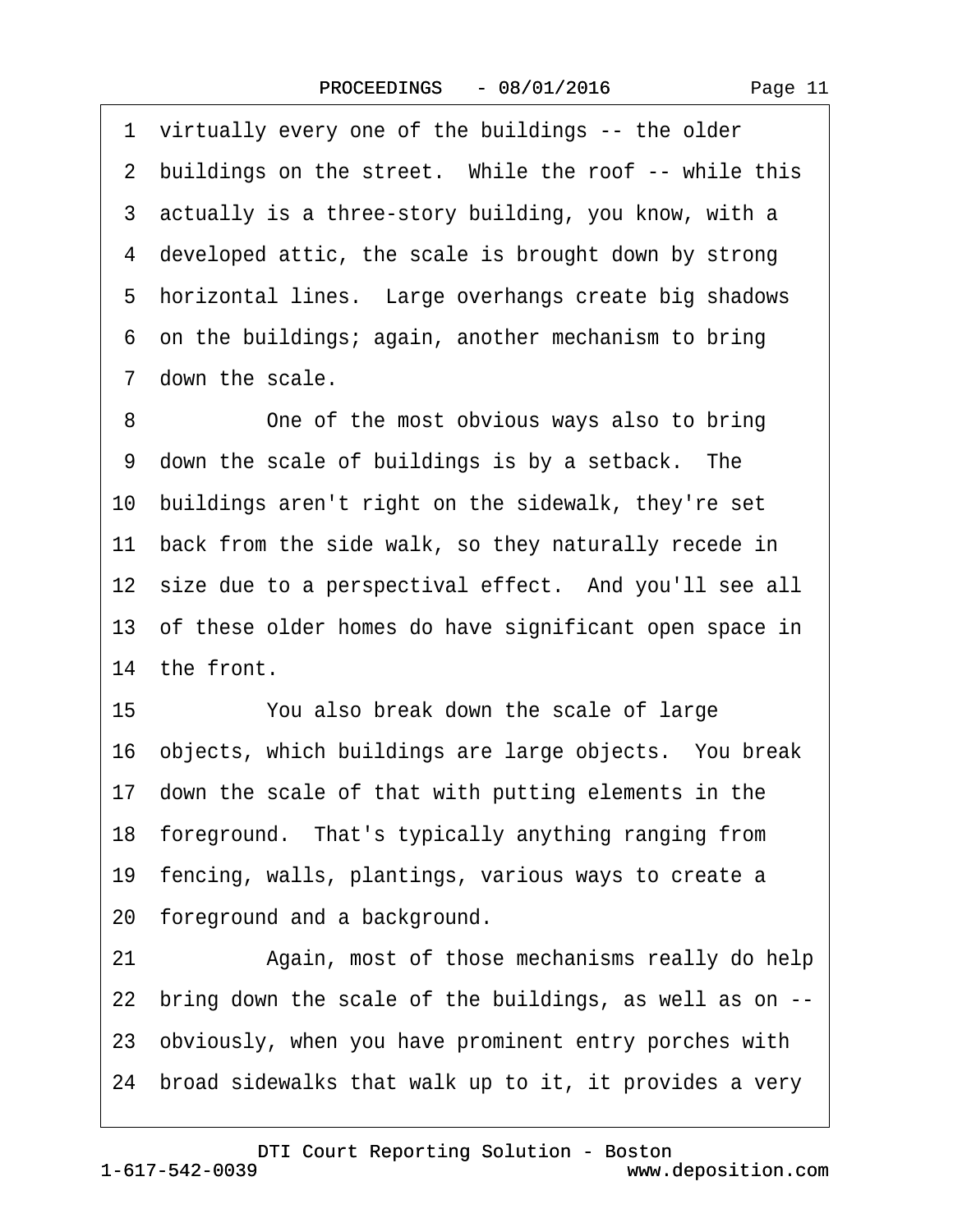1 welcoming kind of effect for the pedestrians. 2 These are on the south side. All these are on 3 the south side of the street, the same side as the ·4· proposed project.· Some of these, as you can see, and ·5· I'm sure everyone's aware, are a little less successful 6 as far as bringing down the scale of the buildings. 7 These are quite tall buildings. But I do discuss in 8 the report the fact that most of these buildings still ·9· do have a setback from the street, and there are 10· varying degrees of mediating elements in the foreground 11 between the pedestrian realm and the building itself. 12 This is more about some of the language I'll 13 use again. And I'm sure, as I've said, most of you 14 have seen many of these images. When I talk about 15 "setback," these lines represent or roughly 16· corresponding -- or pretty consistently, certainly on 17· the north side, corresponding to the main volume of the 18· buildings and how far back they are set from the street 19 and the sidewalk. 20 Clearly, there are some buildings that violate 21 what might be considered to be the norm, the typical 22 setback along the main straight stretch of Centre 23 Street. But it is important in the sense that -- when 24· I talk about the public realm, what I'm talking about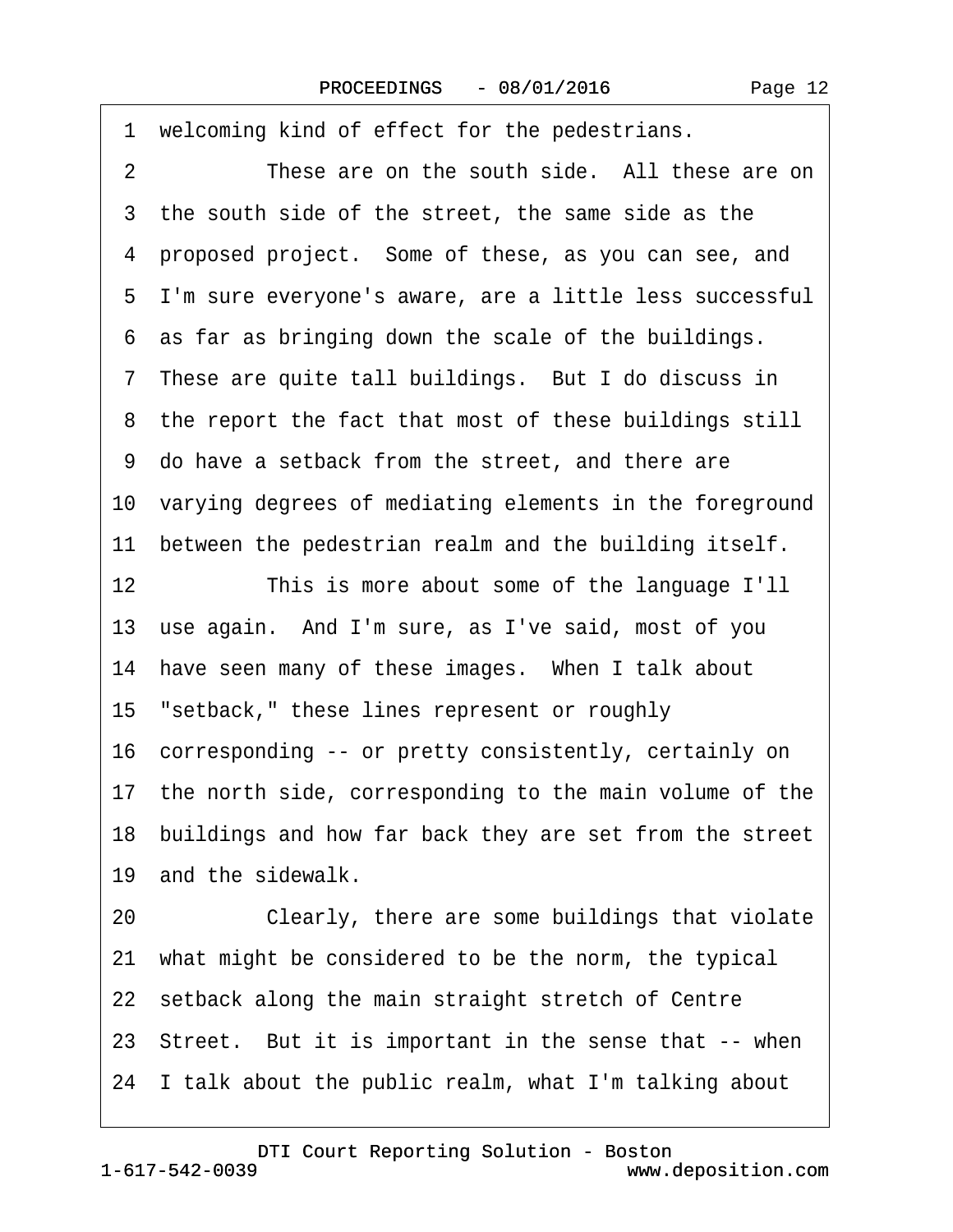1 is that space that is fully open and available to the 2 public. It's where pedestrians are, it's where 3 vehicles are, it's where people interact out in the ·4· public realm, it's -- developing corridors, street 5 corridors, is an important part of any good urban ·6· thoughtful plan.

7 This is the view looking towards the south 8 side of the street. There's the subject property right 9 there, and here's a line there. I think there are 10 something like seven of the older, larger, heavily 11 detailed, wood-framed buildings on the north side. I 12 think there are only three left on the south side. And 13· I do want to point out -- I think I mentioned it 14· several times -- that the south side, there is a -- 15· obviously a historical tendency or movement that has 16· been developing larger buildings on the south side of 17 the street. 18 This is a similar diagram here that gets down 19 to -- this is actually the site plan of the building 20 we're talking about tonight at 40 Centre Street. 21 There's that normative setback line, the red line, 22 similar to the yellow line over there. And you'll see 23 we talk about the fact that the proposed project does 24 encroach on that normative setback line.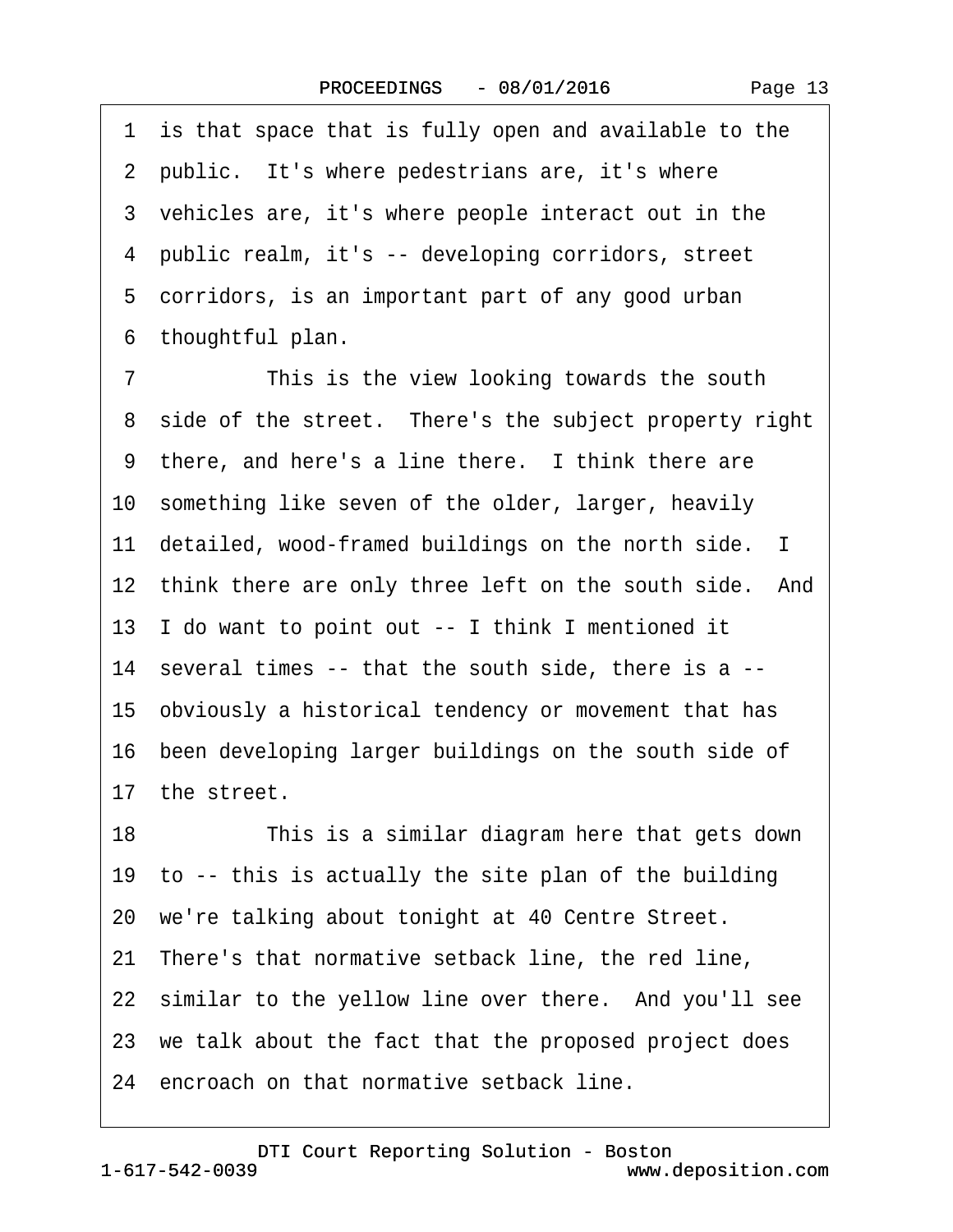1 Finally, these images -- and, again, I'm 2 bringing these up mainly to give you the language. I'm 3 going to talk about a lot of this, and I may not have 4 the images up on the screen when I'm talking about it. 5 This is the ground-level plan of the proposed ·6· building.· What it has is -- all of the parking is at 7 grade. There's a 20-foot-wide garage door that opens 8 up onto Centre Street. The large public parking lot is ·9· right across the street, the entry lobby of the 10· building.· The aspect of 40 Centre Street that I think 11 most engages with the public realm is that lobby space. 12 Residents for the building would enter there, and 13· there's a large lobby area that accesses the stair, the 14 front stair as well as other typical facilities 15 associated with an apartment building: mailboxes, 16 et cetera. There's some bicycle parking provided on 17 this ground level of the building. There are no 18 apartments, though, on the ground level. 19 I am going to talk about -- part of my charge 20 was to talk about building elevations. So elevations 21 are straight-on shots of views of buildings. Nobody 22 ever -- except architects, mainly -- thinks about 23· buildings this way, but I do want to talk about this 24· because the design of the elevations is really the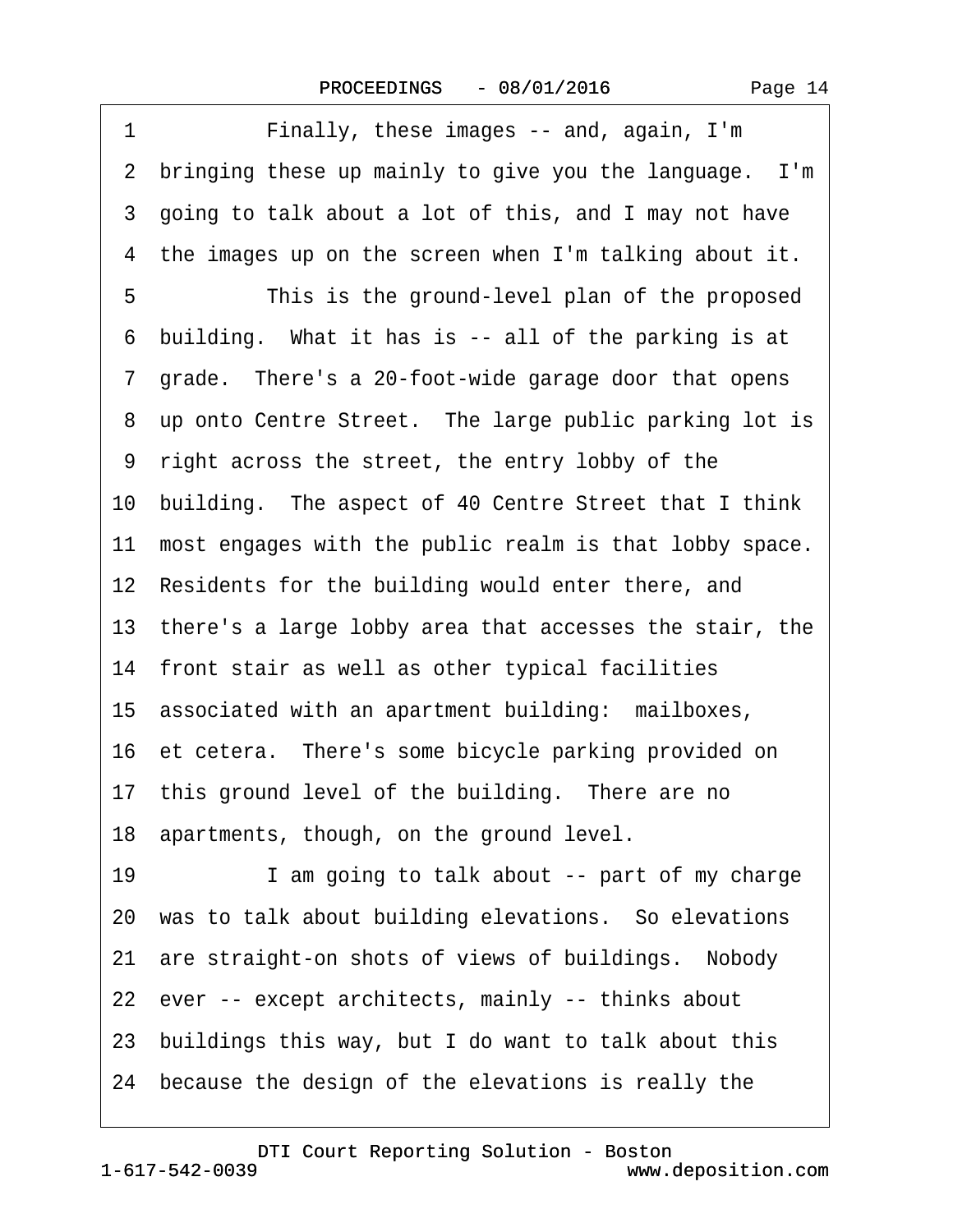·1· primary transmitter of the impression that the building 2 gives to the public realm, so it matters. Our 3 conscious moves -- design elevations is a big part of ·4· an architect's job, and it's important, I think, to 5 understand where they're coming from when you're 6 talking about elevations. 7 This is the street elevation. I'm going to ·8· briefly go through these, and I'll repeat it -- some of 9 it again at the end. This is the street elevation. 10 There's that garage door that I was talking about. The 11 materials, the light tan color is proposed to be brick. 12 These kind of panel-like materials, multicolored 13 panels, are cementitious panels. As you can see, it's 14 a six-story building. 15 **I** do talk about the kind of verticality of the 16 look of that street elevation. That is accomplished in 17 a couple of different ways, at least three ways. The 18 building is divided. Across the length of the 19· building, it's divided, so rather than a broad facade, 20· it's cut into two narrower facades accentuating the 21 verticality of it. That's further expressed through 22 the long pilasters or brick columns, as it were, that 23· go up.

24 There are also, as you can see here, the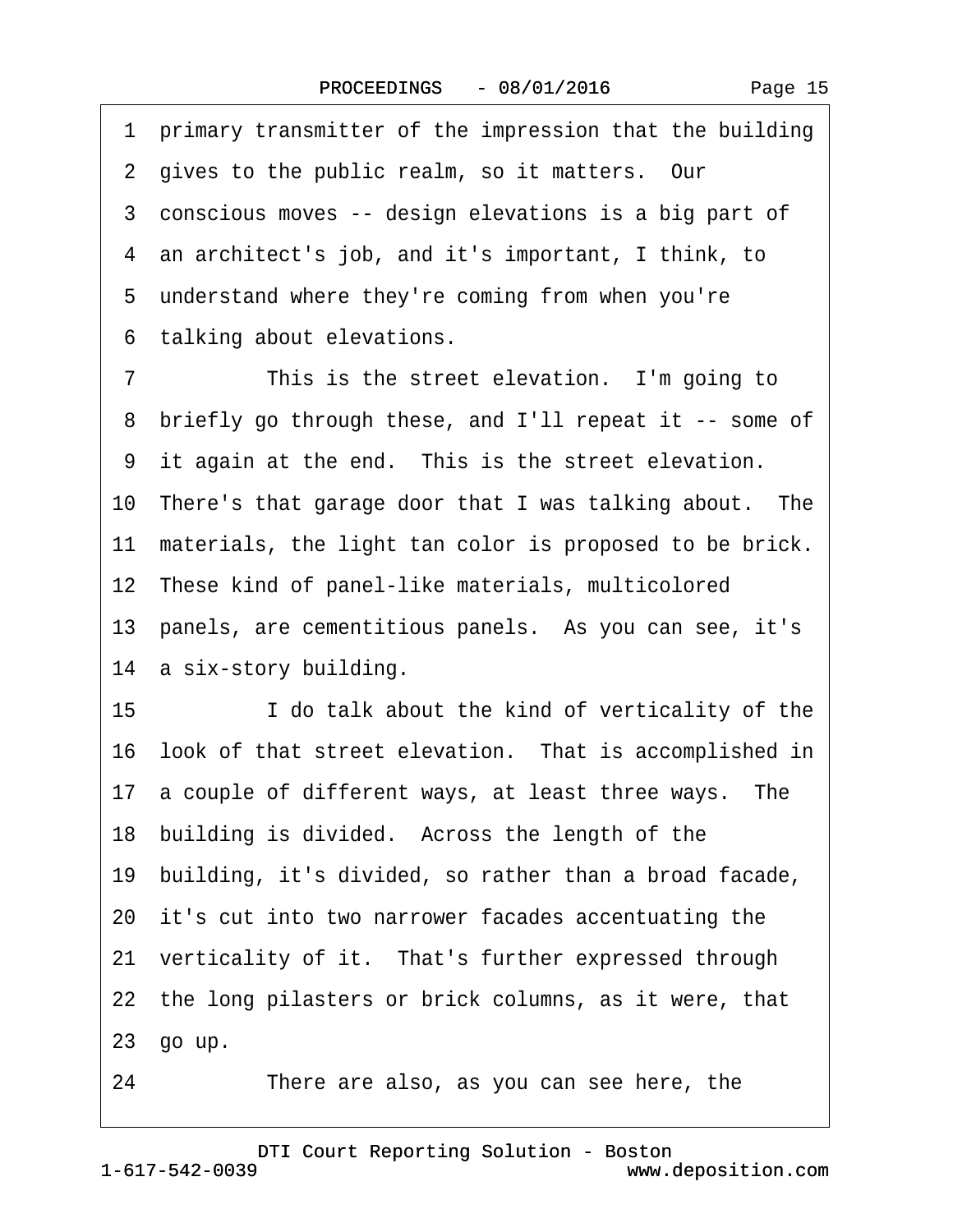Page 16

·1· pattern of windows, every two floors gangs together, 2 the windows, so it creates a larger vertical perception 3 of the building, I guess you'd say. 4 • • And finally, at this end of the building, the ·5· east end, there's -- all of the stacking of windows at ·6· the east end is tied together in one vertical gesture. 7 This is the facade that faces that open 8 parking lot on the west side of the building. There ·9· you can see the brick wraps around -- the brick 10 material wraps around. And what we're looking at here 11 is primarily, again, the cementitious -- multicolored 12 cementitious panels with metal balconies and metal 13 screening for the railing systems on the balcony. 14 These openings in the base of the building are 15· actually there -- I presume are there for ventilation 16· because from this -- all of this area in the back is 17 parking, and these would be, I presume, some type of 18 louver. I don't think that it was spelled out, what 19 this material was at the base on this elevation. 20 The rear elevation is a little bit different. 21· So this is facing Winchester Street, the building 22 that -- the tall condominium structure on Winchester 23 Street. There at that elevation, the same panels, 24· cementitious panels, wrap around to the rear of the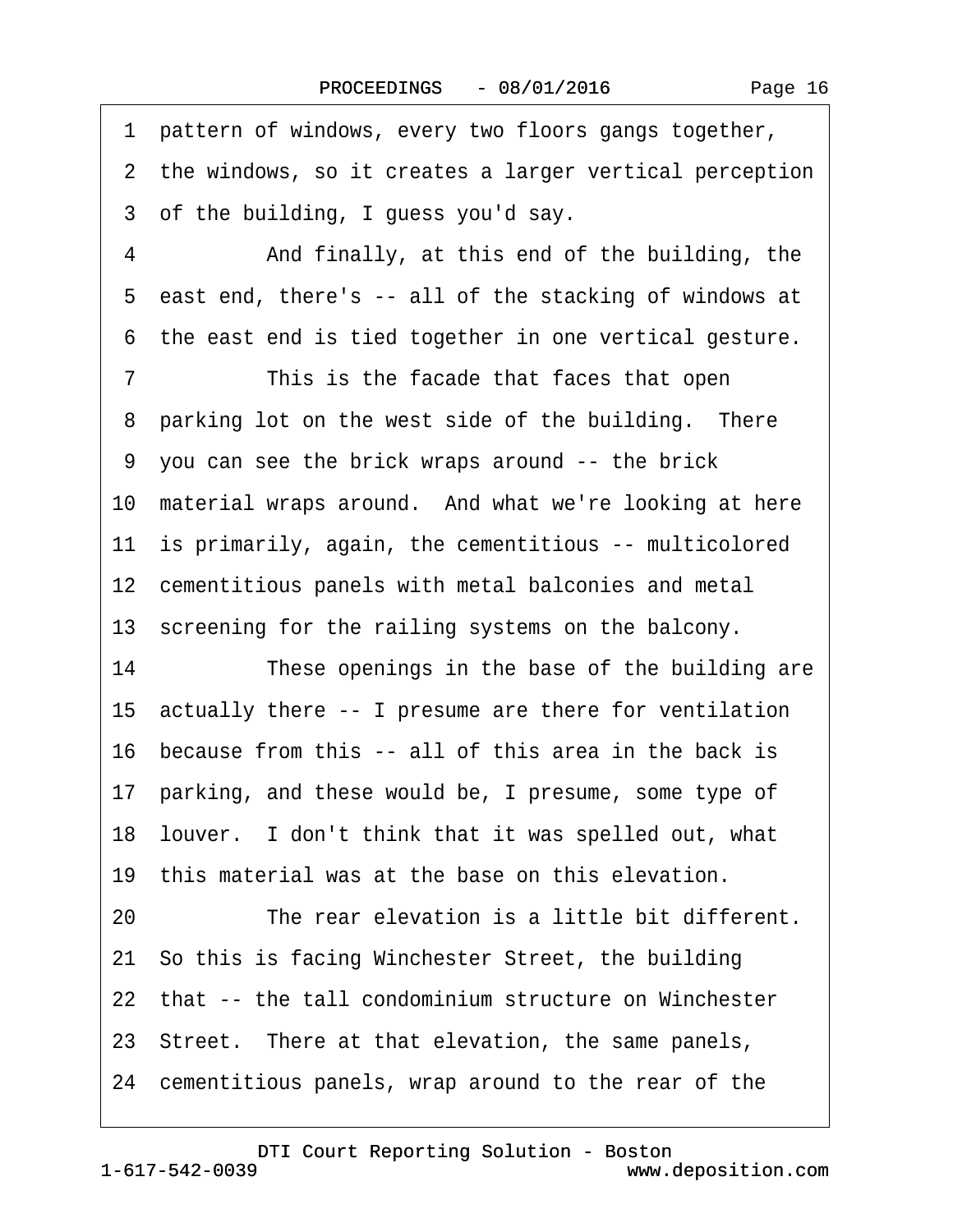1 building. The same mechanism is used on the front 2 elevation breaking that mass into two pieces. 3 This half is also cementitious material, but 4 it's a lap siding material as opposed to a panel 5 material. And you can see that the panels both along ·6· the east elevation or west elevation as well as ·7· north -- or south elevation -- I'll get it right ·8· eventually, south elevation -- there is an expression 9 of each level of the floor. That's where the panels 10 break so you can read each floor horizontally. 11 **Each elevation is a little simpler.** This is 12 facing the historic building immediately to the left as 13 you're facing the subject property. This is called out 14 to be the same material as on the rear of the building, 15 which is a lapped siding material. All of these 16 materials are -- the lap and the panel materials, they 17 are cementitious materials. And I don't have a lot of 18· other detail beyond that, but that's what we've been 19 looking at. 20 • And finally, I do make reference in my report 21· about a -- at our walk-through that we did, our site 22 walk-through that we did, we were taken to Marion 23· Street where there is a building very, very similar,

24 designed by the same architectural firm. But a very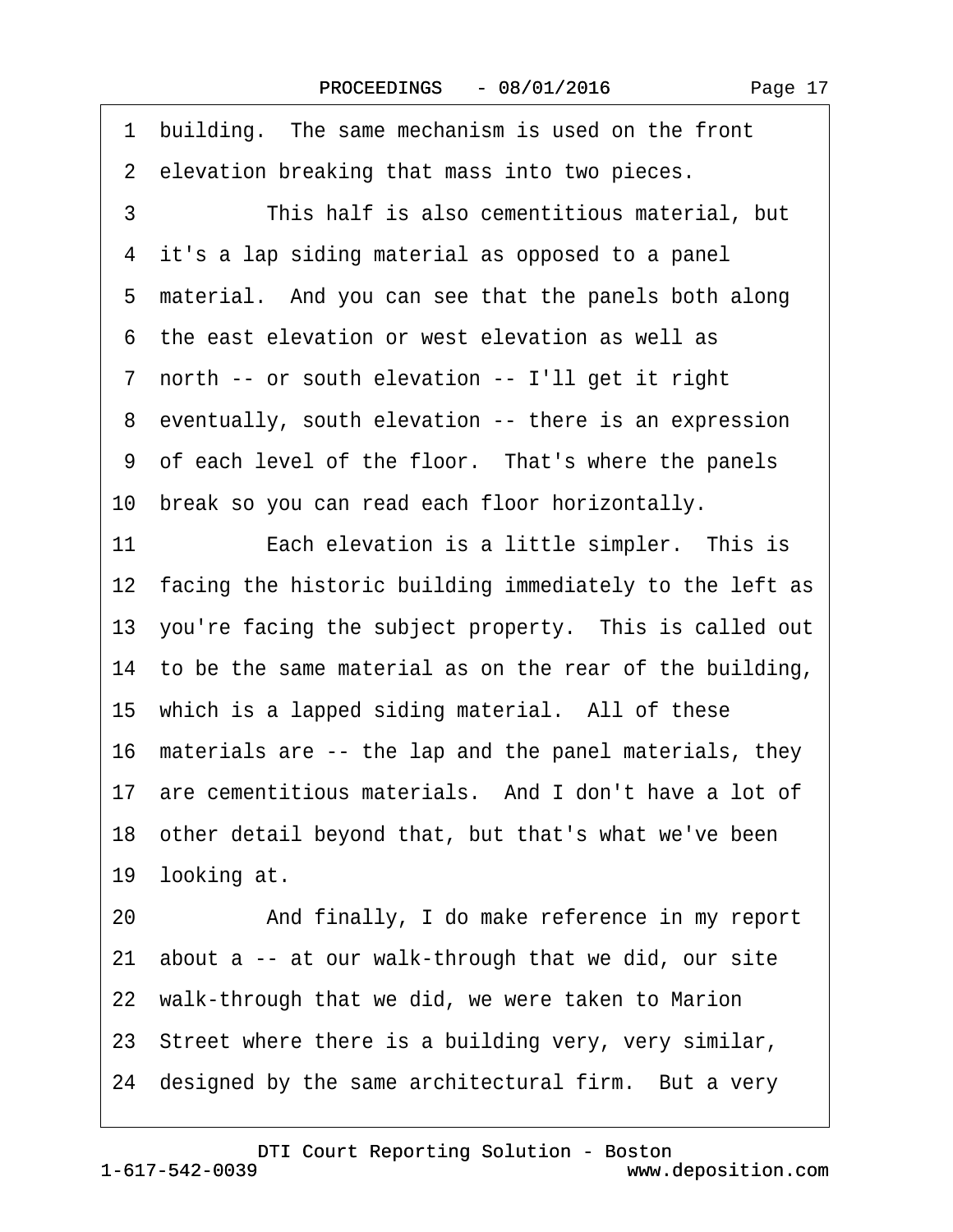·1· similar form and scale that Mr. Roth took us to to look 2 at and told us that this was really what got him 3 thinking about the kind of building he wanted to put on 4 Centre Street. 5 • • And you can see it's the same height as the 6 building. There's a reason the building is this ·7· height, and this was the subject of some discussion on ·8· our visitation day that has to do with the construction 9 type. It's kind of a technical reason why it is that 10 height. 11 But it turns out to be a relatively affordable 12 way to build multifamily or mixed-use buildings in 13· general, creating a podium on the first level, and then 14 five stories on top of that, there's specific materials 15 that need to be used to do that. But it maximizes the 16 kind of volume that you can create in a building 17 without having to use a steel-frame building or a 18 cast-in-place concrete building. So it is a more 19· affordable construction technique by sticking with 20 these limitations on the building. 21 So having said that, maybe I will -- I think 22 there's something wrong. 23 But anyway, I can start with this, and what 24· we'll do is I can flip back and look at some of the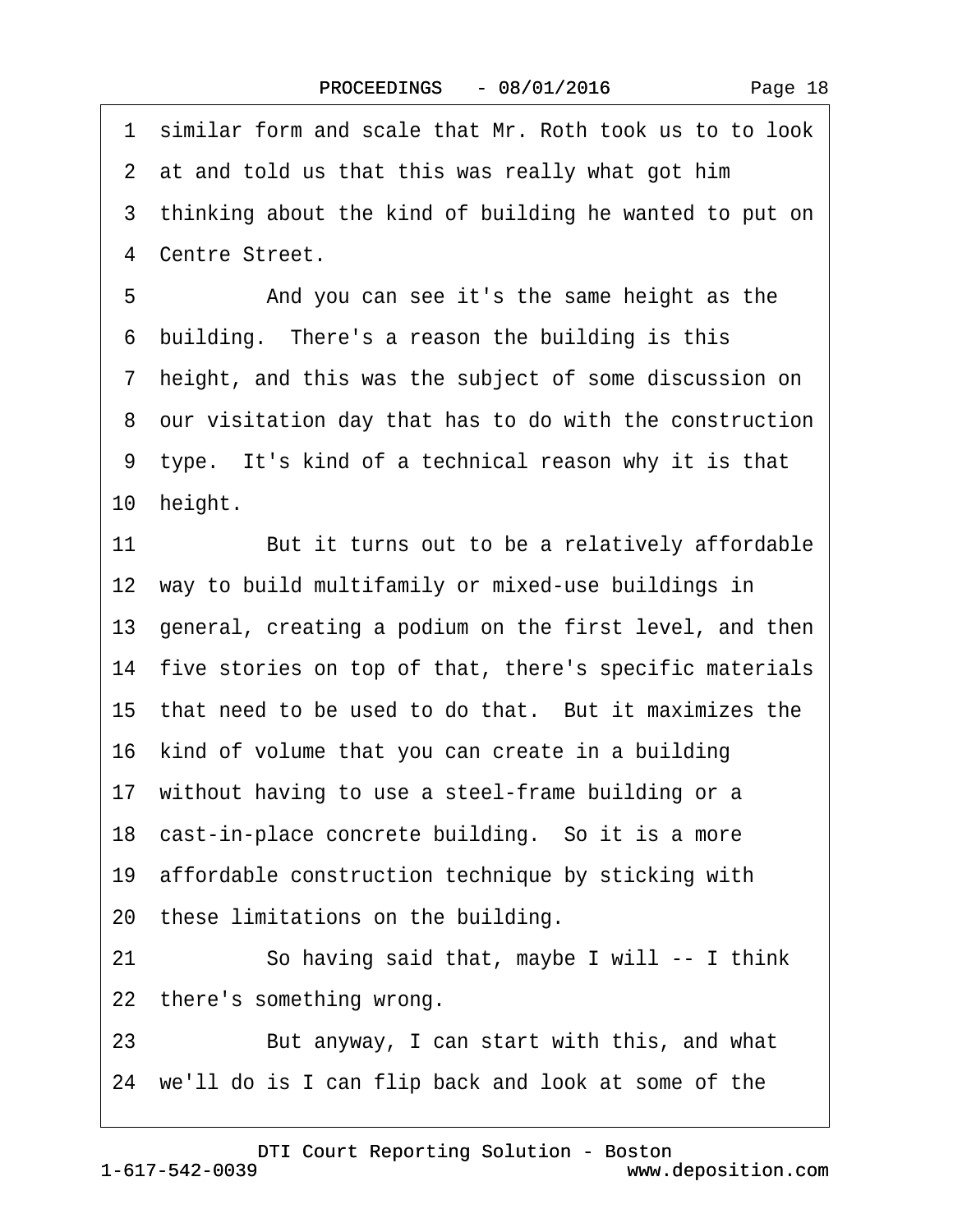·1· other images.· So I'll start with the report.· And I'll 2 state at the beginning, I'm not going to read, 3 actually, everything in the report because some of it 4 is a very long list of all the documents that were 5 presented to me in order to undertake my review. 6 **It is the reviewer's understanding that the** ·7· proponent's team has agreed to participate in working 8 sessions to discuss other design options for addressing ·9· some of the concerns that were expressed by various 10 town departments as well as neighbors. Some of these 11 concerns are noted in my report as well. 12· · · · · ·For this reason and for the reason that most 13· 40B processes undergo changes through suggestions 14 coming from the ZBA, I'm calling this a preliminary 15· report.· And what I mean by that is that I expect there 16· may be changes in the proponent's proposal, and I'm 17 certainly on board to review those changes and give you 18· whatever technical advice you need on the changes. 19 The report goes on to cite the number of 20 documents that were reviewed. It's quite a big package 21· of documents, well over 30 different documents -- kind 22 of even more than that because the main application had 23· some 16 different sections to it -- and various 24· letters, reports, presentations that have been done in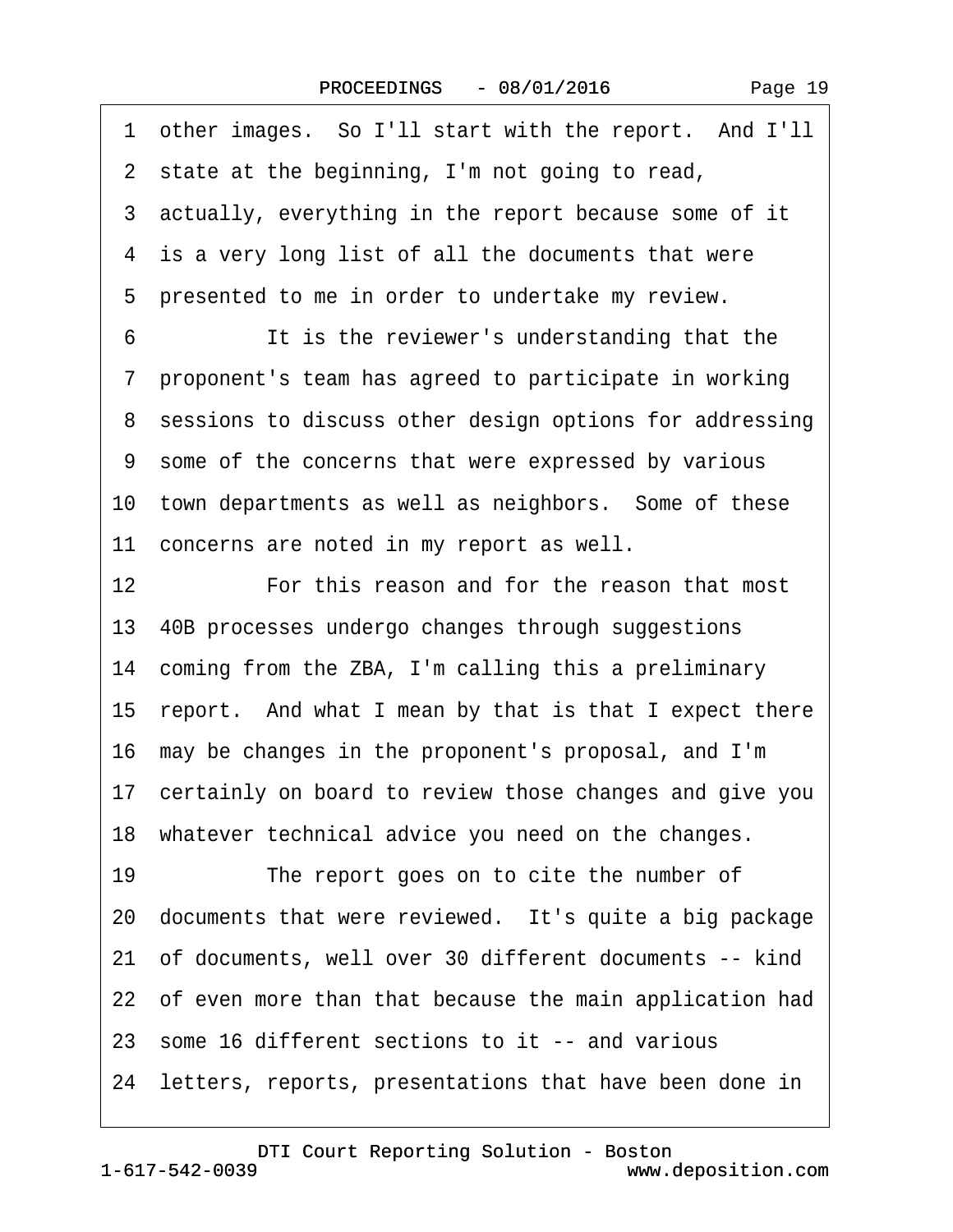1 front of the ZBA already. There was a lot of material 2 that we went through. 3 We had an initial meeting, and I've described 4 that. The development team conducted a site 5 walk-through on Wednesday morning, just last Wednesday, ·6· the 27th, followed up with a brief meeting at 40 Centre ·7· Street as well as a visit to a comparably sized new 8 development designed by CUBE 3, which is the architect, ·9· and that's that image of the Marion Street building. 10· This building reportedly was the inspiration for the 11 proposed structure at 40 Centre Street. 12 • Attending that walk-through were myself, 13· Alison Steinfeld, Maria, Bob Engler, who's here tonight 14 as well, a representative of CUBE 3. He's here tonight 15 as well, the architect. Bob Roth was there as well. 16 He's not -- oh, he's here tonight, okay. There he is. 17 Most of the visit consisted of walking the 18· length of Centre Street up to 112 Centre and back 19· towards the eastern end where 40 Centre Street is 20· located, observing, and commenting on the existing 21 context. That's obviously of huge importance. The 22 rear parking area of 40 was also observed as well as 23· the parking lot on the western side of 40 Centre Street 24· that serves the high-rise structure at 19 Winchester.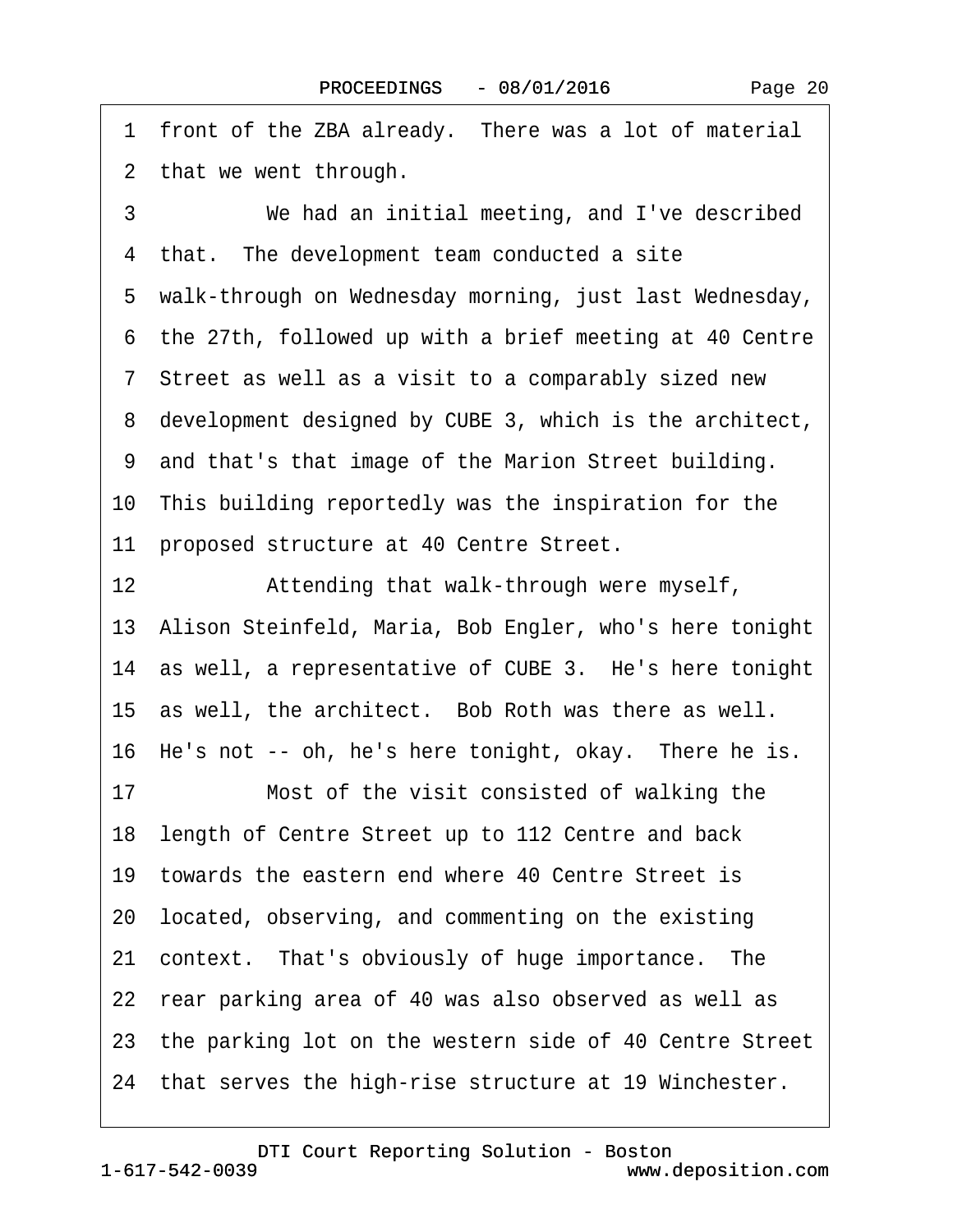|  | Page 21 |
|--|---------|
|--|---------|

|    | 1 So I think probably everybody is aware that parking      |  |
|----|------------------------------------------------------------|--|
|    | 2 area that comes out onto Centre Street actually serves   |  |
|    | 3 the building behind Winchester Street.                   |  |
| 4  | I was also instructed to do a larger survey,               |  |
|    | 5 neighborhood survey, neighborhood and amenities survey,  |  |
|    | 6 again, to help put this project in context. The site     |  |
|    | 7 is located within Coolidge Corner, a part of Brookline   |  |
|    | 8 that is well served by high density and a variety of     |  |
|    | 9 retail businesses, religious facilities, restaurants,    |  |
|    | 10 entertainment, as well as excellent access to public    |  |
|    | 11 transportation. The Green Line is only about a -- a     |  |
|    | 12 stop is only about a thousand feet away. Bus service    |  |
|    | 13 on Harvard Street is even closer.                       |  |
| 14 | Other surrounding neighborhoods: Corey Hill,               |  |
|    | 15 a primarily one- and two-family residential             |  |
|    | 16 neighborhood is immediately to the west. Dense          |  |
|    | 17 mixed-scale residential areas on both sides of Harvard  |  |
|    | 18 Street extend to the north up until you get to          |  |
|    | 19 Comm. Ave. And a somewhat larger scale but still        |  |
|    | 20 mixed-scale residential development is to the south off |  |
|    | 21 of Harvard. Various landscapes, streetscapes -- and we  |  |
|    | 22 pin on this a lot -- and public open spaces are         |  |
|    | 23 included within walking distance. That really greatly   |  |
|    | 24 enhances the pedestrian experience. The Brookline High  |  |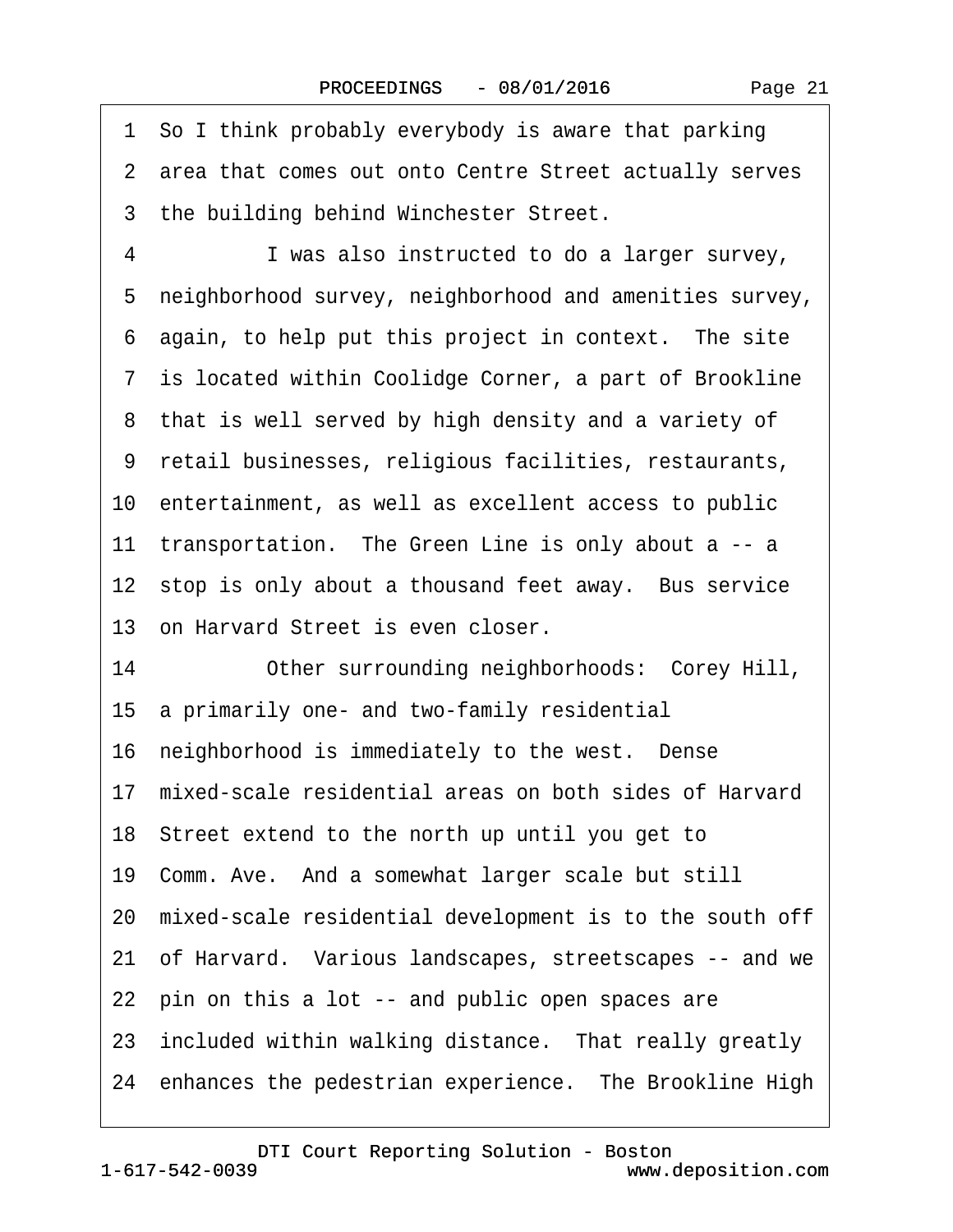| 1 School is only about a mile away.                        |
|------------------------------------------------------------|
| While Centre Street isn't in any of the<br>2               |
| 3 Brookline historic districts, as best I can tell, there  |
| 4 are a number of very well-kept, largely intact,          |
| 5 wood-framed Victorian homes; as I mentioned before,      |
| 6 seven on the north side, three on the south. Most of     |
| 7 the larger scale newer buildings are located on the      |
| 8 south side of the street. The even side, most notably    |
| 9 proceeding westward, there are some significantly        |
| 10 larger buildings: a seven-story building and a          |
| 11 four-story, an eleven-story building, and then a        |
| 12 twelve-story structure near the intersection of Fuller  |
| 13 Street.                                                 |
| The tallest buildings on Centre Street --<br>14            |
| 15 they're both owned by the Center Communities --         |
| 16 reportedly house something like 500 elderly             |
| 17 individuals.                                            |
| 18<br>We haven't -- the next section is consultation       |
| 19 with the applicant's design team, but we haven't done   |
| 20 anything since that walk-through. It was just last      |
| 21 Wednesday, in fact.                                     |
| So I'll dig into some of the things that I was<br>22       |
| 23 beginning to talk about, which includes the orientation |
| 24 of the buildings in relation to each other -- here      |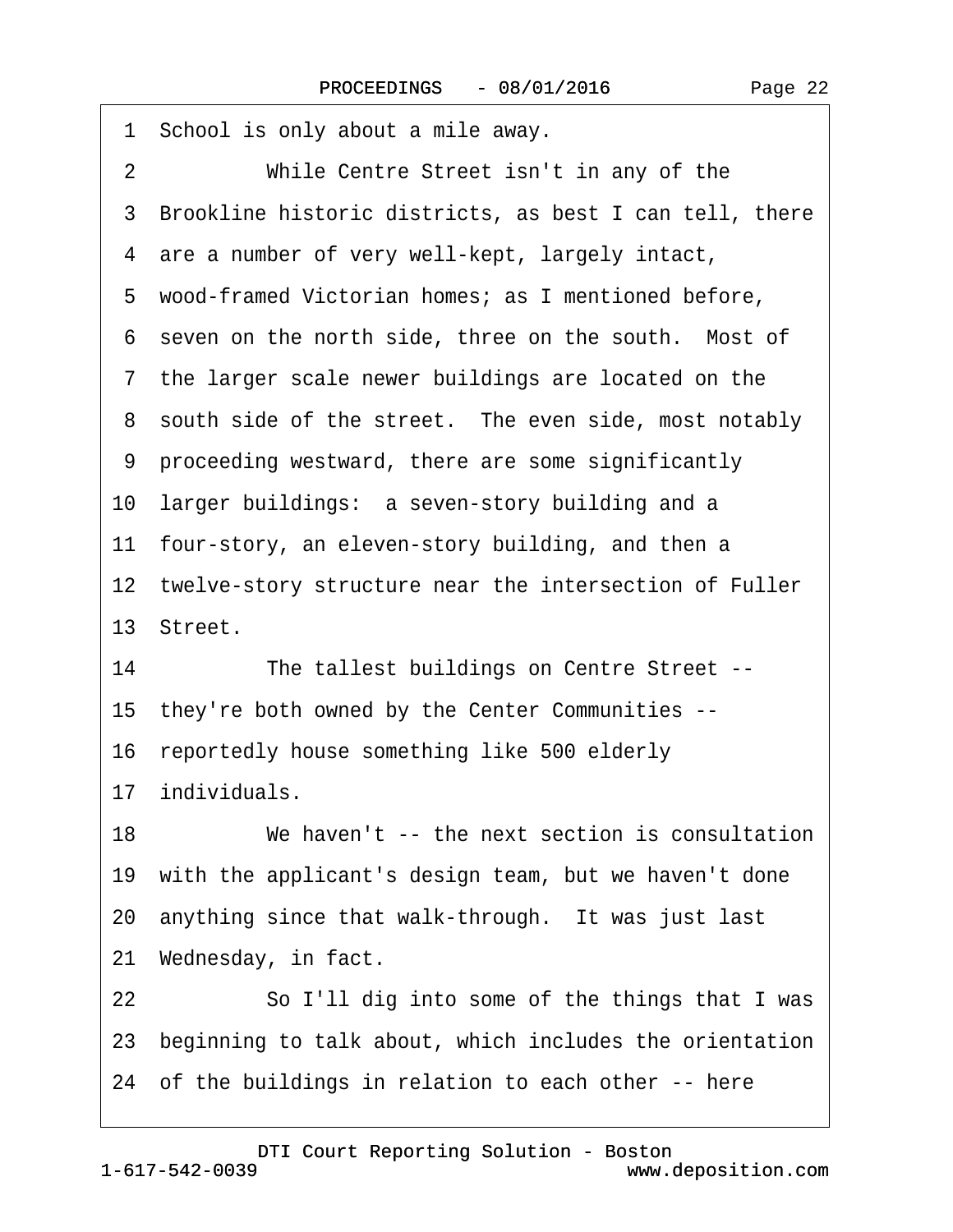Page 23

·2· areas, open space, and on-site amenities and solar ·3· access. ·4· · · · · ·So as I said before, the proposal is a six -- 5 single six-story structure with a footprint that ·6· occupies about 82 percent of the almost 11,000-square- 7 foot site. The proposed setbacks from the lot lines 8 are minimal, about 2 foot 7 at the front and 4 foot 10 ·9· to 5 foot 4 on the sides and a 5-foot-2 setback at the 10 rear of the building. 11 There is no usable open space in the current 12 plan and no significant opportunities for landscaping 13 simply for dimensional reasons. There are no on-site 14 amenities proposed, although the application 15 materials -- and I confess I don't remember where I 16 read it -- but although the application materials do 17 mention the possibility of a rooftop patio space that 18 would be available for the residents of the building. 19· And I discuss that later to see if the proponent can 20· confirm that. 21 All parking is within the footprint of the 22· building and accessed from a 20-foot-wide garage door 23 that opens directly onto Centre Street. The 24 residential entrance is to the west of that large

1 there's only building -- and to the street, parking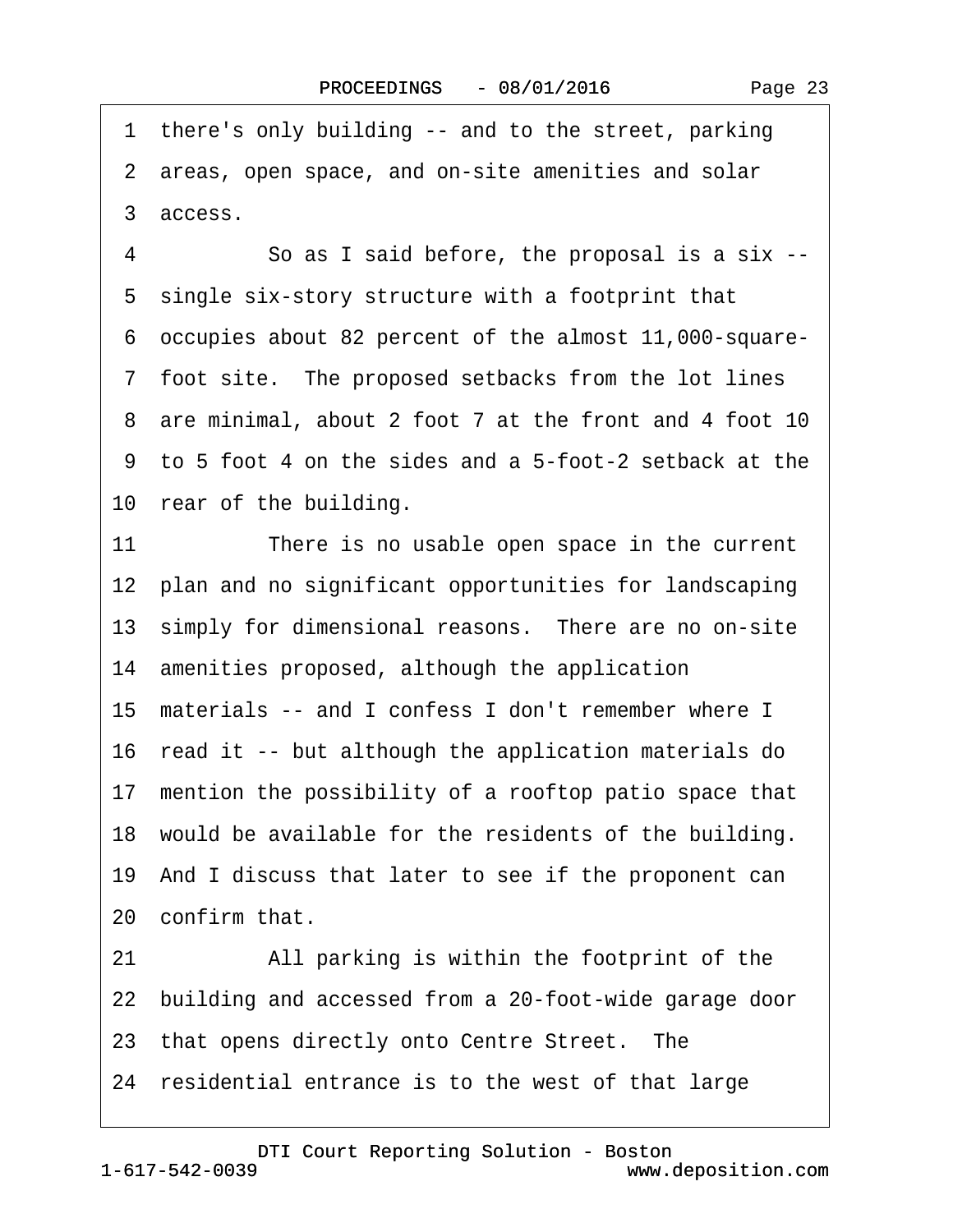·1· garage door -- I think I pointed that out -- with the 2 lobby area taking up the rest of the footprint on the ·3· street elevation. 4 There's some impact on 40 Centre Street, on 5 the proposed building, to direct sunlight access from 6 the taller condominium building on Winchester that is ·7· to the south, which, of course, that creates shadows 8 when a tall building is to the south. 9 The long elevations of the proposed new 10· building at 40 essentially face east and west, which 11 means good solar access for those apartments, perhaps 12 excessive, in fact, on the western side, the western 13 afternoon light. 14 The shadow studies, there were shadow studies 15 included in the documentation that was submitted. They 16· do appear to be properly conceived, although I do hit 17· on a note a little bit later about some potential 18 errors in the proponent's analysis of existing building 19 heights in the neighborhood. 20 The most significant shadow impact from the 21· proposed building is, in fact, predominantly on the 22 streetscape in front of the building, so shadows cast 23 across Centre Street.

24 **• • For the residents at 19 Winchester to the** 

1-617-542-0039 [DTI Court Reporting Solution - Boston](http://www.deposition.com) www.deposition.com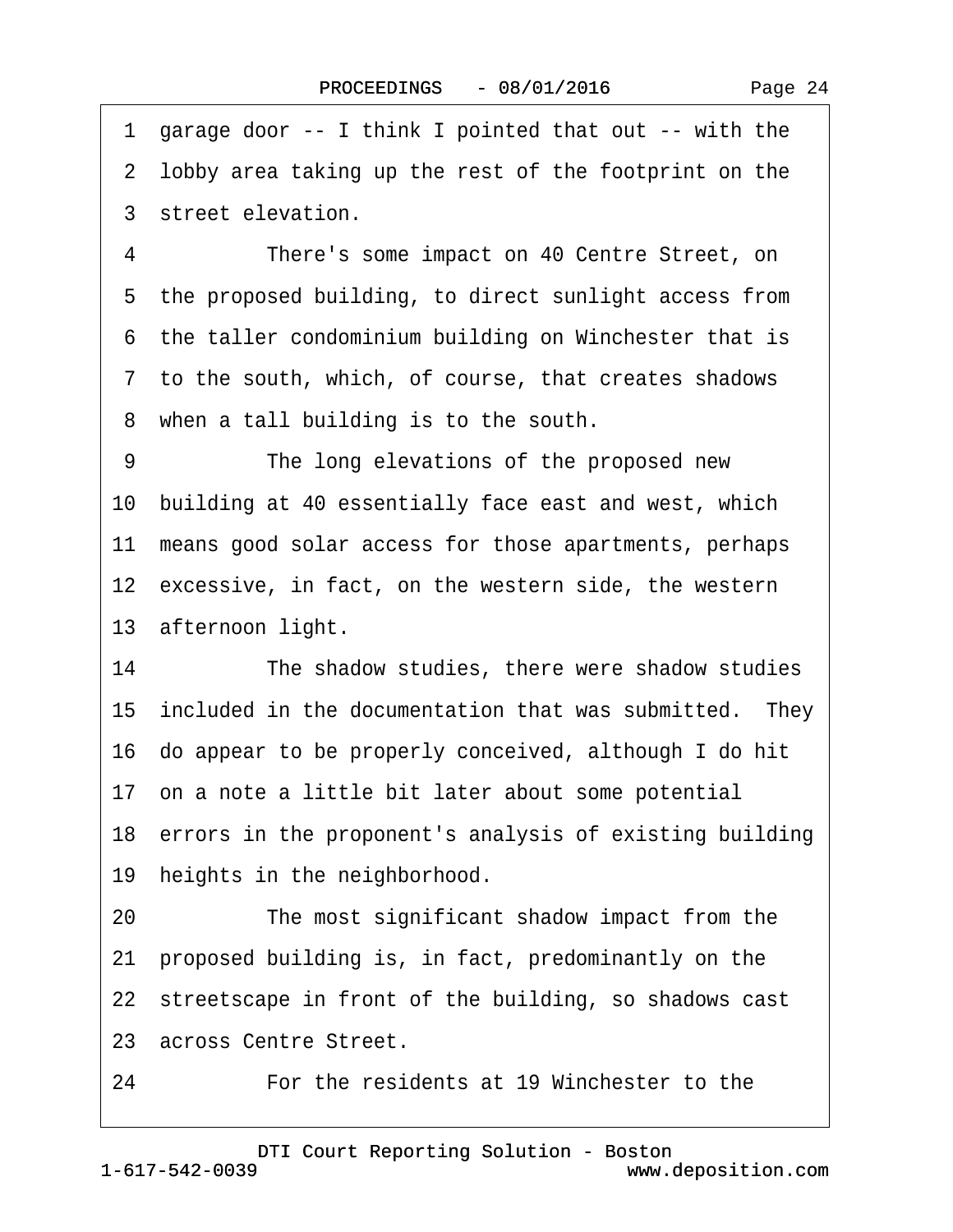·1· south, visual access to the open sky and views to ·2· Downtown Boston are diminished by the presence of the 3 proposed building at 40 Centre Street. 4 • • As far -- again, as far as landscaped area, 5 there's little opportunity for landscaping the site. A ·6· landscaping plan was submitted that indicates a row of ·7· rhododendron, plantings along the lot line to the east. 8 Along the lot line to the west, there's a walkway that ·9· connects a second means of egress on the back of the 10 building back out to the public way. A street tree is 11 shown at the front of the building. 12 **8. • As far as building design, I think what** 13 I will do is go back to that slide of the elevation. 14 The most notable aspect of the proposed building is a 15 virtually flat six-story elevation that rises up less 16 than three feet from the front of the lot line. That's 17 this elevation. It occupies 62 feet of the 18· approximately 72-foot-wide frontage. 19 • • • While 40 Centre Street represents a 20· continuation of the larger scale development on the 21 south side of Centre Street, it's unique in its lack of 22· front setback that allows a more human scale connection 23 with the streetscape. It has more of the feeling of an 24 urban infill building as opposed to an element in a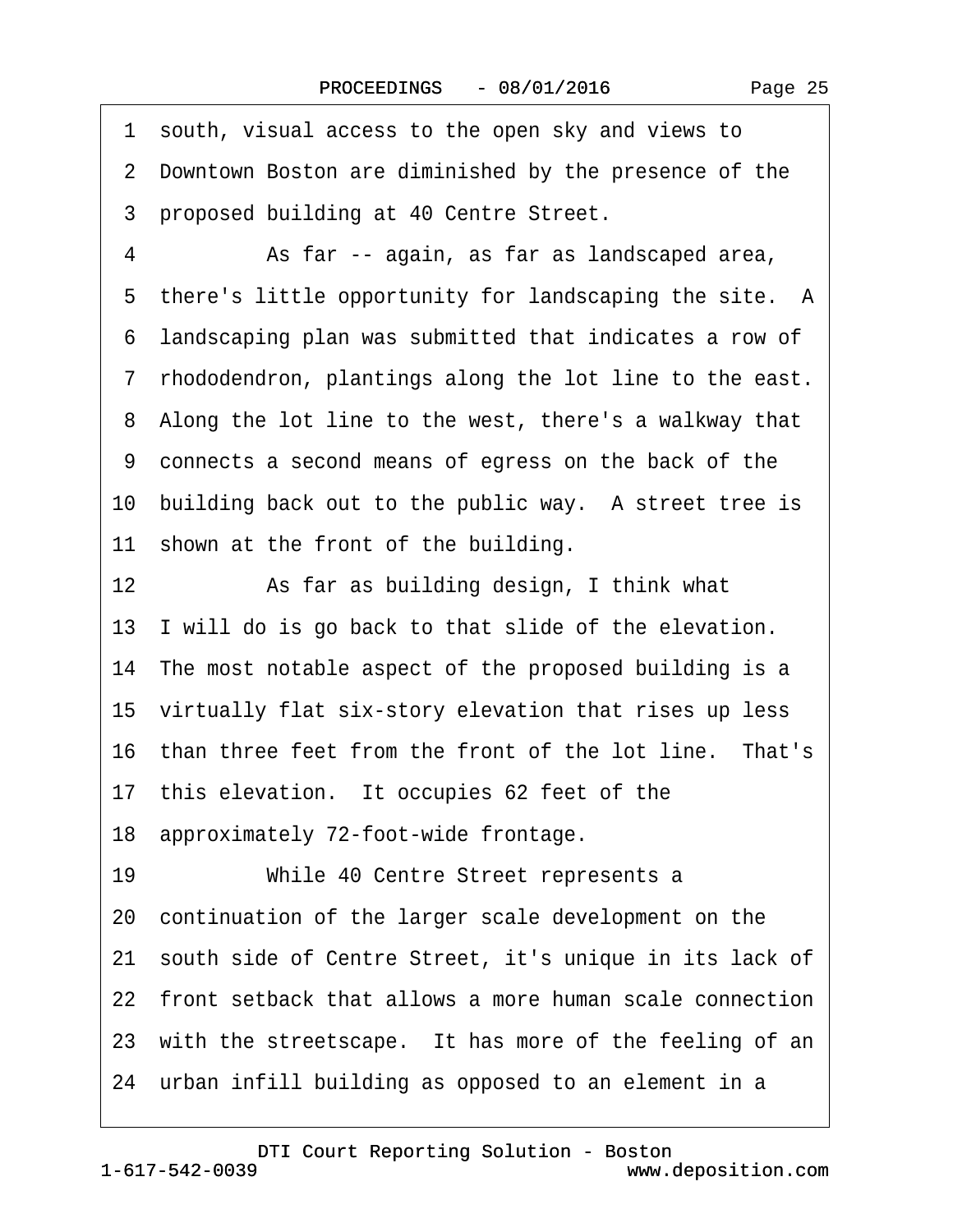|  | Page 26 |  |
|--|---------|--|
|--|---------|--|

| 1  | more spacious well-planted streetscape. As such, it's      |
|----|------------------------------------------------------------|
|    | 2 an anomaly that will prominently extend into the         |
|    | 3 public's visual realm clearly intruding with --          |
|    | 4 approaching from either direction. The proposed          |
| 5  | building, the front elevation in particular, has an        |
|    | 6 office/commercial building look to it, which is foreign  |
|    | 7 to the existing buildings on Centre Street.              |
| 8  | And I'll get into a little more detail about               |
|    | 9 the facade analysis. I'll go quickly because maybe       |
|    | 10 it's a bit too technical. But street facade is          |
|    | 11 subdivided across its width, which increases the        |
|    | 12 verticality of the composition. In addition,            |
|    | 13 horizontal subdivisions occur on most of the facade     |
|    | 14 that tie together two floors at a time -- that's what I |
|    | 15 was talking about there -- suggestive of a              |
|    | 16 nonresidential program for the building. So when you    |
|    | 17 look at buildings and when people react by saying it    |
|    | 18 looks more office-like, it's often because it moves     |
|    | 19 like that, they're tied together, multiple floors.      |
| 20 | The remainder of the facade unites five                    |
|    | 21 stories of windows into a narrow vertical expression on |
|    | 22 this side extending a few feet out over the broad       |
|    | 23 garage door.                                            |
|    |                                                            |

24 Because of the minimal overall setback,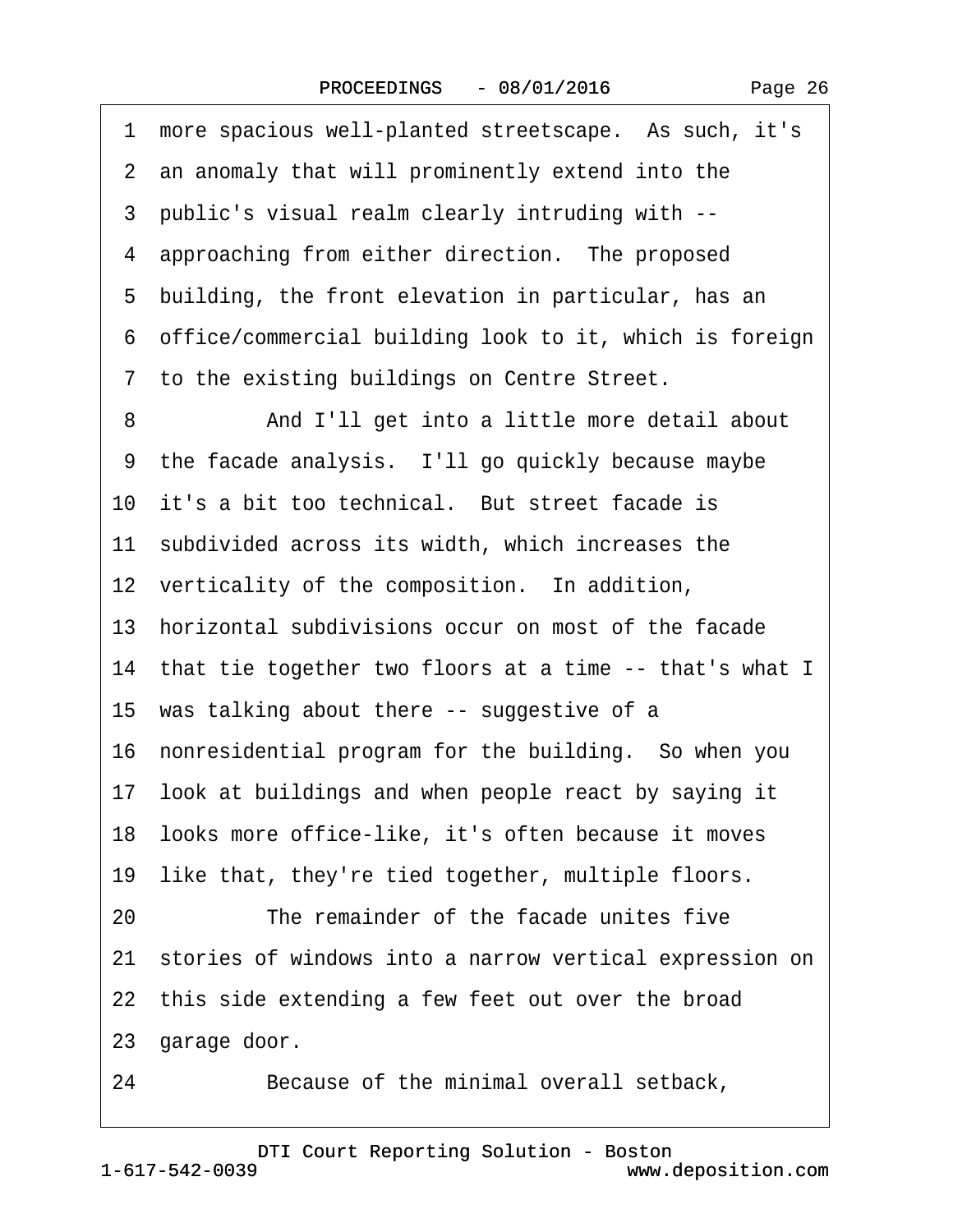Page 27

1 articulation of the entry beyond a small cantilevered 2 canopy is not possible, leaving the garage door the ·3· most visually important entry statement.· So that's -- 4 there's the entry canopy, and there's the garage door. 5 There are the openings -- windows into the lobby space. 6 • • Perhaps most importantly, while the other ·7· buildings on Centre Street vary in scale and typology, 8 all of them do make some gesture towards shaping and ·9· engaging the public realm, some, of course, more 10 successfully than others. We saw that when I ran 11 through the context slides. 12 • As was reported by the developer for 40 Centre 13· Street, the genesis for the building is a similar 14 structure recently completed by the same architect on 15· Marion Street.· In fact, the surrounding neighborhood 16· context for that structure is quite different from 17· Centre Street, and it's not surprising that a direct 18 transfer of that building to a very different type of 19 site will have difficulties fitting in. 20 Many reviewers who submitted materials have 21 expressed concern with the demolition of the existing 22 historic structure at 40 Centre Street. Its small 23 scale, generous landscaped front yard, along with a 24 well-expressed entry enhance the pedestrian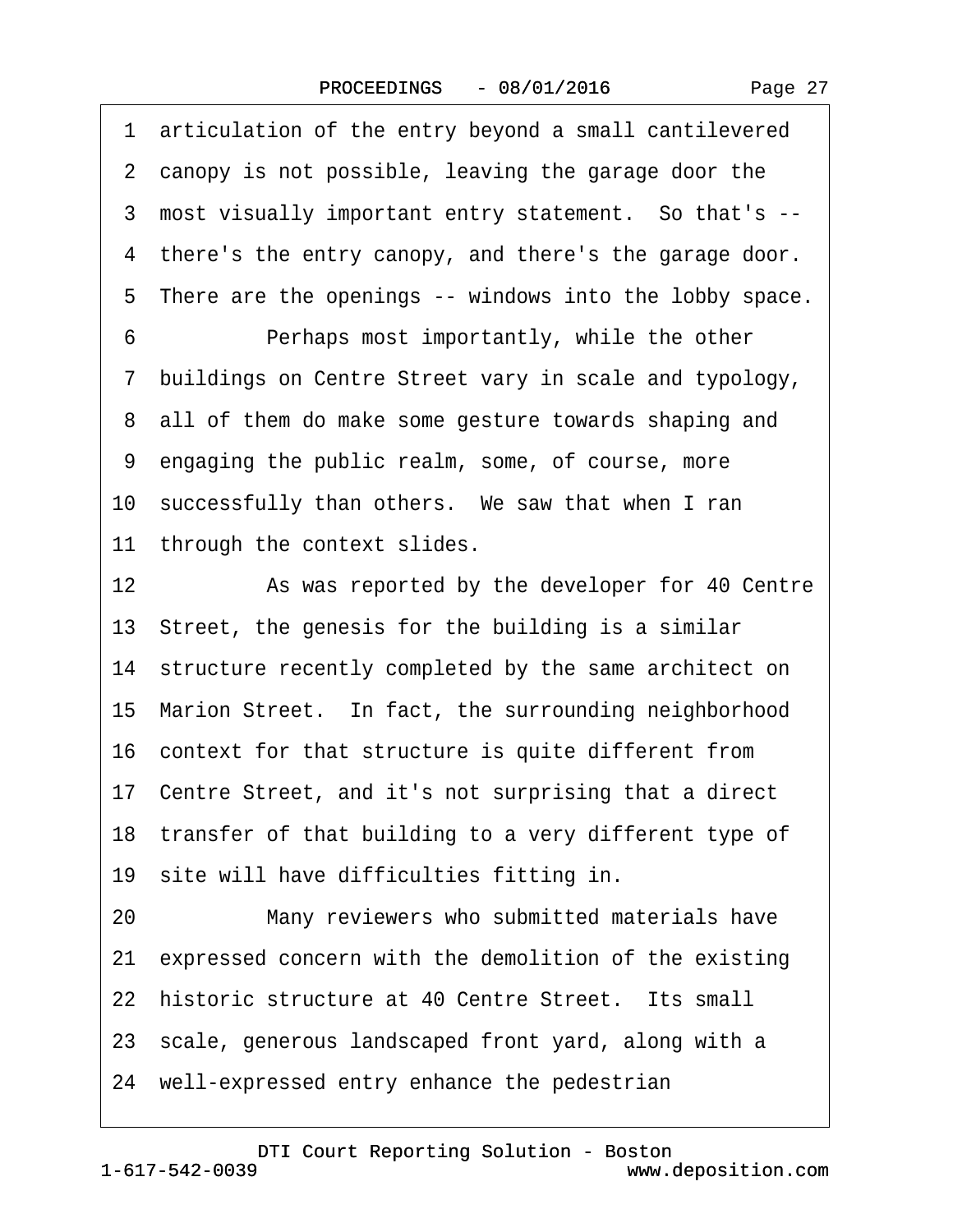1 environment. While adaptive reuse may not be realistic 2 for the structure, consideration should be given to 3 incorporation of some of the facade elements into the 4 new structure. And certainly a lot of the mechanisms 5 that are used to help that building achieve that kind ·6· of feeling could easily be incorporated. 7 The discussion of site elevations of the 8 building, again, I went through some of this before ·9· already, but I'll run through it quickly. 10 • At ground level, the side elevations for most 11 of the length of the building are occupied for parking. 12 Large areas of the envelope at that level are reserved 13 for providing ventilation to the parking area. Both 14 east and west elevations feature balconies that extend 15 into the setback space. The west elevation faces the 16· parking lot, this guy, and is clad in vertically 17 oriented panels with a pattern established by color 18 variations from panel to panel. This is the more 19 visible side elevation, given the presence of the open 20· grade-level parking lot. 21 The east elevation is more subdued with the 22· multihued panels extending a little more than a quarter 23 of the way down the elevation. That's right there. 24· This elevation is partially obscured by the neighboring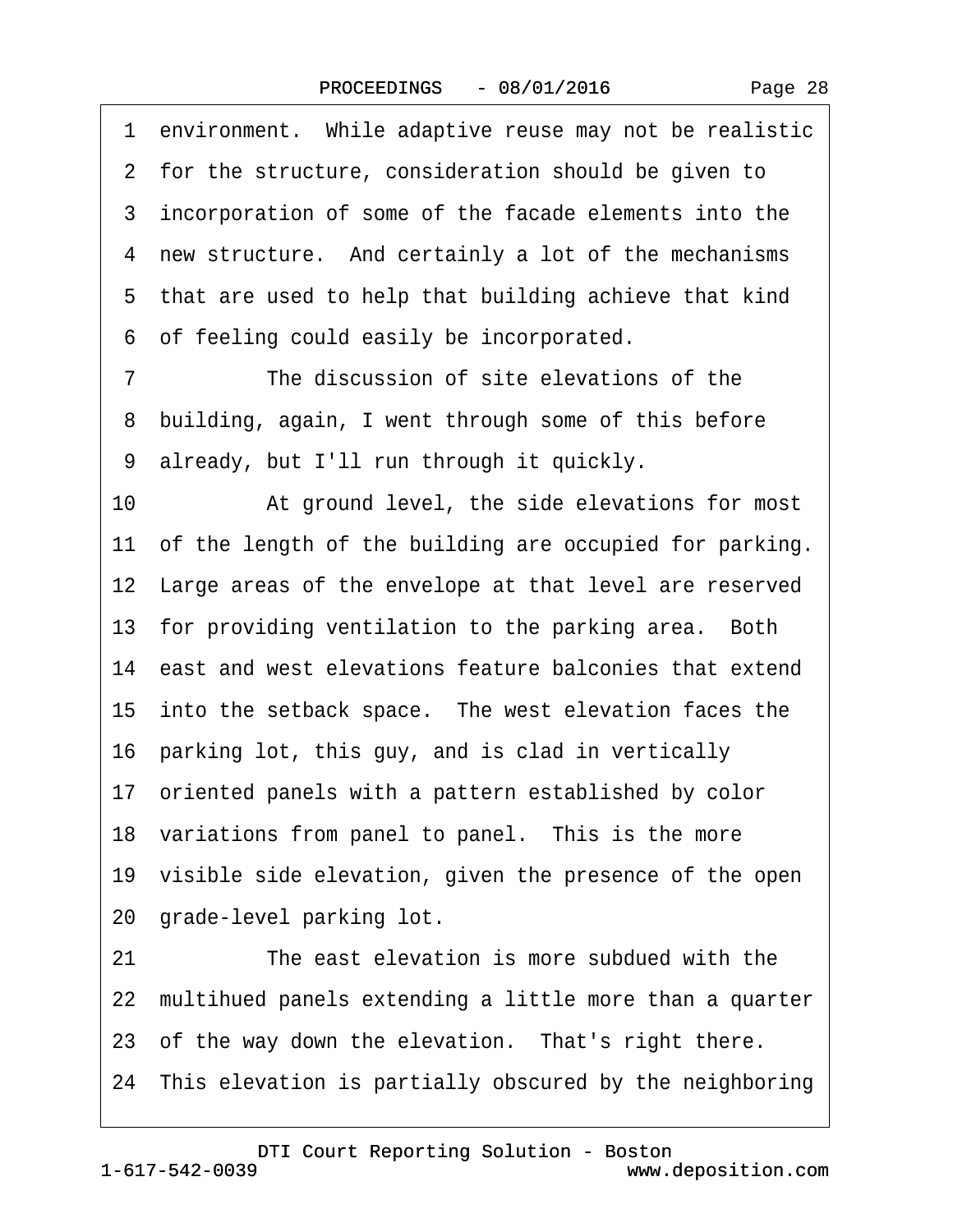| Page 29 |  |
|---------|--|
|---------|--|

|    | 1 structure. The window patterns -- while you see the      |
|----|------------------------------------------------------------|
|    | 2 siding patterns are different on the two sides, the      |
|    | 3 types of siding and the articulation is different, the   |
|    | 4 window patterns are essentially the same on both side    |
|    | 5 elevations. The multicolored aspect combined with        |
|    | 6 balconies, some simply cantilevered, some slightly       |
|    | 7 embedded, semirecessed, along with a clear delineation   |
|    | 8 of each floor that I discussed where you can read each   |
|    | 9 level, makes the side elevations more visually           |
|    | 10 successful and, I think, more residential looking than  |
|    | 11 the main street elevation.                              |
| 12 | The rear elevation that faces the tall                     |
|    | 13 condominium structure and the swimming pool at the base |
|    | 14 of that building to the south on Winchester has windows |
|    | 15 that are associated with five units. So these windows   |
|    | 16 are the -- there are five units that share these two    |
|    | 17 windows. The floor plans -- it wasn't obvious to me     |
|    | 18 where they went, in fact, in the unit, but they do      |
|    | 19 serve five units.                                       |
| 20 | It's broken into two vertically oriented                   |
| 21 | pieces that I mentioned before that breaks down the        |
|    | 22 mass in the back. The multicolored, cementitious        |
|    | 23 panels wrap halfway around, as pointed out there, and   |
|    | 24 the proposed material for the other half is the lap, so |
|    |                                                            |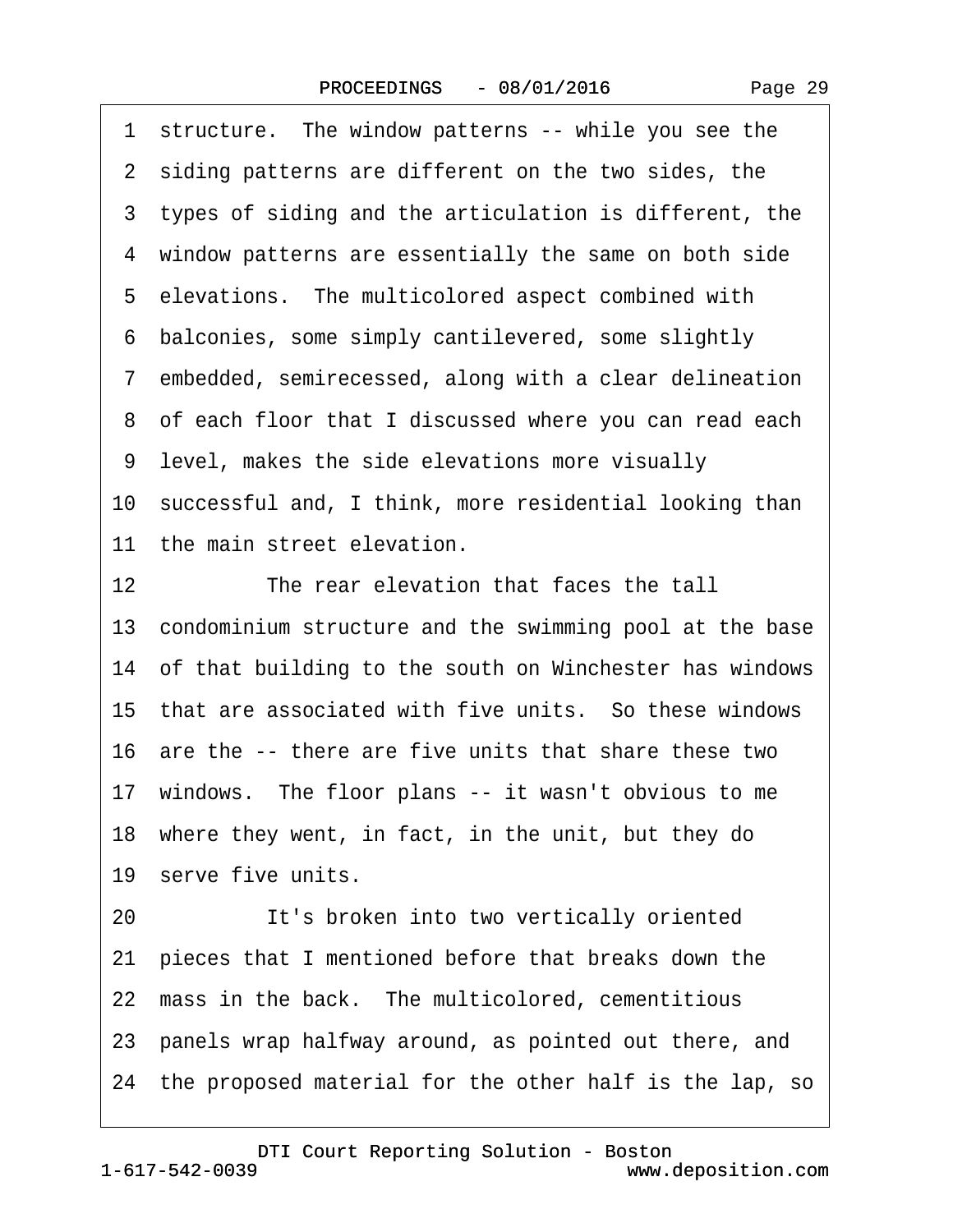1 it looks like clapboards, essentially. The lapped ·2· cementitious are, in fact -- have a very clapboard-like 3 look. 4 The rear stairwell is located in the southeast 5 corner. That's the stairwell at the back of the ·6· building with single windows at landing levels -- 7 that's why they're offset from the other windows. I ·8· think they're probably corresponding to the landings -- 9 that look back to Winchester. 10 Moving on to pedestrian and vehicular 11 circulation, several reviewers of this project have 12 commented on the issues of pedestrian circulation in 13 front of the building, largely citing poor visibility 14 as cars are exiting the garage. This is a particular 15 concern, given the large number of elderly residents in 16 the neighborhood. This reviewer concurs that this is a 17 significant problem that can only be addressed by 18 increasing the front setback. 19 There has also been concern expressed about 20· the relationship of the driveway to the entry point of 21 the parking lot across the street. 22 And finally an additional concern: In 23 addition to cars safely entering and exiting through 24· the garage door is that pedestrian movement may be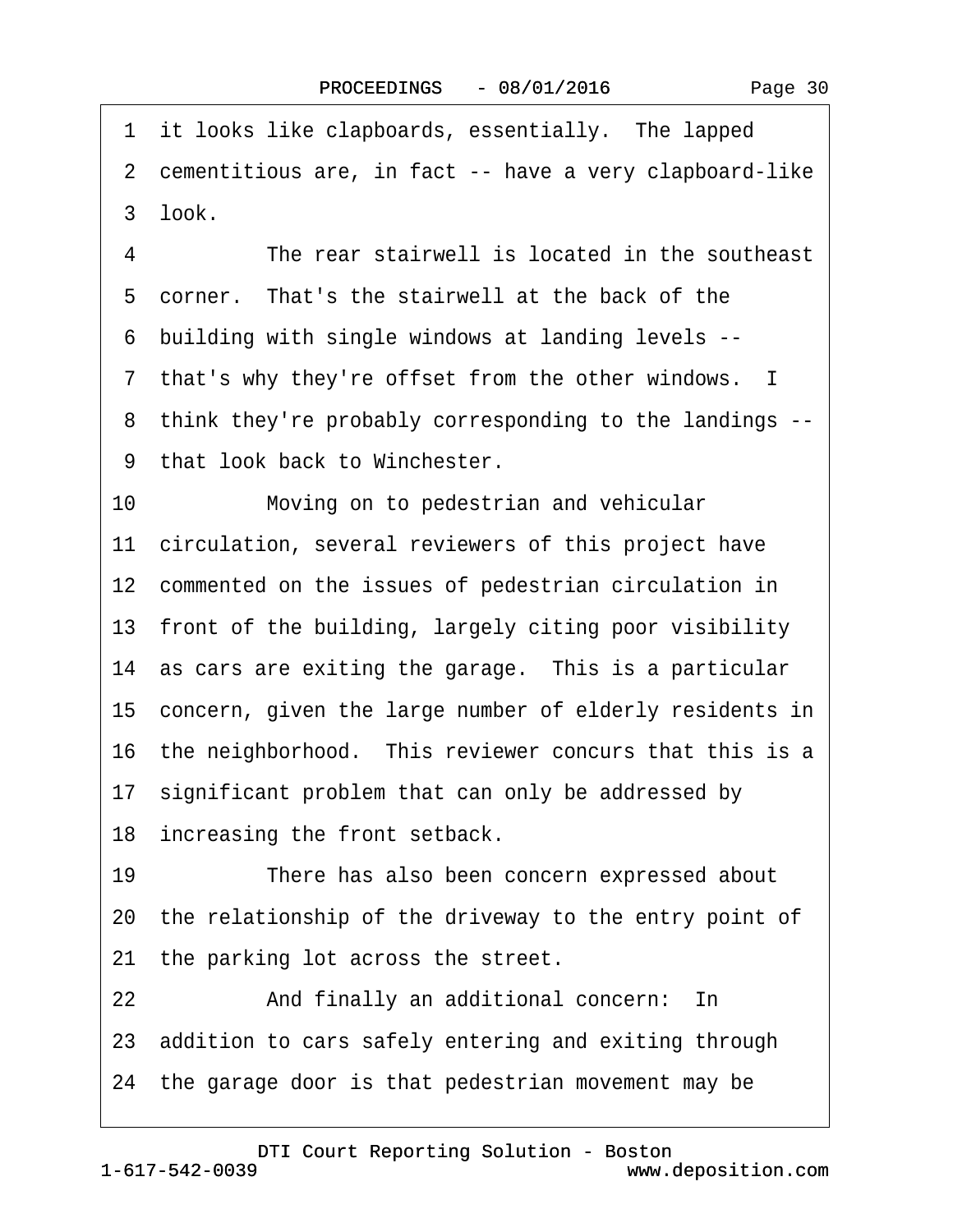3 I was asked to comment on the integration of 4 the buildings and site, including but not limited to 5 preservation of existing tree cover. Obviously, the ·6· site would have to be totally cleared in order to 7 develop it. There's no space otherwise. 8 **8** As discussed above, the model for this 9 structure was proposed for a different site. It hasn't 10 been adapted to the different limitations and 11 opportunities that exist on Centre Street. There is no 12 area available in the current site plan for the 13· provision of tree cover, and that certainly, as I noted 14 before, would be of great value, especially on the 15· west-facing elevation to help deal with excessive solar 16· gain. 17 **Exterior materials, I went through all of** 18 those. They include multicolored -- well, almost all 19 of them. They include multicolored, fiber cement 20· panels, some metal infill panels -- these are metal 21· infill panels.· I think these are probably metal infill 22 panels as well -- with a brick facade indicated on the

1 impeded by large-scale trash collection required for a

2 45 - unit building.

- 23 street elevation wrapping around the western end for
- 24 approximately 17 feet or so. That's that piece there.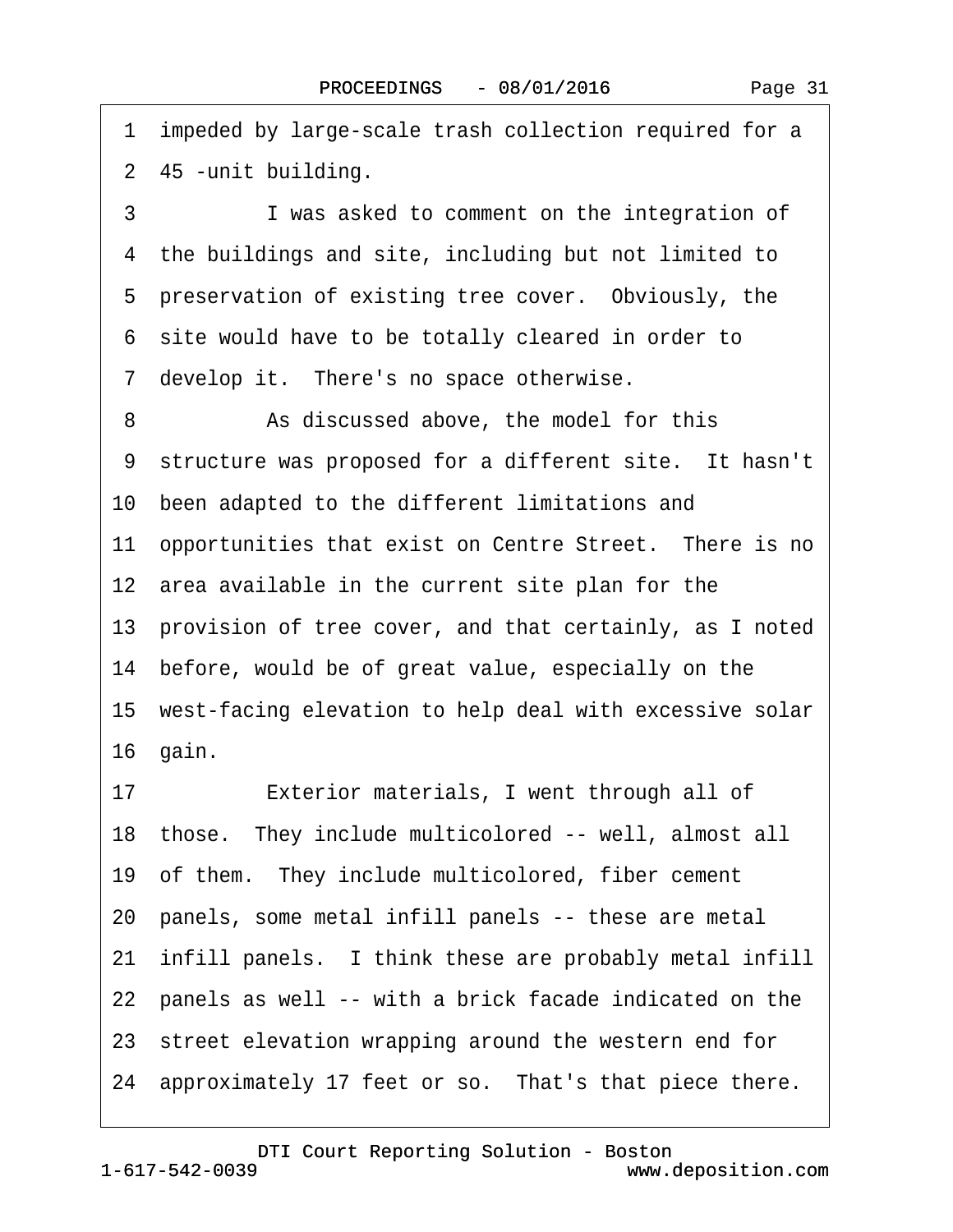| 1 Balconies are proposed to be metal with mesh railing      |
|-------------------------------------------------------------|
| 2 systems. Fiber cement lap siding is indicated on half     |
| 3 of the south elevation and two-thirds of the east         |
| 4 elevation. This area right there. An area of brick        |
| 5<br>masonry is shown as the base on the east elevation.    |
| In general, the building has more of a<br>6                 |
| 7 commercial look than residential, with a wider variety    |
| 8 of materials proposed than what's certainly typical for   |
| 9 the street.                                               |
| 10<br>As far as energy efficiency, it wasn't really         |
| 11 possible to tell in any level of detail from the         |
| 12 submitted materials. Brookline, I'm sure you all know,   |
| 13 has adopted the Stretch Code that has a much higher      |
| 14 standard for energy savings, essentially, which ensure   |
| 15 a relatively high level of sustainability, at least      |
| 16 from an operating perspective -- ongoing operating       |
| 17 expenses.                                                |
| 18<br>Similarly, I don't have much to say about             |
| 19 exterior lighting. There's very little site to light,    |
| 20 so it's likely -- although I'm speculating that this     |
| lighting would be limited to illuminating the walkway<br>21 |
| 22 on the southeast and the entry elevation. Again,         |
| 23 that's my own speculation.                               |
|                                                             |

24 I don't need to repeat anything else about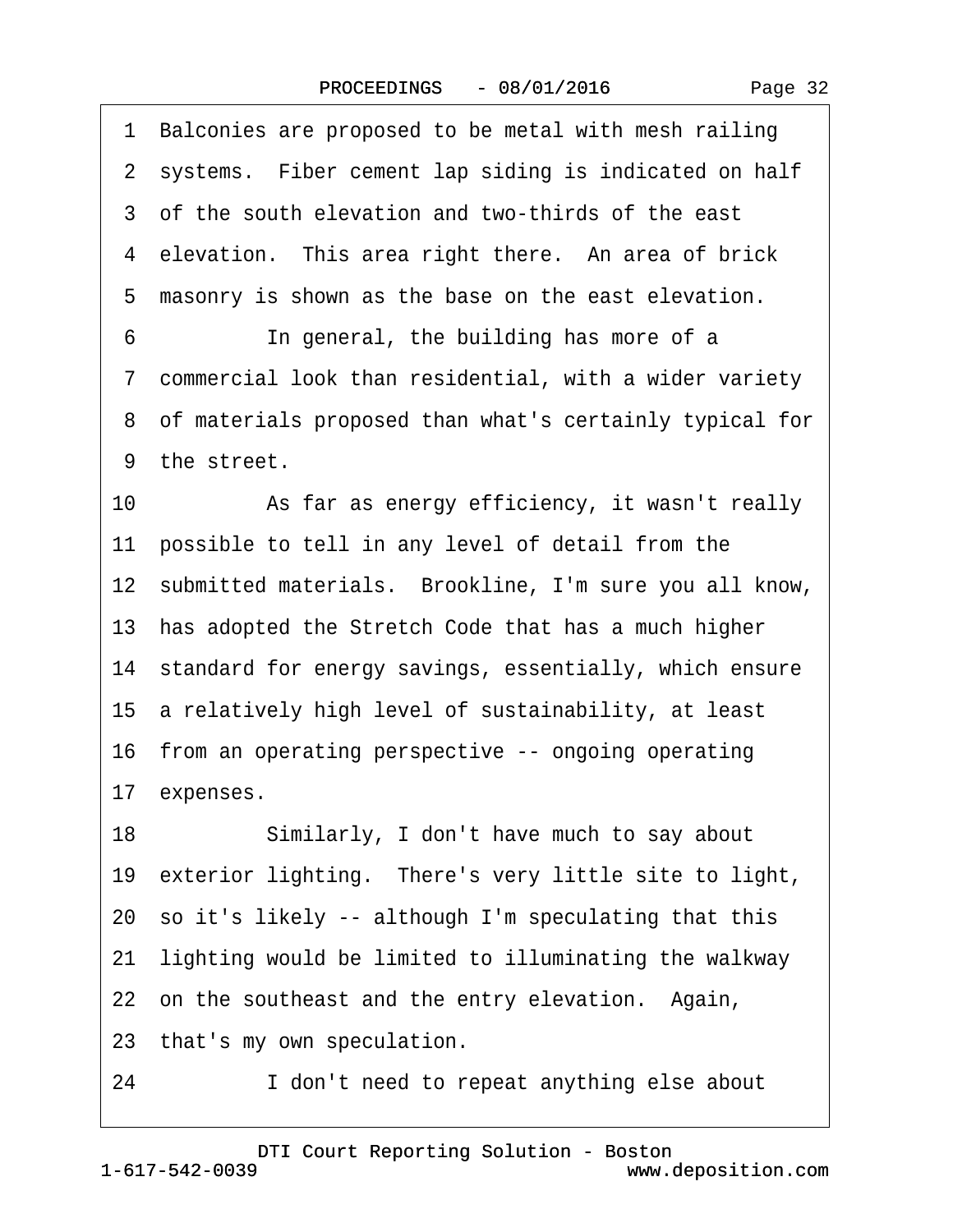1 plantings. There really is very little space available 2 for plantings.

3 **• • Feasibility -- another charge of mine was to** 4 look at the feasibility of incorporating environmental 5 and energy performance standards in the design, ·6· construction, and operation of the buildings, such as 7 standards required for LEED certification. There are ·8· many other third-party certification systems available, ·9· and this building certainly is a candidate for that. 10· Again, Brookline's a Stretch Code community, so that's 11 a good step in the right direction. 12 The last section of my report is -- it's not 16 The floor plans that are submitted exclude 17· some enlarged typical unit floor plans in addition to 18· fit plans that box out the gross square footage of the 19· units within the proposed overall footprint of the 20· building.· And I do want to point out that that's 21· pretty consistent with most 40B applications that I 22 have. We don't expect to see fully resolved plans at 23· this stage.· But because of that, it's not really 24 possible to review conformance with some code

[DTI Court Reporting Solution - Boston](http://www.deposition.com)

13 exactly free association, but they're kind of comments

14 of things that I think are worthy of further study and

15 certainly comment from the proponent.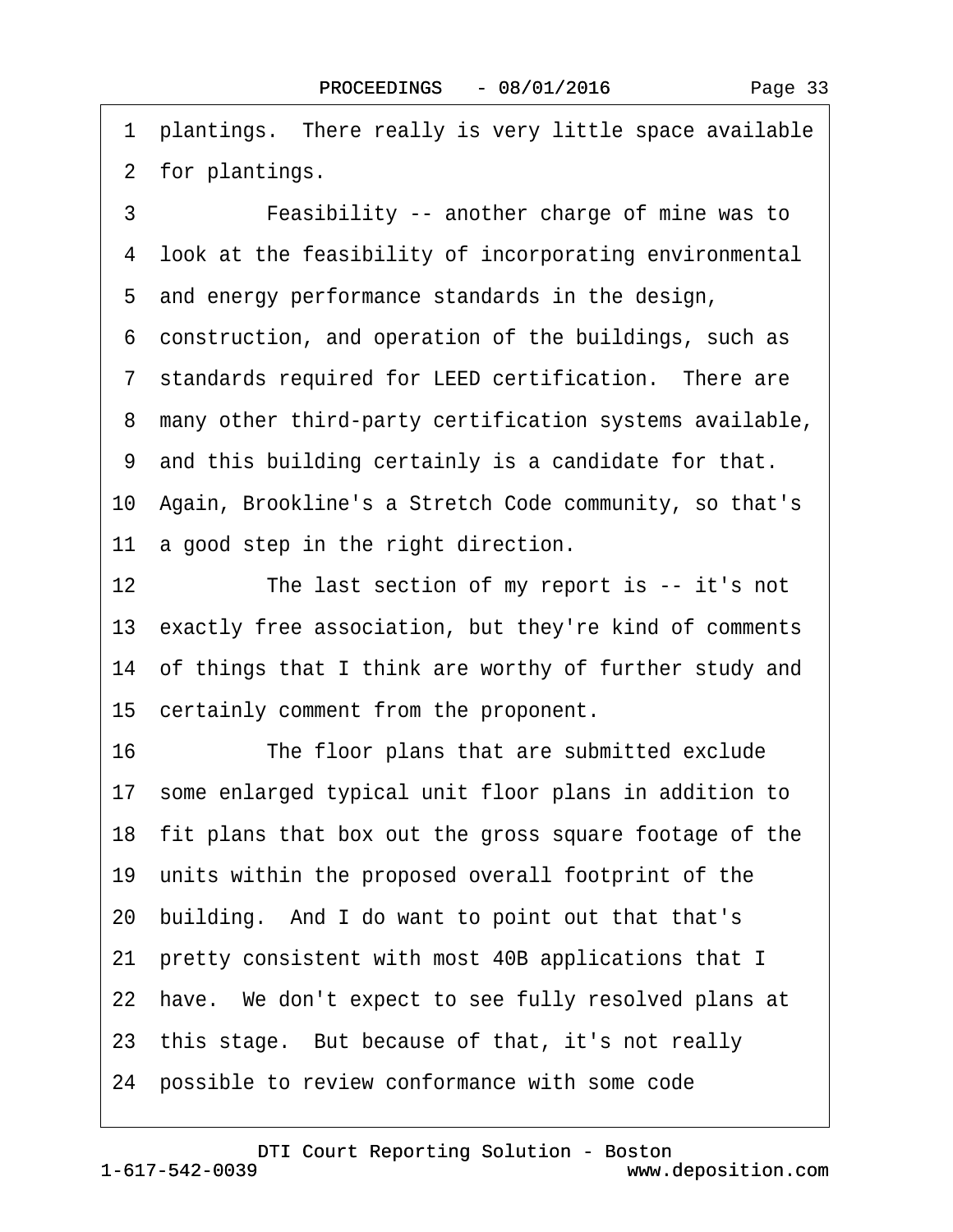·1· requirements -- for example, accessibility -- in any ·2· level of detail. 3 The fit plans that were provided that 4 basically show boxes for each of the units don't 5 indicate the locations and types of the proposed 6 Group 2 accessible units. Note that all units in ·7· elevator-fed buildings must be, at a minimum, Group 1 8 units. These are standards promulgated and enforced by ·9· the Massachusetts Architectural Access Board. 10 • • • Group 2 units are generally known -- could be 11 called "fully accessible units," so they're 12 dimensionally enhanced to the level where 13 mobility-impaired people can use the units freely. 14 The Group 1 units are commonly known, or 15· typically known, as adaptable units, so they share some 16· of the aspects of the Group 2 units, but they're not 17 considered to be fully accessible. 18 • **And, again, in a new construction elevator-fed** 19· building, all units have to be Group 1 units and 5 20· percent of the units have to be fully accessible 21· Group 2 units, which would be two units in this 22 building. 23 The parking plan -- another point: The 24 parking plan indicates one accessible space. The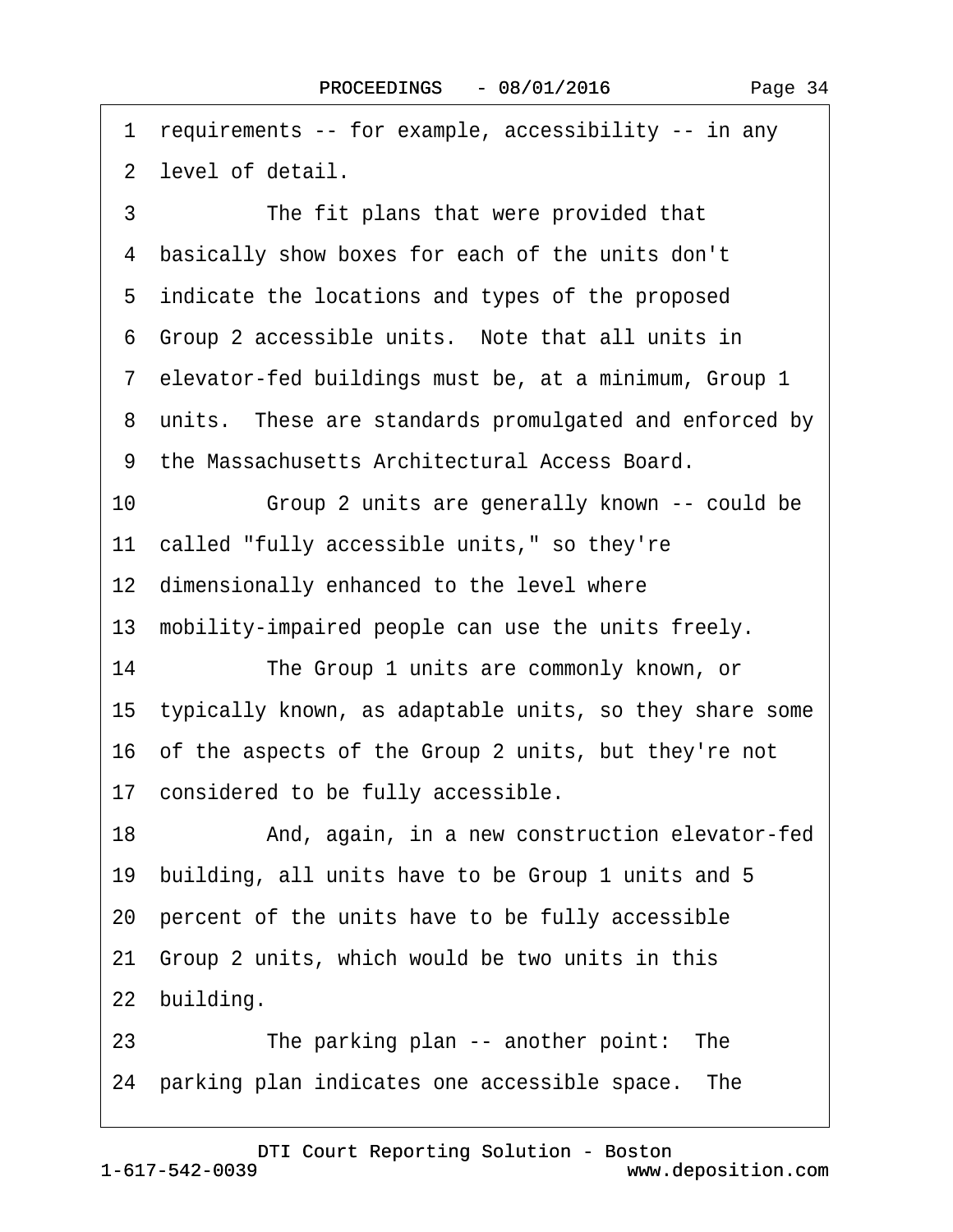·1· Massachusetts Architectural Access Board will require

2 two fully accessible Group 2 units with an additional ·3· requirement to provide accessible parking -- and this 4 is quoting from the regs -- "... in sufficient numbers 5 to meet the needs of the dwelling unit occupants." ·6· This language suggests to me that two accessible spaces 7 must be included in the plan. 8 • **And additionally, according to the regs, one** ·9· of the spaces needs to be van accessible, which has 10· even larger dimensional requirements as well as height 11 requirements because vans are rather tall. 12 The construction type is reportedly a Type 1 13· podium -- that means that it's fully noncombustible 14 materials, typically steel and concrete -- with five 15 floors of Type 3 above. I think the proponent is 16· proposing a fire-treated, wood-framed building -- five 17· floors of fire-treated wood frame on top of the podium. 18 Setbacks are minimal on all sides. And my 19 point was: Can the proponent provide a preliminary 20· building code analysis verifying that the building as 21· proposed is allowable, including material selections 22 and the percentage of openings that are indicated on 23· the facades of the building -- openings being the 24· window and sliders that might open out to the balcony?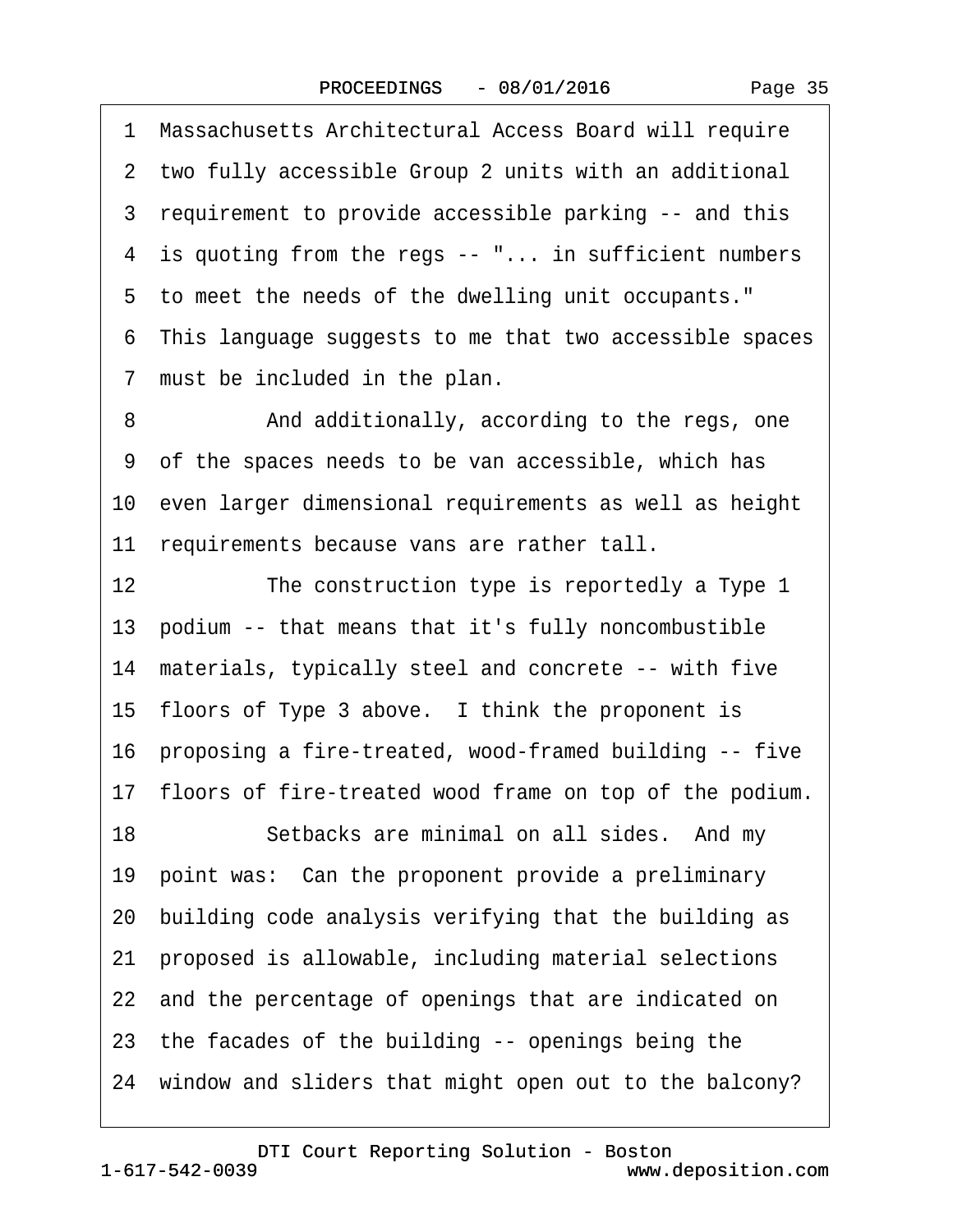| 1<br>Additionally, is the proposed construction                  |
|------------------------------------------------------------------|
| 2 type the only type that should be considered, given            |
| 3 that it can limit building form because of height              |
| 4 restrictions? This we actually talked about at the             |
| 5 site meeting, and I can get into that in greater               |
| 6 detail, to whatever degree anybody wants to. But,              |
| 7 again, using this construction type, which is very             |
| 8 commonly used and considered -- generally considered to        |
| 9 be the most affordable for midrise buildings, does have        |
| 10 limitations that are imposed that restrict the height         |
| 11 of the building.                                              |
| The neighborhood -- this is a comment on some<br>12 <sub>2</sub> |
| 13 of the submitted materials, specifically of the               |
| 14 neighborhood building height analysis that was                |
| 15 presented in the proponent's May 23rd presentation. It        |
| 16 doesn't appear to be entirely accurate.                       |
| For example, 112 Centre Street is listed as<br>17                |
| 18 150 feet when its height, according to the construction       |
| 19 documents, is 103 feet. It's 120 feet, according to           |
| 20 the construction documents for the building, to the top       |
| 21 of the elevator penthouse. Other building heights             |
| 22 indicated for smaller structures also appear                  |
| 23 questionable.                                                 |
| 24<br>And I bring this up because if the                         |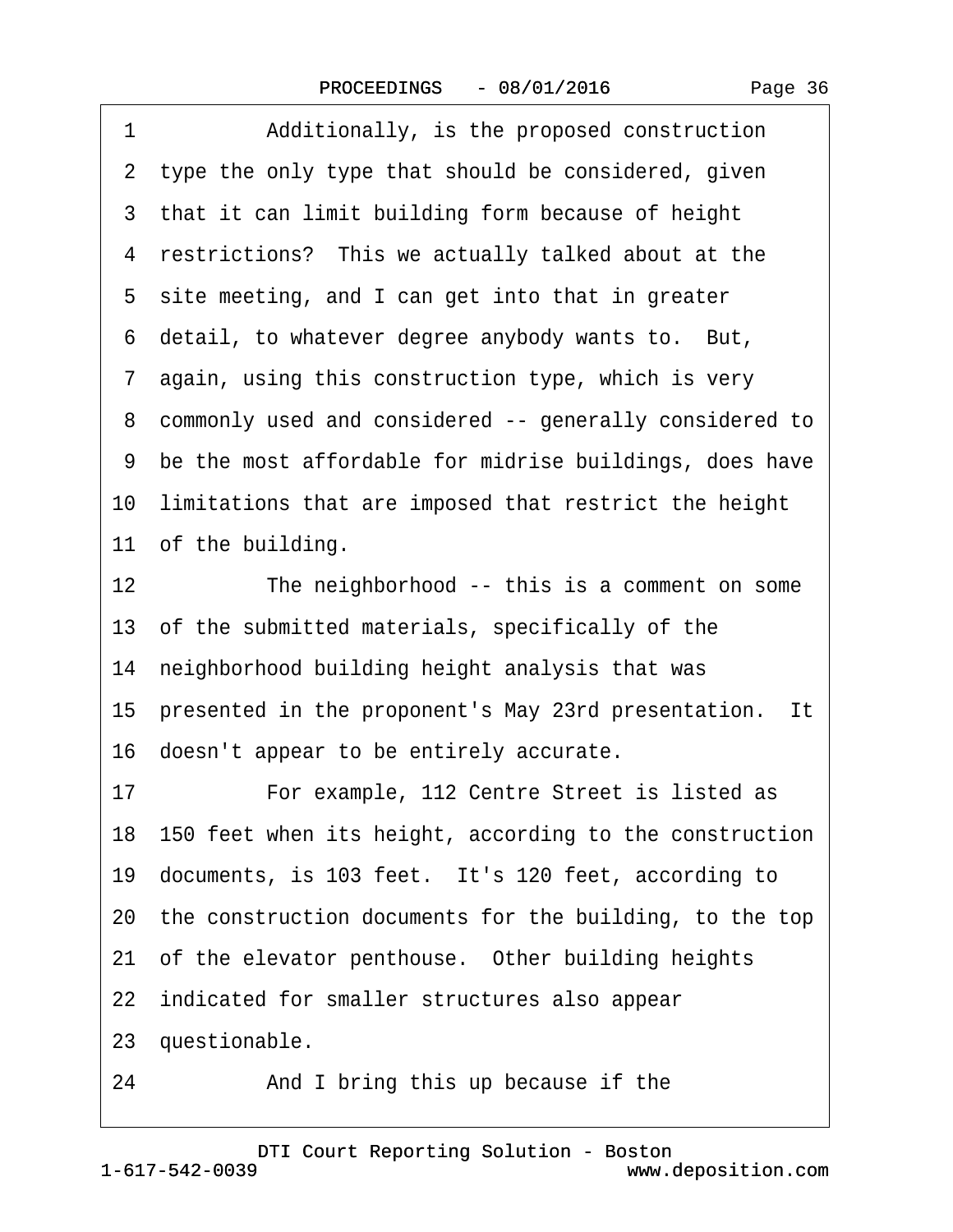| Page 37 |  |
|---------|--|
|---------|--|

|    | 1 inconsistencies are significant, the 3D model and        |
|----|------------------------------------------------------------|
|    | 2 shadow studies may be misleading, so I think I would     |
|    | 3 recommend the proponent confirm those dimensions.        |
| 4  | Another point: Is it possible that the fire                |
|    | 5 department will have concerns about not having access    |
|    | 6 to all of the elevations of the building, all the sides  |
|    | 7 of the building? It didn't appear -- and I don't think   |
|    | 8 I missed it -- but there didn't appear to be commentary  |
|    | 9 from the building department or the fire department in   |
|    | 10 the submitted materials.                                |
| 11 | Next: Is there a detailed narrative                        |
|    | 12 describing how trash will be handled for the            |
|    | 13 development?                                            |
| 14 | Also, there have been concerns expressed about             |
|    | 15 potential structural impact of the project on the       |
|    | 16 neighboring buildings to the south and the east, and I  |
|    | 17 was wondering if this has been studied by the           |
|    | 18 developer. They are developing very close to the        |
|    | 19 property lines -- proposing very close to the property  |
|    | 20 lines.                                                  |
| 21 | Given the intensive use of the site -- by that             |
|    | 22 I mean the high percentage of lot coverage -- what is   |
|    | 23 the plan for stormwater management? It's my             |
|    | 24 understanding that Brookline doesn't allow infiltration |
|    |                                                            |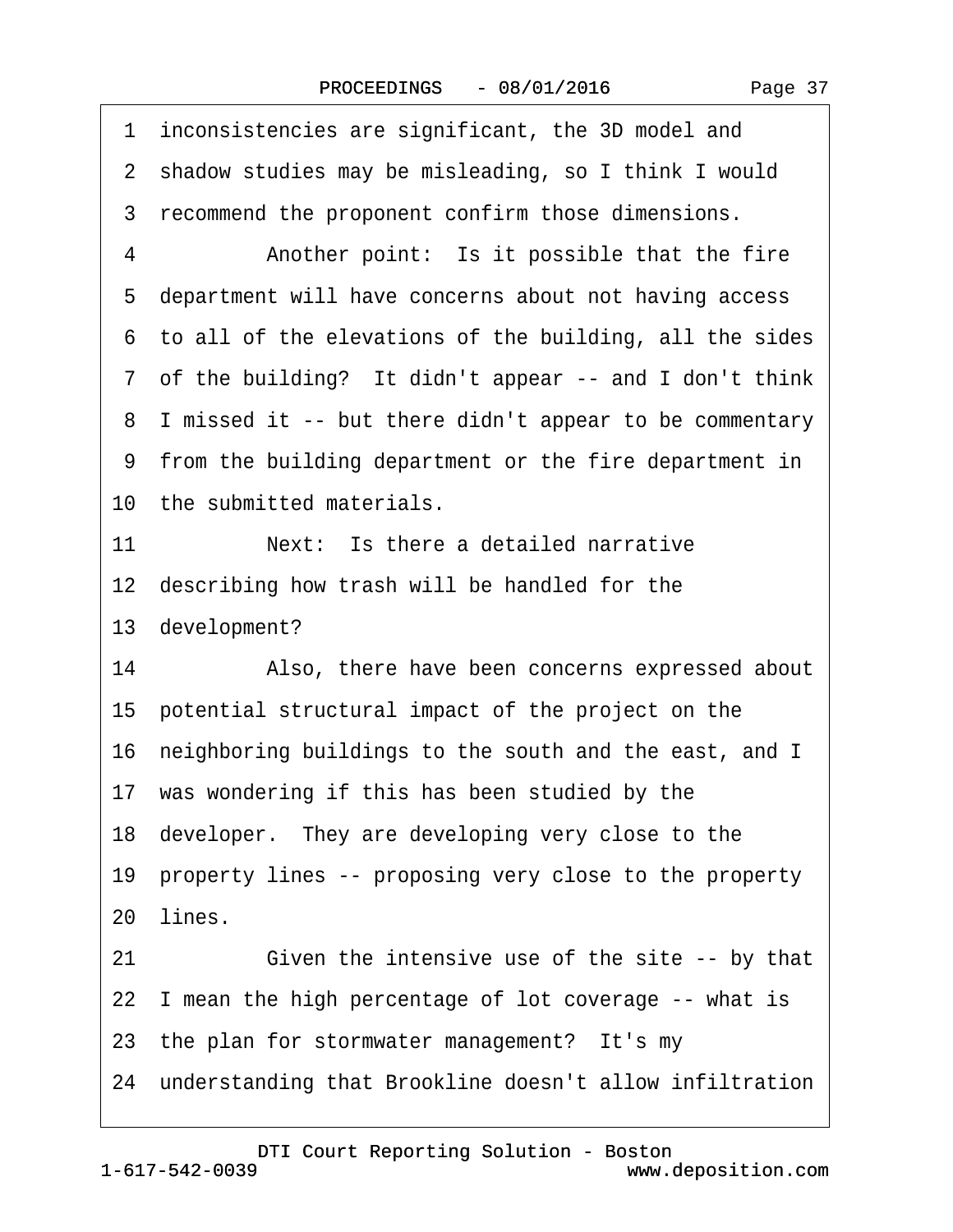| 1 structures within the building footprint. This           |
|------------------------------------------------------------|
| 2 reviewer concurs that a civil engineer peer reviewer     |
| 3 should be retained. It sounds like there is a            |
| 4 stormwater -- there will be a stormwater analysis.       |
| MS. MORELLI: Yes. Peter Ditto is the<br>5                  |
| 6 director of engineering. He'll provide technical         |
| 7 analysis.                                                |
| MR. BOEHMER: Okay.<br>8                                    |
| 9<br>Numerous reviewers have submitted                     |
| 10 documentation -- excuse me -- have expressed concern    |
| 11 about the very low parking ratio. And has the           |
| 12 proponent developed any plan for mitigating this issue? |
| 13 For example, diminished unit count, subsidized T        |
| 14 passes, shared car parking, off-site leasing of spaces  |
| 15 with subsidized membership of Zipcars, for example,     |
| 16 targeted tenant marketing, et cetera.                   |
| A few more points: Has the developer drafted<br>17         |
| 18 a construction management plan that describes community |
| 19 impact during the construction period? There's a --     |
| 20 it's a very tight space, very limited layout space, the |
| 21 street's already pretty heavily trafficked, and it's a  |
| 22 large construction project.                             |
| Next: Will the developer be responsible for<br>23          |
| 24 town road damage resulting from heavy trucking?         |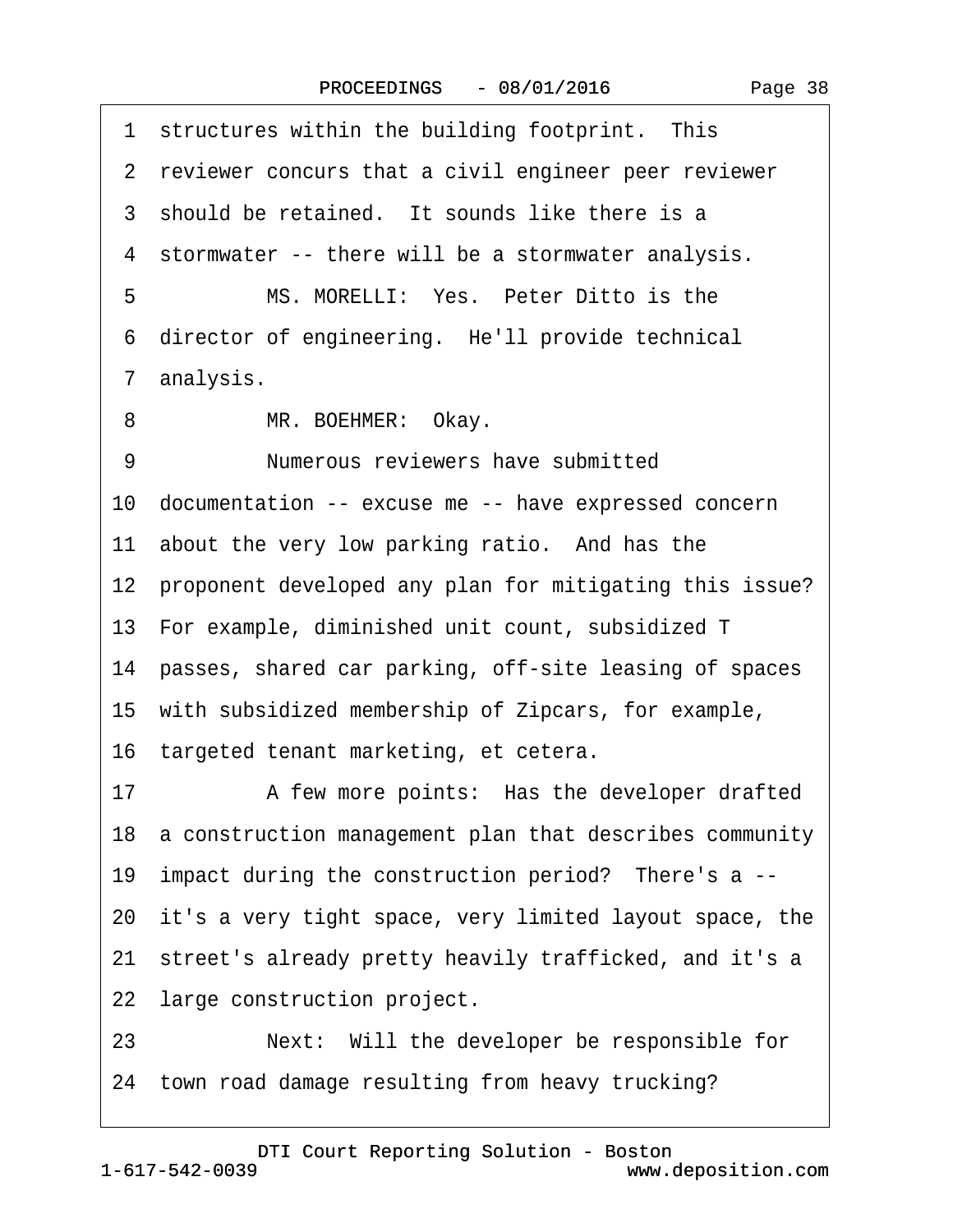1 **I** asked the question: Is a roof deck included 2 in the developer's proposal? Again, that would provide 3 valuable usable outdoor space for the residents. 4 • And finally -- and this one may be a little ·5· bit vague, but I think there's a reason to do it -- has ·6· the developer engaged with neighbors on Centre Street, ·7· most importantly the Center Communities facilities that 8 reportedly house 500 elders, many of whom traverse 9 40 Centre Street? I think probably what I'm getting at 10 is making sure that there's an adequate level of 11 sensitivity to that population on the street. 12 • And finally, a few comments on techniques to 13 mitigate the visual impact of the building. That's a 14 big subject, and I'm sure some of it will be taken up 15 in the working sessions. 16 The No. 1 point is: Taking visual cues from 17 existing buildings on the street, in particular 18· recognizing and strengthening the existing streetscape 19· by provided a consistent setback and breaking down the 20 scale of the front elevation with entry elements, 21 step-backs at upper levels, et cetera. There are many, 22 many mechanisms that can be used to do that. 23 • And finally, which is a little bigger idea 24· about some design changes that could be considered are: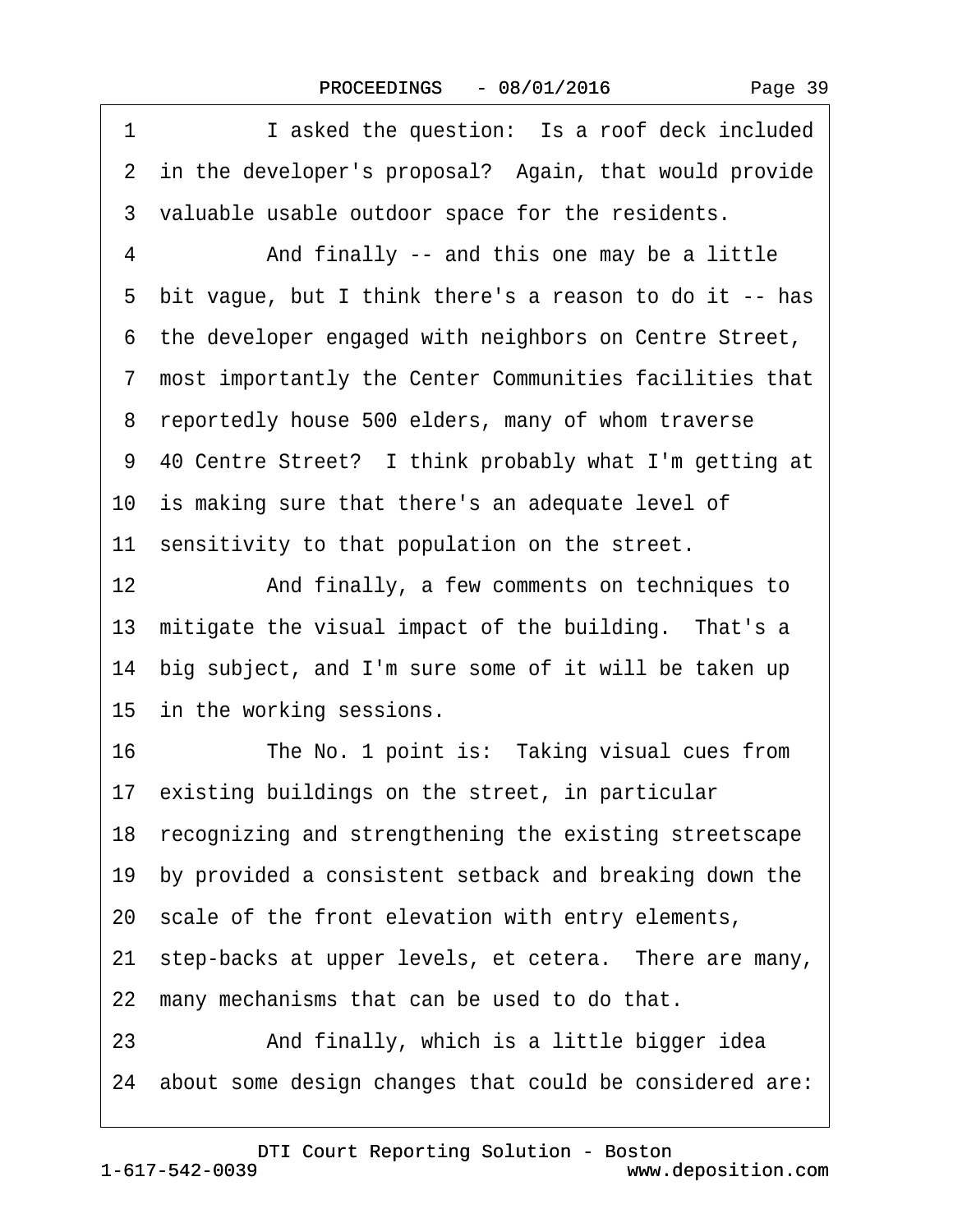1 Consider the elimination of the garage door by ·2· providing rear at-grade parking or ramping down the 3 underground parking with a side entry to the parking 4 floor. The underground parking option can open the 5 possibility of ground-floor units and facilitate ·6· decreasing the building footprint perhaps enabling 7 front elevation step-backs. So I think there are other 8 ways to think about tying the building in a little more 9 successfully. 10 And that's it. 11 MR. GELLER: Thank you. 12 Lets me just comment on one point that you 13 made, which is this question about fire access and 14 safety. Let me be perfectly clear. Okay? One of the 15 pieces of information that we will have will be a 16· comment from the appropriate official, the fire 17 department, that will let the board know whether there 18 are any comments, whether there are any issues. So 19· that is something that we look at very carefully and we 20 take great concern with. 21 MS. POVERMAN: Jesse, if I may, I know that 22 the fire department submitted a letter saying they had 23· no comments or issues, but I really would appreciate 24· and ask that the fire chief or a representative appear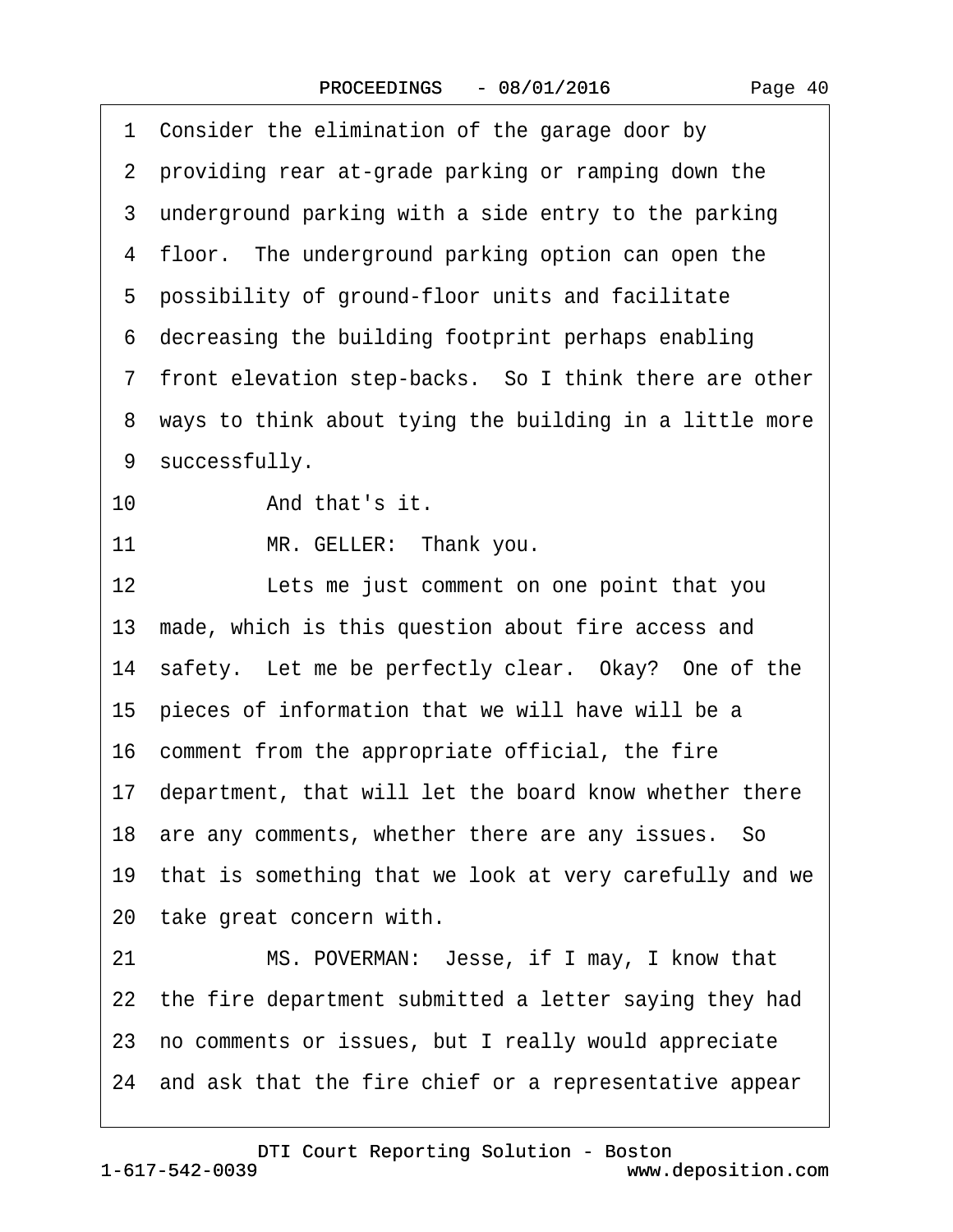·1· to ask questions because as currently constructed, I 2 have questions as to that conclusion, not being a fire 3 expert. Thank you. 4 MR. GELLER: Questions? 5 MR. HUSSEY: No, not really. It's really a 6 complete report. I think it covers all the issues. I 7 think I'm looking forward to how the developer is going 8 to respond to this from a design point of view, and I ·9· think that's the time to get into any questions. 10 The only other thing I wanted to mention, I 11 think you've clearly spent some time dealing with the 12 code issues, and I think you don't need to worry too 13 much about building code issues. The building 14 department here is pretty thorough. 15 The accessibility issues, similarly, the 16· internal planning board and what have you, they'll take 17 care of that. 18 I think the one thing I'm interested in is, of 19 course, the parking -- the handicapped parking, which 20 is controlled by the state agency. And I don't think 21· they're subject to 40B leeway in the way the other town 22· agencies are, so unless they're going to -- the 23· developer is going to go and ask for waivers on the van 24· and on the number of parking, that is something that's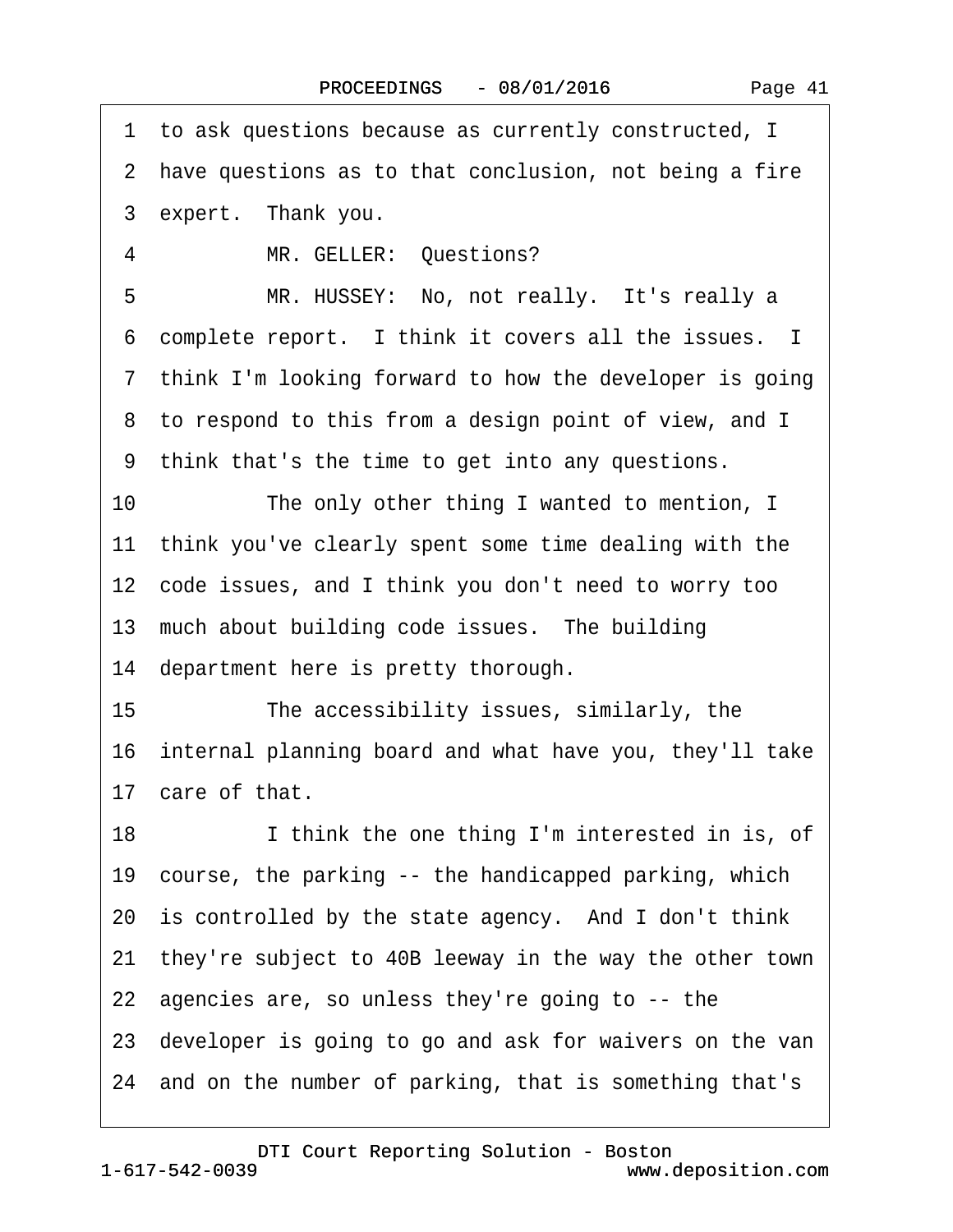|    | 1 going to affect the amount of parking that occurs on     |
|----|------------------------------------------------------------|
|    | 2 the site, as you pointed out.                            |
| 3  | MR. BOEHMER: It could. Typically in a                      |
|    | 4 situation like this, I recommend an advisory opinion,    |
|    | 5 that the developer seek an advisory opinion from the     |
|    | 6 director -- executive director of AAB to either verify   |
|    | 7 or to provide guidance on the interpretation that I      |
|    | 8 offered.                                                 |
| 9  | MR. GELLER: Anything else?                                 |
| 10 | MR. CHIUMENTI: No.                                         |
| 11 | MS. POVERMAN: Just a couple at this point.                 |
| 12 | So the Marion Street project that this was                 |
|    | 13 modeled on -- we saw the picture -- what is the         |
|    | 14 equivalent on this project of the side on Marion Street |
|    | 15 that we saw?                                            |
| 16 | MR. BOEHMER: Good question. Let's go to                    |
|    | 17 that.                                                   |
| 18 | Well, I think it's kind of either side,                    |
|    | 19 actually. As I was saying --                            |
| 20 | MS. POVERMAN: Maybe the architect could tell               |
|    | 21 us.                                                     |
| 22 | MR. BARTASH: What was the -- I'm sorry --                  |
| 23 | MS. POVERMAN: So here in the middle is the                 |
|    | 24 model for the Centre Street project; is that correct?   |
|    |                                                            |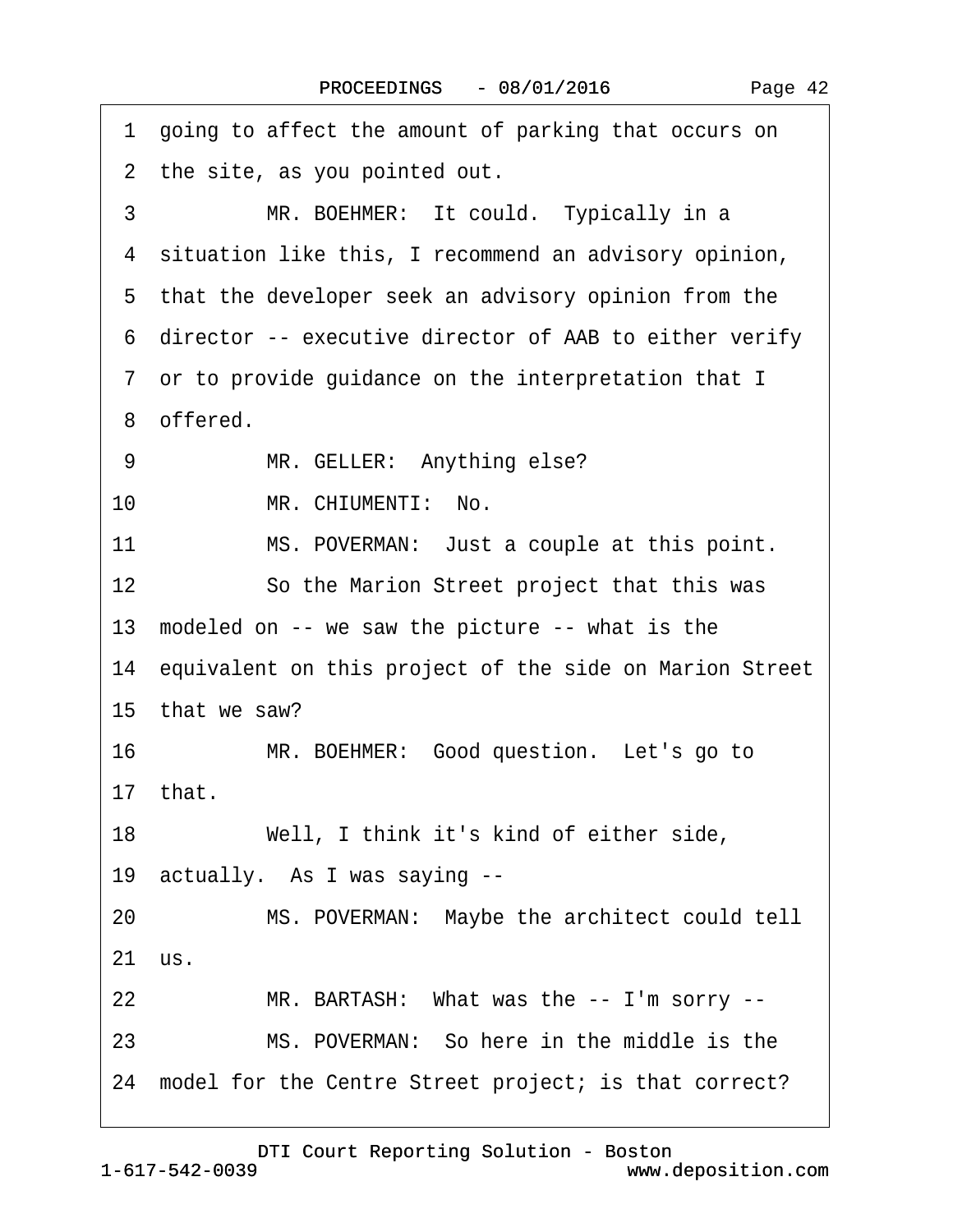| 1<br>MR. GELLER: That's Marion Street.                        |  |
|---------------------------------------------------------------|--|
| MS. POVERMAN: No, no, no. But Marion Street<br>$\overline{2}$ |  |
| $3$ is the $-$                                                |  |
| MR. BARTASH: Yes, that's correct.<br>4                        |  |
| MS. POVERMAN: Right. So looking at that,<br>5                 |  |
| 6 what side of the 40 Centre Street project does that         |  |
| 7 most closely resemble?                                      |  |
| MR. BARTASH: So the image on the right-hand<br>8              |  |
| 9 side most closely resembles that -- or I would say the      |  |
| 10 east or the west facades, the longer facing facades of     |  |
| 11 the building, so facing the existing parking lot or the    |  |
| 12 existing dormitory-style structure, the side of the        |  |
| 13 project. And what we don't see in this image is the        |  |
| 14 front elevation, which closely resembles in scale the      |  |
| 15 Centre Street elevation of the new building.               |  |
| 16<br>MS. POVERMAN: Where is the front elevation?             |  |
| MR. BARTASH: It's kind of on an angle in<br>17                |  |
| 18 shadow on the left-hand side of the screen.                |  |
| 19<br>MS. POVERMAN: Are there any single-family               |  |
| 20 houses on Marion street?                                   |  |
| MR. BARTASH: I believe there are.<br>21                       |  |
| MS. POVERMAN: Where? Is this the Marion<br>22                 |  |
| 23 Street by the Marion Courtyard?                            |  |
| MR. BARTASH: So if you're looking at this<br>24               |  |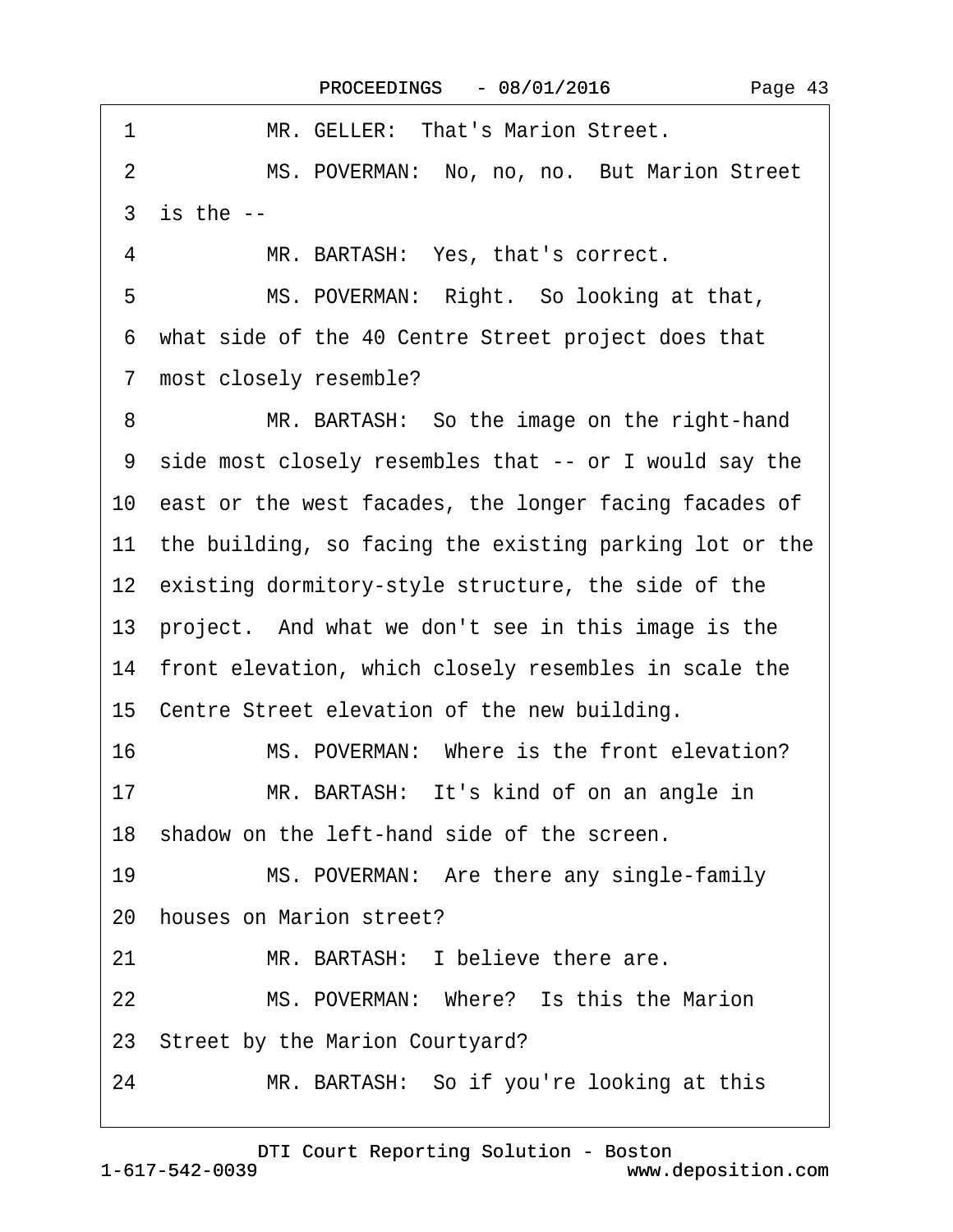1 image  $-$ 2 MS. POVERMAN: Where is that Marion Street? I 3 may have the wrong one. 4 MR. BARTASH: Sure. So it's actually right 5 behind you in this image. 6 MS. POVERMAN: Where the courtyard is. 7 MR. HUSSEY: No. That's on the other side. 8 Marion Street has -- on this side of this building ·9· here, there are a number of other tall, large 10 buildings. 11 On the other side, however, there are one or 12 two single-family and some other two- and three-story 13 residential buildings. So the other side does have a 14 small scale --15 MS. POVERMAN: Okay. Let me look through my 16 notes for one second. 17 Oh, you said something, Mr. Boehmer, about 18 there being restrictions that affect the height of the 19 building based on the --20 MR. BOEHMER: Construction type. 21 MS. POVERMAN: -- construction type and 22 monetary considerations that go into that. Could you 23 go into that a little more? 24 MR. BOEHMER: Yes. And I'll start back with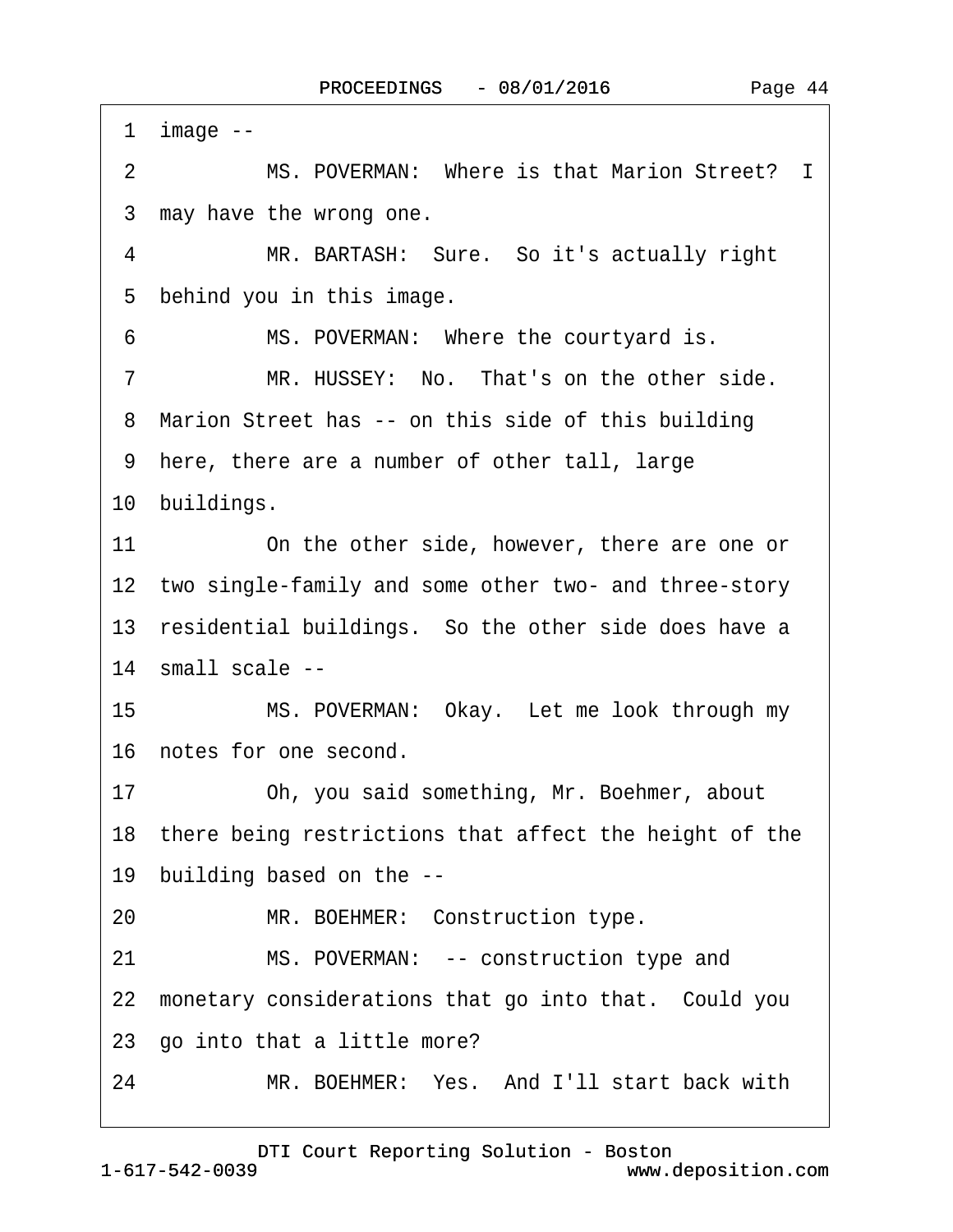1 this construction type, which is very commonly used now 2 for building for six-story buildings. And it works 3 very well. There's -- the code is written that will 4 allow different construction types, one stacked on top 5 of the other with an adequate fire separation between 6 the two types. 7 **··** So what it is is there's a steel and concrete 8 base of the building, and then the five stories on top ·9· are wood framed, typically panelized so it can go up 10 pretty quickly. All of the building -- the skin itself 11 is fire resistant material, so it's a way that you 12 can -- generally speaking, taller buildings -- you can 13· go taller with buildings if they're resistant to fire. 14 The comment I made had mainly to do with the 15· fact that it does limit you to this height of building. 16· So, for example, if you -- if it were critical to 17 maintain a certain unit count, a building built of this 18· type might suggest a greater lot coverage than a 19· building with one more story that could be built if you 20 use a different type. 21 MS. POVERMAN: Is there a problem with 22 making -- with this structure or building, is there any 23 problem with removing a floor, making it shorter?

24 MR. BOEHMER: No. In fact, that's even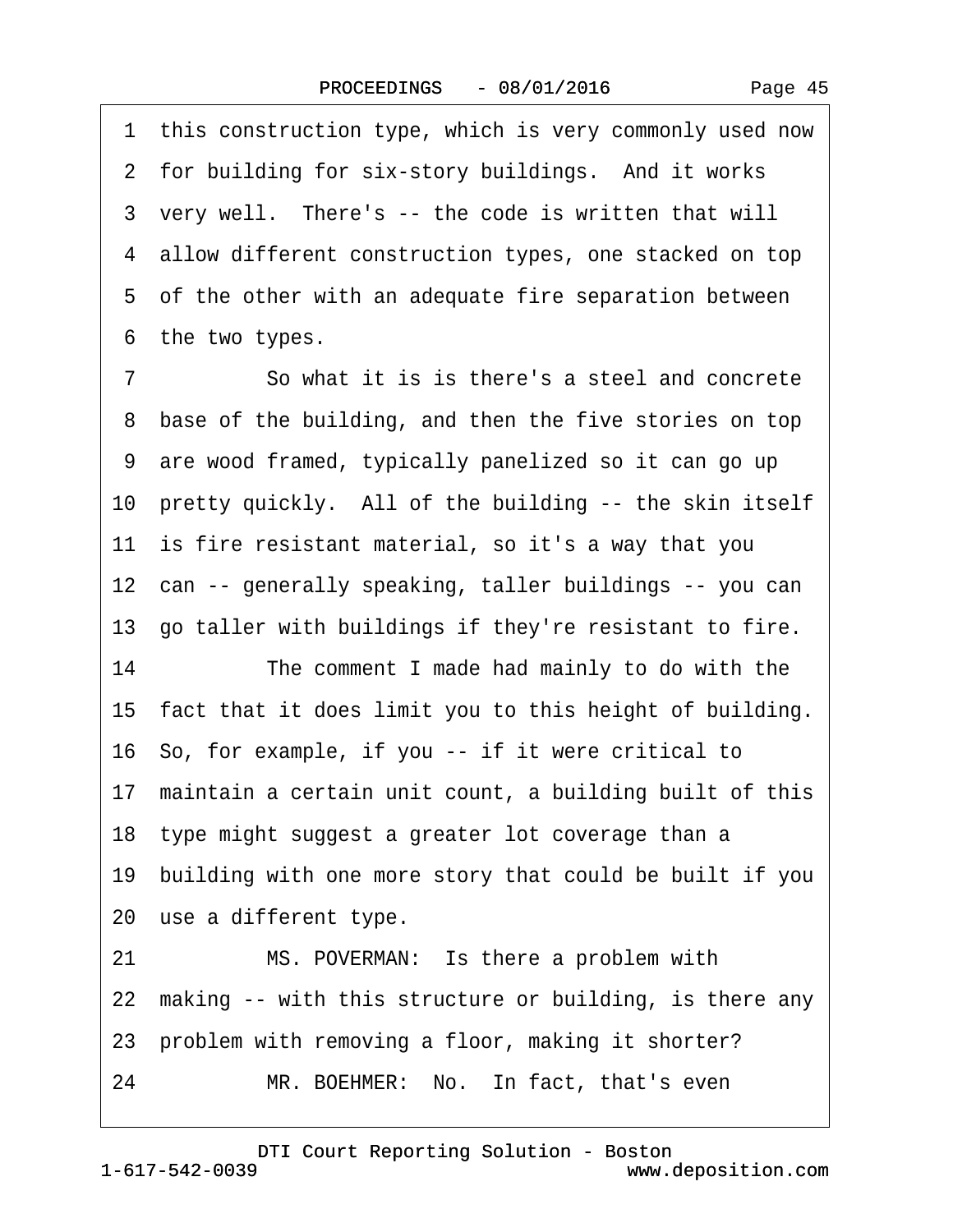| 1 cheaper. I mean, that's -- because a four-story           |
|-------------------------------------------------------------|
| 2 construction on top of a podium doesn't have to be        |
| 3 fire-treated wood. It can be normal construction          |
| 4 lumber.                                                   |
| 5<br>MS. POVERMAN: Okay. Thank you.                         |
| MR. HUSSEY: This building does not break the<br>6           |
| 7 high-rise definition, does it?                            |
| MR. BOEHMER: No. High-rise is 70 feet.<br>8                 |
| 9<br>MR. HUSSEY: Right. And that triggers a lot             |
| 10 of other things.                                         |
| 11<br>MR. BOEHMER: Indeed.                                  |
| 12 <sup>°</sup><br>MR. GELLER: Okay. Thank you. We may have |
| 13 more for you.                                            |
| 14<br>I want to call on the applicant for a response        |
| 15 or additional information.                               |
| 16<br>MR. ENGLER: Thank you, Mr. Chairman. Bob              |
| 17 Engler for the applicant.                                |
| 18<br>We just got this, as you well know, today or          |
| 19 yesterday -- today. So we know it's coming -- we knew    |
| 20 it was coming. We met with Cliff. We met on the site.    |
| 21 We look forward to it. We're happy to hear it.           |
| 22<br>A lot of these things we've been wrestling            |
| 23 with, but we weren't going to be doing any incremental   |
| 24 changes until we got this report. And we're starting     |
|                                                             |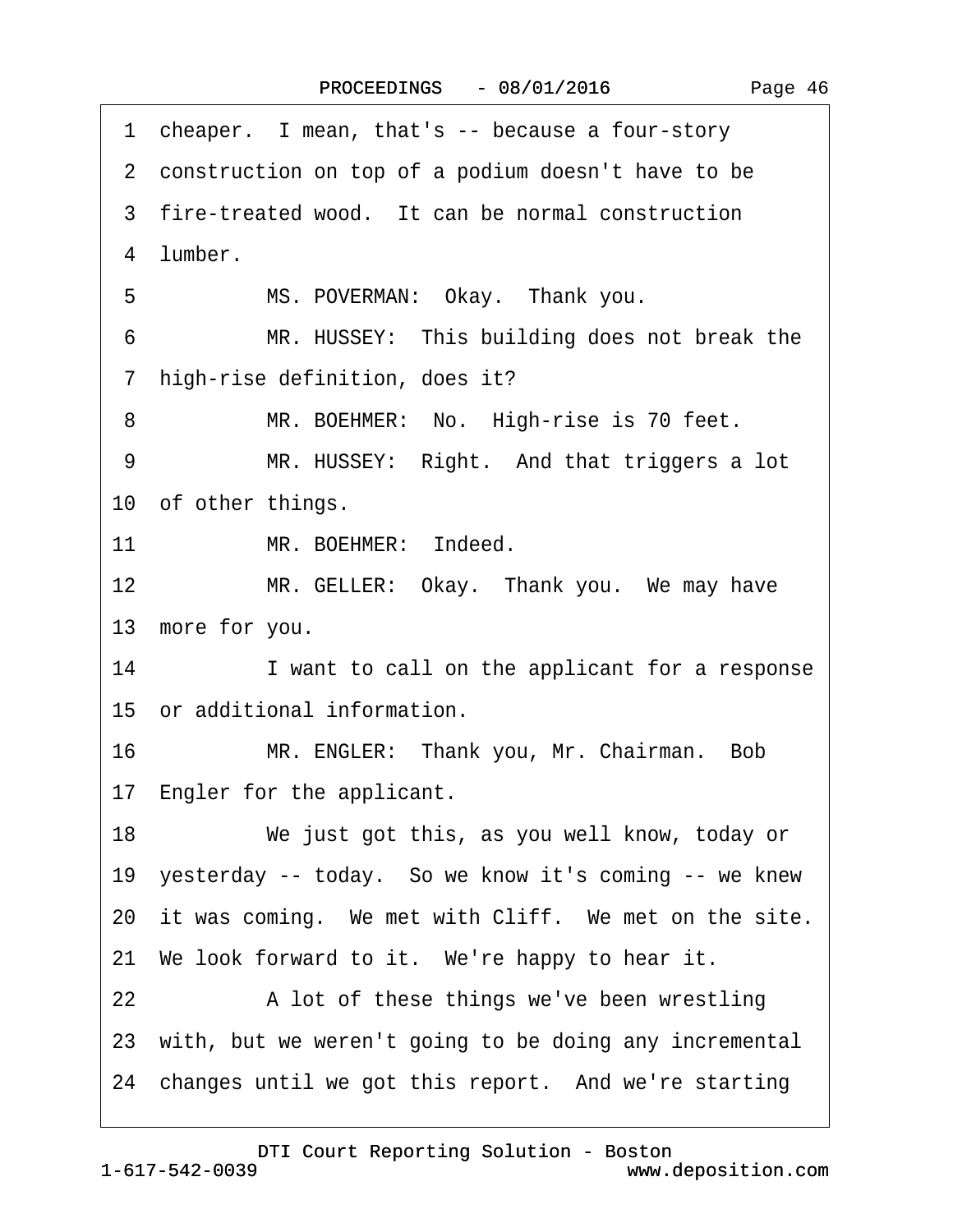| tomorrow morning, first thing. We have a meeting with<br>1 |
|------------------------------------------------------------|
| 2 Cliff and the staff to start talking about all these     |
| 3 things. So we have nothing to add tonight. We'll have    |
| 4 a few workshop sessions to get back to you with the      |
| 5 things that we think we can do and we can't do, so I'm   |
| 6 looking forward to that.                                 |
| MR. GELLER: Great. Thank you.<br>7                         |
| 8<br>Anybody have questions?                               |
| 9<br>MR. HUSSEY: Only about -- so there is a               |
| 10 workshop tomorrow morning?                              |
| 11<br>MS. STEINFELD: It was tentatively scheduled.         |
| 12<br>MR. HUSSEY: Tentatively scheduled.                   |
| 13<br>MR. ROTH: I just wanted to mention that the          |
| 14 report --                                               |
| 15<br>MR. GELLER: Tell us who you are first.               |
| 16<br>MR. ROTH: Bob Roth, the developer.                   |
| 17<br>I just want to say that I felt that the report       |
| 18 was very clear, I thought it was thoughtful, and I      |
| 19 think that some of the criticisms are, you know, well   |
| 20 taken, and we're looking forward to working with the    |
| group.<br>21                                               |
| I just wanted to clarify a couple things.<br>22            |
| 23 While we're willing -- and we've expressed our          |
| 24 willingness -- to pull the building back off Centre     |

 $\Gamma$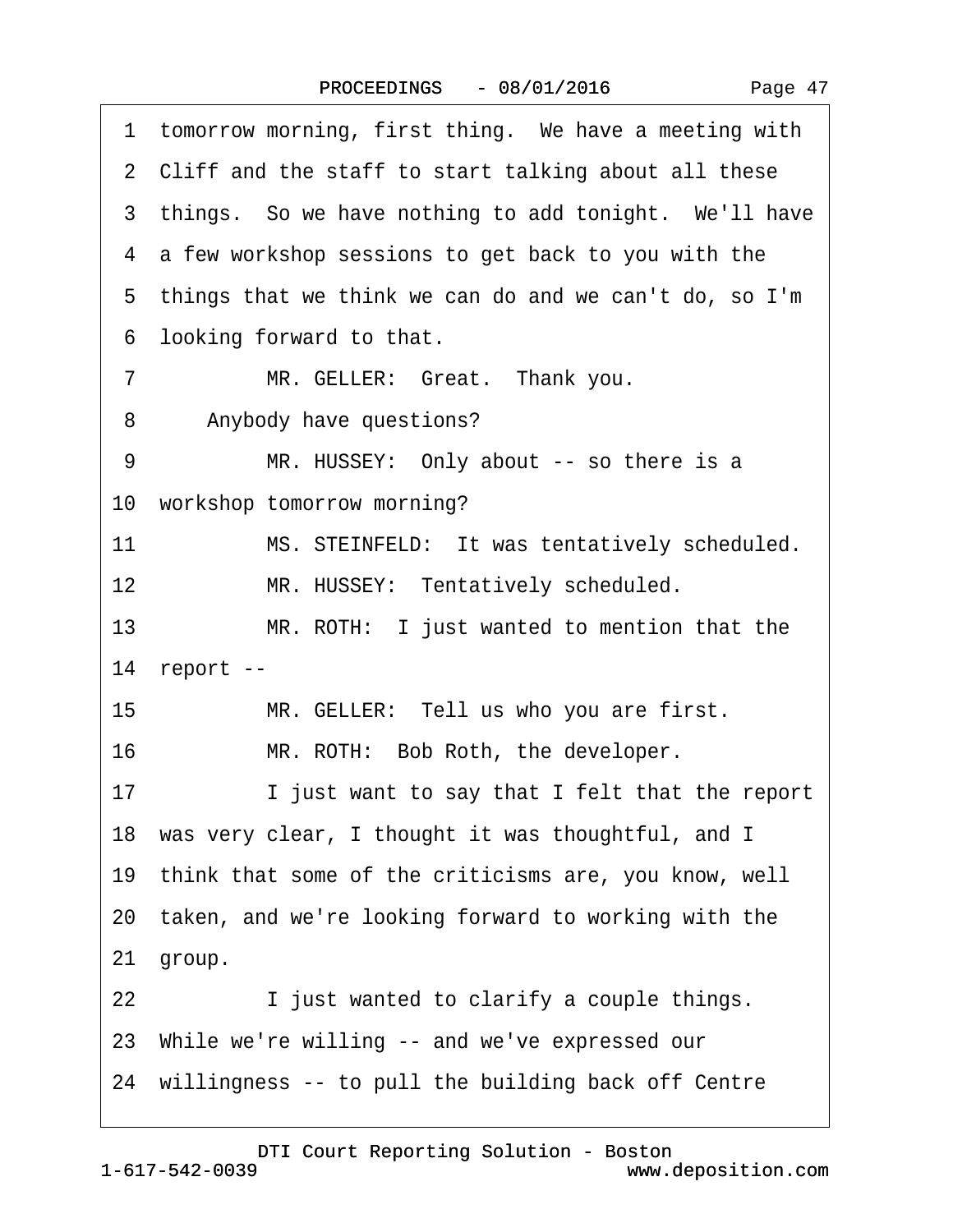Page 48

1 Street, I did want to go on record and say that the 2 street line that is developed around 40 Centre Street 3 is not so clear. When you round off coming out of 4 Beacon Street and you come down Beacon Street walking ·5· towards 40 Centre Street, what you have is -- the first ·6· building on Beacon Street is a zero lot line. 7 • And then as you proceed towards 40 Centre 8 Street, you have a parking lot -- you have the town ·9· parking lot, essentially, which has approximately an 10· 8-foot landscaped area with a few benches in front of 11 the farmers market. 12 Then you go further on and you run into

13· 30 Centre Street, which has a nice setback; 40 Centre 14 Street, our property, which also has a nice setback.

15 • And then going past our property, you come to 16 the parking lot for 19 Winchester Street. Now, that 17 parking lot is paved right to the street line, right to 18 the sidewalk. In fact, the day that we were there, 19 there was a car that pulled in right into the parking 20· spot that was adjacent to the sidewalk.· Zero 21 clearance. In fact, when the person opened up their 22 door, their door swung into the sidewalk. So for 72 23 feet walking away from 40 Centre Street, there is no 24 street line. That street line is completely evaporated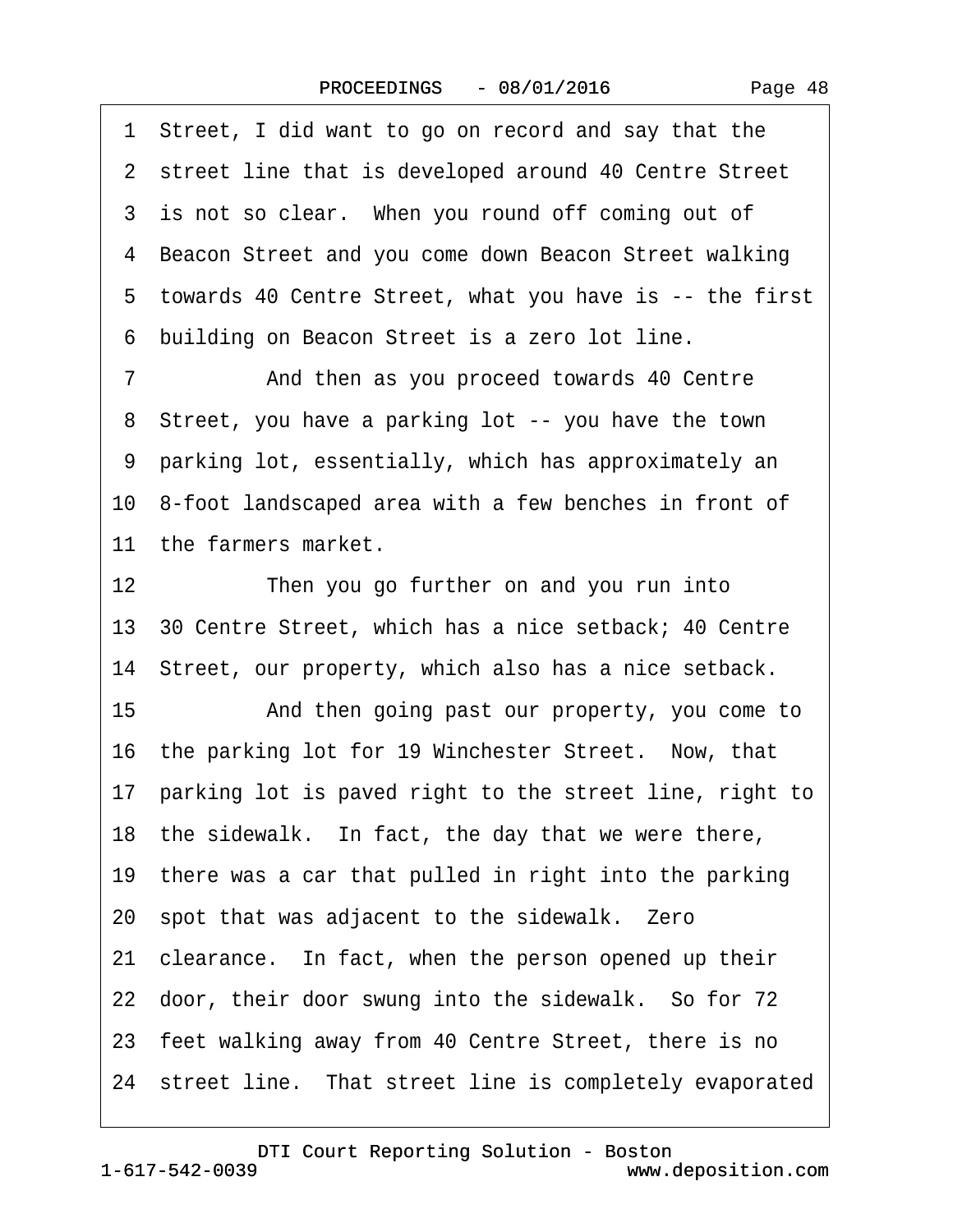1 by the parking lot.

2 Then going to 50 Centre Street, which is the 3 next -- first residential property, what you have is a 4 6-foot fence that is right along the back of the 5 sidewalk. There is no visual access to the public for 6 any viewing of that front lot on 50 center. In fact, 7 their driveway is coming out of that parking area on 8 50 Centre Street, which appeared to me a fairly ·9· dangerous situation because they have a 6-foot-high 10· structure, a fence, that you cannot see on either side. 11 So, you know, this now goes all the way to 12· Wellman street.· So essentially what you have from 13· Beacon Street to Wellman Street, there's only two 14 properties, 40 Centre Street and 30 Centre Street, that 15 provide any streetscape. So the street line, while 16· it's developed more clearly as you go towards Fuller 17· Street, on -- where at 40 Centre Street, it's not so 18· clear. 19 • Also, in terms of single-family houses --20 someone asked about single-family houses. According to 21· town records, the assessor's office, there are three 22 single-family houses on the entire street from -- all 23· the way from -- from Beacon Street all the way down to 24 Fuller Street, according to town records, there's only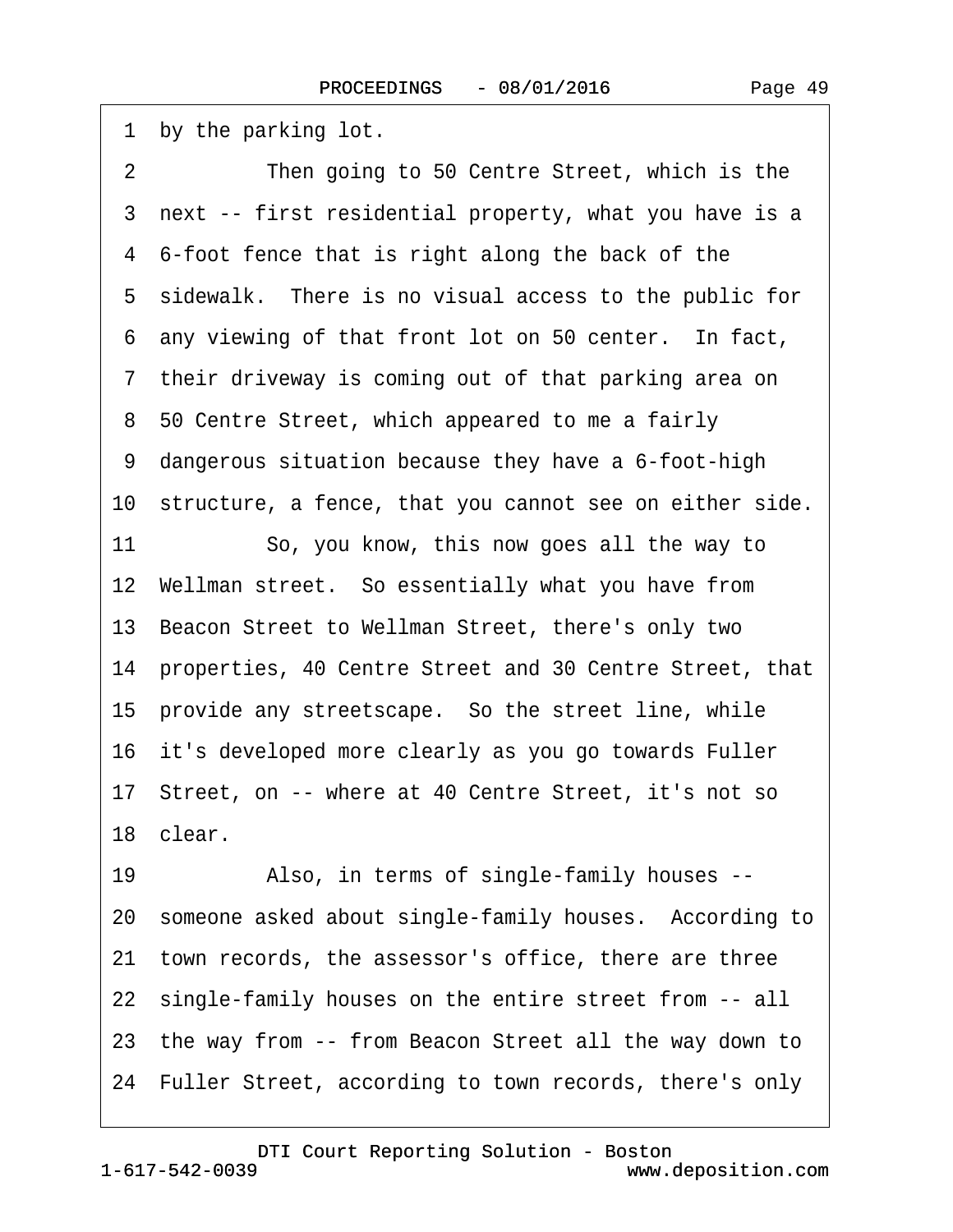Page 50

1 three. It could be checked. I could be wrong, but I 2 went through the assessor's records myself. 3 The fire department has looked at the plans. 4 I was at the meeting when they -- we met. They had a 5 lot of technical questions. They looked at the site 6 plans. They knew the property well. It didn't seem 7 like they had any problems. They can come here and 8 they can speak for themselves. 9 **In terms of open space, the property that** 10 we're presenting now to be built is -- actually 11 provides more green than it has now. The amount of 12 greenery in terms of -- on 40 Centre Street, the entire 13· back of the building is pavement from one side to the 14 other side. There is no -- except for maybe a 2-foot 15 strip in the very back where the swimming pool is, 16· there's some landscape -- not landscaping -- some weeds 17 that have grown in some along the parking area. So 18 there is no landscaping now. And, in fact, the storm 19 survey -- storm management survey actually shows that 20· our property will be more pervious and drain better 21 than it is now. 22 So these are just some clarifications to what 23 I thought was a very good report. Thank you. 24 MR. GELLER: Thank you. Questions.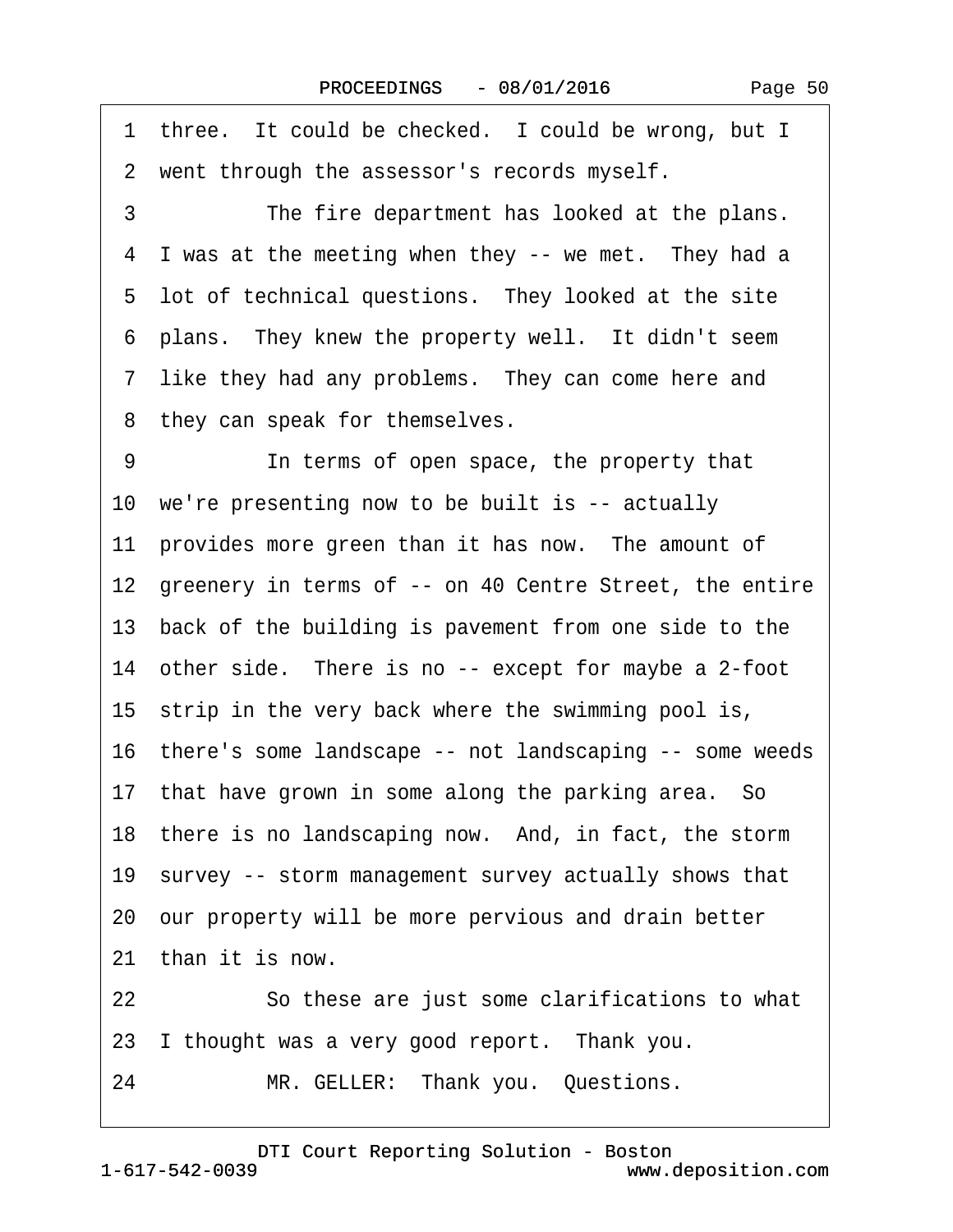| MR. HUSSEY: No. Just -- what's the next<br>1              |
|-----------------------------------------------------------|
| 2 topic of discussion, I guess, is what I'm really        |
| 3 interested in. Because I think -- I mean, it's pretty   |
| 4 clear that there are going to be changes made to the    |
| 5 plan, and that's going to affect the storm drainage     |
| 6 study, the traffic study. So I'd like to get that,      |
| 7 perhaps, moving as quickly as possible so the developer |
| 8 can come back next time with a revised plan that we can |
| 9 react to, that the neighbors can react to, and that we  |
| 10 can then involve these other studies, if necessary.    |
| 11<br>Now, the town engineering department has            |
| 12 already said that it's not acceptable to have drainage |
| 13 basins under the building, so you've got to have more  |
| 14 open space.                                            |
| 15<br>MR. GELLER: Well, he has to provide a               |
| 16 solution.                                              |
| 17<br>MR. HUSSEY: He's got to provide a solution,         |
| 18 but that may be part of the discussion we might have   |
| 19 before the workshop.                                   |
| MS. POVERMAN: My understanding -- and I might<br>20       |
| 21 be jumping in where I shouldn't -- is -- based on what |
| 22 Maria has told us -- is that our charge today, perhaps |
| 23 after hearing what the community has to say, most      |
| 24 likely, is that we have to set forth what we need the  |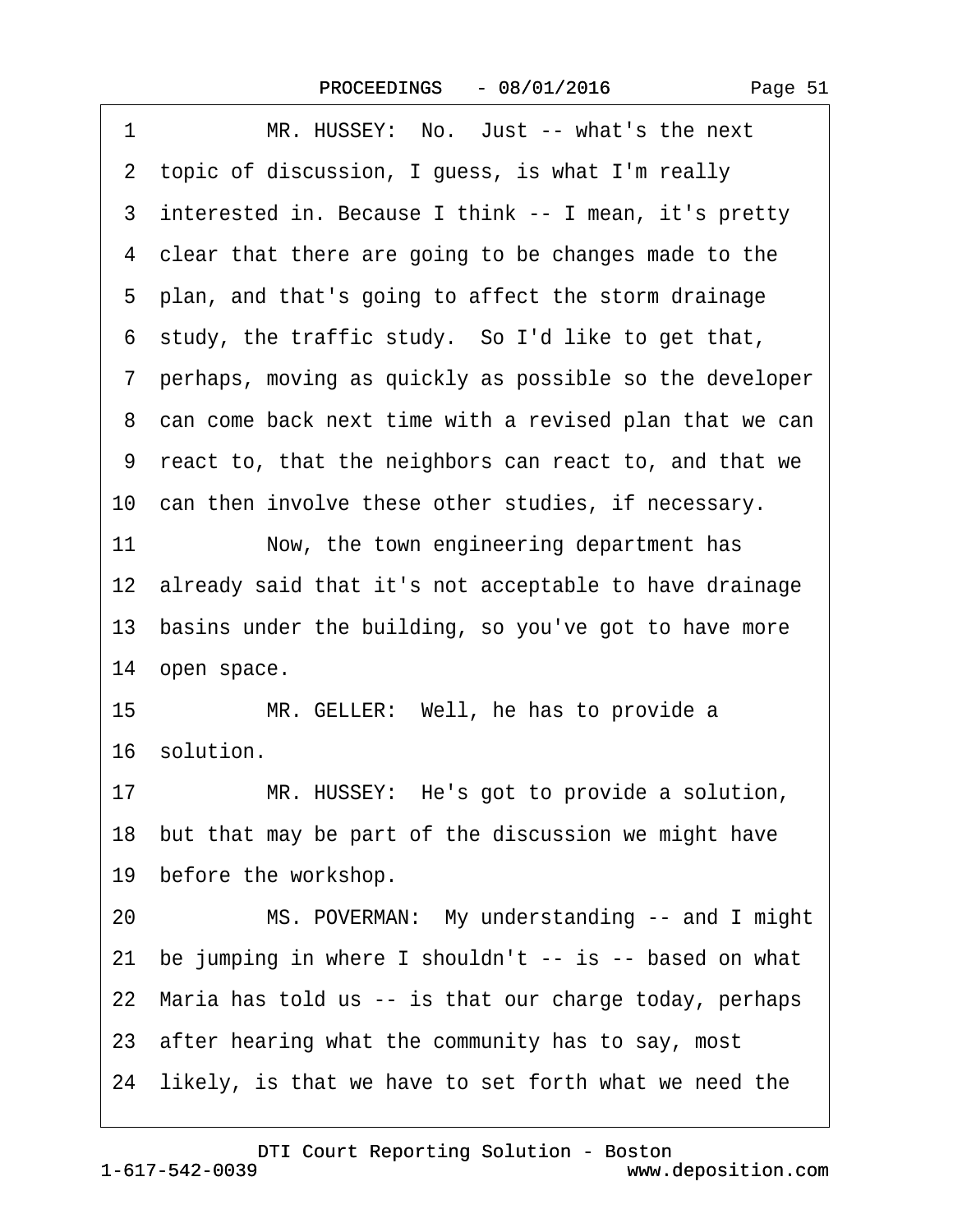Page 52

·1· developer and others to hear, take into account, when 2 they go to the table when they're working on things. 3 So, for example, we're not going to say, okay, ·4· I want you make a gingerbread house instead of that 5 building on the site, but we are going to say things ·6· which we think are reasonable in terms of the health, 7 safety, design, et cetera, within the limits of 40B. 8 That's my understanding, and I'm getting nods of ·9· agreement there, so is that consistent with -- 10 MR. GELLER: Yeah. I think in terms of 11 process, we need to give direction to the applicant and 12 it seems to me that this is an appropriate point at 13 which we would start to do that. And that is not to 14 foreclose other comments and our need to review other 15 things, but it is a starting point. And based upon 16 that, yes, you are correct. There will then be --17 rolled up into that will be the things like drainage. 18· You know, all of those issues then morph off of what it 19 is -- what direction you give them. 20 MR. HUSSEY: Before we get into those 21· discussions, could we have the site plan up on the 22 screen so that we can -- I think that'll be helpful in 23 the way we  $-$ 24 MR. GELLER: Yeah. That can be put up. I

1-617-542-0039 [DTI Court Reporting Solution - Boston](http://www.deposition.com) www.deposition.com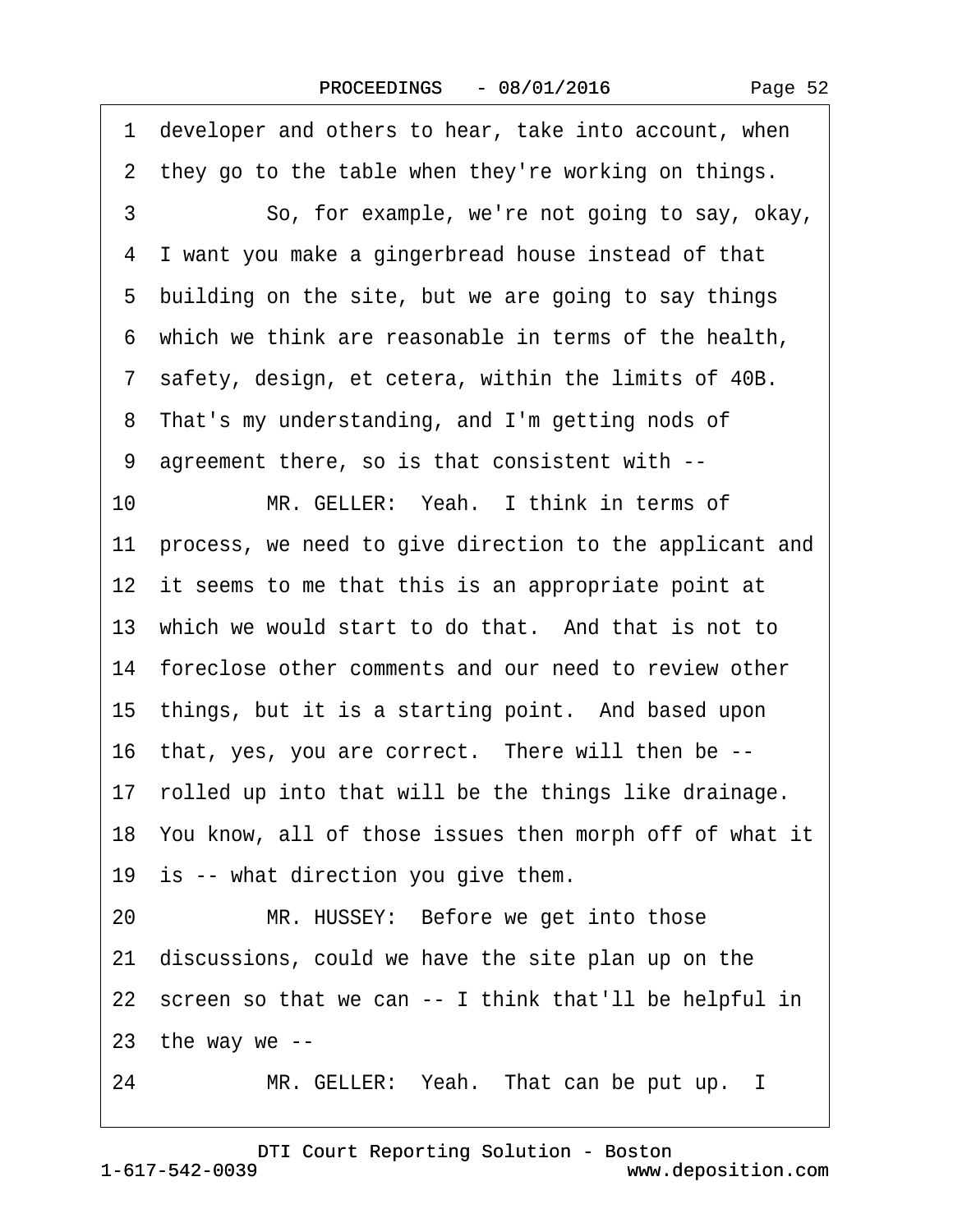| 1 want to -- before we talk, I want to give the public an  |
|------------------------------------------------------------|
| 2 opportunity to raise any new issues that it has.         |
| 3<br>What I would ask of the public is -- what I           |
| 4 would ask is that, again, start by giving us your name   |
| 5 and keep your focus on new information.                  |
| Also, what I would ask people to do is I would<br>6        |
| 7 ask people to limit their comments to no more than five  |
| 8 minutes. I want to be able to efficiently get through    |
| 9 this. And since we have heard your broader comments      |
| 10 before, I really do want to limit this to new           |
| 11 information. Okay?                                      |
| 12<br>So I see Mr. Hill is jumping in front of             |
| 13 Mr. Swartz. That's why he was up.                       |
| 14<br>MR. HUSSEY: One more thing, Jesse, before we         |
| 15 start the public hearing. The transcript for the last   |
| 16 hearing is on the town website, is it not?              |
| And I'm hopeful that you in the audience have<br>17        |
| 18 read that transcript to see what has been said so       |
| 19 that -- just to reiterate what the chairman said -- so  |
| 20 that we don't have a lot of duplication of information. |
| MR. GELLER: Good point.<br>21                              |
| 22<br>MR. HILL: Mr. Chairman, thank you. My name           |
| 23 is Dan Hill. I'm an attorney for the neighbors. I'm a   |
| 24 land use and zoning attorney with a specialty practice  |
|                                                            |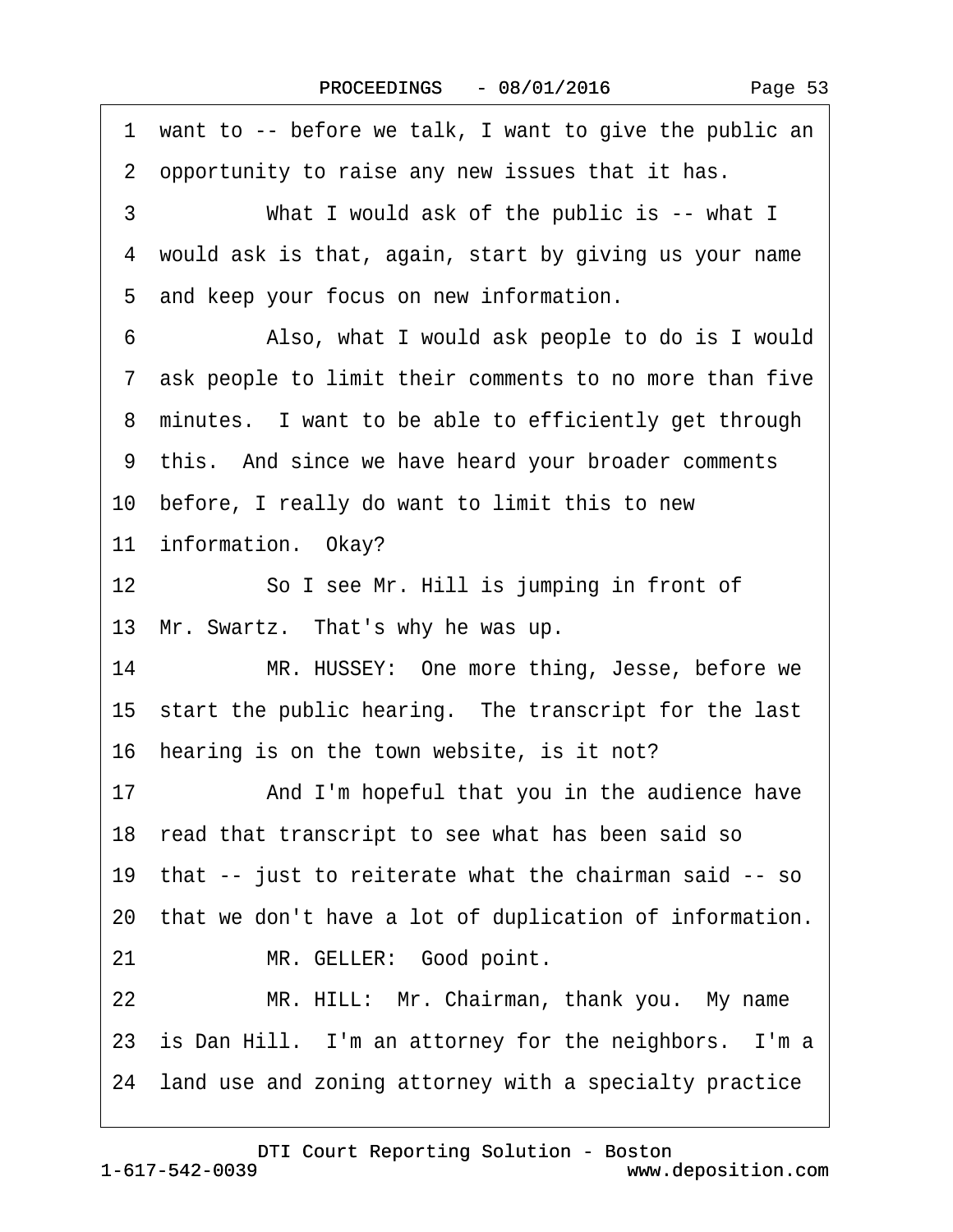1 in Chapter 40B. 2 I want to first state very quickly that it 3 drives me nuts when I see plans like this that show 4 trees in front of buildings when all of those trees on 5 that plan are on abutting properties. It's -- I think 6 it's deceptive. It's unfair -- an unfair ·7· characterization of what this project will look like, 8 and it's not the first time I've seen developer plans ·9· co-opt the natural, aesthetically pleasing environment 10· of an abutting property that conforms to zoning in 11 order to make their nonconforming project appear more 12 aesthetically pleasing. I just want to make that 13 point. 14 I'm going to talk just briefly about the 15 process issues. Last time we talked a lot about 16· substantive impact issues, tonight just process. 17 The first process issue is the pace of this 18 hearing. I have some grave concerns. We were last 19 here on June 20th. That was 40 days ago. At the end 20· of that hearing on June 20th, I heard a lot of action 21 items being floated about. I heard that the town 22 engineer was going to review drainage. I heard that 23· the building department and planning staff were going 24 to review the waiver list to see if it's complete. As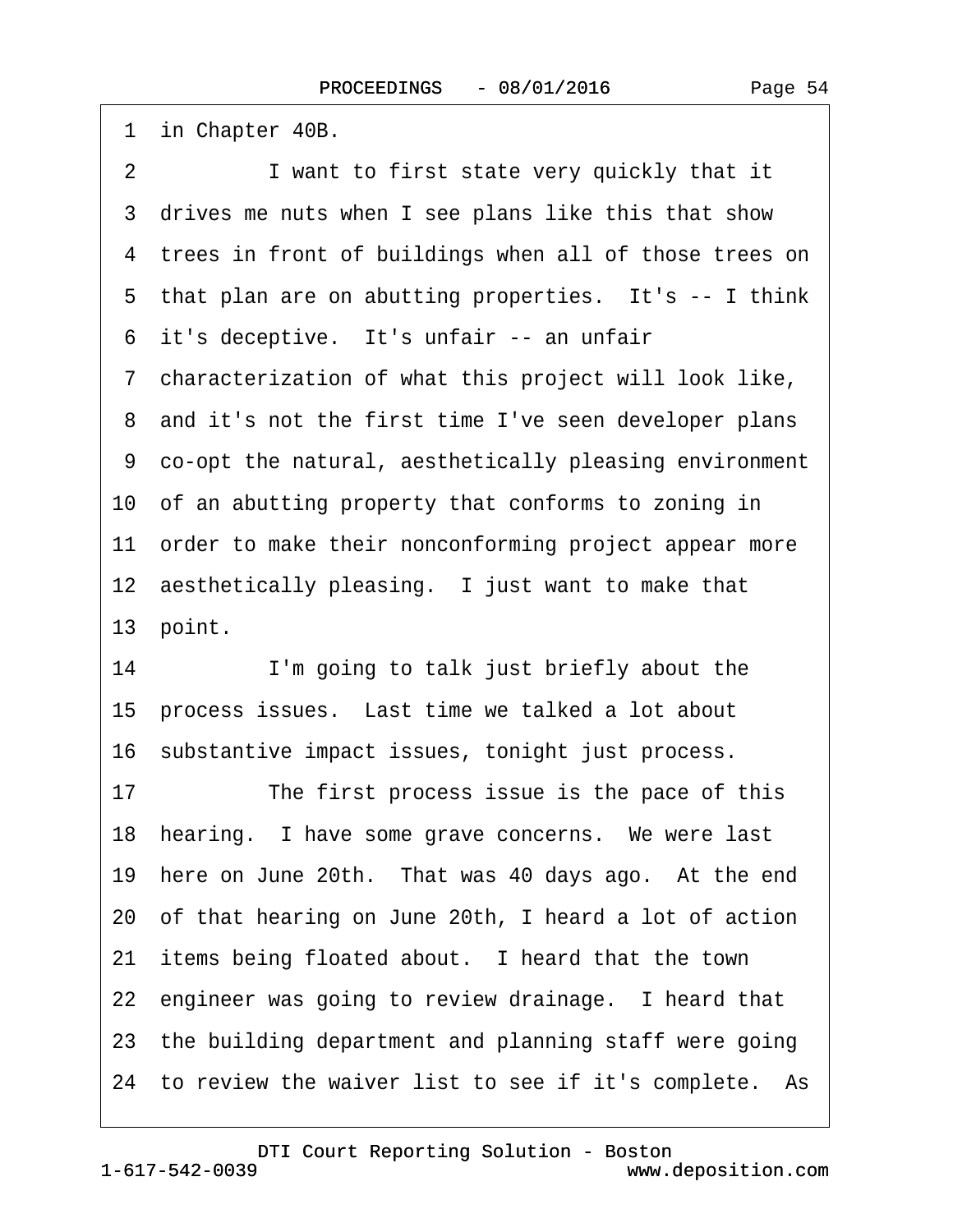·1· far as I understand, those have not happened. 2 I've also heard that the town staff --3 in-house staff, so forth, are not going to look the ·4· trash management plan until a plan is actually -- a 5 revised plan is presented. That may be true with ·6· respect to stormwater and waivers.

7 Now, that may sound efficient to you and I, 8 and it does. That would be the most efficient way of 9 doing things. But in this world that we live in under 10· Chapter 40B, we don't have that luxury.· You're all 11 under a clock, a six-month clock. And I believe your 12 hearing opened in May, so we're talking November is 13 when you have to close this hearing. And before you 14· close the hearing, you're probably going to want to do 15· a pro forma review, and that's going to take a month. 16· So you're really talking about only a couple more 17 months that you have to do your substantive review of 18 this project. 19 • And it concerns us that there is -- there

20· apparently has not been a peer review or a technical

21 review of drainage, impacts of the project on the

22 neighboring properties, which we raised last time, the

23 waiver list, and so forth.

24 • And I appreciate -- I understand -- it's not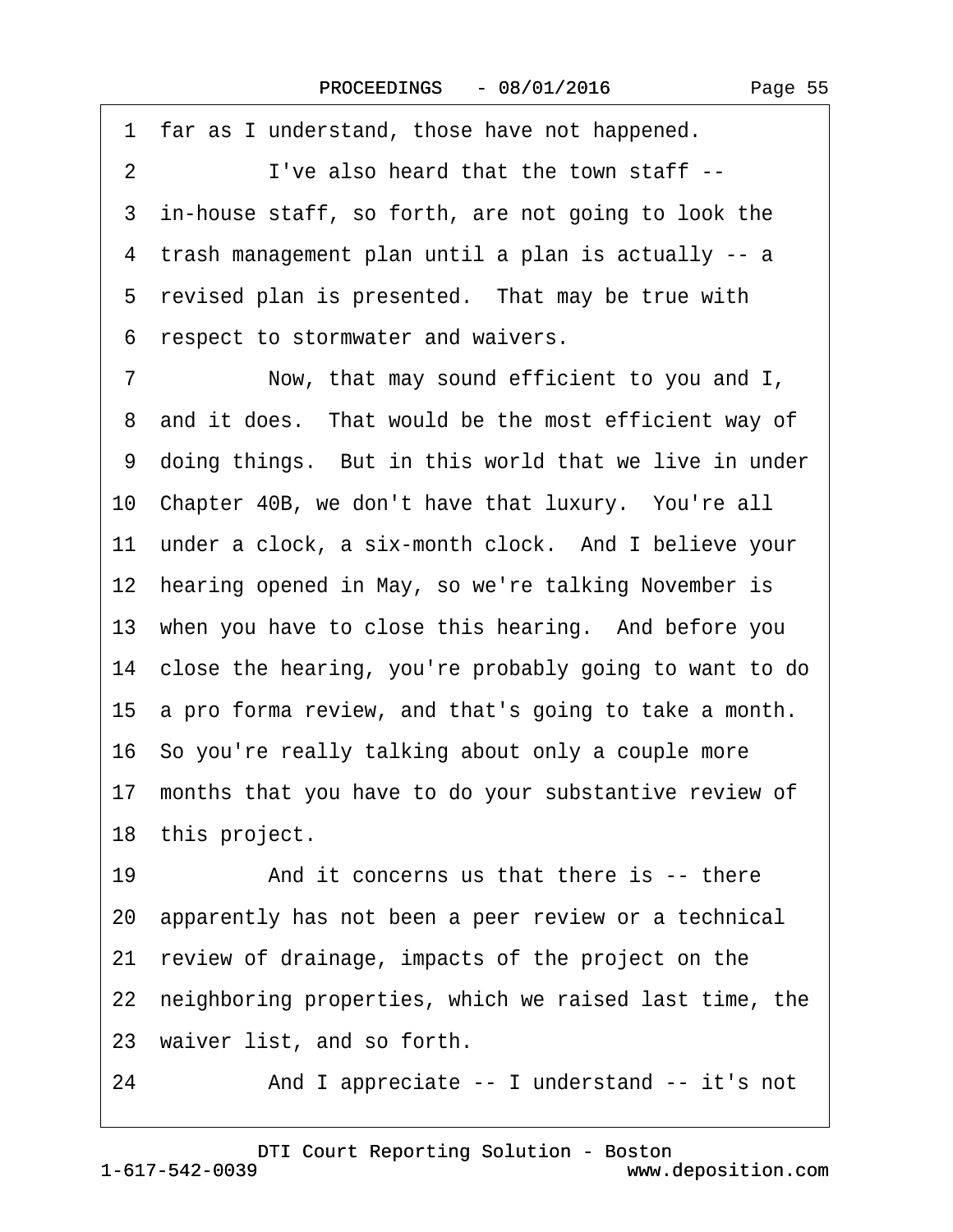Page 56

1 really a criticism of the town. I understand why you ·2· want to wait, but we don't have that luxury here, and I 3 would really urge the zoning board to have these 4 issues -- these substantive issues reviewed now and not 5 just to assume that you're going to get revised plans 6 from the developer with enough time to review those ·7· plans and then have time to get the pro forma review.

8 Unfortunately, this clock works really against 9 us, against the town. The developer does not have to 10· agree to extend that six months.· He can say, I'm not 11· going to extend it, and therefore you have -- and I've 12 seen this happen a lot in other towns. You're in a 13 rush at the end of those six months to try to come up 14 with conditions and waiver decisions.

15 I also want to talk briefly about the -- this 16 working group concept. I've seen this happen in other 17 towns. It sounds like a great idea, but my concern is 18· that -- and what I've seen in other communities -- is a 19 tendency for peer reviewers or town staff to get into 20· sort of a negotiation mode with an applicant or 21· developer outside of the spotlights, the florescent 22 lamps of a hearing room, with the ability to have 23 candid conversations. And your representatives may 24 unintentionally, not with bad intentions, kind of slip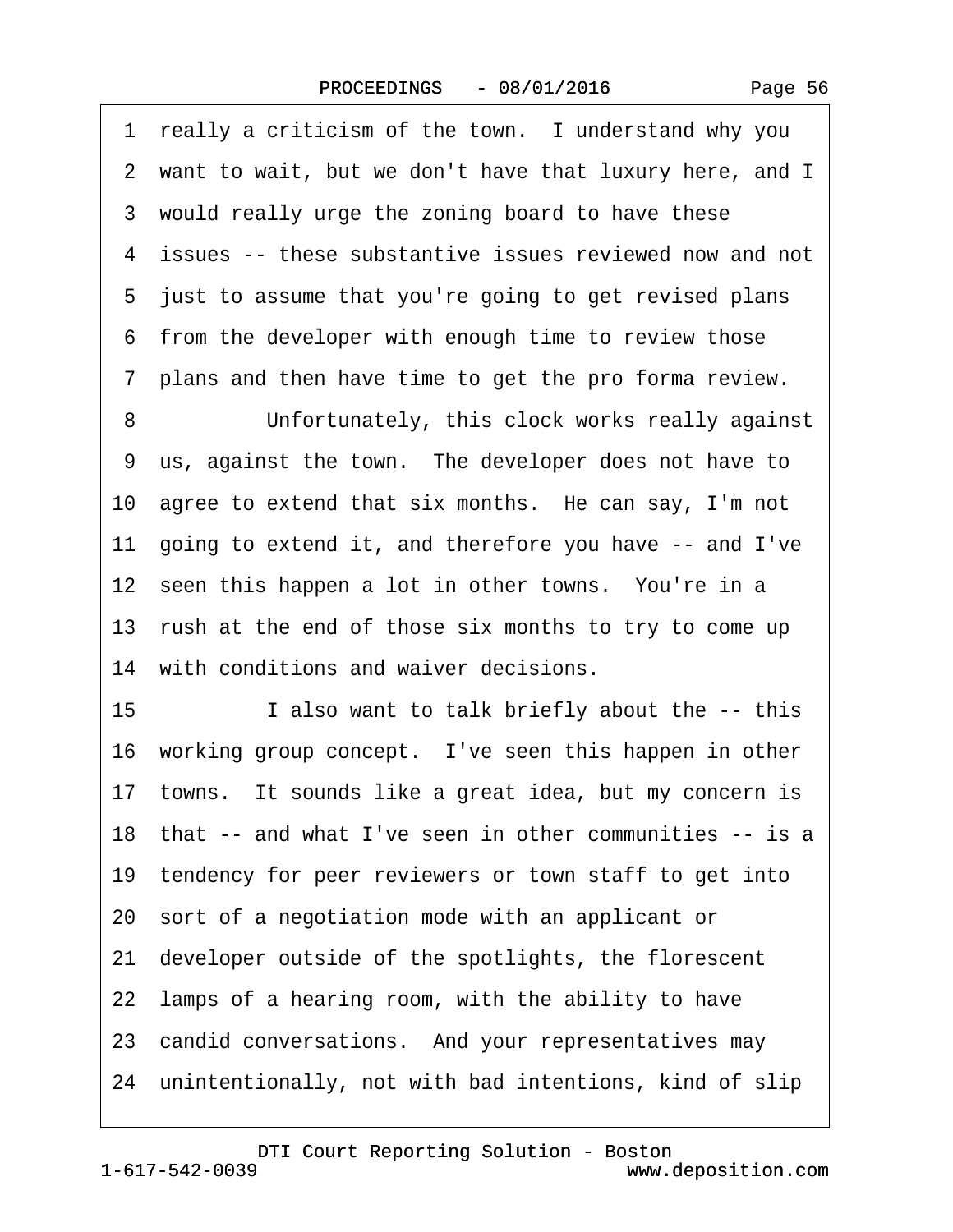·1· into a mode of trying to work things out. 2 And I just -- I want to raise the specter that 3 that could happen in any town where you have working ·4· groups, and I want to make sure that -- and I think the 5 zoning board would agree that any decisions on any ·6· substantive aspects of this project, including whether ·7· or not waivers should be granted or whether or not the 8 design changes should be made, should be made by the ·9· board members and not by peer reviewers or technical 10 reviewers. So I'm little concerned about these working 11 groups that happen outside of the public hearing 12 context. 13· · · · · ·And if the board is inclined to ask for these 14 working groups to take place, we would respectfully

15 request that the neighbors have the ability to attend 16 those through a designated representative. And I 17 certainly understand that things work more efficiently 18· when you have a small group, a subcommittee, so to 19· speak.· And in the spirit of that, you know, we would 20· designate somebody such as an attorney or an engineer 21· that perhaps the neighborhood might hire to represent 22 its interest to attend these sessions. And so we would 23 ask that we be invited to sit in at those meetings, if 24 we so choose.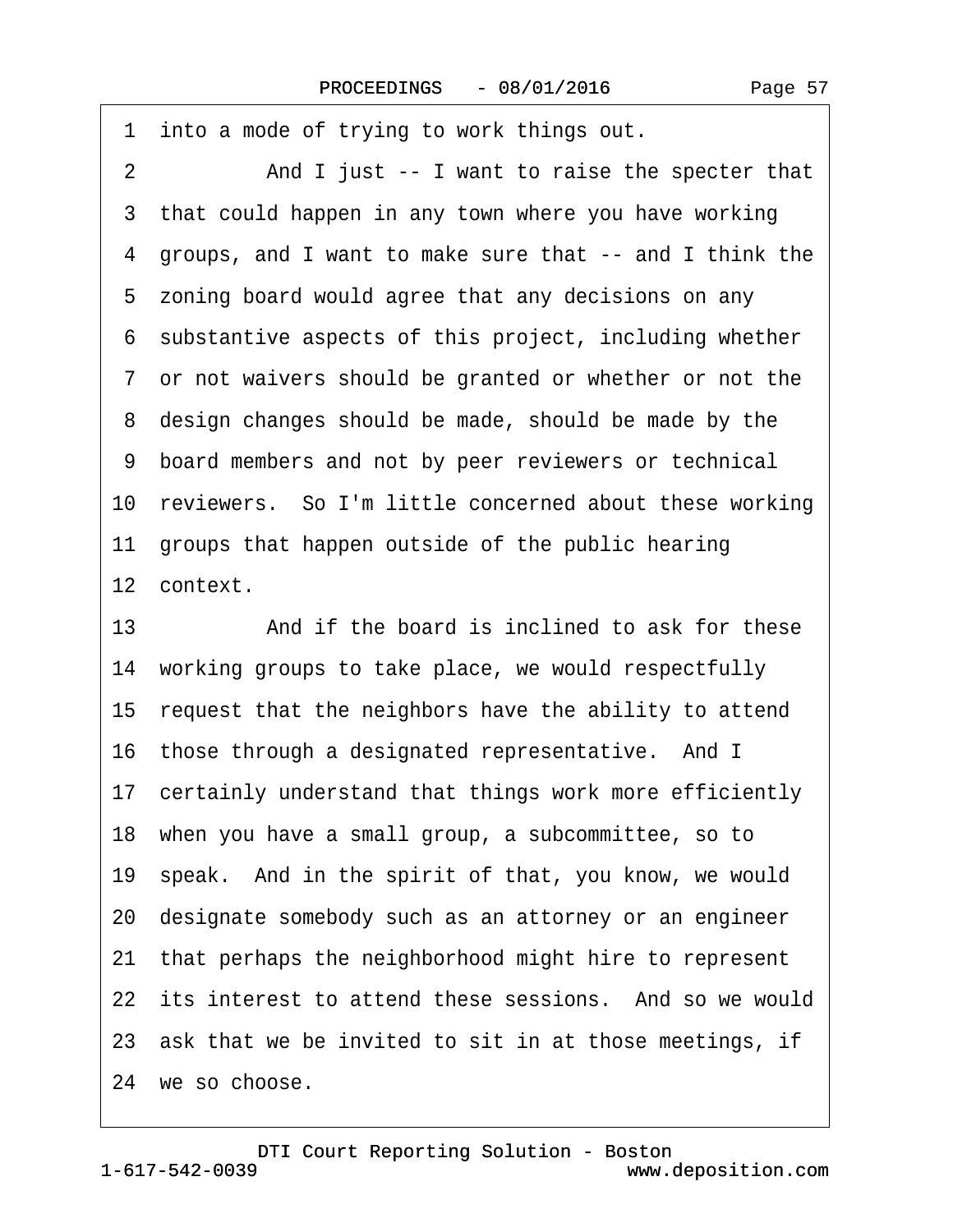| 1<br>I guess that's all I have for now, so really          |
|------------------------------------------------------------|
| 2 just process issues, and we may hear from other          |
| 3 neighbors on substantive issues. Thank you.              |
| MR. GELLER: Thank you. Let me say two<br>4                 |
| 5 things. We are very conscious of the 180 days.           |
| And secondly, the only party that makes<br>6               |
| 7 decisions in this 40B process is the ZBA, and any        |
| 8 discussions come back here, which is an open forum.      |
| MR. SWARTZ: I'm Chuck Swartz. I live at 69<br>9            |
| 10 Centre Street. I'm a town meeting member from Precinct  |
| 11 9, the precinct that this project is in.                |
| 12 <sup>2</sup><br>I was shocked to hear some things that  |
| 13 Mr. Roth said. First of all, to equate -- or to start   |
| 14 his tour of Centre Street with two commercial buildings |
| 15 on Beacon Street which are on the corner and saying     |
| 16 that these buildings have no setbacks is a bit of a     |
| 17 stretch.                                                |
| 18<br>And then to continue on to mention the two           |
| 19 parking lots, open spaces do not provide any setbacks,  |
| 20 so therefore why should this building provide any       |
| 21 setback is also quite a stretch as far as I'm           |
| 22 concerned.                                              |
| As far as the single-family homes on Centre<br>23          |
| 24 Street, these homes are because of zoning. Our zone is  |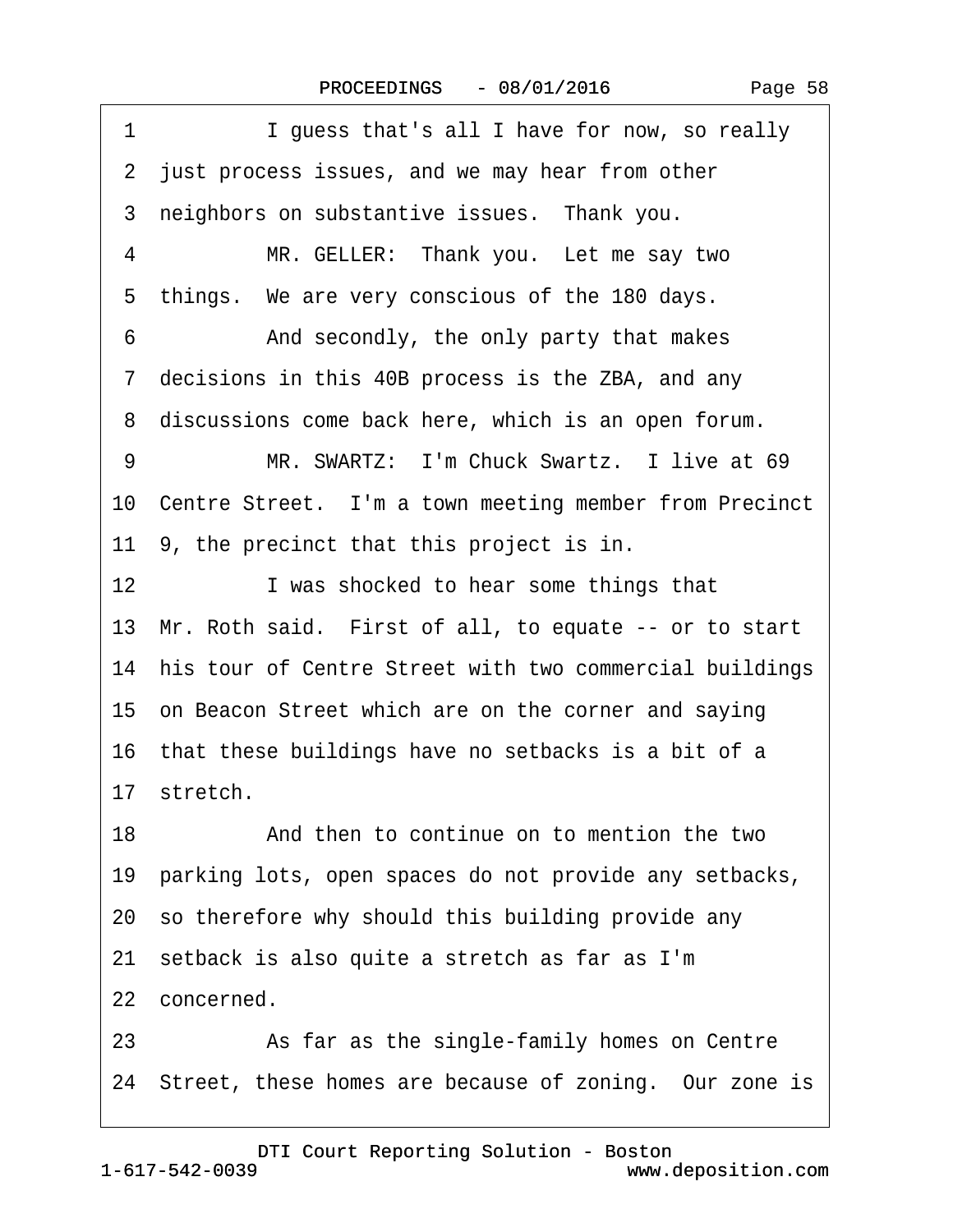|  | Page 59 |  |
|--|---------|--|
|--|---------|--|

1 two- or three-family homes. And if you were to take a 2 tour, Mr. Roth, you would see that most of these houses 3 have single families living in them. The fact that 4 many of them might have an attic apartment that is 5 zoned for legal use but is not occupied does not really 6 make them multifamily units. I just wanted to clear 7 that up. 8 And I would say to you, Mr. Roth, take a look 9 around. These are people who live on Centre Street. 10· We are your neighbors.· Can't you give us a better 11 building, a building that we have can live with? 12 • And to quote a famous American -- the quote 13· has come up today -- "have you no sense of decency?" 14 Thank you. 15 MR. GELLER: Anybody else? 16 MR. PENDERY: I have some visual aids. My 17 name is Steve Pendery, 26 Winchester Street. 18 While getting set up, I do want to comment on 19· the preservation aspects of this project, or the lack 20 thereof. Others question as to whether the Brookline 21· Preservation Commission should have considered 22 including this property into a multiproperty thematic 23· national register -- 24 UNIDENTIFIED AUDIENCE MEMBER: We can't hear

1-617-542-0039 [DTI Court Reporting Solution - Boston](http://www.deposition.com) www.deposition.com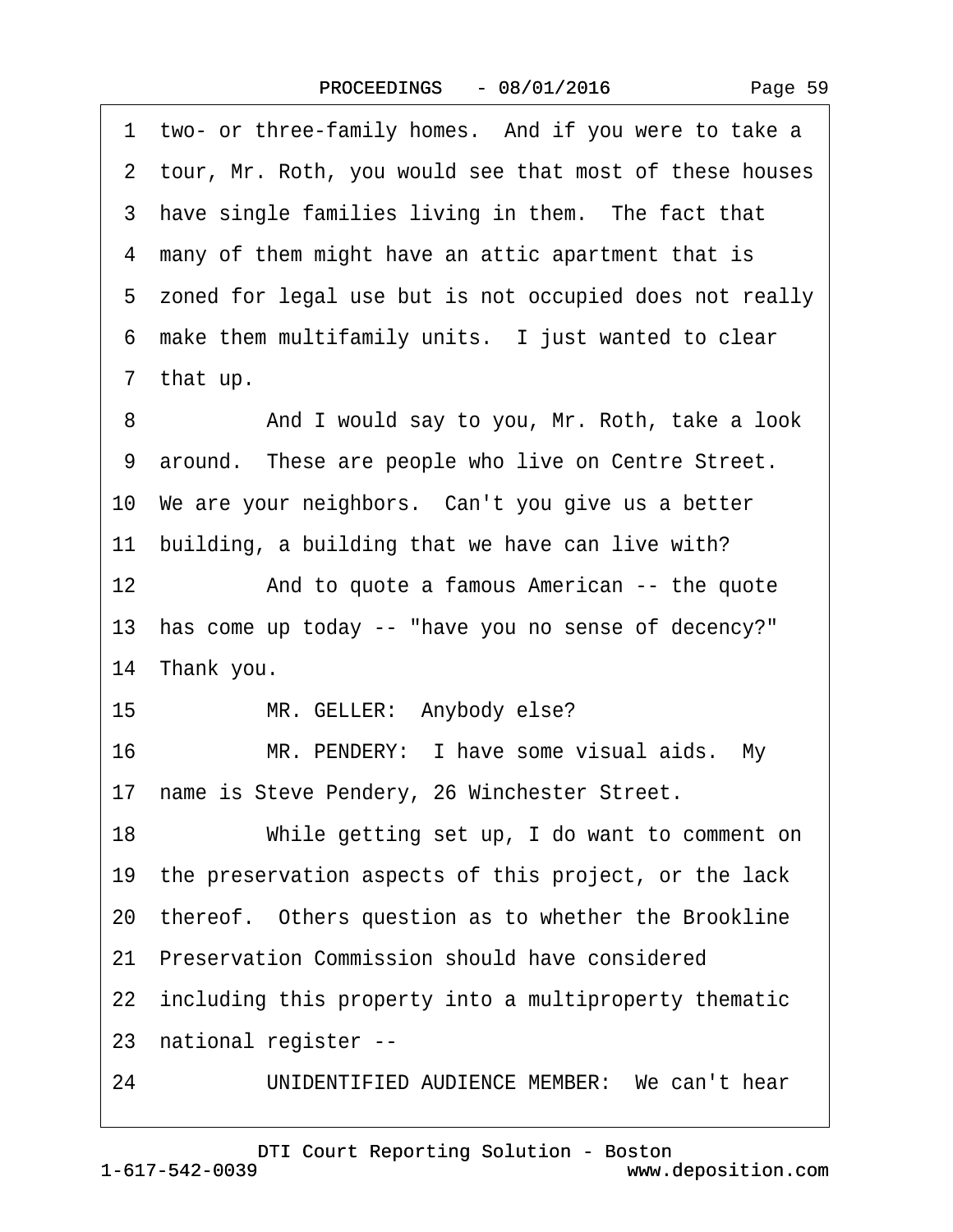·1· very well, Steve.· Maybe you should wait.

2 MR. PENDERY: Okay.

3 (Brief pause.)

4 MR. PENDERY: Getting back to preservation, 5 the question was: Why the thematic national register ·6· nomination was not considered, which would have ·7· included this property, but also other examples of the 8 architecture of George Nelson Jacobs, including the 9 Coolidge Corner Arcade, which is directly opposite the 10 subject property.

11 We, as a group, saw no viable adaptive reuse 12 scenario in the context of a 40B project at 40 Centre 13· Street.· And with the lifting of the expiration of the 14 demolition delay, we feel that the building should be 15 documented, at the very least on the exterior. This 16· can be done nonintrusively by means of a laser scanning 17 or something that's rapid and safe to do. 18 **· · So essentially, we're left to consider, sadly** 19 enough, a scenario of facadism. And in this case, for 20· 40 Centre Street, it wouldn't just be an exercise of 21· preserving some historic fabric, but rather preserving 22 the setback in the front of the building as well, which 23· would, I think, address many of the objectives -- the 24 larger objectives discussed tonight.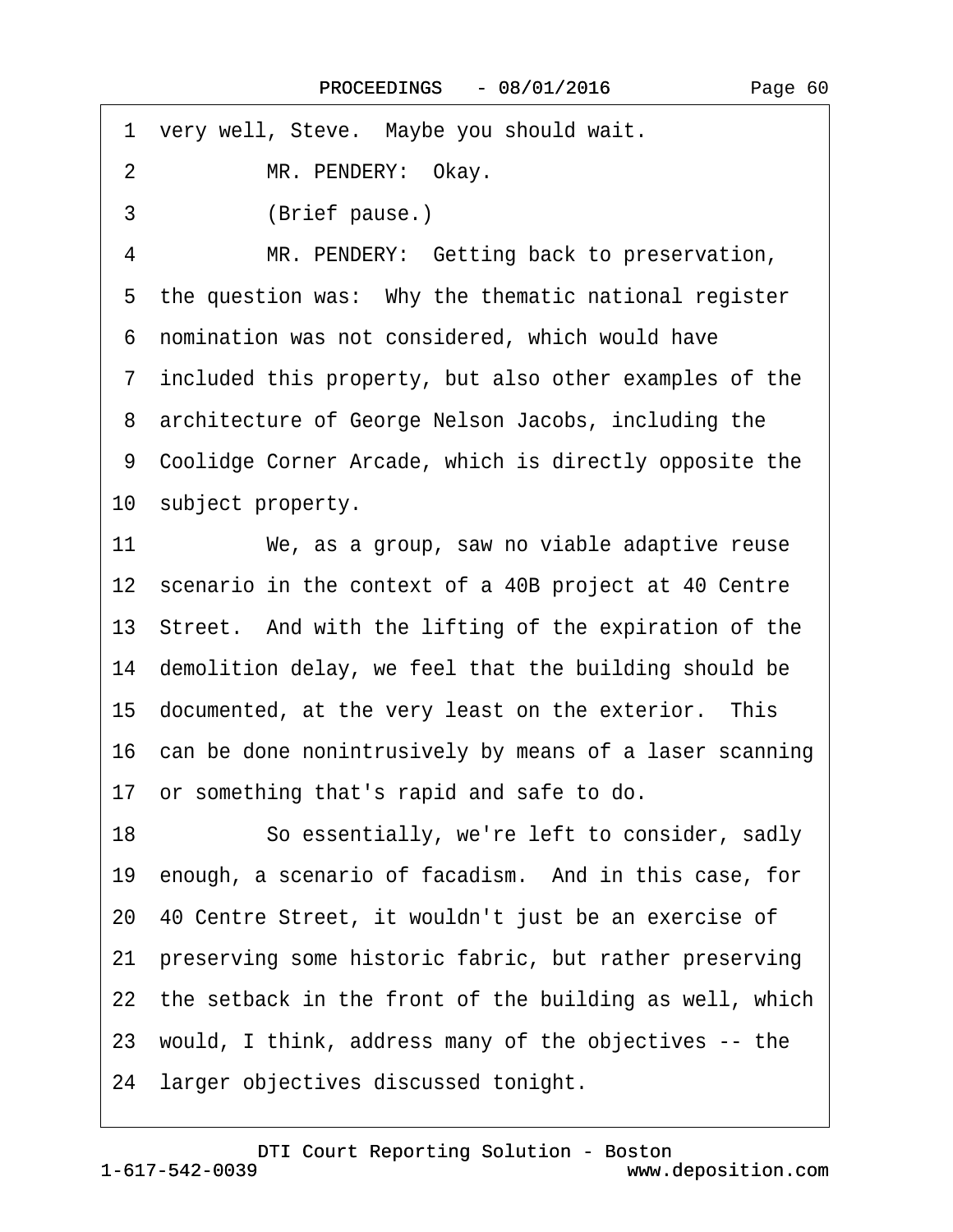1 So on the left-hand side, we see the proposed ·2· building that could come right up, basically, to the 3 sidewalk.

4 Ching the right-hand side, we see, of course, a ·5· scaled-down building -- hopefully in response to many ·6· of the public comments -- with a veneer of the existing ·7· structure which remains in place immediately in front 8 of the facade at the proposed new structure.

9 There are many details to be worked out here. 10· There is enough room on the property width to 11· accommodate the 20-foot driveway, but there is -- it 12 comes up short, about 20 feet on either side of the 13 existing building, so there would have to be some kind 14 of engineering solution here. 15 • And traffic could also -- given the 20-foot 16· wide driveway, could enter the new structure just 17· beyond the point of a setback, which would also provide 18 for a safe egress to the street. 19 The existing building section as proposed, and 20 a proposed building rendering: I did add the cables. 21 For those of you who do not live in the Coolidge Corner

22 area, we commonly have excessive and extensive cables

23 which run through the trees. You may not have noticed

24 this on your walk. So is this is actually the view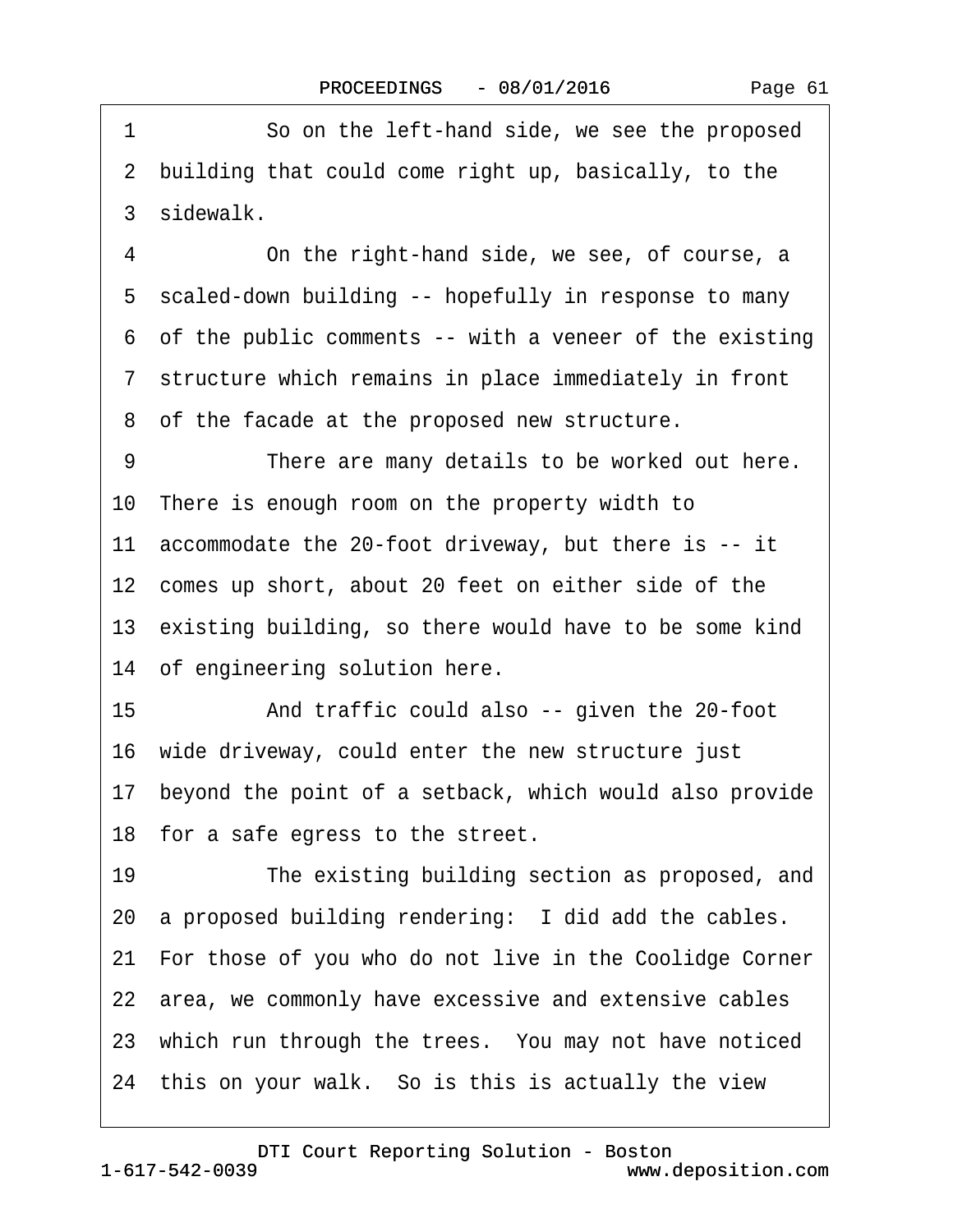|    | 1 that you would expect to see there. We have to live      |
|----|------------------------------------------------------------|
|    | 2 with these cables, and I assume that the residents of    |
|    | 3 the proposed new building would have to live with them   |
|    | 4 too, so there they are.                                  |
| 5  | This is sort of the concept behind facadism,               |
|    | 6 that, in this case, we would have moved the --           |
|    | 7 basically moved the front of the proposed new structure  |
|    | 8 back to behind a -- about a 20-foot veneer of existing   |
|    | 9 structure that would be retained in place. And the       |
|    | 10 outcome of this would be essentially a view that is,    |
|    | 11 well, more than reminiscent of the old building because |
|    | 12 it would have a big section of the old building, the    |
|    | 13 existing structure there, and then just behind it you   |
|    | 14 and can see parts of the reduced and scaled-down        |
|    | 15 proposed new structure.                                 |
| 16 | This is just to sort of propose for a                      |
|    | 17 consideration a facade scenario here. There are many    |
|    | 18 variations on this, including, perhaps, reusing some    |
|    | 19 original materials in the context of a new facade. But  |
|    | 20 the key idea here is really to observe the historic     |
|    | 21 setback of the existing structure and incorporate some  |
|    | 22 historic fabric that, to some extent or another, does   |
|    | 23 invoke the existing structure and its architectural     |
|    | 24 merits.                                                 |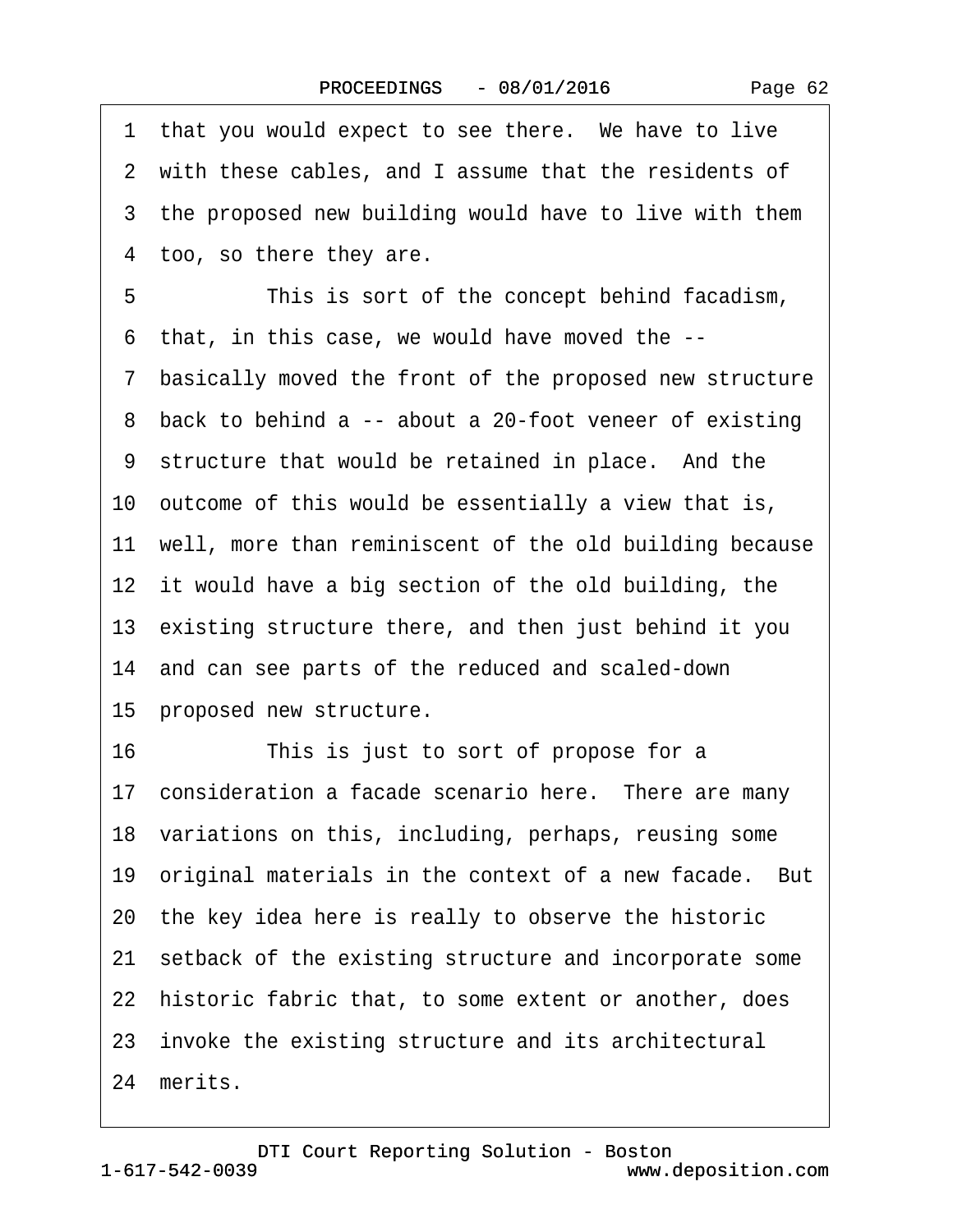| 1<br>Thank you very much.                                 |
|-----------------------------------------------------------|
| MR. CHIUMENTI: I have a question, actually.<br>2          |
| 3 How would you see the parking be accommodated? Where    |
| would the garage door be at this point?<br>4              |
| 5<br>MR. PENDERY: It would be -- my sense is the          |
| 6 best candidate would be the driveway on the left-hand   |
| 7 side. And, actually, I am proposing slicing and moving  |
| 8 the front 20 feet of existing building to the right to  |
| 9 accommodate that driveway. And I know that many of you  |
| 10 are probably thinking this is not going to happen, but |
| 11 there's extensive literature on facadism and some of   |
| 12 the extreme things that are done for the sake of --    |
| 13<br>MR. CHIUMENTI: Wouldn't that be 15 feet into        |
| 14 somebody else's property?                              |
| MR. PENDERY: No. There's enough space for a<br>15         |
| 16 20-foot driveway on that property, given the shifting  |
| 17 of the facade and, of course, the demolition of the    |
| 18 rest of the building behind that first 20 feet. So     |
| 19 you'd slice it and move it over, I would say, to the   |
| 20 right-hand side of the property.                       |
| On the left-hand side, you have the driveway<br>21        |
| 22 coming in. That would also provide a clear view for    |
| 23 egress in and out of that driveway. And then that      |
| 24 would lead in -- you have the option of leading into   |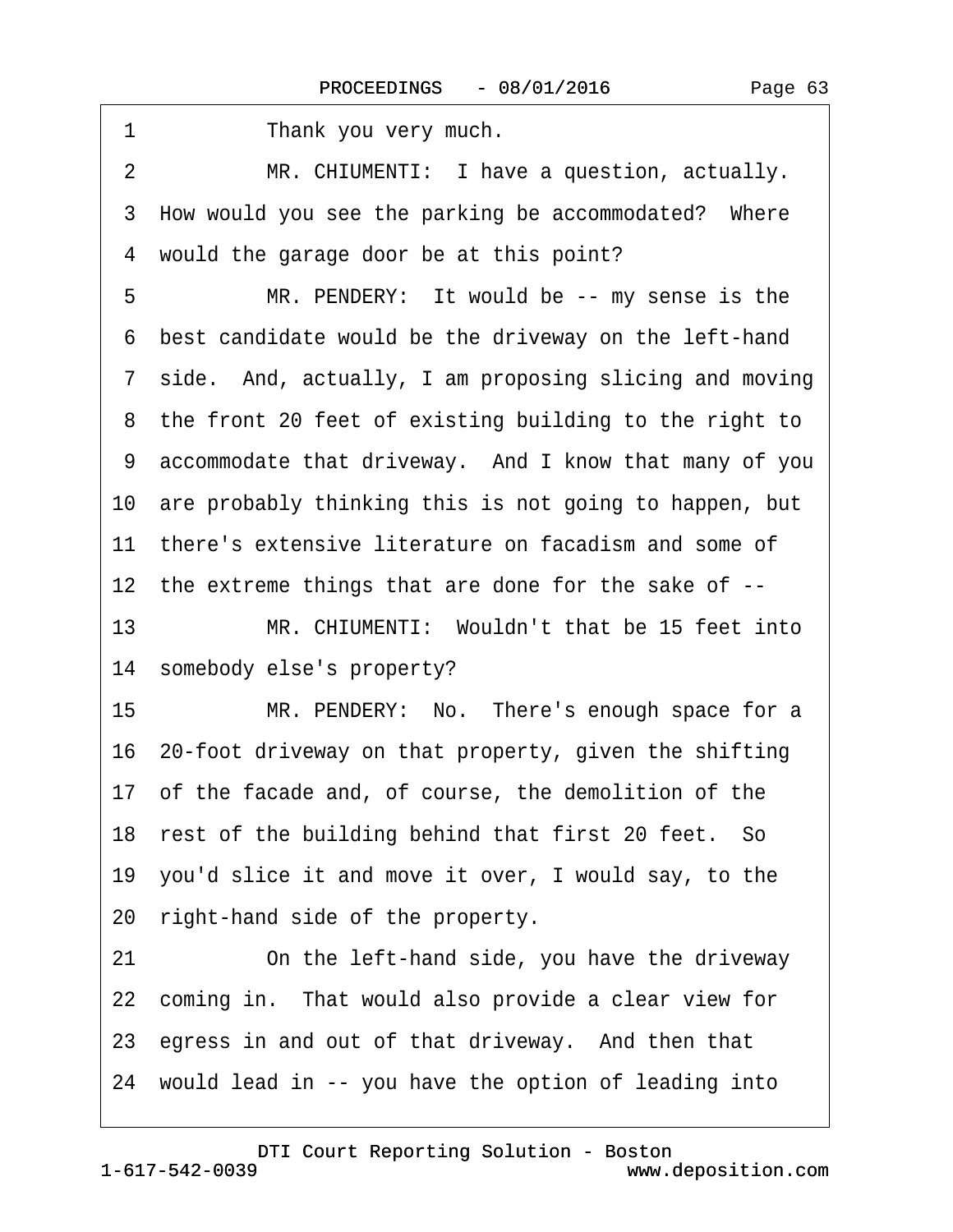| 1 the new building itself. That driveway would hit just  |
|----------------------------------------------------------|
| 2 beyond the moved building facade.                      |
| 3<br>Or you could have a driveway given a -- again,      |
| 4 a new building that is reduced in its width that cars  |
| 5 could be introduced into a back parking area or into a |
| 6 surface parking area within the building. But these    |
| 7 are details that would have to be explored.            |
| 8<br>MR. GELLER: Thank you.                              |
| Anybody else?<br>9                                       |
| MR. ROSENTHAL: I'm Marty Rosenthal. I'm a<br>10          |
| 11 town meeting member also from Precinct 9, and I       |
| 12 apologize to at least two of you who were here last   |
| 13 week when I was here for the --                       |
| 14<br>MR. GELLER: Nice to see you again.                 |
| 15<br>MR. ROSENTHAL: Yes. Thank you.                     |
| 16<br>Some of you may have seen me before, as well,      |
| 17 over the years about these issues and others. I've    |
| 18 been a selectman in the '80s, I'm on CTOS, Community  |
| 19 Town Organizational Structure, I'm the co-chair of    |
| 20 Brookline PAX, and I've been, I guess fair to say,    |
| 21 active in the community.                              |
| And I also grew up in this neighborhood, not<br>22       |
| 23 on this street, at Abbotsford and Fuller. I now live  |
| 24 on Columbia. And I went to KI, I went to the Devotion |
|                                                          |

 $\lceil$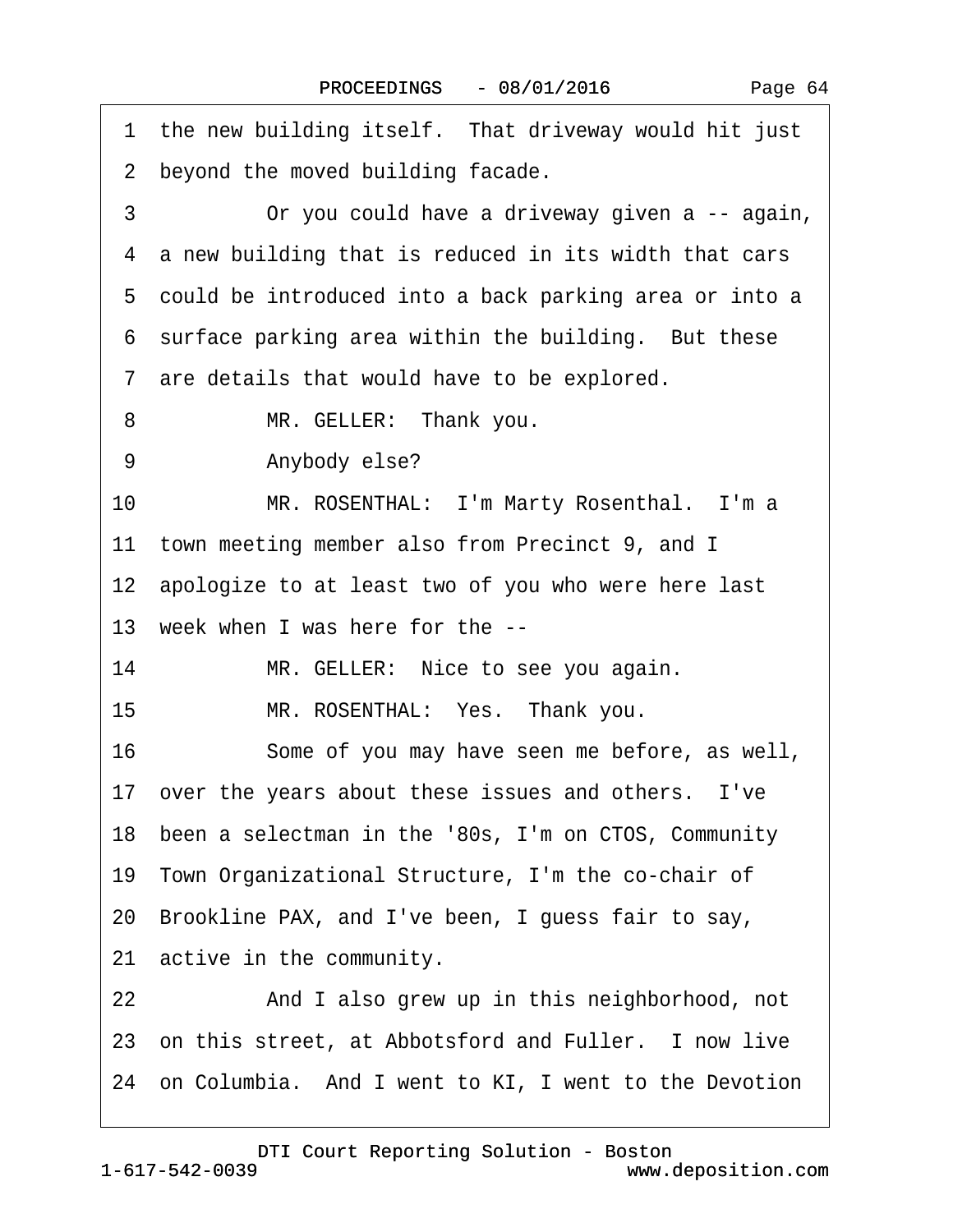·1· School, and I yield to nobody in the knowledge of this 2 neighborhood.

3 **I** share the comments by Chuck Swartz about no 4 sense of decency. I hate to make it personal. The 5 gentlemen that are here -- spoken here for the proposal ·6· seem like nice people, but they have to know that what 7 they're doing is contributing to further deterioration 8 of this neighborhood and the neighbors. And we are ·9· people, we are a neighborhood, we are a community. I 10· think it was Neil Wishinksy, in his letter by the 11 selectmen, that made reference to the deterioration of 12 the neighborhood.

13 I have seen the neighborhood go downhill 14 because of developers that want to make extra money 15 since my childhood. I came back from law school and 16· found the beautiful building where Dexter Park used to 17 be, the school, and now it's that big monster. And 18 that's what got me involved in the North Brookline 19 Neighborhood Association. And we've done a lot of 20 downzoning. 21 One of the big battles we had was on Centre 22 Street, 121 Centre. I see some of the colleagues that 23 were there for those wars when there were three 24 beautiful Victorians at the end of the street. I don't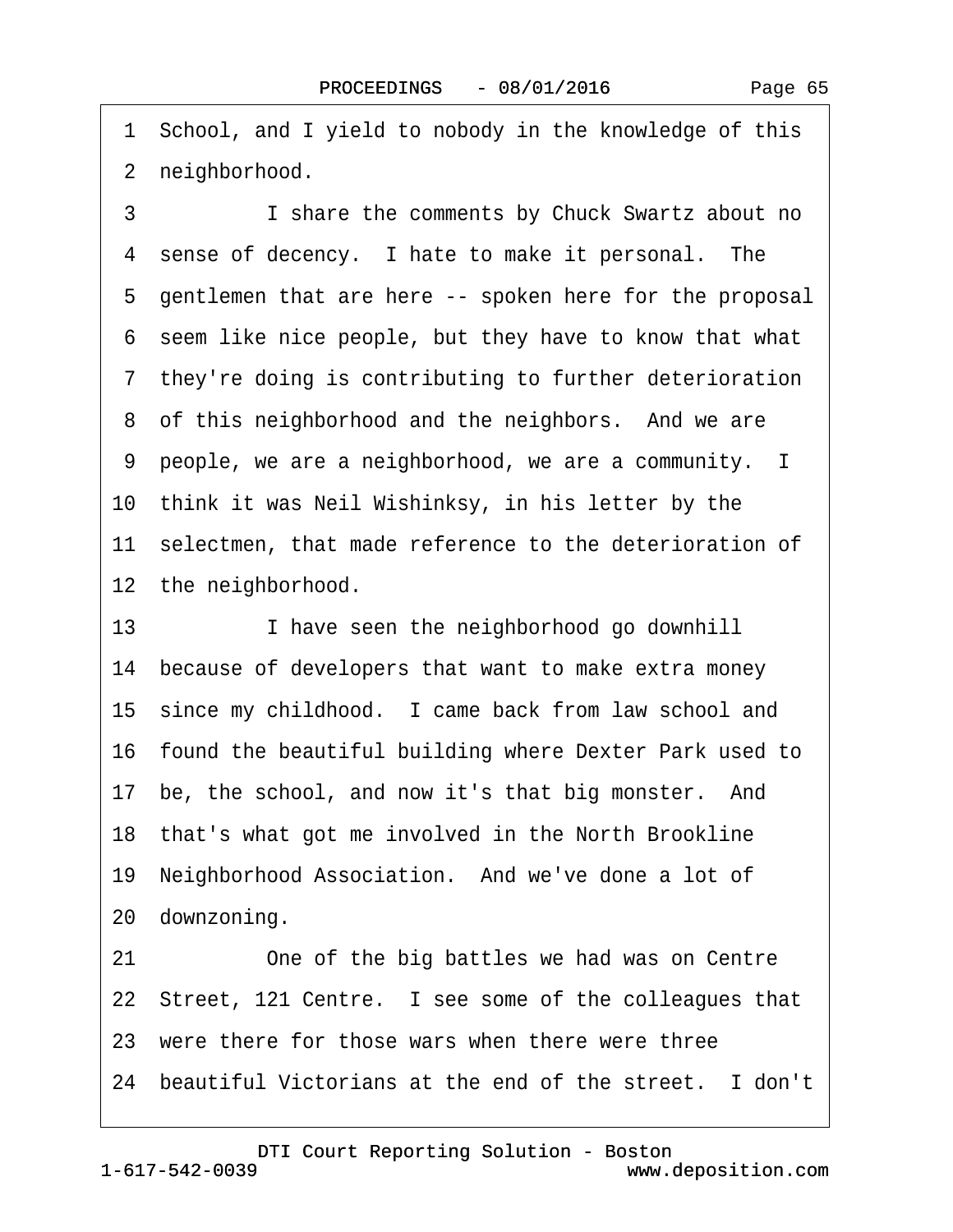|    | 1 know if they were single-families, as the gentleman was |
|----|-----------------------------------------------------------|
|    | 2 talking about tonight, or two families, but they were   |
|    | 3 beautiful buildings. And now there are only two         |
|    | 4 because that was zoned for multifamily.                 |
| 5  | And at 121, they came in with a proposal for              |
|    | 6 40B, we engaged them for months, and then they built up |
|    | 7 to the zoning, that eight-unit building. I think it's   |
|    | 8 eight. But anyway, it destroyed the Victorian, and now  |
|    | 9 there are only two there. And here's another one that   |
|    | 10 they're going to take away. And what they doing is     |
|    | 11 really hurting the neighborhood.                       |
| 12 | I was quite impressed by the presentation                 |
|    | 13 by -- forgive me if I get his name wrong -- Boehmer?   |
|    | 14 Anyway, a very impressive presentation. But it struck  |
|    | 15 me how sometimes experts' presentations don't capture  |
|    | 16 the essence of what's really happening. And a few of   |
|    | 17 his phrases from his excellent report, "unique,"       |
|    | 18 "anomaly," "significant problem," "very little         |
|    | 19 landscaping," "engage with neighborhood," these things |
|    | 20 really don't capture the essence of what Chuck Swartz  |
|    | 21 is referring to of having a sense of decency.          |
| 22 | When I spoke last week, I suggested, half                 |
|    | 23 facetiously, that the proponents of that building tell |
|    | 24 their perspective buyers -- I think that was a         |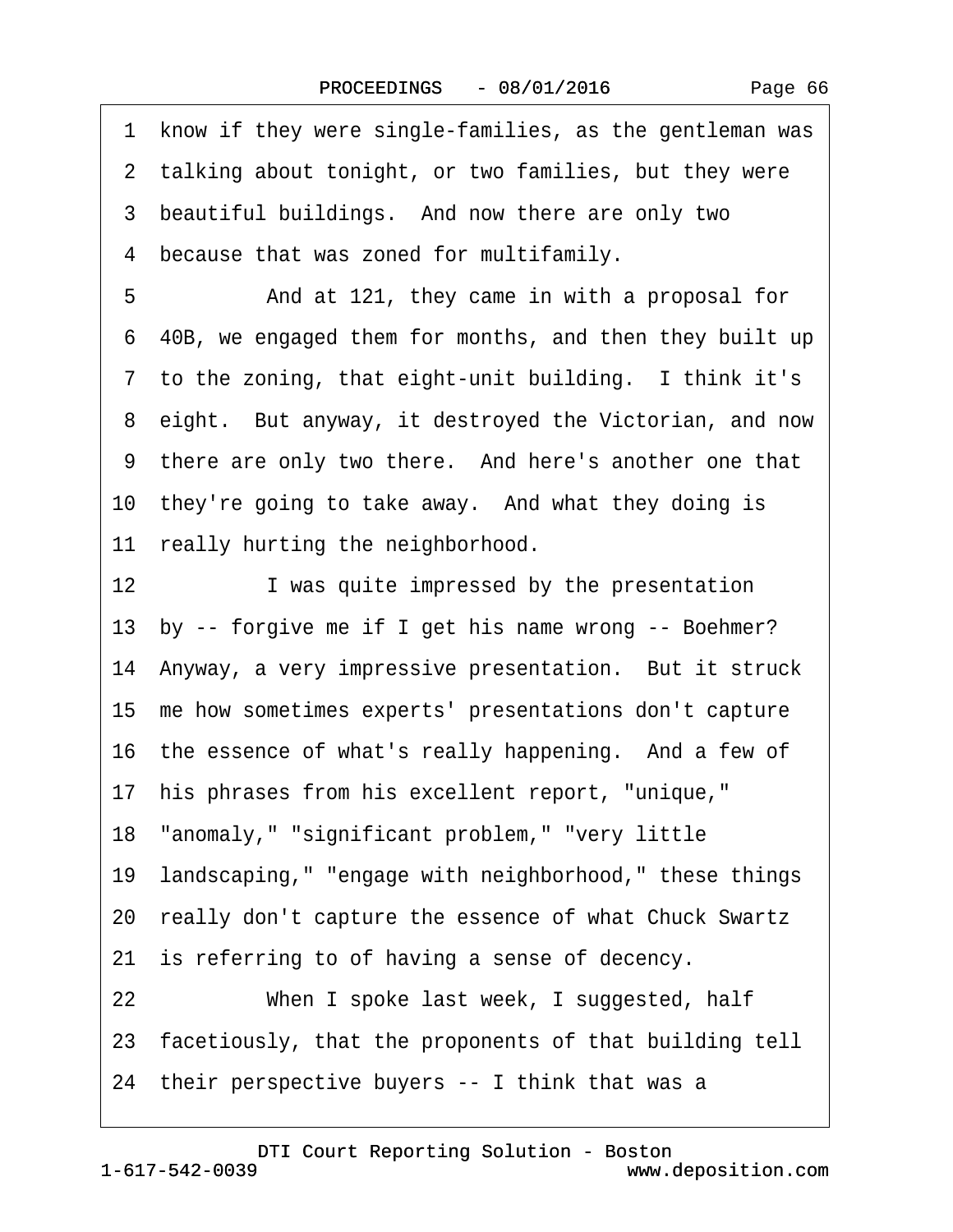·1· mixed-use with condominiums -- that they're not going 2 to be welcome in the neighborhood. 3 Well, I don't mean to put this into personal ·4· terms, but the fact is that a building like this -- and ·5· I'm a criminal lawyer, so I use this word 6 metaphorically and advisably. It is an assault on the 7 neighbors. It's an assault on the neighborhood. And I ·8· say shame on these folks that they do that just to make ·9· some extra money.· Why can't they do 20 units or do 10 something -- make a decent amount of money off this 11 property, but do something that fits into the 12 neighborhood. 13 When the gentleman spoke about walking down 14 the street and, well, what about this problem? What

15· about that problem?· So that's okay to make another

16· problem because there's parking lots, because there's

17 high-rises already. Let's get rid of another beautiful

18· building because they've been disappearing over the

19 years.

20 There are a lot of terms for that kind of 21· logic, and I'm not going to try to dredge it up again. 22 I do hope that at a minimum this board can get the 23 proponent of this property to work better to fit it 24 into the neighborhood and to be neighbors with us, not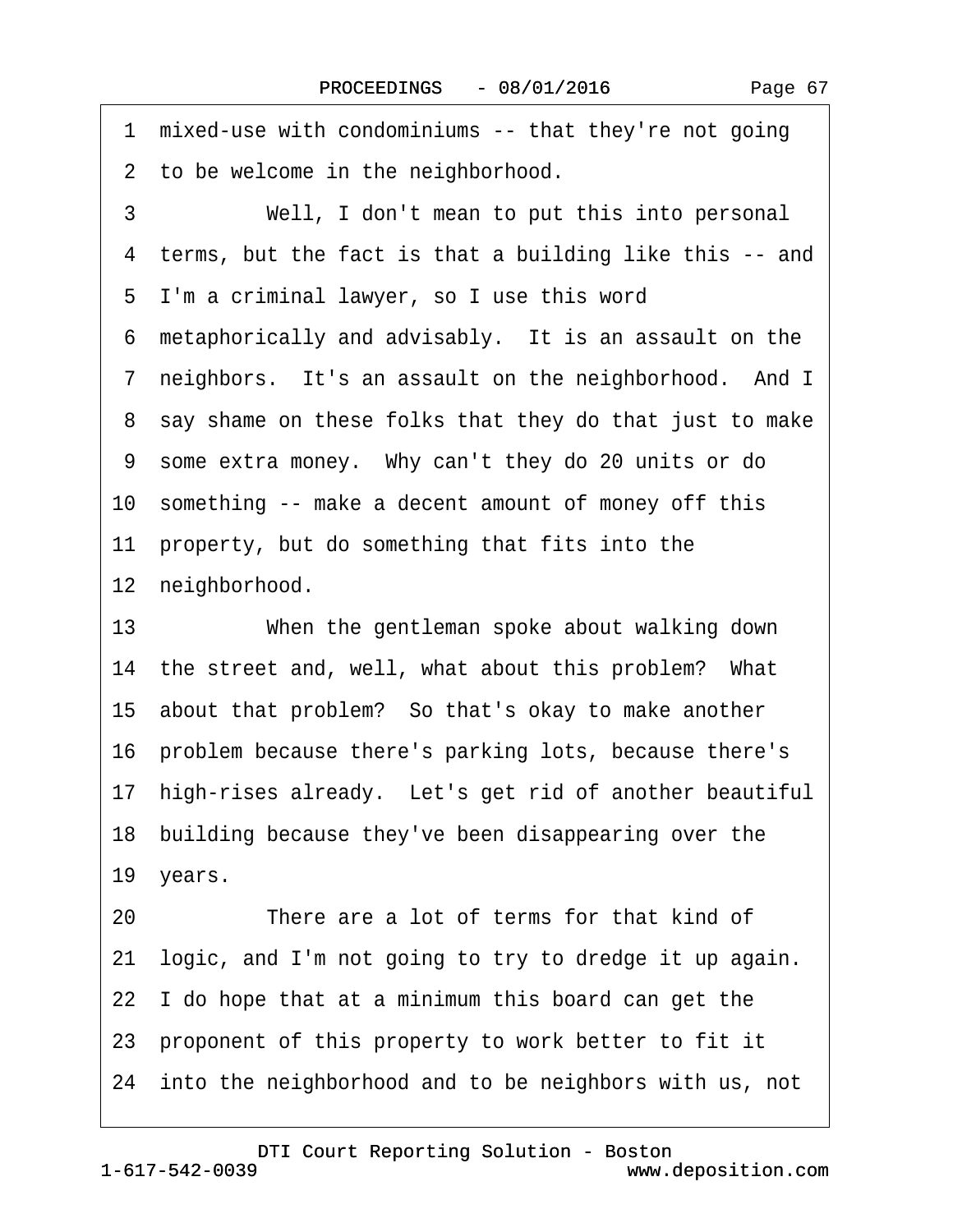1 to be people who are going to come in here and assault

2 us with something that hurts our neighborhood.

3 Thank you.

4 MR. GELLER: Thank you.

5 MR. HUSSEY: I've got a question,

·6· Mr. Rosenthal.· Do you remember a presentation made to

7 the town meeting in the mid-70's, as I recall, that

8 show the assessor's plan from that area from the 1940s?

9 MR. ROSENTHAL: I was here in the 1940s, but I 10 don't remember that presentation. I'm here at the end 11 of the 1940s, part of that postwar generation of people 12 who moved in here. But I actually don't I think I was 13 in town meeting until 1978. I'm trying to get Pat Ward 14 to do the research for me. I know I've never missed a 15· town meeting since then, but I'm not sure that I was 16· there for that presentation, and I commend you for 17 remembering it.

18 MR. HUSSEY: Anyway, it showed the entire

19 Centre Street as being one-family houses.

20 MR. ROSENTHAL: The one thing I do remember is 21· the deterioration of the neighborhood over the years,

22 and we've done a lot to fix that, to improve it. We've

23 had three rounds of downzoning over the last 20 years.

24 The planning department helped us, and we've protected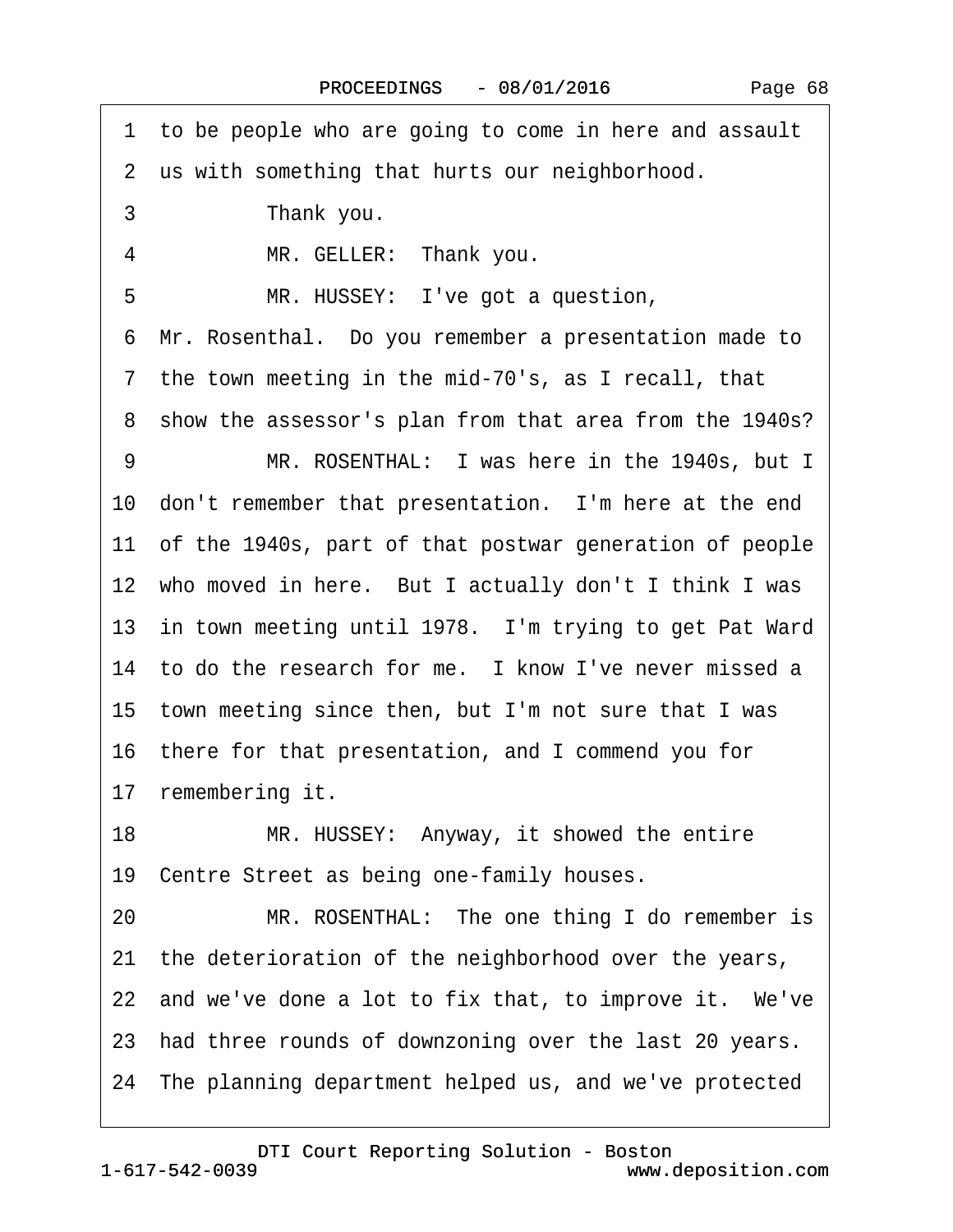|    | 1 some of the properties. We've got the new F Zone down   |
|----|-----------------------------------------------------------|
|    | 2 towards my neighborhood. But there's only so much we    |
|    | 3 can do with the zoning, and 40B is an issue.            |
| 4  | I'm a proponent of affordable housing. I was              |
|    | 5 a selectman because of affordable housing. And my       |
|    | 6 organization, Brookline PAX, is a proponent of          |
|    | 7 affordable housing. But we're also a proponent of       |
|    | 8 preserving community and preserving neighborhoods, and  |
|    | 9 you can do both if you do it the right way. This is     |
|    | 10 not the right way in this particular location.         |
| 11 | Thank you.                                                |
| 12 | MR. GELLER: Thank you.                                    |
| 13 | Anybody else?                                             |
| 14 | MS. SWARTZ: My name is Linda Swartz. I live               |
|    | 15 at 69 Centre Street, and I just have a question,       |
|    | 16 really, for the developer.                             |
| 17 | I was at the last meeting, and there was an               |
|    | 18 apology for not marking out the building on the site   |
|    | 19 and saying that that would be done right away. So I    |
|    | 20 have been visiting the site, but I still don't see the |
|    | 21 markers and I'm not sure --                            |
| 22 | MR. ROTH: It's marked.                                    |
| 23 | MS. SWARTZ: It's marked? What do they look                |
|    | 24 like, then? Because I keep looking for them.           |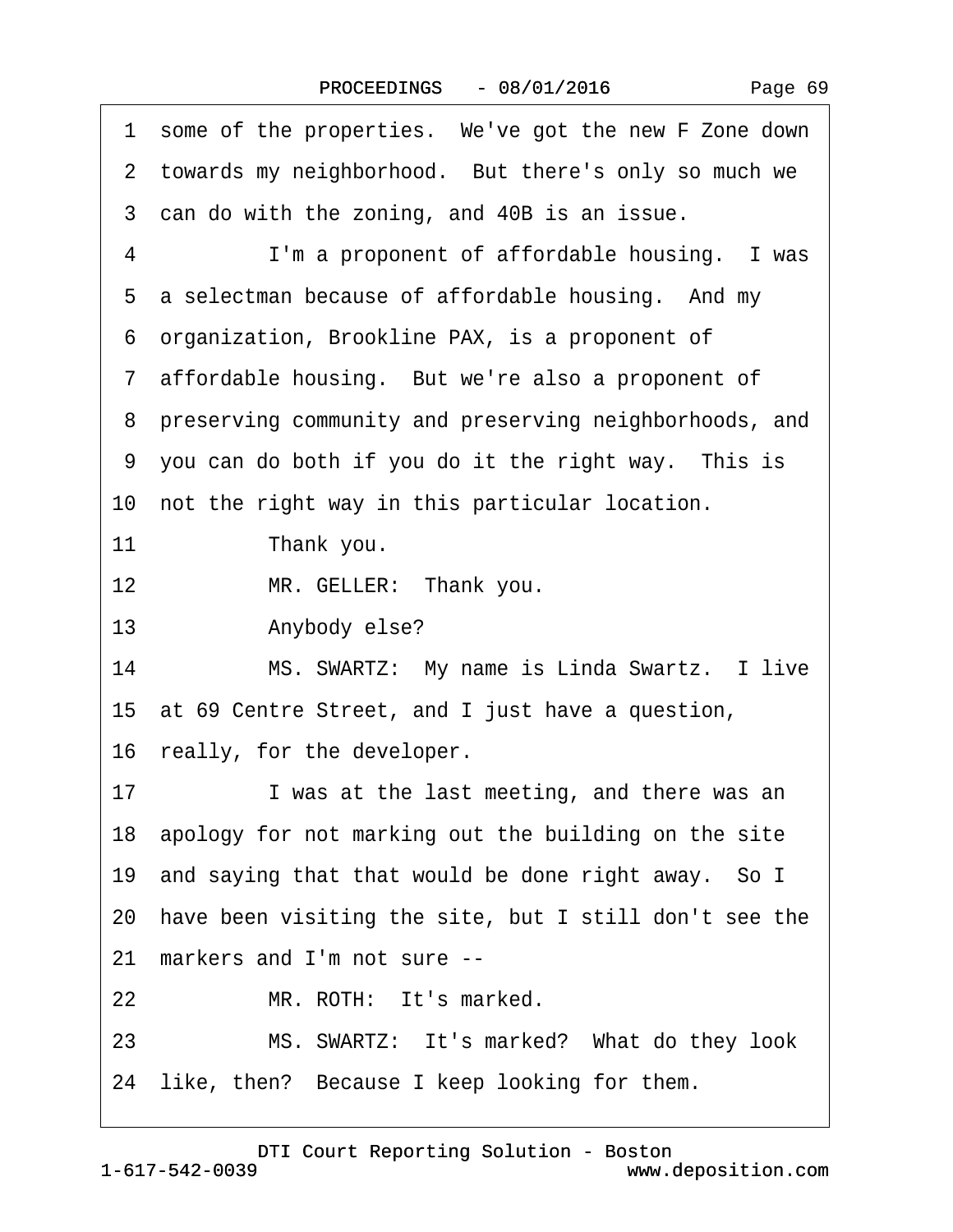| 1<br>MR. ROTH: There are -- since four of the              |
|------------------------------------------------------------|
| 2 points -- three of the four points of the building fall  |
| 3 on pavement. Right? I marked out the four corners of     |
| 4 the building. Three of the four corners fall on          |
| 5 surface pavement, so you can't see any stakes.           |
| But what you will see -- when you walk along<br>6          |
| 7 the sidewalk, you'll see there's one stake that is up    |
| 8 on the grass. Right? There's a stake in the grass.       |
| 9 Near the parking lot there's --                          |
| 10<br>MS. SWARTZ: I see.                                   |
| MR. ROTH: You see it? And then if you<br>11                |
| 12 continue walking towards Beacon Street from that stake, |
| 13 in the driveway is a cross marked, which is in orange,  |
| 14 so you can see that.                                    |
| 15<br>And then if you want to see where the back           |
| 16 corners are, you're welcome to just walk down the       |
| 17 driveway to the back of the parking lot and look in the |
| 18 corners of the -- on the parking lot. You'll see the    |
| 19 same red marks that are on the front.                   |
| MS. SWARTZ: But they're on the pavement?<br>20             |
| MR. ROTH: They're on the pavement. There's<br>21           |
| 22 one stake up that -- we could put one in the grass, so  |
| 23 it is there.                                            |
| MR. GELLER: Thank you.<br>24                               |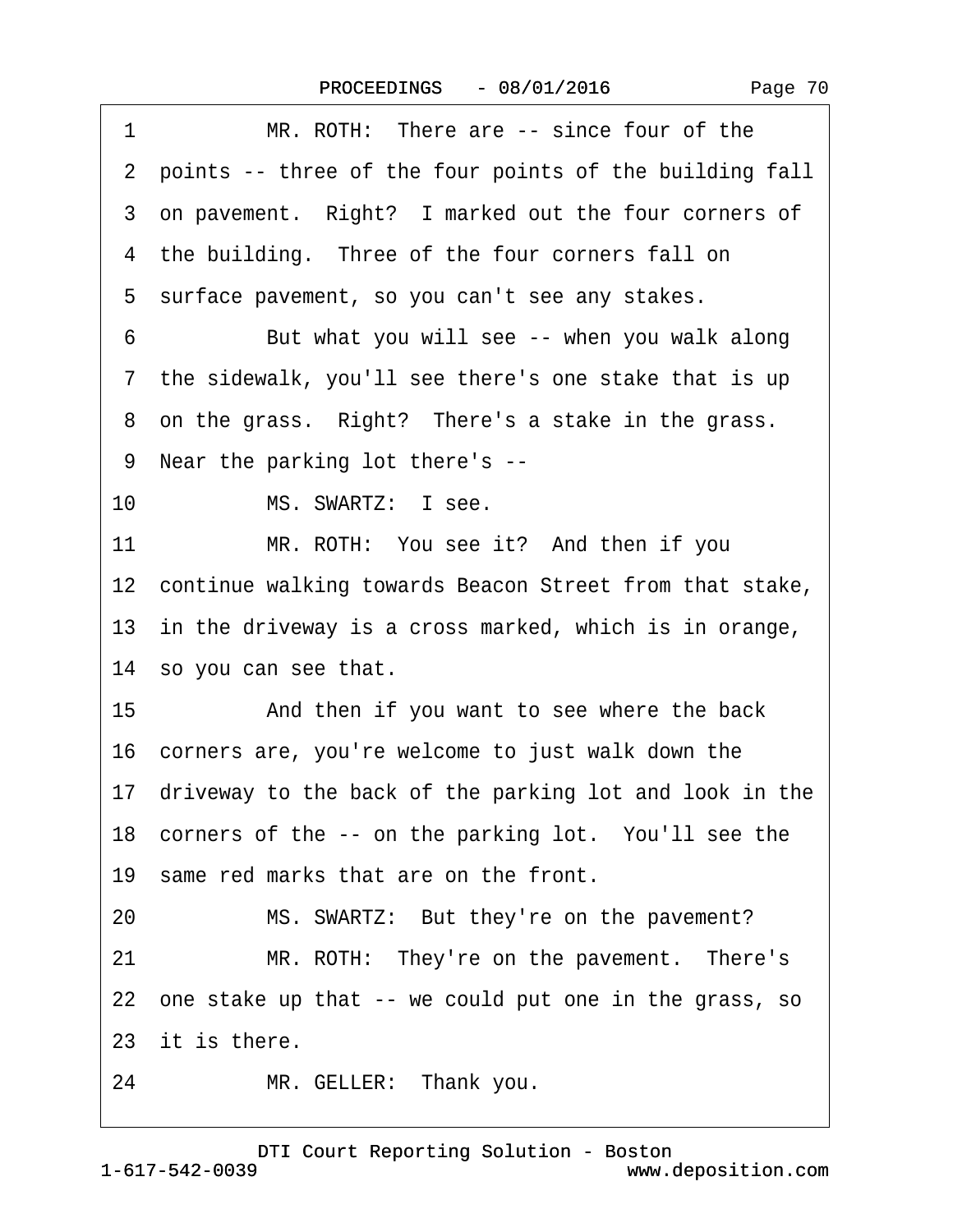| $\mathbf 1$ | Anybody else?                                             |
|-------------|-----------------------------------------------------------|
| 2           | (No audible response.)                                    |
| 3           | MR. GELLER: I want to thank everyone for                  |
|             | 4 their comments.                                         |
| 5           | What we'd like to do now is I'd like to invite            |
|             | 6 the ZBA members to start a discussion about the project |
|             | 7 in an effort to identify issues and give the developer  |
|             | 8 direction.                                              |
| 9           | MR. HUSSEY: Could we have the site plan up?               |
| 10          | MR. GELLER: Yes.                                          |
| 11          | MR. HUSSEY: Okay. I guess we don't have one               |
|             | 12 that's the full -- okay. So, I mean, this forms --     |
|             | 13 this is the site, and the building you see right next  |
|             | 14 to it. So the question is: Of the suggestions that     |
|             | 15 have been made by the planning department, I think, in |
|             | 16 the past and neighbors, what sort of direction do we   |
|             | 17 want this workshop to go?                              |
| 18          | MR. GELLER: No. I want to leave out forum.                |
|             | 19 I just want to talk about direction for the developer  |
|             | 20 at this point. I just want to identify, amongst        |
|             | 21 ourselves, issues. Okay?                               |
| 22          | MR. HUSSEY: How can you do that without --                |
| 23          | MR. GELLER: We will, we will. But let's just              |
|             | 24 talk in term of issues.                                |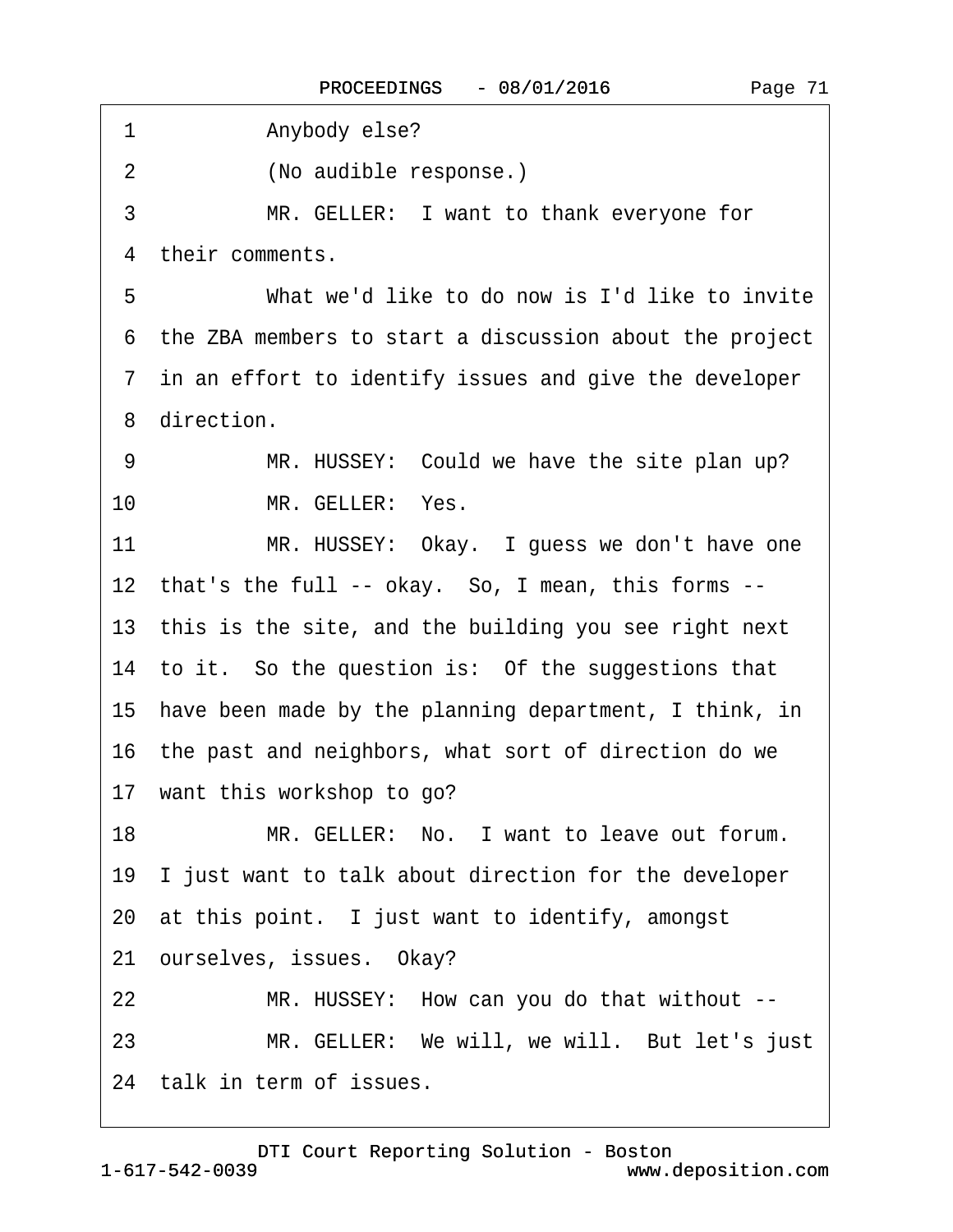| 1<br>MS. POVERMAN: So, for example, I think that,          |
|------------------------------------------------------------|
| 2 as everybody has identified, setback is a significant    |
| 3 issue. It was identified by the planning board to us     |
| 4 as well as Mr. Boehmer and most of the people who have   |
| 5 spoken to us. And not just the front setback, which I    |
| 6 think, for safety issues as well as aesthetic issues     |
| 7 needs to be set back. The safety issues being in terms   |
| 8 of sight lines for parking, but also making it more      |
| 9 aesthetically congruent with the rest of the             |
| 10 neighborhood.                                           |
| 11<br>The other aspects of the site need to be set         |
| 12 back more, I think for various reasons, some of which   |
| 13 are to create, even aesthetically again, more breathing |
| 14 room between the lot and the other lots. For example,   |
| 15 the space between the side of the building that is      |
| 16 south-most and the rooming house is very narrow. It's   |
| 17 about five feet. And I think that the -- their          |
| 18 balconies, they jut just within a few feet of the       |
| 19 windows of the rooming house, and I think that creates  |
| 20 an unlivable situation for both parties on each side.   |
| I think that --<br>21                                      |
| MR. HUSSEY: Did you say "south," or did you<br>22          |
| 23 mean "east"?                                            |
| MS. POVERMAN: Well, I mean south. It's the<br>24           |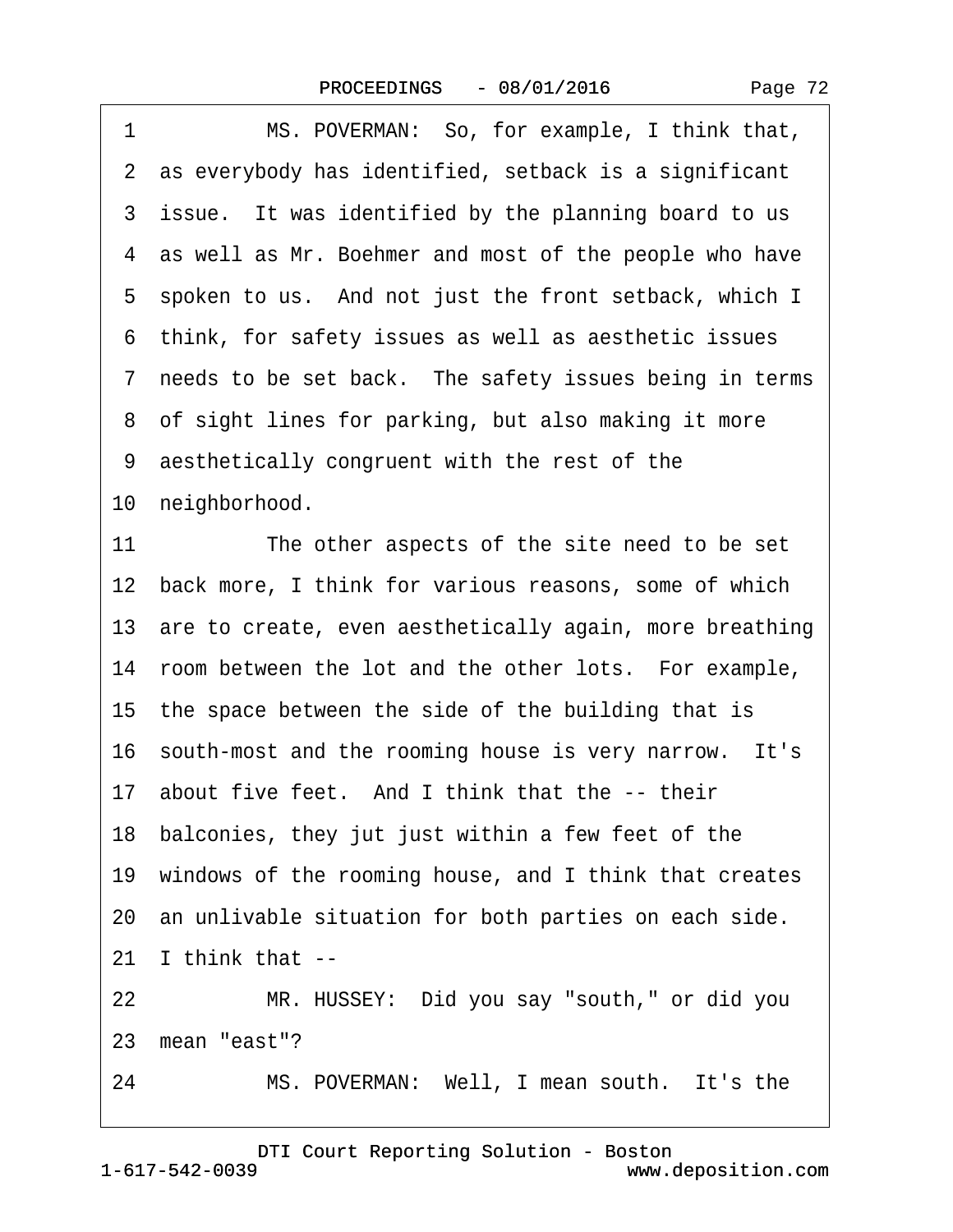<span id="page-72-0"></span>1 **closest to Beacon Street.** 2 MS. MORELLI: The left. 3 MS. POVERMAN: Yeah, the left side, the side 4 towards Beacon Street. 5 • **And the side towards the neighbors on** ·6· 19 Winchester Street I also think is much too close for ·7· not just privacy reasons, but I also have problems for 8 safety reasons, which I need explained to me by the ·9· fire department chief, because I don't see how a 10· five-foot separation between that property and the 11 other property can be safe, especially when there is a 12 locked fence, was the testimony, which would not allow 13 the fire department to get through 19 Winchester over 14 to the property. 15 • Again, on the right side of the property I 16· think there is a problem because it is similar to what 17· we talked about or what I just mentioned with the 18· property -- the building proposed to be coming so close 19 to the lot line that if --20 I'm sorry, Mr. Architect. I've forgotten your 21 name. I apologize. 22 MR. BARTASH: Peter. 23 MS. POVERMAN: Peter. When you and I were 24· going though the line, we were going through and you'd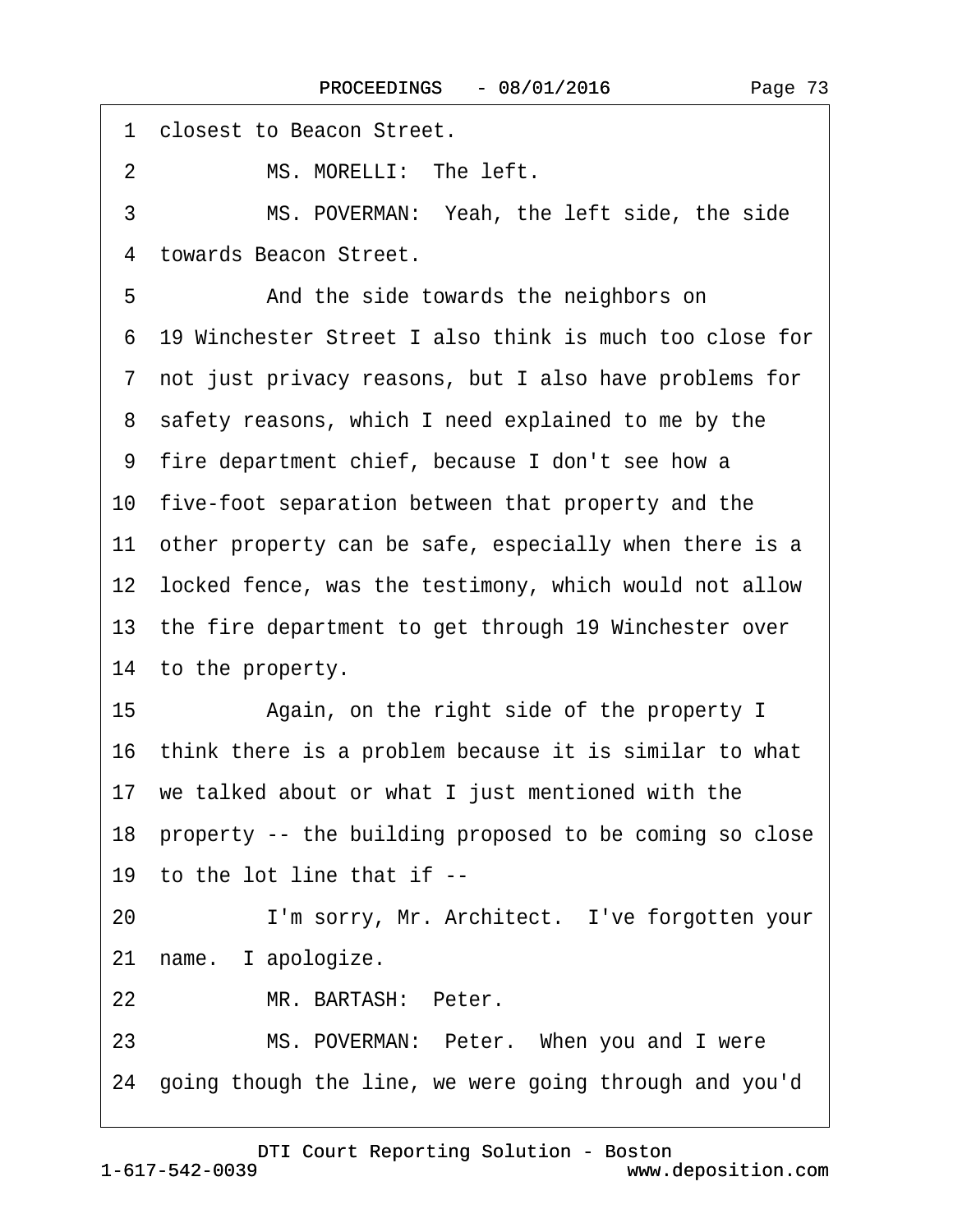<span id="page-73-0"></span>

|    | 3 balcony would be above that, which would, again, come   |
|----|-----------------------------------------------------------|
|    | 4 very close to the lot line. And to build that, it       |
|    | 5 would be required to impinge on the neighbors' property |
|    | 6 and tear down the trees, which I think is a problem.    |
|    | 7 Or at least, as I also see -- I don't see how           |
|    | 8 construction can be done within the lot without         |
|    | 9 destroying the trees.                                   |
| 10 | That's a whole property issue that somebody               |
|    | 11 else is going to have to fight, but in addition to     |
|    | 12 that, I think that aesthetically is problematic.       |
| 13 | Going on here, I think that the height is an              |
|    | 14 issue for a couple of reasons. And related to that, I  |
|    | 15 would like to see the more complete shadow study that  |
|    | 16 we were promised because as I went through the shadow  |
|    | 17 study, I still find it confusing, so I have no         |
|    | 18 objection to being led through it by the hand. But I   |
|    | 19 need to see a more complete one and, as Mr. Boehmer    |
|    | 20 suggested, one that does take into account the correct |

21 sizes of the buildings.

22 Now, one thing that is a problem with the

23 height is that it does affect the neighbors at

24 19 Winchester Street. And although Mr. Gregan (sic)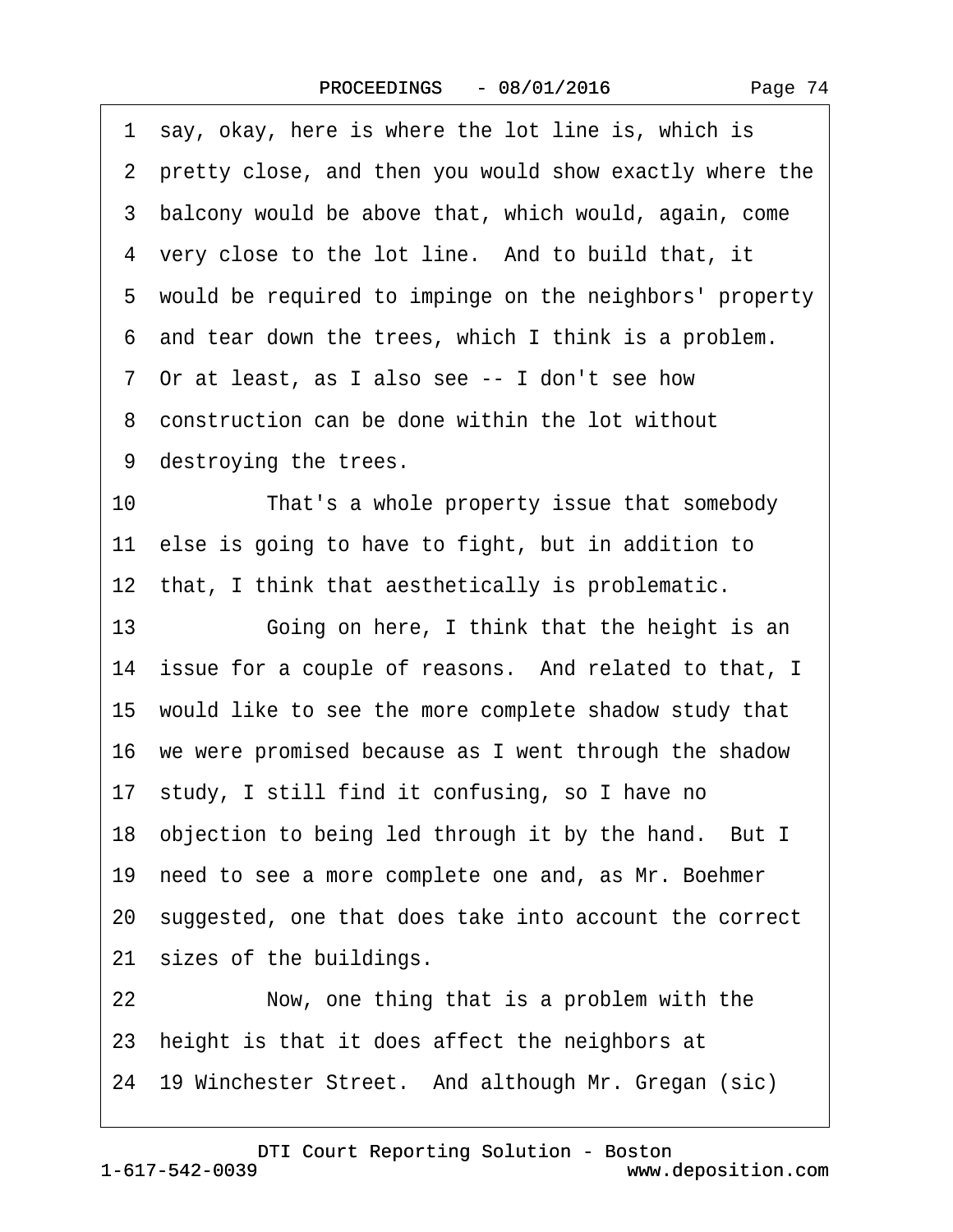<span id="page-74-0"></span>

|    | 1 made the very good point that in 40Bs the effect or      |
|----|------------------------------------------------------------|
|    | 2 noneffect of -- Geoff Engler -- I'm sorry -- said that   |
|    | 3 the effect that 40Bs have or does not have on property   |
|    | 4 is values is totally irrelevant.                         |
| 5  | The fact is that a 70-foot building with                   |
|    | 6 everything else being placed in front of and in view of  |
|    | 7 Winchester Street reduces the value of those             |
|    | 8 apartments. If you go on any real estate website and     |
|    | 9 see the fights that go on with Cape Cod homeowners       |
|    | 10 about obstructions of views and the millions of dollars |
|    | 11 that are spent in fighting it, you know that there is,  |
|    | 12 in fact, value to the views that people have of Boston, |
|    | 13 of -- I don't even know what they can see up there      |
|    | 14 because I don't have a two-story house. So I think      |
|    | 15 that is something which very seriously needs to be      |
|    | 16 taken into account.                                     |
| 17 | So what we're getting, when I'm talking about              |
|    | 18 this, is obviously a smaller building. And I think      |
|    | 19 that also addresses other issues which go to the        |
|    | 20 problems with parking. As multiple people have said,    |
|    | 21 there are huge parking problems in Brookline, and the   |
|    | 22 way it is addressed in this building as it is are       |
|    | 23 inadequate.                                             |
|    |                                                            |

24 We've mentioned previously that 45 Marion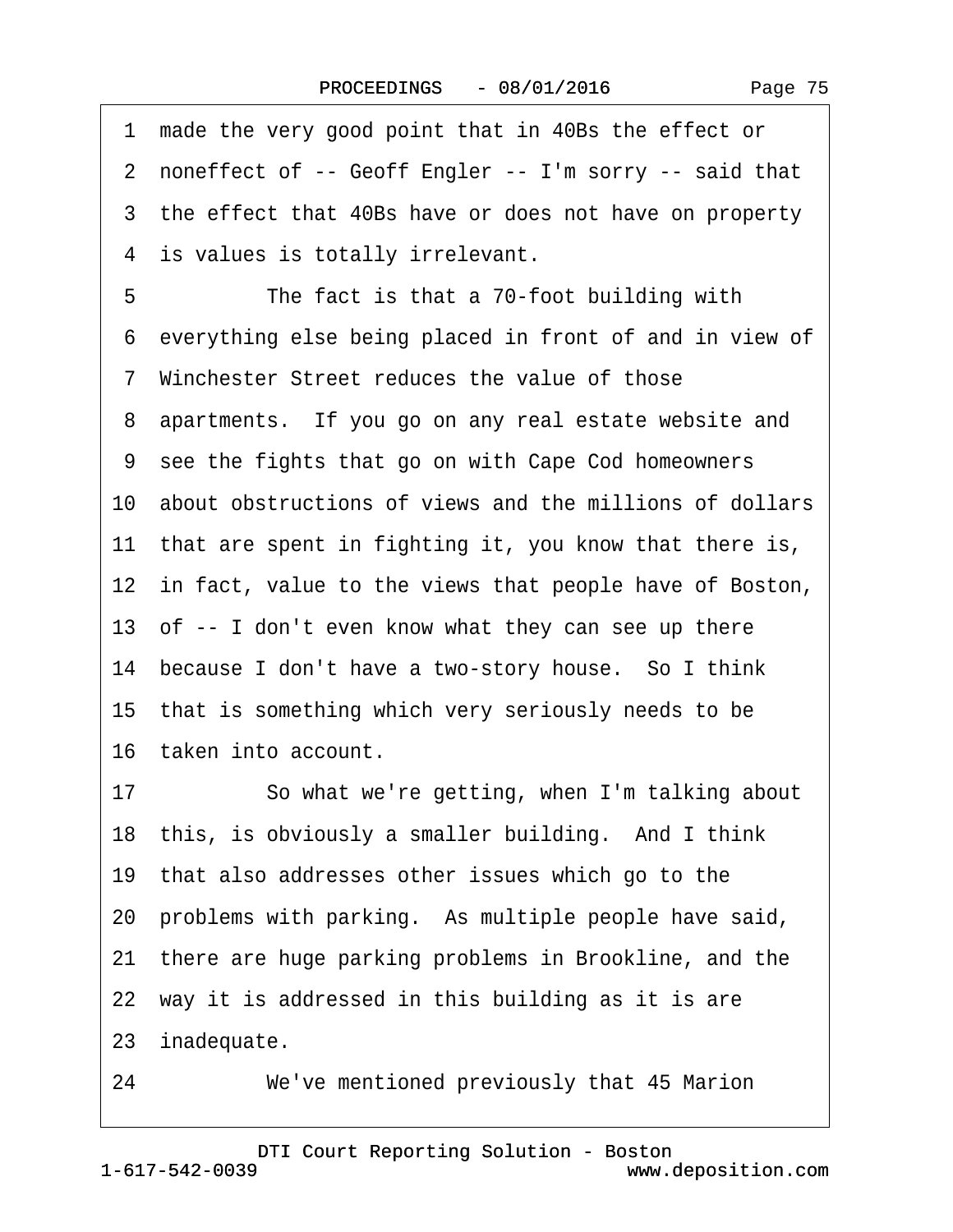|  | Page 76 |  |
|--|---------|--|
|--|---------|--|

<span id="page-75-0"></span>

| 1 Street needed less parking, but that was also in a       |
|------------------------------------------------------------|
| 2 different part of the city. And arguably, that could     |
| 3 add to the existing parking problems that we have. As    |
| 4 some people have said, it can -- or some of the studies  |
| 5 that we were given, it not only affects the safety of    |
| 6 people, but the economic totality of Brookline.          |
| 7 Because I have, myself, gone through the parking lot     |
| 8 across from 40 Centre Street trying to go to CVS,        |
| 9 trying to go to Fire Opal, and then saying, the heck     |
| 10 with it, I'm out of here, because there was no parking. |
| 11 Sometimes I just ride by and see the number of cars     |
| 12 going around there and say, forget it. And that is      |
| 13 business lost to a local vendor.                        |
| 14<br>So I think that in your discussions now,             |
| 15 without a parking authority, you have to figure out a   |
| 16 solution to those parking issues because without that,  |
| 17 we can't -- you can't come back to us with anything     |
| 18 that we can really talk about and say, this is going to |
| 19 work.                                                   |
| Now, whether that is, as was suggested,<br>20              |
| 21 putting parking in back and the effect that that will   |
| 22 have on creating an open space in the back or whether   |
| 23 it's putting parking underneath and being able to the   |
| 24 lower the building as a result -- but the ratio of      |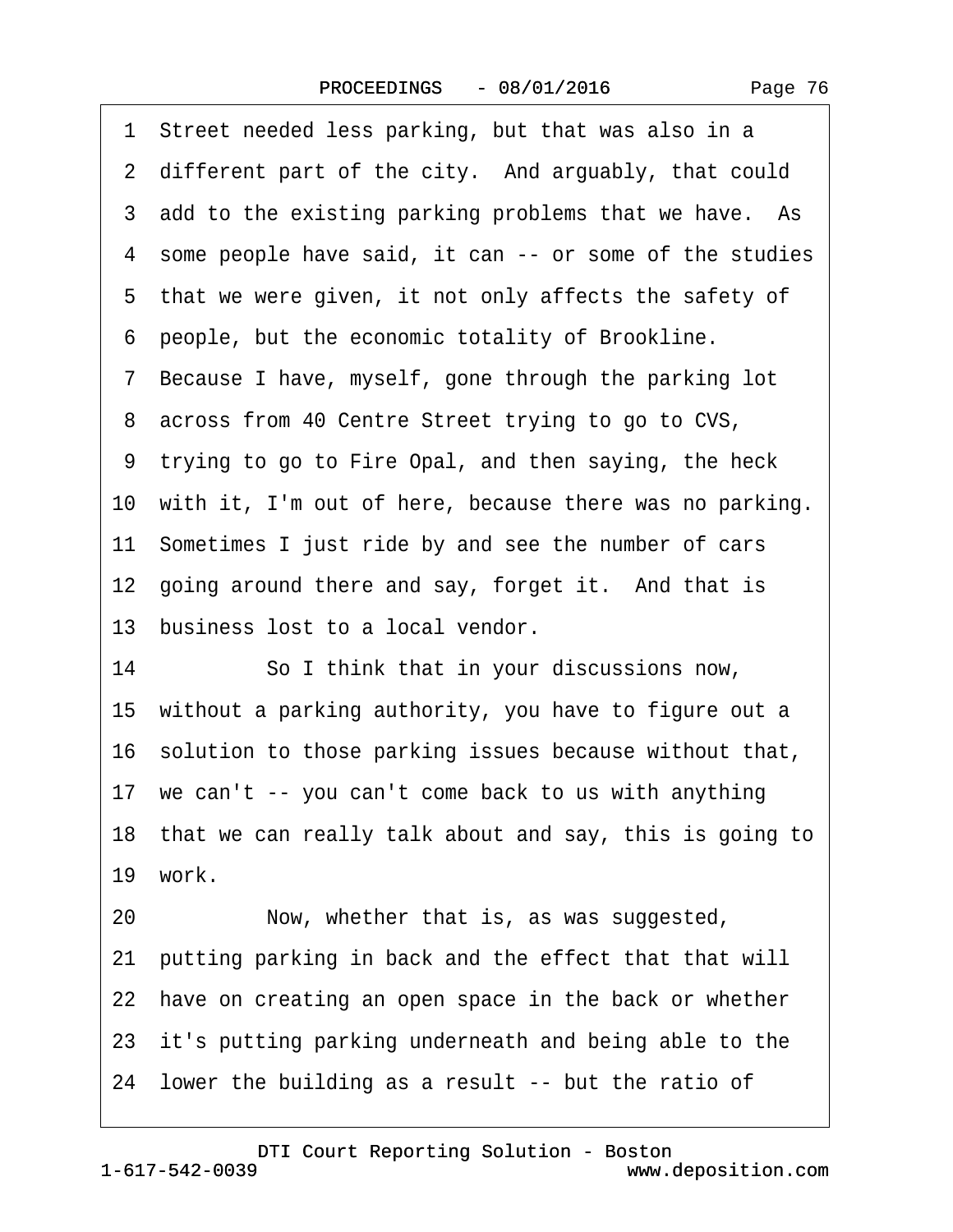<span id="page-76-0"></span>1 parking is just inadequate. 2 Let me see what else I've got, and then I will 3 let somebody else get a breath in. 4 Oh, and I think other people have commented --·5· and I think it's very valid -- about the style of the 6 building. I like modern buildings. I love modern ·7· buildings, but there is a time and a place for them. 8 And I do think it's necessary, as the 40B guidelines ·9· say, to take into account the streetscape of the area 10 in which the 40B development is being put. And this 11 includes mitigating height in other areas in 12 single-family neighborhoods. 13 We may argue about whether or not this is a 14· single-family neighborhood, but I think -- well, I'll 15 tell you my impression on the site visit. Looking from 16· the house out towards Centre Street, yes, I see a 17 parking lot across the street, but the rest are 18 beautiful houses up and down the street. I go across 19 the street and I'm looking at 40 Centre Street. I 20 can't see 19 Winchester. All I see is beautiful 21· 40 Centre Street and then houses down the street. 22 And I think that's all I have. 23 MR. GELLER: Thank you.

24 MR. CHIUMENTI: Well, I think I would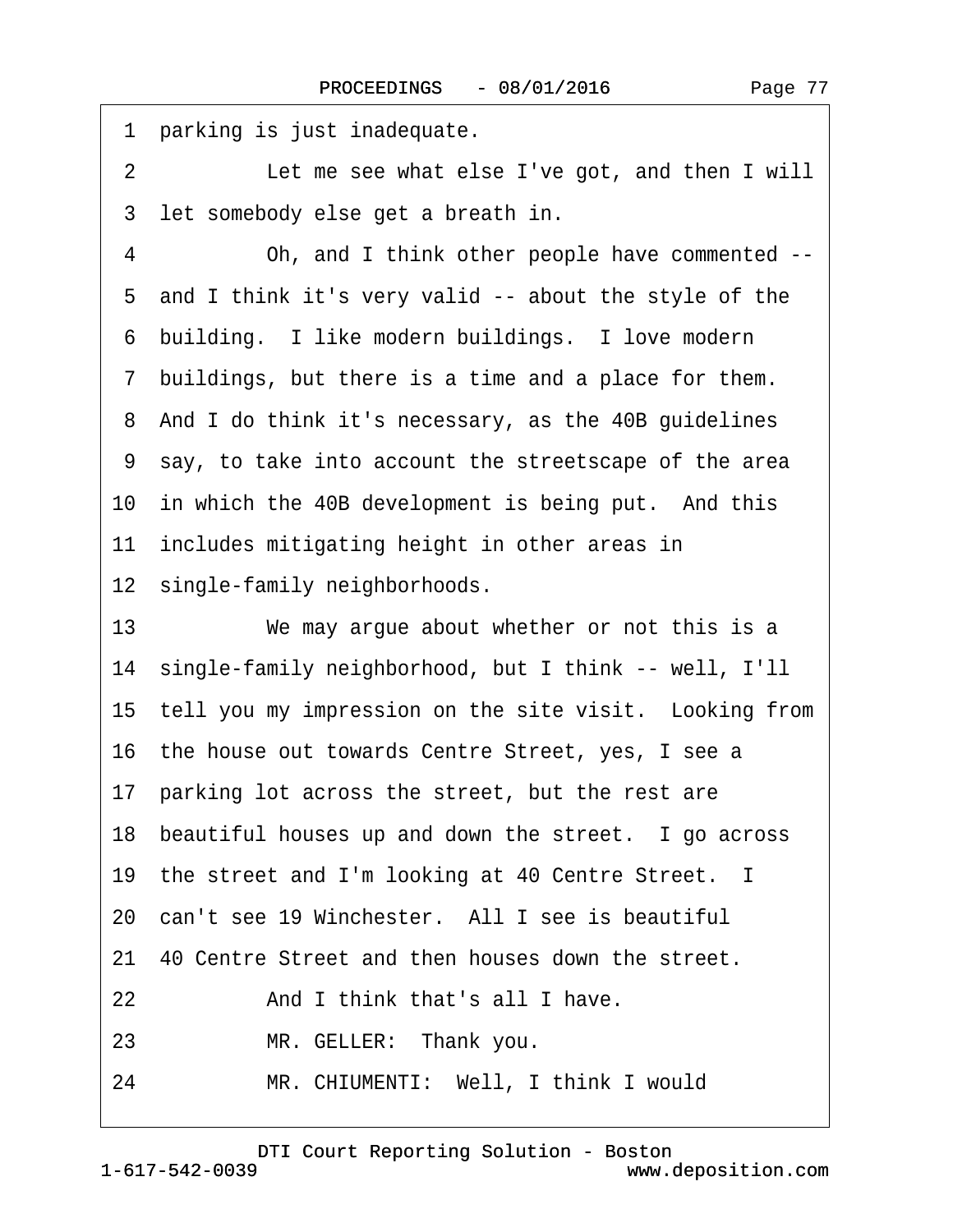<span id="page-77-0"></span>·1· expect -- I would expect to see this building to be --

2 if it were four stories, it would be as tall as the

3 building toward Beacon Street.

4 **If it retained its setback, the setback it** 5 has, more or less, in common with the building toward ·6· Beacon Street, and provided for adequate parking, which ·7· I think would be probably a parking space for each ·8· apartment, I think that would probably go a long way to ·9· answering most of the objections that I've heard from 10· everybody and, frankly, that I see myself with this 11 plan.

12 Basically -- well, one thing about the cars.

13· People talk about -- and I've heard this in other

14· projects as well -- about sharing this and whatever --

15 cars and stuff. I mean, I've raised two children in

16 Brookline. You need a car to get the kids around to

17 school. And, yes, you could walk to the high school,

18· but you really couldn't do that for afternoon

19· activities.· You couldn't get the kids back and forth,

20 you couldn't get them to -- it doesn't work. An

21· automobile isn't something with four wheels and so on.

22 It's personal freedom to get where you want to go when

23 you want to get there.

24 A lot of these schemes about public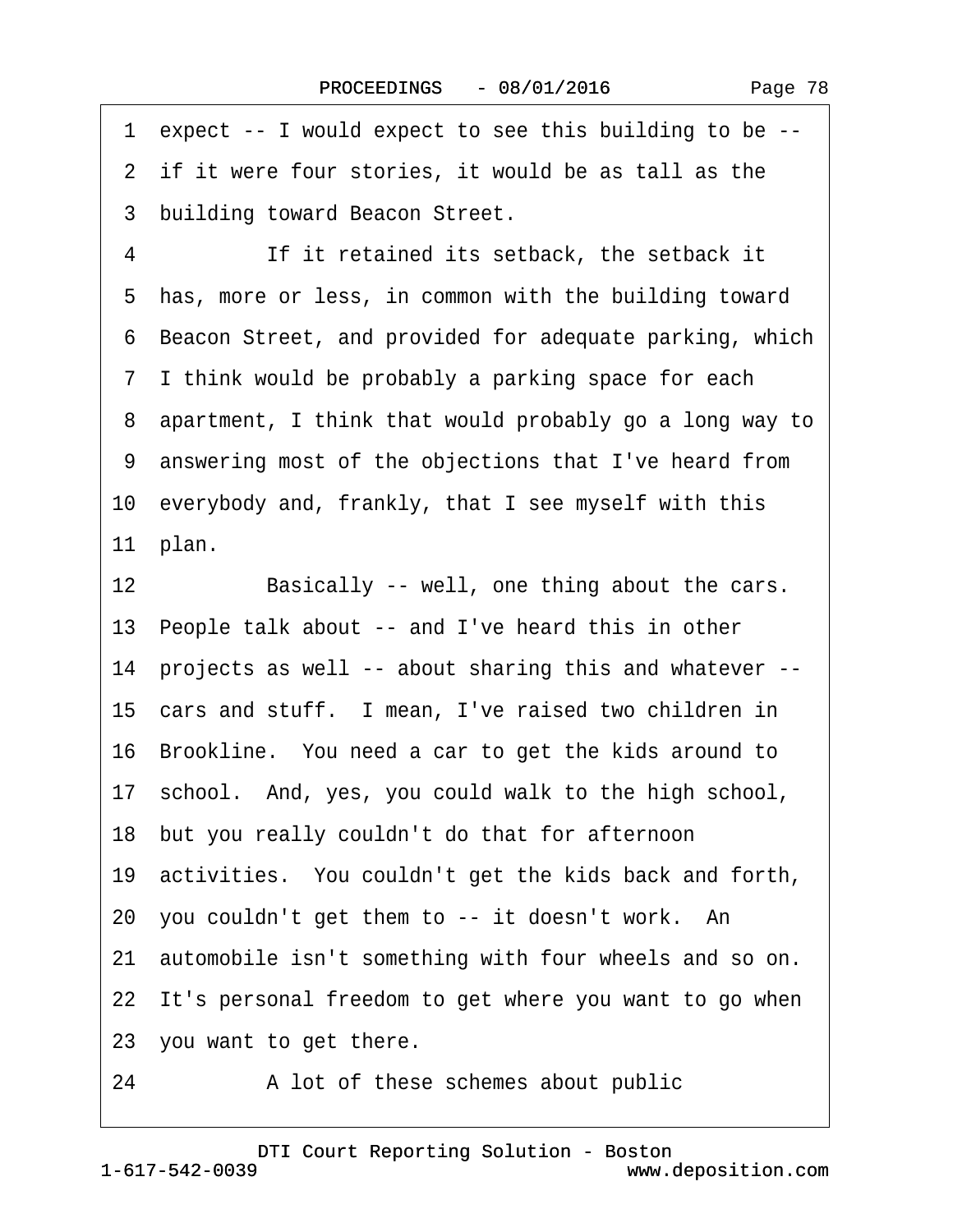Page 79

<span id="page-78-0"></span>·1· transportation and sharing the cars in the garage, it's 2 the sort of thing where you express an objective and a ·3· qualitative thing where if you don't really have to do 4 it, it sounds great. But in real life, if you've got 5 kids and you need to get them places -- even yourself, ·6· for that matter -- you need that freedom. 7 Which gets me to a general objective here. 8 And part of the problem is: 40B eliminates the local ·9· rules and regulations only -- the zoning local rules 10 and regulations -- and substitutes really qualitative 11 statements that are sort of meant to answer the 12 objectives of those normal local zoning rules so that 13 they aren't quite so restrictive. But we're left with 14· a lot of qualitative rules instead that is hard to 15 compare. 16 • **And then we're supposed to basically weigh the** 

17 local concerns that are reflected in those qualitative 18 statements and the regulations with local need. And so 19 we're weighing these things that don't have weight, and 20· so we end up kind of coming to the conclusion that 21 there are no rules.

22 And, well, there are rules, and I think we 23 need to basically enforce them. I understand they're 24 qualitative. They talk about site design. This is an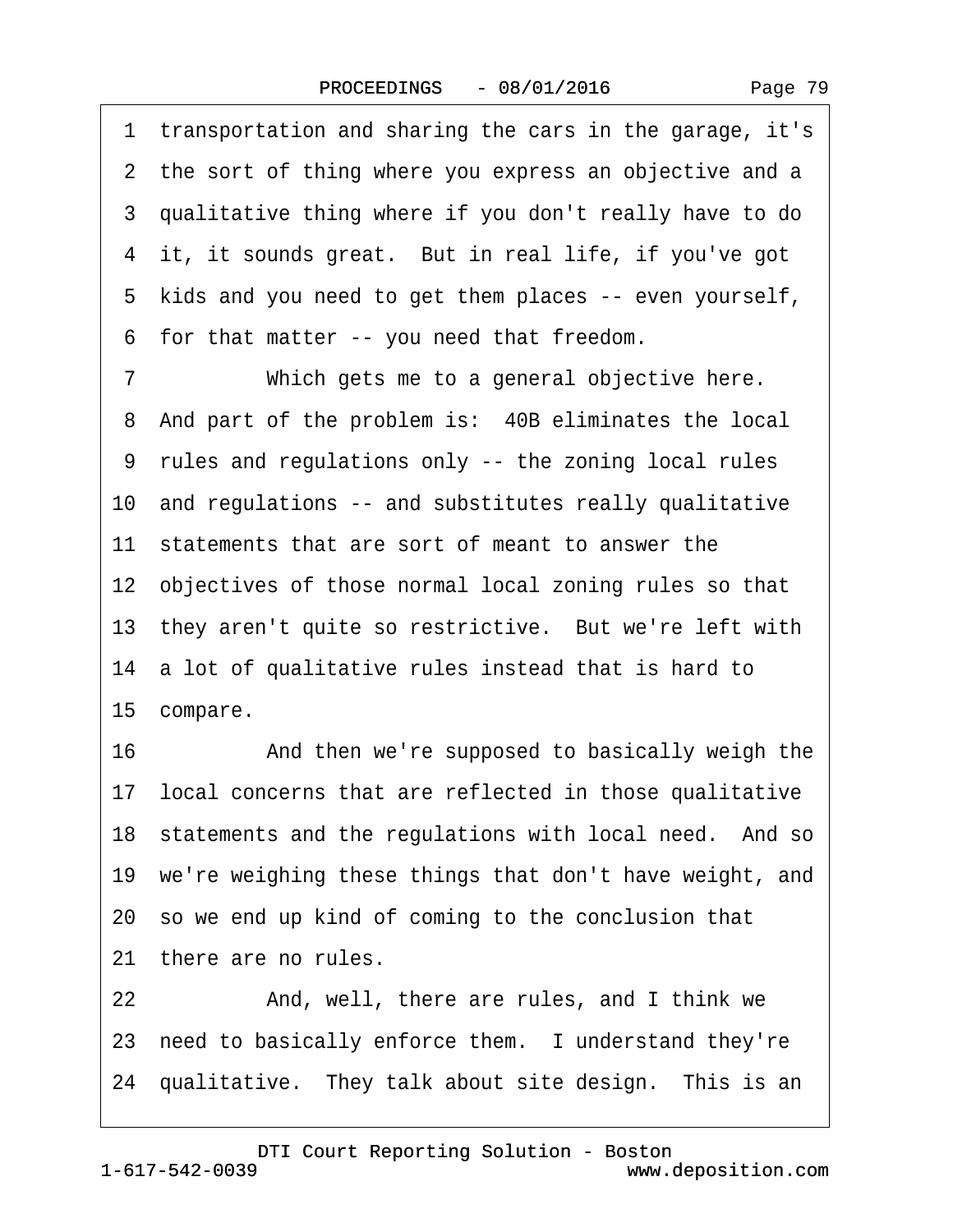<span id="page-79-0"></span>1 absurd site -- use of the site. And although you 2 cannot measure absurdity, this is just out of ·3· proportion and I think that's a reason enough to say 4 that this local concern exceeds local needs. 5 **• • And as for local needs, I know that, of** ·6· course, the town is concerned about the subsidized ·7· housing index, but the subsidized housing index is 8 actually a jurisdictional requirement in the regs. If ·9· you don't meet the subsidized housing index, as a 10· developer, you can go and get a preliminary eligibility 11 letter and that's the end of the subsidized housing 12 index. 13 **Local concern is not the fact that you don't** 14 have 10 percent subsidized housing index. Local 15 concern in the regulations is defined to be essentially 16· the proportion of households who are at 80 percent or 17 less of the area median income. In Brookline, that's 18 30 percent. In Boston -- the Boston Metro --19· Metropolitan Boston area, it's about 45 percent or a 20 little more, which means, actually, our local need is 21· only two-thirds of the local need of the metropolitan 22 area. We have less local need than the metropolitan 23 Boston area. So as I said, while you can 24· qualitatively -- you can't really compare it in the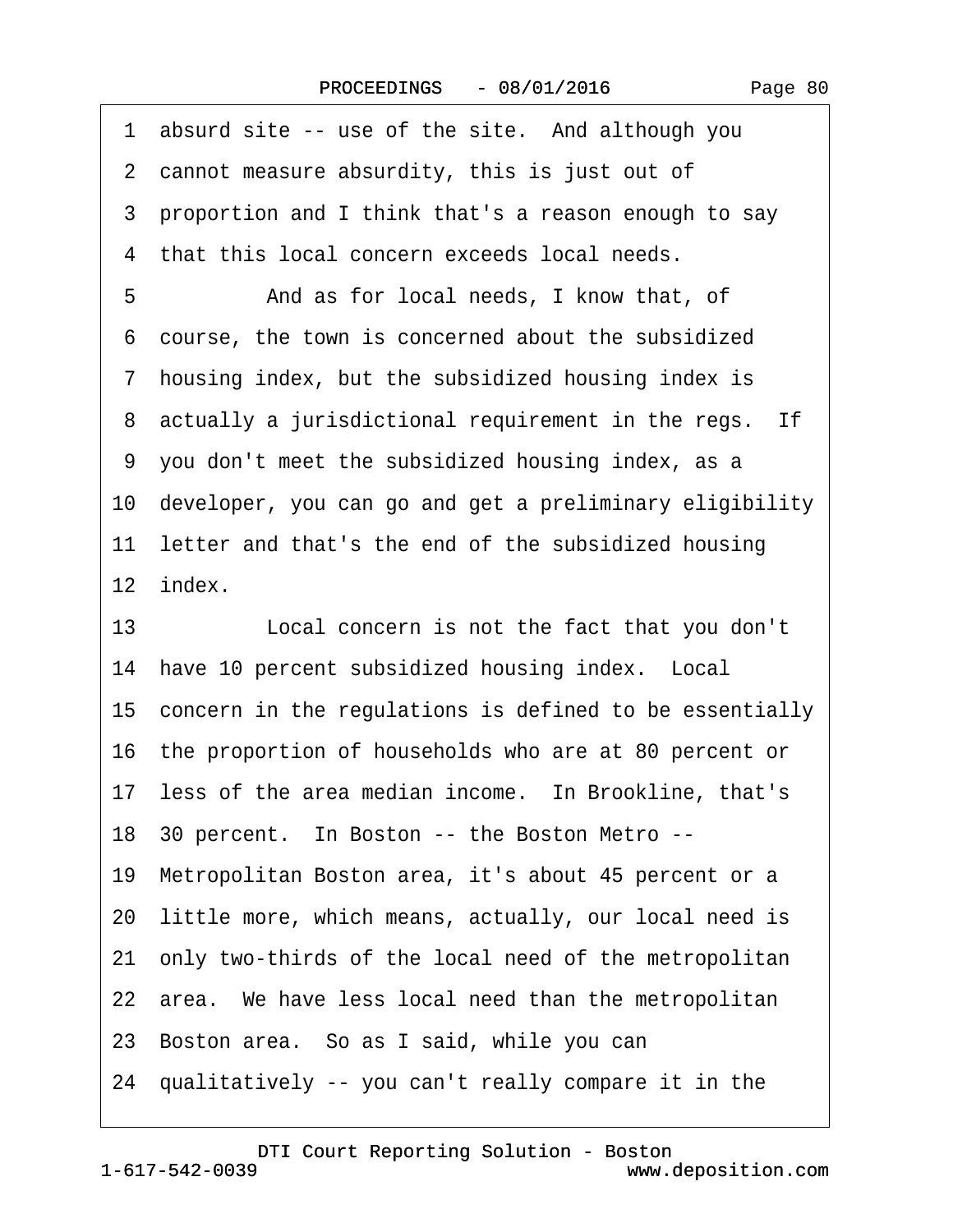<span id="page-80-0"></span>1 sense that you can't measure it. But that's our local 2 need. 3 **• Our local concerns are the use of this site,** 4 and this is utterly inconsistent with parking and so 5 on. As I said, I do think that this building needs to ·6· be not more than four stories above ground level and it ·7· needs to be a little bit more like the building toward ·8· Beacon Street and not like some aberrational apartment ·9· house on another block the way that MassHousing seems 10 to suggest that we should look at it. 11 That's the rest of my notes. 12 MR. GELLER: Mr. Hussey? 13 MR. HUSSEY: I don't quite see the linkage 14 between parking on this site and the public parking. 15· None of the parking on this site is going to be 16· available to the public, so I don't think that's an 17· issue. 18 I think it may be better to have a one-to-one 19 ratio. As I recall, there are not too many bedrooms in 20· these apartments, so I'm not sure how many children are 21 going to be in the units. But I think the one-to-one 22 ratio would be certainly more than enough. 23 And from what I've looked at, it seems to me 24 if you do have a 20-foot driveway on what's actually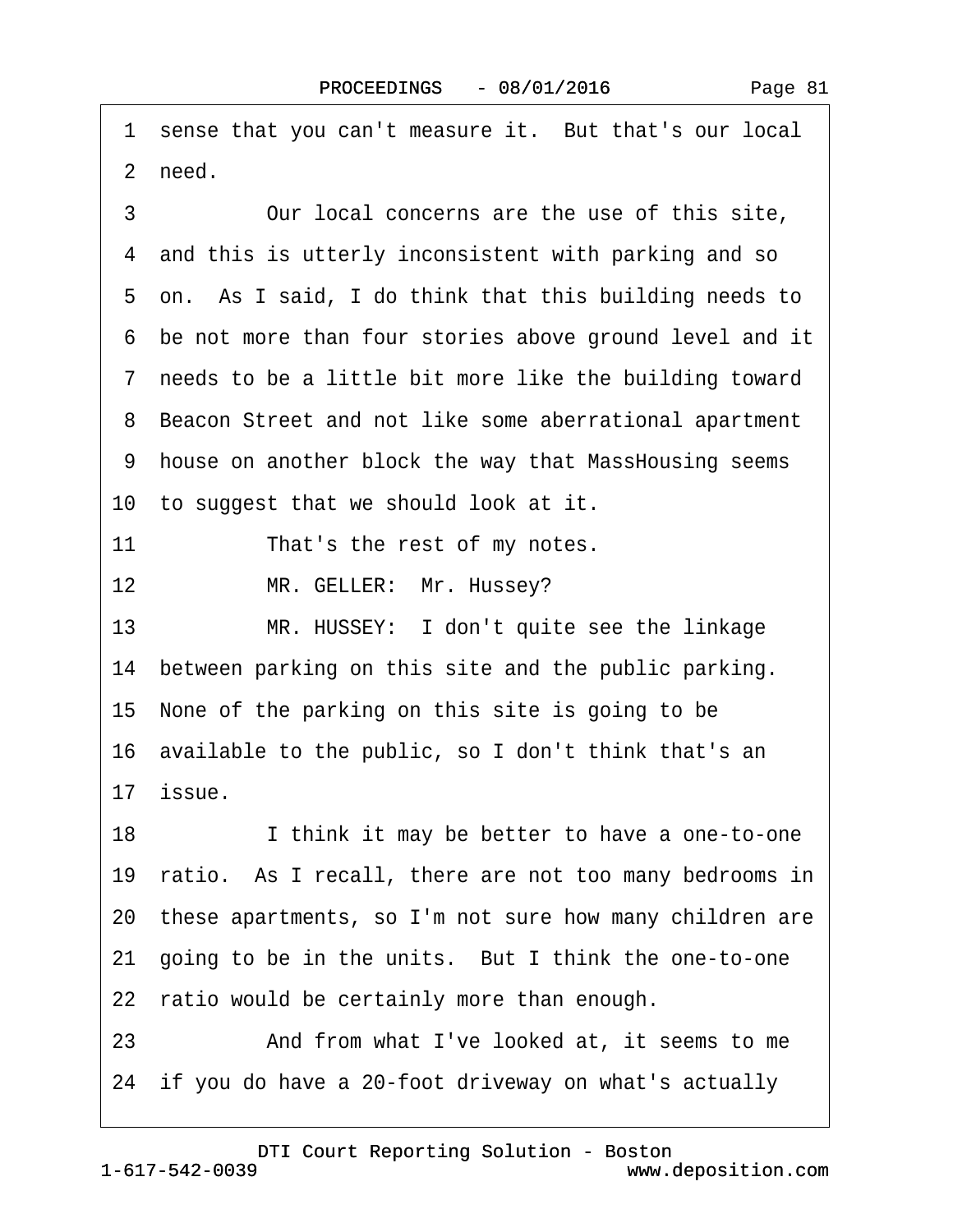Page 82

<span id="page-81-0"></span>1 the southeast side where I think there is a driveway ·2· now and you go to the back and have -- double up -- 3 double parking in the back, and then as you go past the 4 building, you can even have some parking inside of that ·5· to get up numbers that would be pretty close to what ·6· you're going to end up with the number of units, I 7 think. I mean, that has to be worked out. 8 The underground parking was used in many ·9· cases.· I'm not sure there's enough room for that to 10· work between the ramps that you need and so forth and 11 so on. That's something the developer's got to look 12· at. 13 The height, frankly, doesn't bother me all 14 that much. I think, as far as the sun shadow is 15 concerned, this building is on the north side of 16 Winchester Street. It's not on the south side. 17 Buildings on the south side cast shadows on buildings 18 in the back. I think if we did a sun study showing the 19· Winchester Street impact on the buildings on Centre 20· Street, you'll see that's a much greater impact that's 21 ever going to happen with 40 Centre Street and 22 Winchester Street. 23 So I do agree also -- I think that that front

24· yard needs to be probably around 15 feet set back in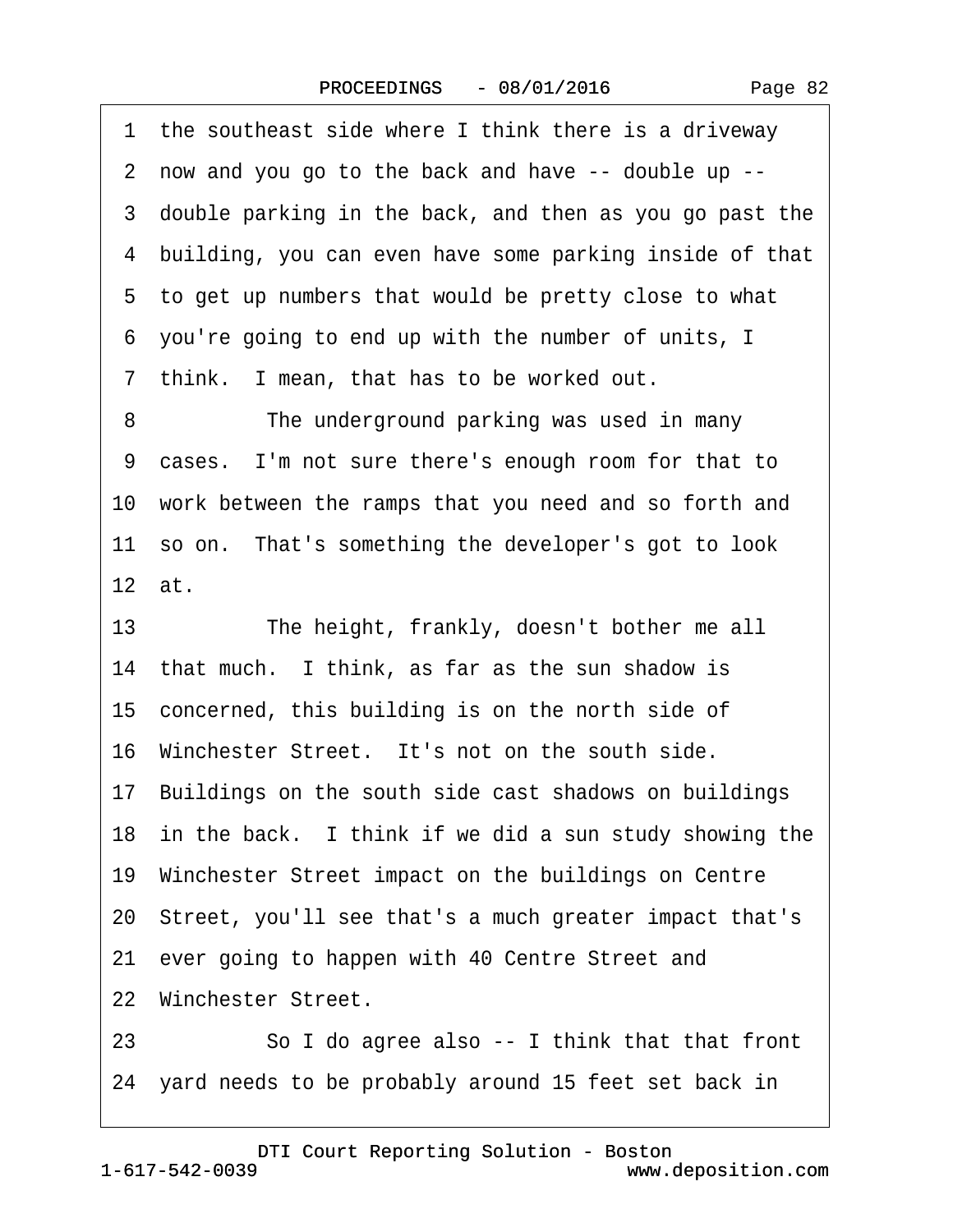Page 83

<span id="page-82-0"></span>1 order to provide the sight lines for people entering 2 and leaving, especially leaving the parking lot for the 3 new building and to bring it more in line aesthetically 4 with the streetscape on Centre Street, especially the 5 other side of Centre Street. 6 I think that's all I've got to say at the 7 moment. 8 MS. POVERMAN: Can I just make two other ·9· comments before you make the definitive -- they're 10 short, I promise. 11 MR. GELLER: Go ahead. 12 MS. POVERMAN: Okay. Additionally, while 13· you're making the design changes, you need to take into 14 account where the bicycles will be put, because if 15· you're making it a transit-oriented project, as you 16· indicate, that does need to be taken into account, 17· spaces for residents and visitors to put their bicycles 18 that's covered. 19 • And in addition, I think it is a health and 20· hygiene problem in terms of dealing with how the trash 21 is going to be handled. The 45 units -- if you're like 22· me, you'll have at least one garbage and one recycling 23 a day, and having 90 things outside the apartment 24· building is not going to be anything healthful.

1-617-542-0039 [DTI Court Reporting Solution - Boston](http://www.deposition.com) www.deposition.com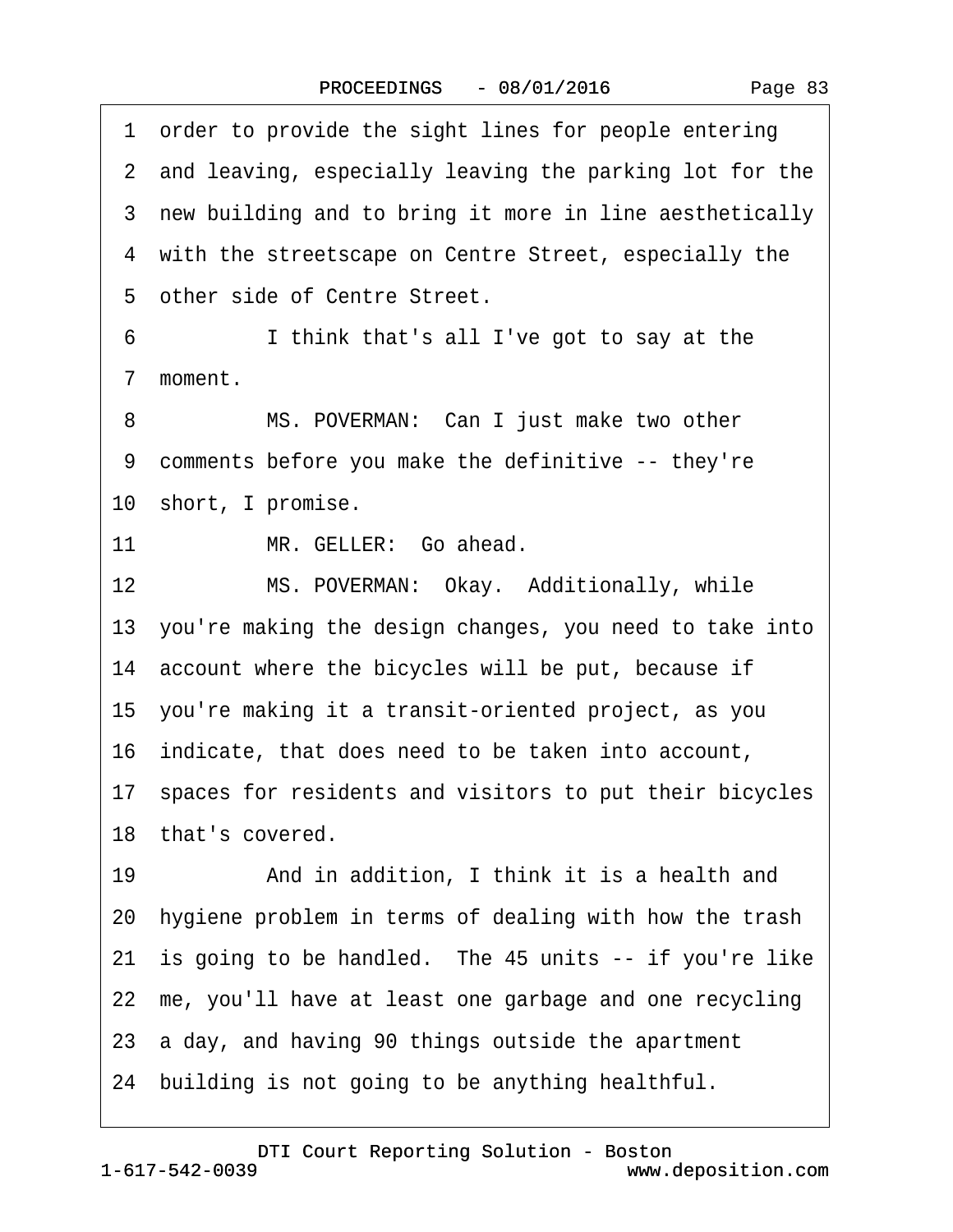<span id="page-83-0"></span>1 **I** know one of the solutions that other ·2· projects have been coming up with has been twice-weekly 3 pickup or something like that. But to do that, you 4 have to have somewhere to put the garbage during the 5 week and somewhere to pick it up that's not going to ·6· cause another huge jam on Centre Street. 7 Thank you. 8 MR. GELLER: I'm going to break my comments 9 into, basically, two buckets. The first bucket are 10 things that I think touch on health and safety. And I 11 take that first because I take them most seriously. 12 Obviously, I can't speak to those issues that 13 we have yet to have peer review, though I will 14 generally make a comment about some of those things. 15· But obviously it's subject to whatever we get out of 16· peer review and further discussion. 17 I happen to agree with the assessment of the 18 planning board in terms of the front of this building 19· and the pressures that it creates along the 20· streetscape.· And, again, I'm talking about health and 21 safety. I think by pushing -- by having no setback --22· which is essentially what this building has -- by 23· putting a garage door right at the street, you create 24 all sorts of potential issues.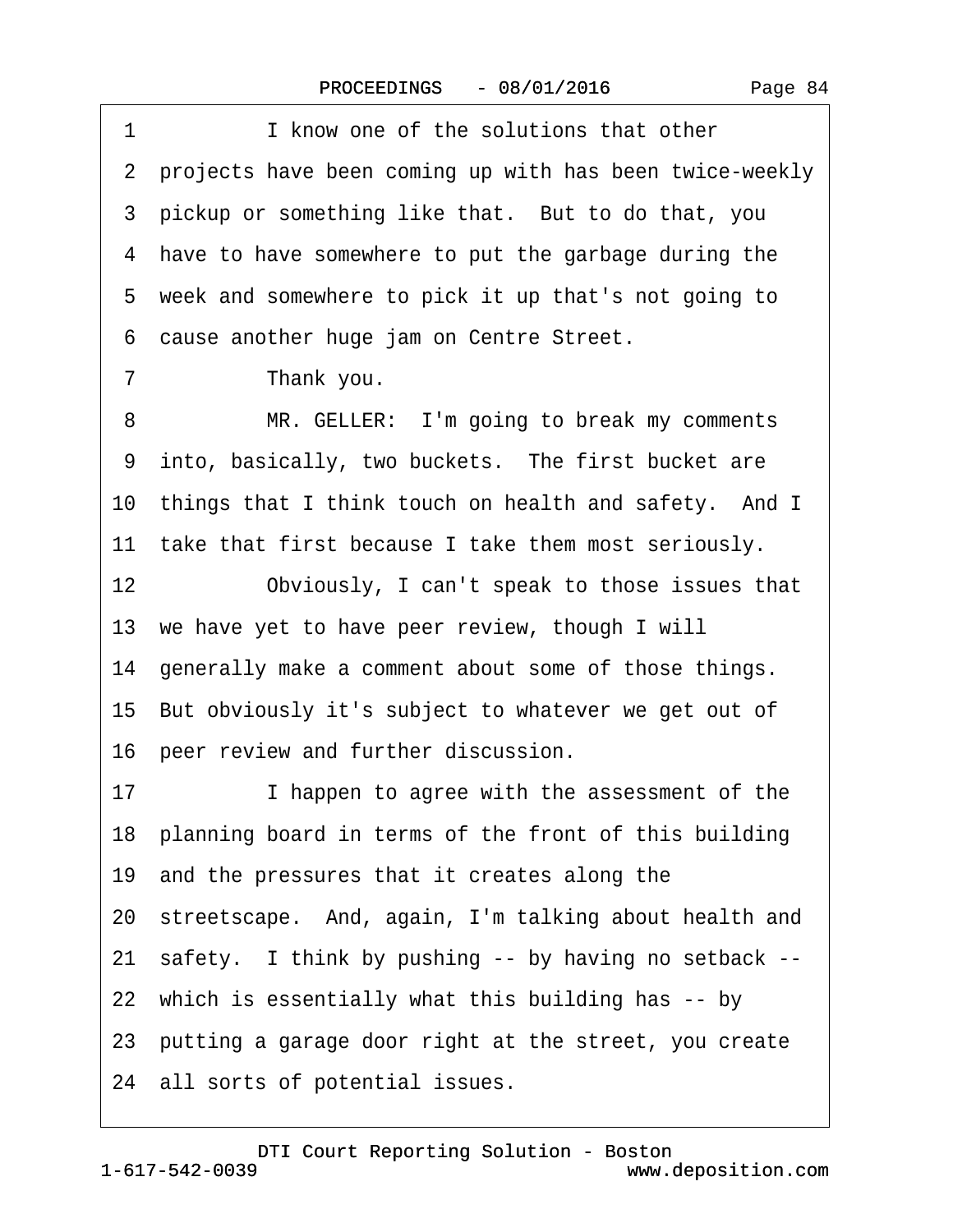<span id="page-84-0"></span>1 Now, it happens that that also fits in to the 2 aesthetic column because not only do I think that ·3· presents lots of risks or potential risks, but I also 4 think it just doesn't look very good and it certainly 5 is acontextual.

6 • Christian Any time you hear a peer reviewer -- our peer ·7· reviewer -- use terms like "unique" in his report -- ·8· you know, it's not that this is by small increments off ·9· of a generally viewed scope of this streetscape. I 10 think this is significantly different than this 11 streetscape. And there are tall buildings. They are 12 set back. There are also parking lots. But my view is 13 that the design of the building is significantly a 14 variant from what I see along this streetscape. 15 **· · So my specific ask where health, safety, and** 16· appearance fall together is, one, that this building 17 needs to be pushed further back, and I think you've 18 heard this from others. It is too far -- too close to 19 the street. There needs to be a front yard. There 20 needs to be a reasonable front yard. 21 I think that the parking component in terms of

22 driveway access needs to be addressed. Again, it is 23 both a health and safety issue, but it is also: Does 24 this building fit in with the surrounding area, with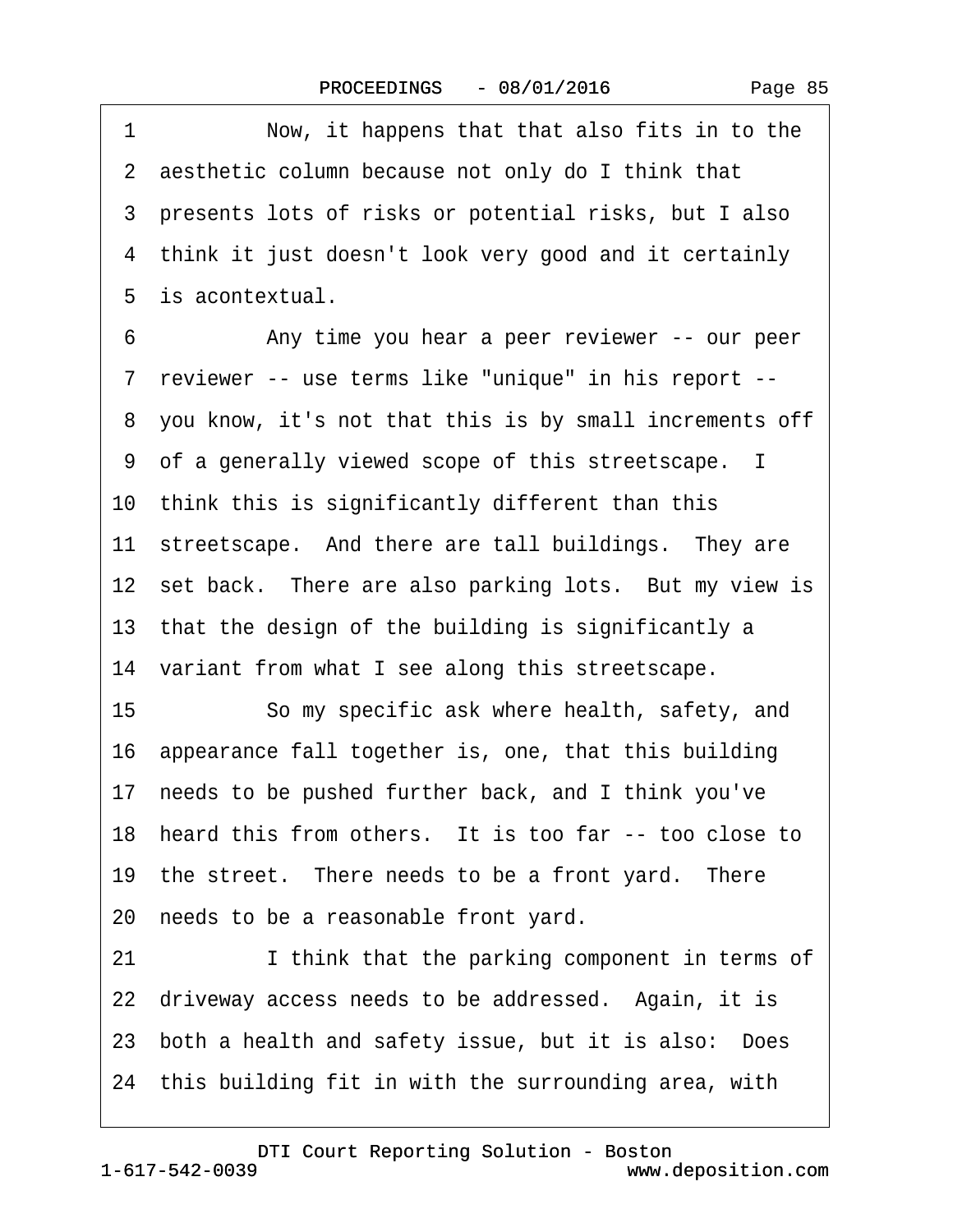<span id="page-85-0"></span>1 its neighbors?

2 So I think in both -- on both of those tests,

3 it does not fit in. It doesn't work.

4 Other issues that are of concern to me: Even

5 were the building pushed back -- and I won't define for

·6· you how much, but I think there has been testimony

7 about what would help the building to be more

8 contextual. So, you know, we've had some testimony

·9· where that's -- the planning board report itself gives

10 a reference. And I forget. Is it 15? I don't

11 remember what it is. I think it's 15.

12 MS. MORELLI: 15.

13 MR. GELLER: But I think that's sort of where 14 we're talking about.

15 **I** also think we've had a number of comments

16 about giving -- lending to the front of the building a

17· more conservative, more residential appearance, and

18 that would be important. Part of that is, frankly,

19 that that facade needs to also be stepped back. If

20 it's going to look like it belongs within this

21· neighborhood, then at that 2 1/2 foot, 3 foot, whatever

22· that measurement is at which a single-family home might

23· have a break point, I would suggest it would be

24· appropriate for this building to have a step back. I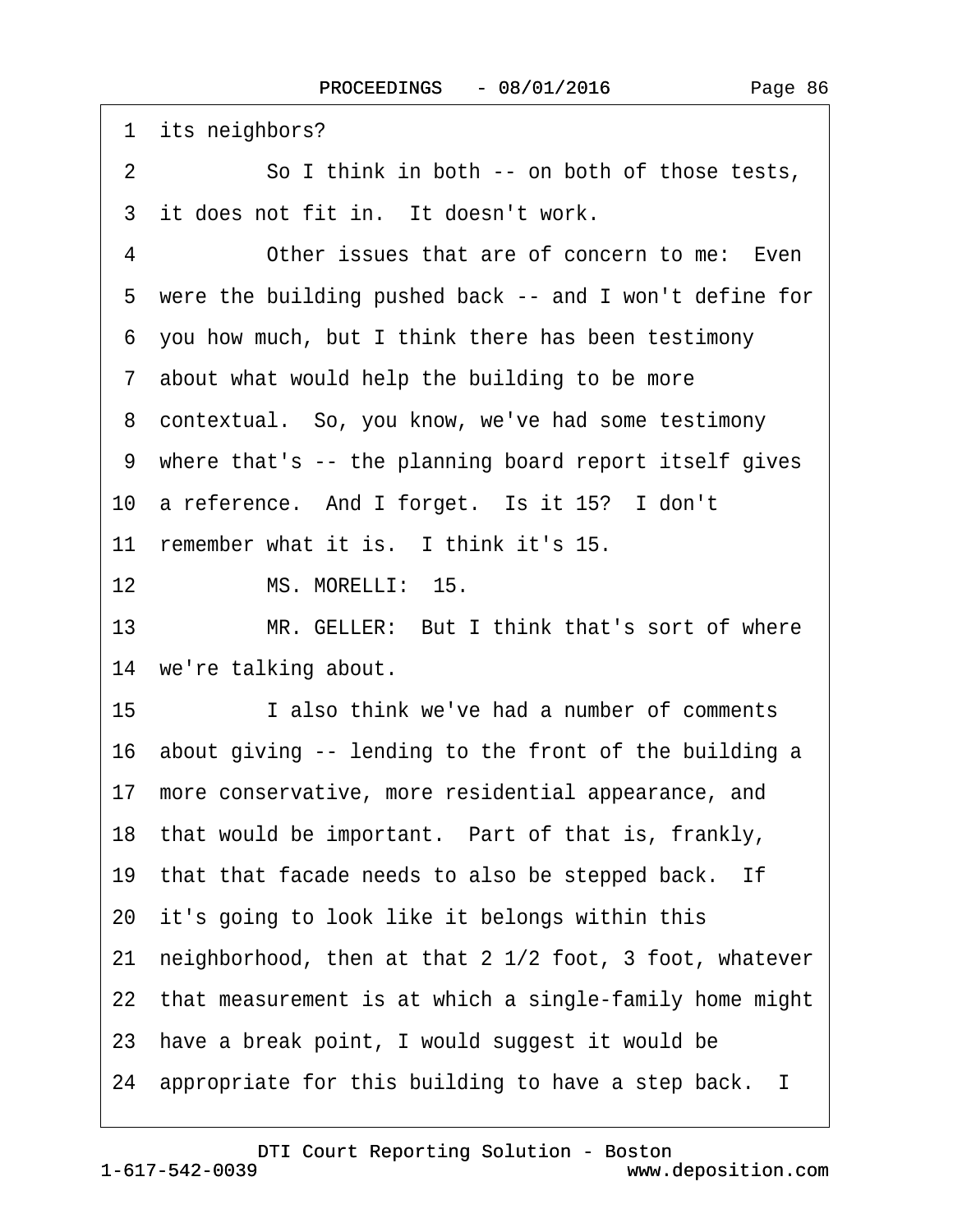<span id="page-86-0"></span>1 leave it to the design geniuses to figure out how to do 2 these things.

3 **In terms of -- again, I know we have not had** ·4· peer review on parking and traffic, so I'm going to 5 give you my gut sense because, frankly, we need to give ·6· you some direction.· You've expressed a desire to work 7 on this. Our job is to give you direction, so I -- I'm 8 going to throw myself out there and tell you what my 9 gut response is.

10 There is woefully too little parking for this 11 building, notwithstanding its location. I am someone 12 who takes the MBTA every single day to work. The 13 system does not function. So while I am willing to 14 listen to a reduction in parking, and while I'm even 15· supportive of that notion, because, yes, we have too 16· many cars in our core district, I think there has to be 17· some reasonable ratio.

18 • And again, I think there have been suggestions 19 that have been put out there. Frankly, I think the 20 planning board report was incredibly generous. I think 21· they were at .68, and they were discounting studios, so 22 I would suggest to you you take a look at that. I 23· think Mr. Hussey is suggesting one parking space per 24 unit.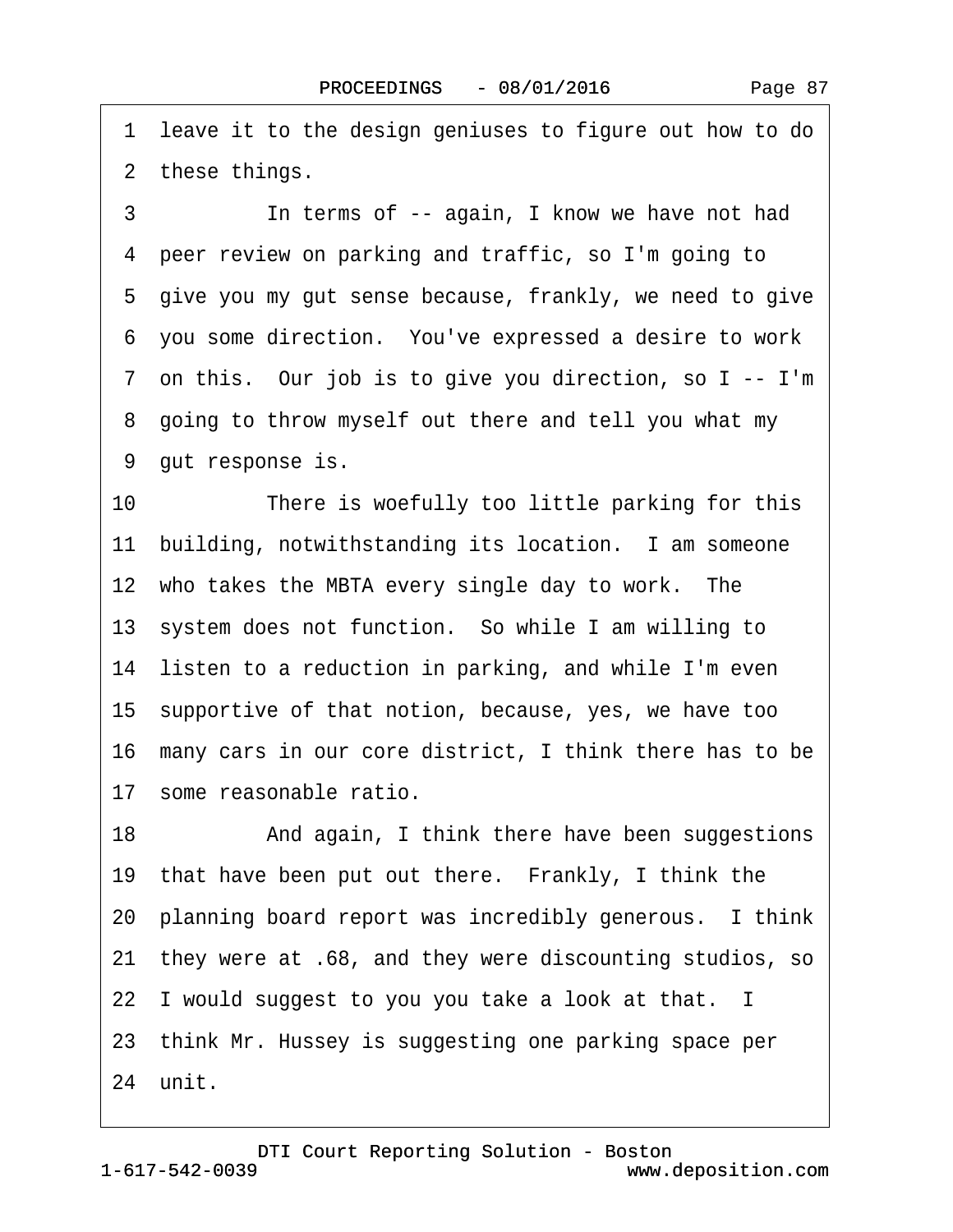<span id="page-87-0"></span>

| MS. POVERMAN: I would agree.<br>1                         |
|-----------------------------------------------------------|
| MR. GELLER: So in my view, the parking is<br>2            |
| 3 inadequate. I simply don't believe that your end users  |
| 4 will be satisfied without parking.                      |
| 5<br>I talked about the design. I think -- let me         |
| 6 just jump back, in particular, to the garage door. I    |
| 7 think that the problem is that the way it's been        |
| 8 designed, that there is so much emphasis, given the     |
| 9 location and size of the garage door, that it becomes   |
| 10 the building. It's what you see. That shouldn't be     |
| 11 what anybody associates with the building. This should |
| 12 be a nice building.                                    |
| 13<br>And sort of analogous to this, in Brookline we      |
| 14 have something called the Snout Nose House Bylaw. And  |
| 15 we have a provision that you cannot -- your garage --  |
| 16 I'm going to try and oversimplify this. Your garage    |
| 17 cannot be more than -- is it 45 percent?               |
| 18<br>MS. MORELLI: 40 percent.                            |
| MR. GELLER: 40 percent of the entire facade.<br>19        |
| 20 Okay? The notion is that you want structures to not    |
| 21 appear like they are garages. So again, I would urge   |
| 22 you to work on the appearance of access for the        |
| 23 parking.                                               |
| Where it's going, I would suggest, given other<br>24      |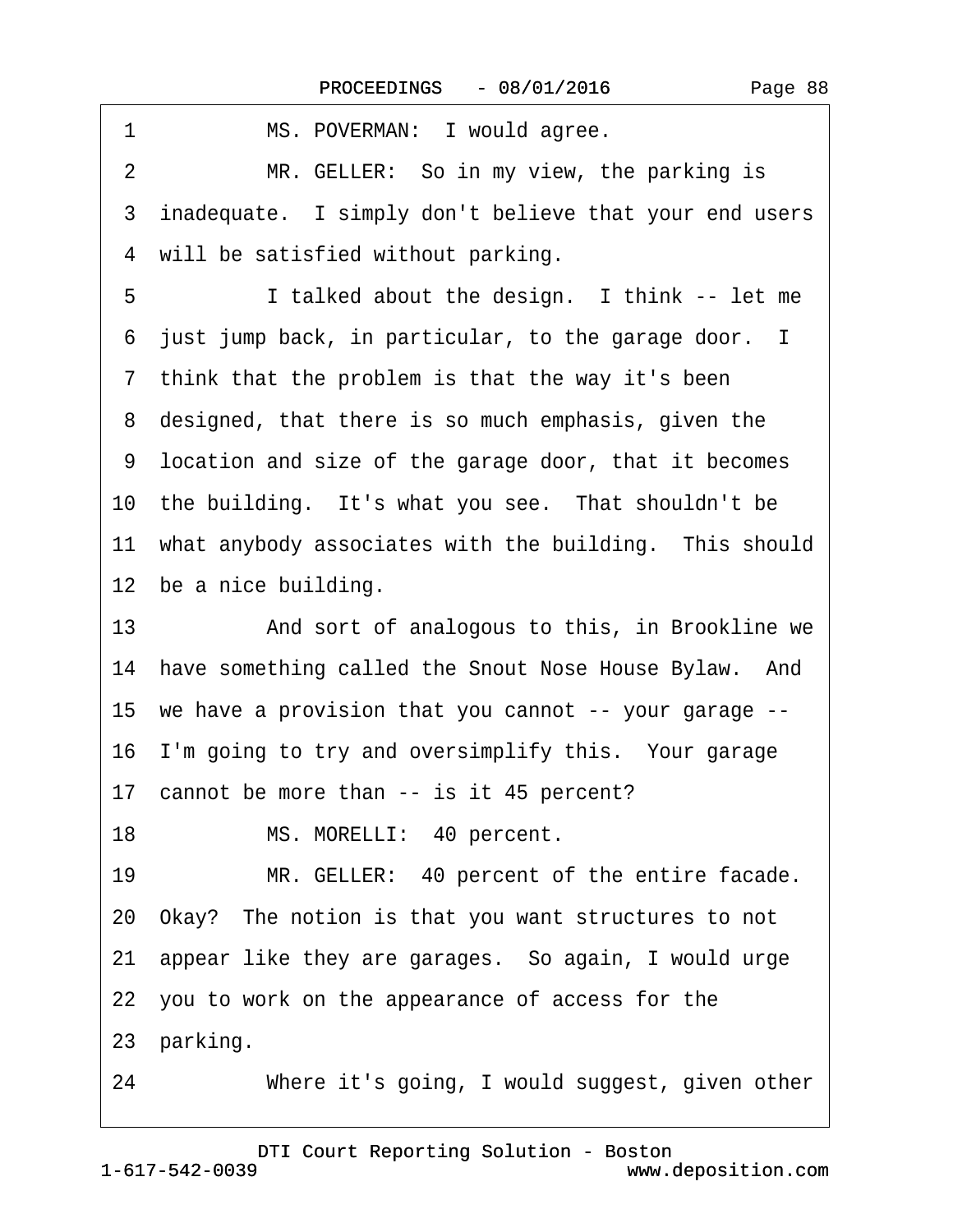<span id="page-88-0"></span>

| testimony, is -- I think you need to reconsider about<br>1  |
|-------------------------------------------------------------|
| 2 how you deliver the parking. Okay?                        |
| 3<br>Frankly, I -- you know, if you can deal with           |
| front yard setback, if you can deal with setbacks, the<br>4 |
| 5 height of the building I'm less offended by. There are    |
| 6 tall buildings, generally. I'm not talking about the      |
| 7 Marion Street building, which, to be perfectly candid,    |
| 8 may be appropriate for that neighborhood. I loathe the    |
| 9 building. So, you know, I think that building may be      |
| 10 appropriate for Marion Street, maybe yes, maybe no. I    |
| 11 didn't sit on that hearing. But I don't think -- I       |
| 12 don't like the appearance of the building, and I         |
| 13 certainly don't think the appearance of that building    |
| 14 is appropriate for this location.                        |
| 15 <sub>1</sub><br>Did I miss anything?                     |
| 16<br>MR. CHIUMENTI: Doesn't the size of the                |
| 17 building drive the parking?                              |
| 18<br>MR. GELLER: They go hand in hand.                     |
| MR. HUSSEY: Well, yes and no. This is such a<br>19          |
| 20 limited site and limited amount of maneuverability on    |
| 21 the site. They go hand in hand. So I think we may        |
| 22 have to drop down below the one.                         |
| MS. POVERMAN: That depends on how many units<br>23          |
| 24 there are. There may not be 45 units --                  |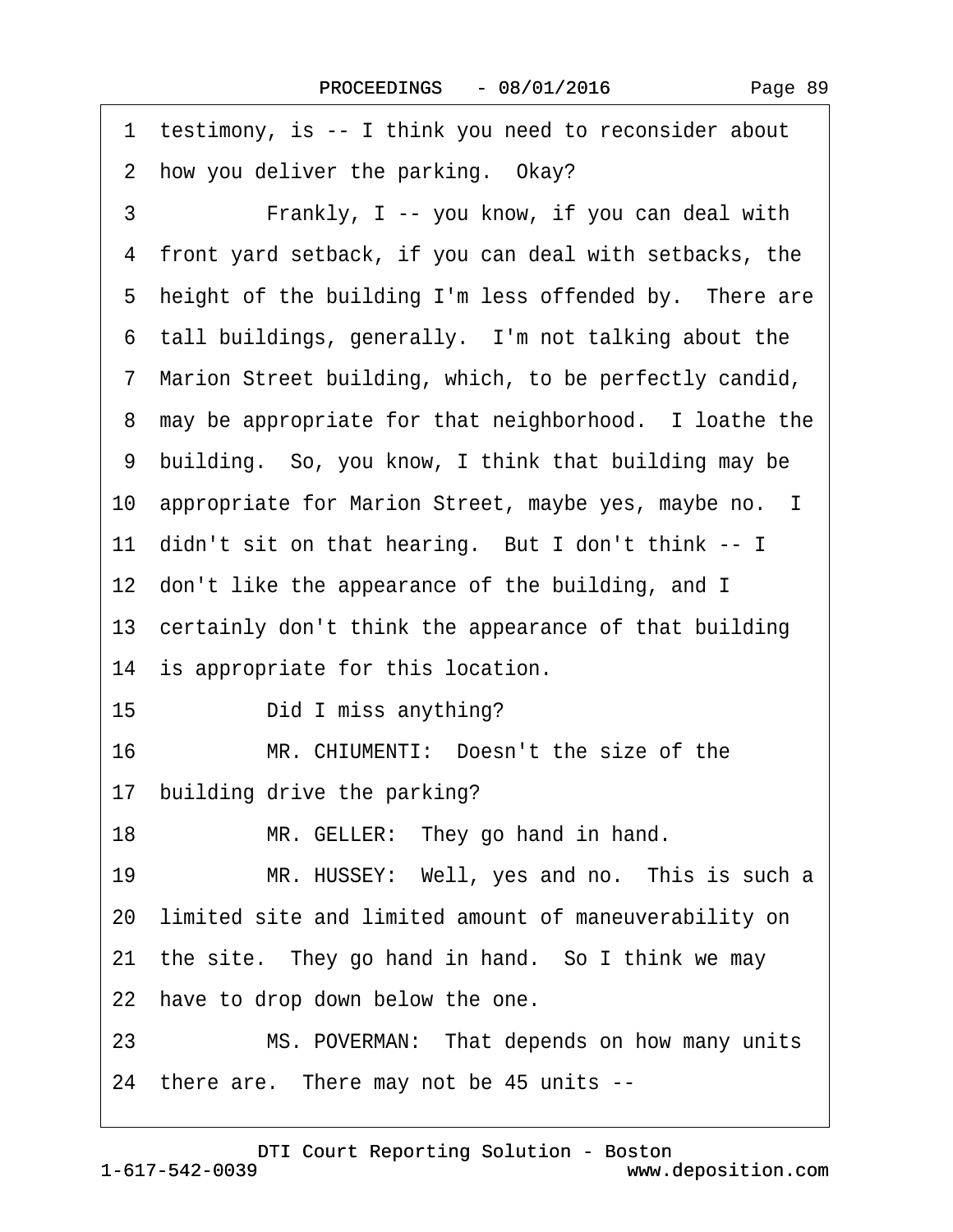<span id="page-89-0"></span>1 MR. CHIUMENTI: They drop the number of units,  $2$  not the  $-$ 3 MS. POVERMAN: -- get the one to one. I do 4 not want to give up the idea of one-to-one parking, 5 because it's such a problem in Brookline. There's ·6· somebody at town meeting, basically, who gets up every 7 single meeting and rants about how we should have ·8· special parking in places, and I don't want to have to 9 listen to her anymore. 10 MR. HUSSEY: Well, that worries me less, the 11 number of parking. 12 MR. CHIUMENTI: We have an infinite capability 13 of wishing away other people's cars. 14 MR. GELLER: For me, it is a practical issue. 15· You know, I don't mind a reduction, but I happen to 16 agree with Steve that at the end of the day people need 17 cars. They use cars. 18 MR. HUSSEY: Well, I mean, the developer takes 19 that risk. If he doesn't have parking, one per unit, 20 then he's going to lose certain people as renters. 21 That's his risk. 22 MR. GELLER: He may. But the risk that I 23· don't want to inherit is the one where his unhappy 24 tenants --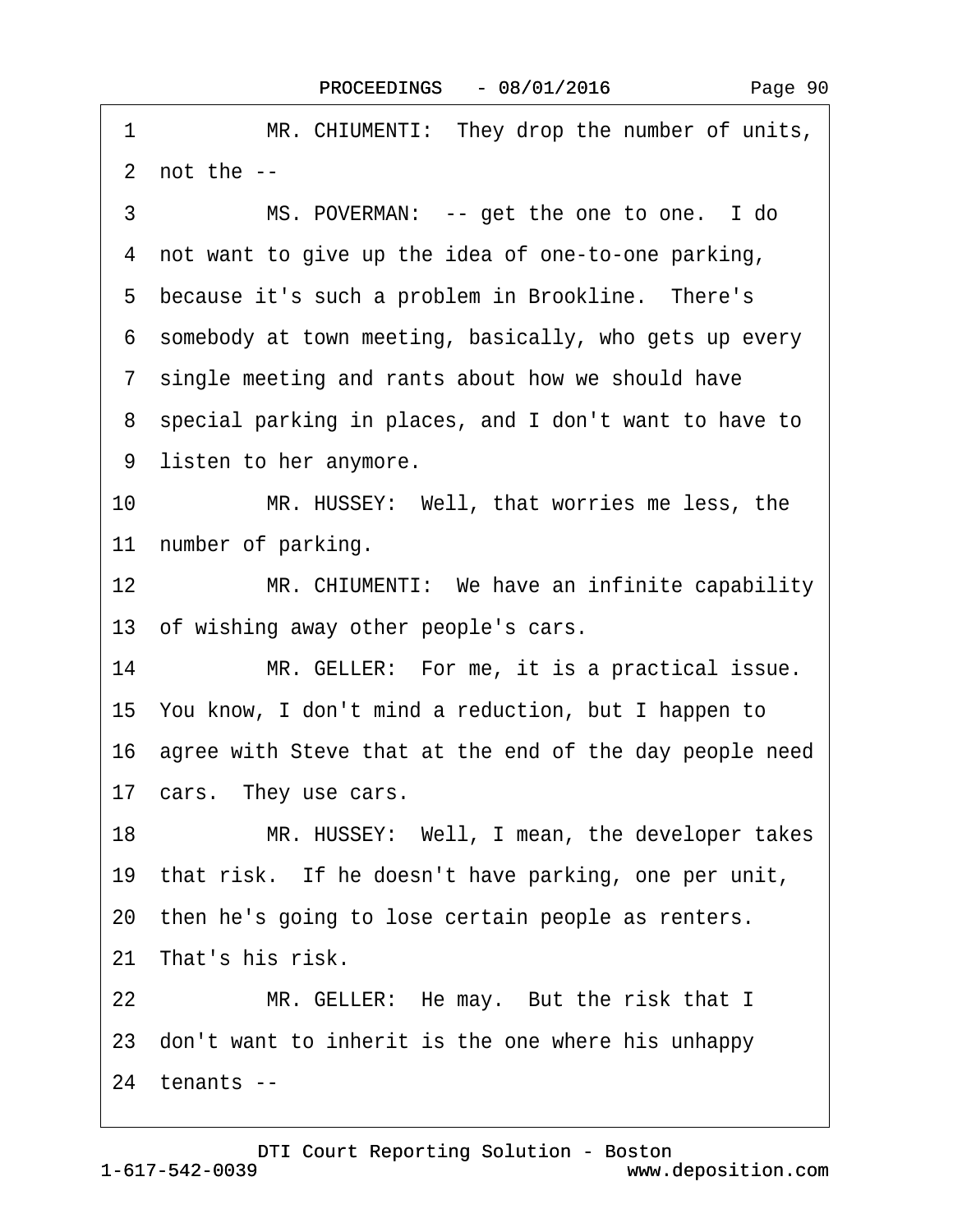<span id="page-90-0"></span>

| 1<br>MR. HUSSEY: They won't be tenants.                        |
|----------------------------------------------------------------|
| MR. GELLER: Well, I'm not so sure it is that<br>$\overline{2}$ |
| 3 linear. You know, those tenants that he gets will            |
| 4 circle and try and find parking. Some may find it, and       |
| 5 others will use --                                           |
| 6<br>MR. HUSSEY: These are not visitors. They've               |
| 7 got to park. There's no parking on the streets of            |
| 8 Brookline. The only way you're going to own a car            |
| 9 is -- if you can't find a parking space there, you find      |
| 10 it someplace else that you can rent.                        |
| 11<br>MR. CHIUMENTI: So you're putting pressure on             |
| 12 the rental of parking spaces.                               |
| MS. POVERMAN: If you can't -- you know, if<br>13               |
| 14 you have kids and you have a car, you can't move there.     |
| 15 Is that fair? Let's say they have one or two bedrooms.      |
| 16<br>MR. HUSSEY: There is a mix.                              |
| MR. GELLER: There is a mix. That's why I'm<br>17               |
| 18 suggesting that there is a better ratio. I just think       |
| 19 the ratio that's been selected is not functional -- not     |
| 20 functional for Brookline. I think it creates all sorts      |
| 21 of pressures on this neighborhood and on this town that     |
| 22 are unintended. I don't think you intend them. I just       |
| 23 think the ratio is wrong, so I would ask you to work on     |
| 24 that.                                                       |
|                                                                |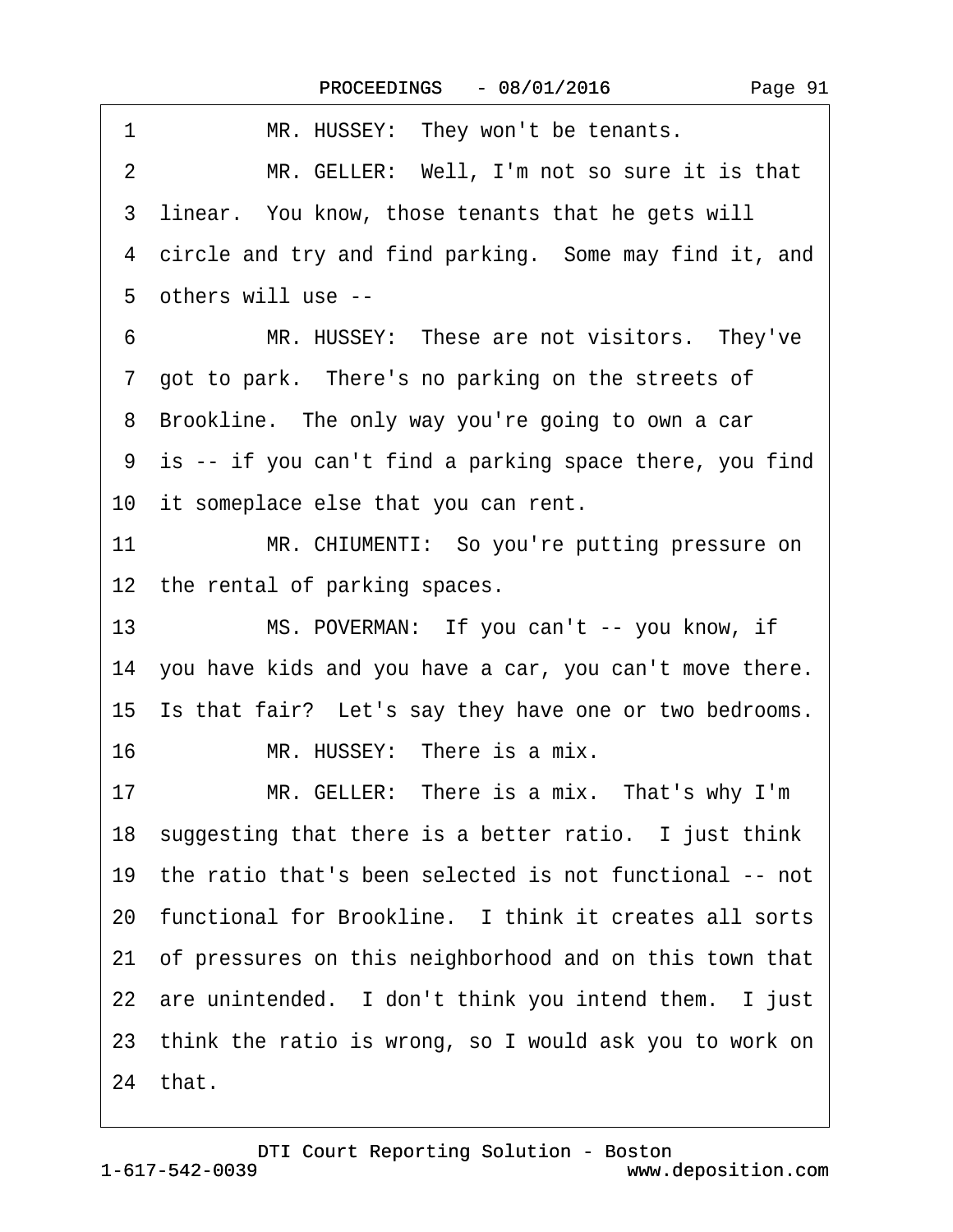Page 92

<span id="page-91-0"></span>1 I think those are primarily my comments. You 2 know, obviously, as we get into further peer review, I 3 may have further comments or I may modify those that I 4 have. So I think the direction is that -- I mean, you 5 ask us. Do you have questions? Do you get a clear ·6· sense of issues that we have?

7 MR. ENGLER: We're very clear, Mr. Chairman, 8 and we're ready to work on. We heard you loud and 9 clear.

10 MR. GELLER: Mr. Hussey.

11 MR. HUSSEY: My understanding was that there 12 is going to be a workshop meeting tomorrow, and you 13 said that may or may not happen. I'd like to hear a 14 little bit more about that because I think we do want 15 to keep this thing moving. I don't want to have a 16 workshop in two or three or four weeks and then the 17 whole hearings have to be pushed back and so forth and 18 $s$  so on.

19 MR. GELLER: Here's -- I want to stress this 20 again because Mr. Hill raised it. Nothing is going to 21 happen here.

22 MR. HUSSEY: Meaning the workshop.

23 MR. GELLER: No, no, no. There are going to 24· be no decisions here outside of the public hearings in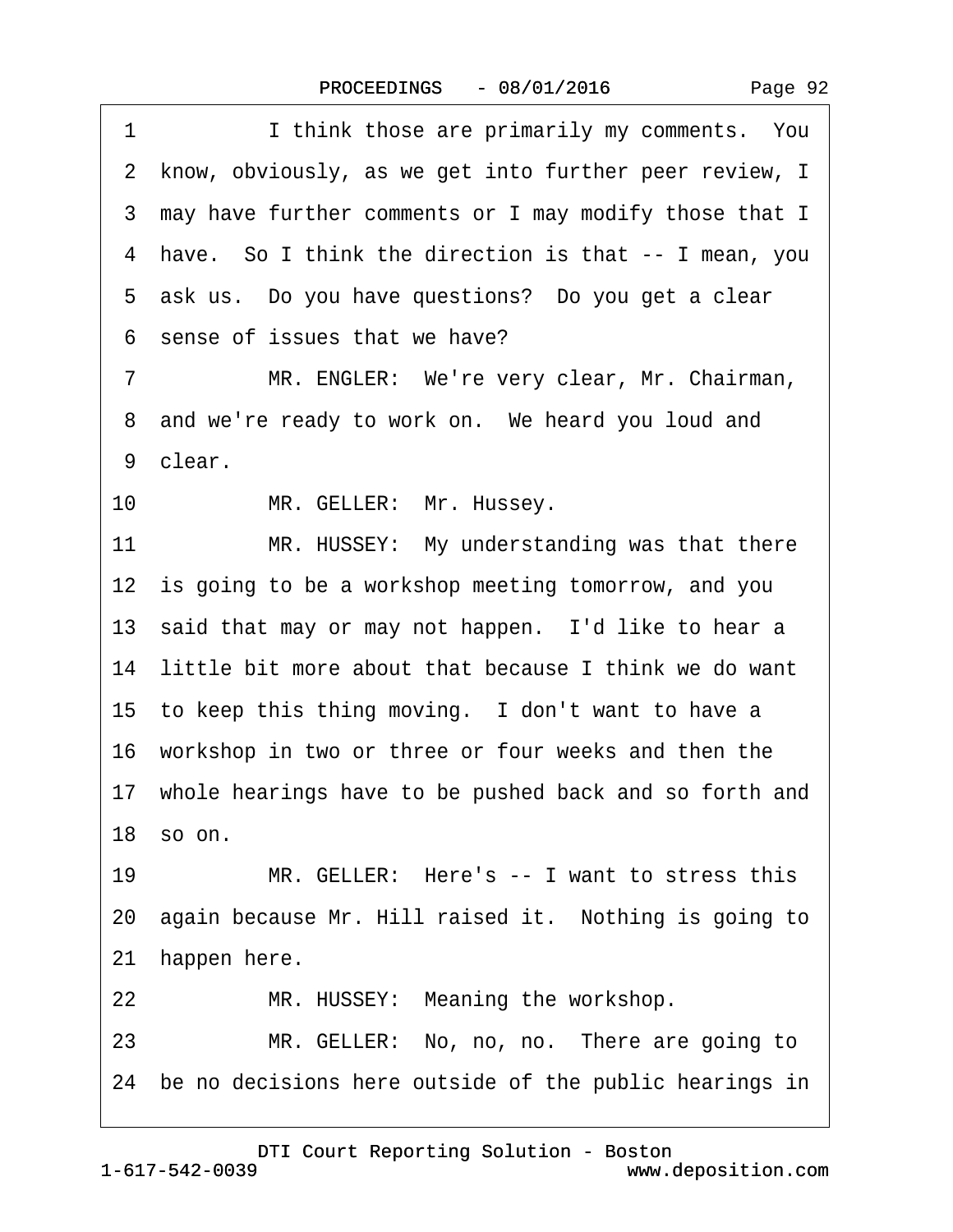<span id="page-92-0"></span>

| 1 which the ZBA makes the decisions. Okay?                |
|-----------------------------------------------------------|
| However, in order for this to go from<br>2                |
| 3 Point A -- we all know what Point A looks like -- to    |
| 4 Point B and C and D, whatever those iterations will be, |
| 5 there needs to be a technical discussion. Okay? And I   |
| 6 would simply like our planning director to utilize      |
| 7 technical resources to see what proposals they may come |
| 8 up with and then come back.                             |
| MS. POVERMAN: What would the timeline of that<br>9        |
| 10 be? When is our next meeting, and what would the       |
| 11 timeline of that be?                                   |
| 12<br>MR. GELLER: Our next meeting is August 15th.        |
| MS. POVERMAN: Oh, that's soon.<br>13                      |
| MS. STEINFELD: Yes.<br>14                                 |
| 15<br>MS. POVERMAN: And I want to say that in             |
| 16 general, I'm in favor of as much community             |
| 17 participation as possible. But I do think that         |
| 18 expediency is important here and that there is likely  |
| 19 more give and take when the, quote, professionals talk |
| 20 among themselves. And I do not mean to denigrate or    |
| 21 exclude anybody, but I'm saying this particular        |
| 22 meeting, I think, it is very expeditious for these     |
| 23 people to --                                           |
| MR. GELLER: And, in fact, these good folks<br>24          |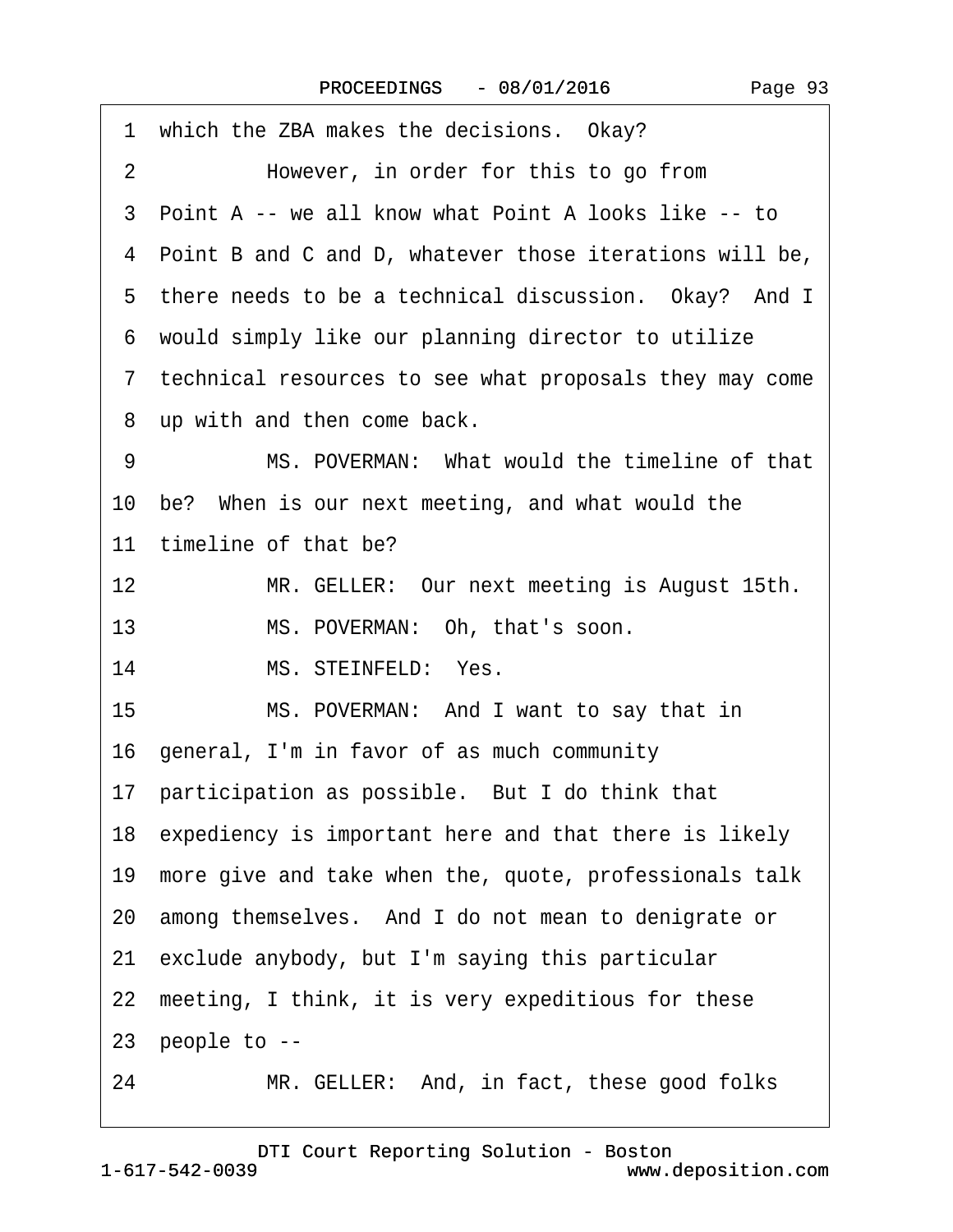<span id="page-93-0"></span>

|    | 1 are going to be back here for -- I don't know that it   |
|----|-----------------------------------------------------------|
|    | 2 will be the next hearing, but they'll be here at --     |
|    | 3 whatever hearing that this is presented, it will be     |
|    | 4 public and there will be an opportunity for comment.    |
|    | 5 So there is participation, and that is the intent.      |
| 6  | What we need -- keeping in mind 180 days,                 |
|    | 7 because Mr. Hill is beating us over the head with it -- |
|    | 8 is that these technical issues -- there needs to be a   |
|    | 9 conversation, and we need to see something else.        |
|    | 10 That's got to take place, and it's got to take place   |
|    | 11 relatively quickly. Okay? So I think this is the best  |
|    | 12 way to achieve that.                                   |
| 13 | MS. POVERMAN: What is happening on the 15th?              |
| 14 | MR. GELLER: I'm glad you asked me that.                   |
| 15 | MS. STEINFELD: Stormwater and traffic.                    |
| 16 | MR. GELLER: Mr. Hussey.                                   |
| 17 | MR. HUSSEY: Are we really going to hear                   |
|    | 18 stormwater and traffic on this scheme?                 |
| 19 | MS. POVERMAN: That's my question.                         |
| 20 | MR. HUSSEY: That makes no sense.                          |
| 21 | MS. POVERMAN: Traffic we can hear.                        |
| 22 | MR. HUSSEY: No, we can't.                                 |
| 23 | MR. GELLER: Let's first go over what the                  |
|    | 24 agenda is, and then we can talk about whether they're  |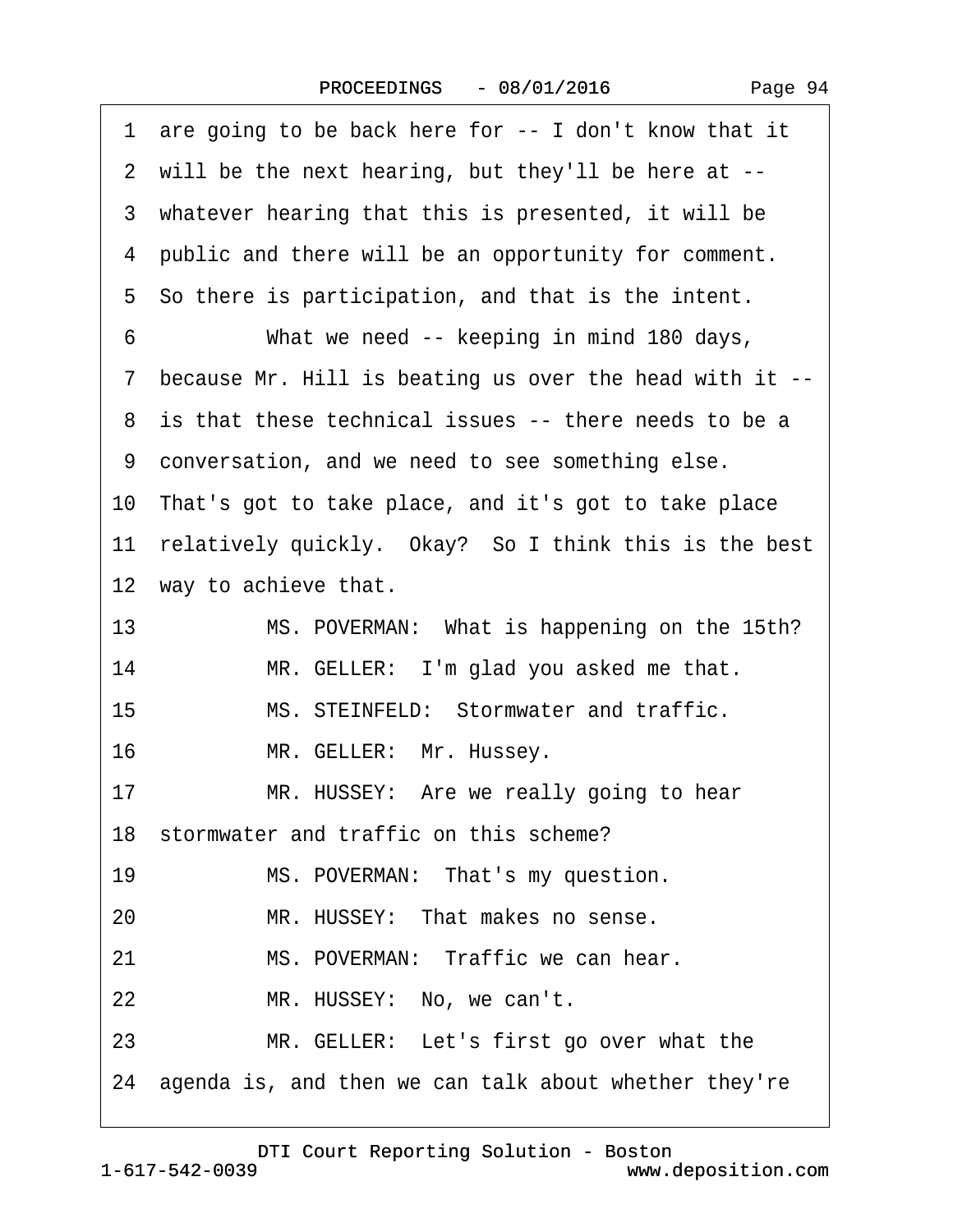<span id="page-94-0"></span>1 feasible and how we want to take this. 2 The so next hearing is August 15th, 7:00 p.m. ·3· Same place? 4 MS. STEINFELD: Yes. 5 MR. GELLER: So the intended agenda was a 6 report from staff. We will get that. The intended ·7· agenda was stormwater and drainage; the intended agenda 8 was a presentation by the traffic peer reviewer. There ·9· would be further discussion by the ZBA, and we had 10 proposed for that for new issues -- for new issues --11 the public would have an opportunity to speak. 12 Now, in the context of what we've just talked 13· about, the question is how long will it take you to 14 come back to us, all of us, and give us some discussion 15· points, and should we therefore -- you'll forgive me -- 16 kick the can down the road on stormwater and drainage? 17 I think we can hear traffic. 18 MS. STEINFELD: I would suggest the 19· alternative.· First of all, he have no flexibility to 20 kick the can down the road. 21 MR. GELLER: Okay. 22 MS. STEINFELD: We have the 180 days to deal 23· with.· But I do have August 23rd as a backup, so if you 24 want to hear on the 15th, let's say, stormwater and a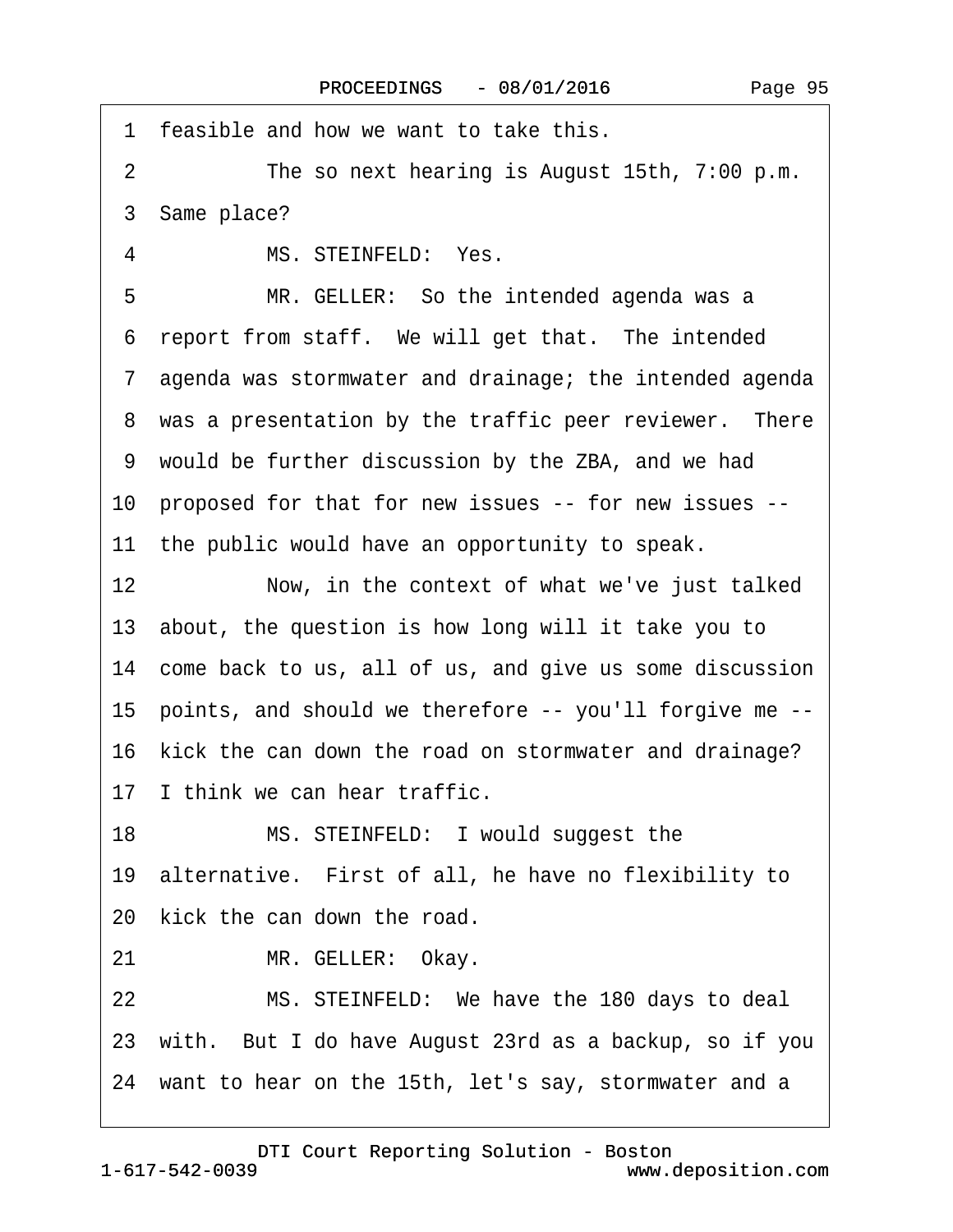<span id="page-95-0"></span>1 further discussion and then do August 23rd traffic,

|    | 2 which was the original intent -- but beyond that, |
|----|-----------------------------------------------------|
|    | 3 there's really no flexibility in the schedule.    |
| 4  | MR. HUSSEY: So the developer shouldn't do any       |
|    | 5 redesign until --                                 |
| 6  | MS. STEINFELD: No. The developer should             |
|    | 7 immediately start --                              |
| 8  | MR. HUSSEY: They should, exactly.                   |
| 9  | MS. STEINFELD: Everything has to be                 |
|    | 10 immediate.                                       |
| 11 | MR. HUSSEY: And make the preliminary                |
|    | 12 presentation, I would hope, on the 15th.         |
| 13 | MS. STEINFELD: Well, we'll see how far we get       |
|    | 14 and have them present --                         |
| 15 | MR. HUSSEY: It doesn't need to be to the            |
|    | 16 extent that they've prepared this presentation.  |
| 17 | MS. POVERMAN: Do the best they can to come          |
|    | 18 back with a concept,                             |
| 19 | MR. HUSSEY: Right.                                  |
| 20 | MS. POVERMAN: A conceptual plan, yes.               |
| 21 | MR. HUSSEY: That, they can do.                      |

22 MS. STEINFELD: So we'll do stormwater and

23· then traffic on the 23rd and --

24 MR. GELLER: But clearly, those things may

[DTI Court Reporting Solution - Boston](http://www.deposition.com)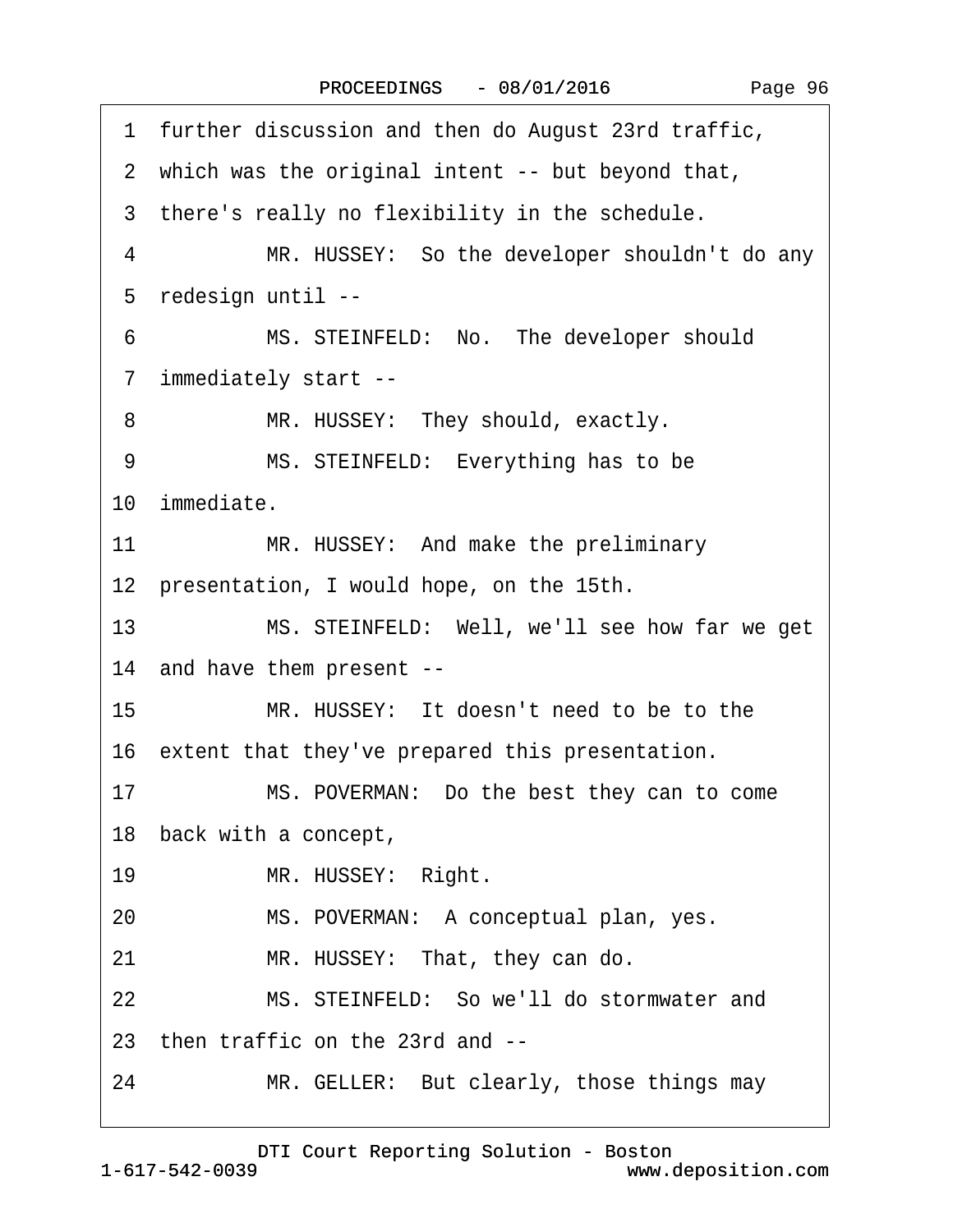<span id="page-96-0"></span>

| need to be revised dependent on where we go.<br>1             |
|---------------------------------------------------------------|
| $\overline{2}$<br>MS. STEINFELD: Right. And there's some      |
| 3 flexibility within the contacts with our traffic peer       |
| 4 reviewer and our urban design peer reviewer to work         |
| 5 with staff and to reappear before you.                      |
| MR. GELLER: Great.<br>6                                       |
| MS. POVERMAN: Alison, could you give us the<br>$\overline{7}$ |
| 8 days of our future hearings if you have them?               |
| MS. STEINFELD: As long as it's understood<br>9                |
| 10 that these are tentative.                                  |
| 11<br>MS. POVERMAN: Okay. Because I didn't have               |
| 12 the 15th down.                                             |
| MR. GELLER: Tell us who you are first.<br>13                  |
| MS. STEINFELD: Alison Steinfeld, planning<br>14               |
| 15 director.                                                  |
| 16<br>Please let me advise everyone that all the              |
| 17 dates are tentative. We've scheduled 44 public             |
| 18 hearings for the four comprehensive permits that are       |
| 19 before us. There is practically no flexibility within      |
| 20 the schedule, and three, maybe four more comprehensive     |
| 21 permits are coming.                                        |
| So in terms of 40 Centre, this is where we<br>22              |
| 23 stand as of now: Tonight's public hearing will be          |
| 24 continued to August 15th, at which time we will hear       |
|                                                               |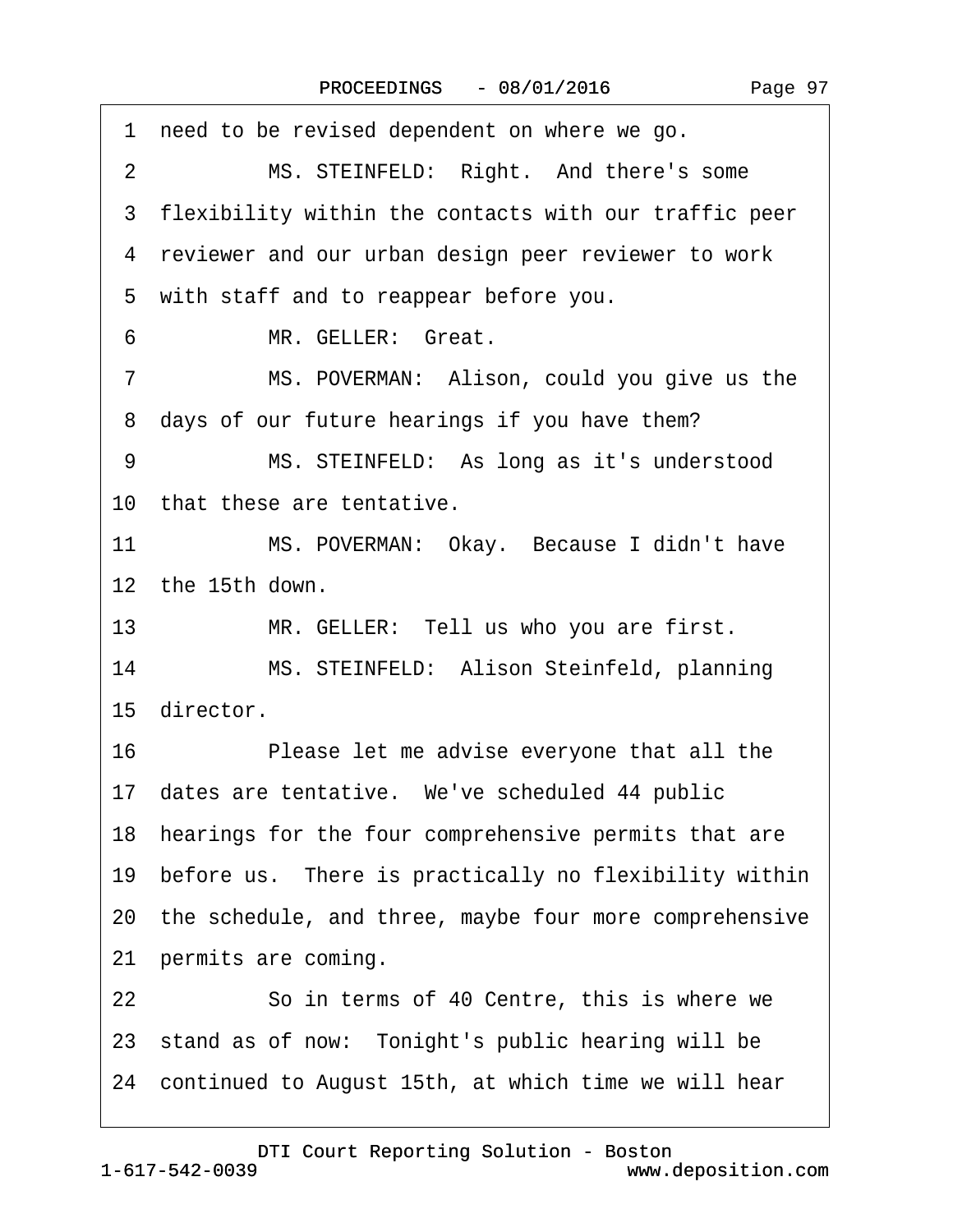Page 98

<span id="page-97-0"></span>1 revisions from the applicant, discussions with staff, 2 and a stormwater presentation from our town engineer. 3 • August 23rd, we will continue to hear from the ·4· developer and staff and the iterative process but also 5 hear from our traffic peer reviewer. 6 September 6th, we anticipate that it would be ·7· our final presentation by our urban design peer 8 reviewer. 9 September 12th is the deadline for the 10 decision as to whether or not the ZBA will proceed with 11 the financial peer reviewer. 12 September 27th, further discussion and a focus 13 on the decision and potential conditions. And if the 14 town is instructed to engage a financial peer reviewer, 15 the financial peer reviewer's presentation. 16· · · · · ·October 5th, I anticipate that all peer 17 reviewers will be present for further discussion, and 18 at that point, we'll discuss waivers and a discussion 19 of the decision and possible conditions, depending on 20 how the ZBA anticipates its decision proceeding. 21 The 10th hearing will be a final discussion 22 and a review of the draft decision on November 14th. 23 • **And as a backup, our deadline is** 24· November 21st, and at that point, the hearing must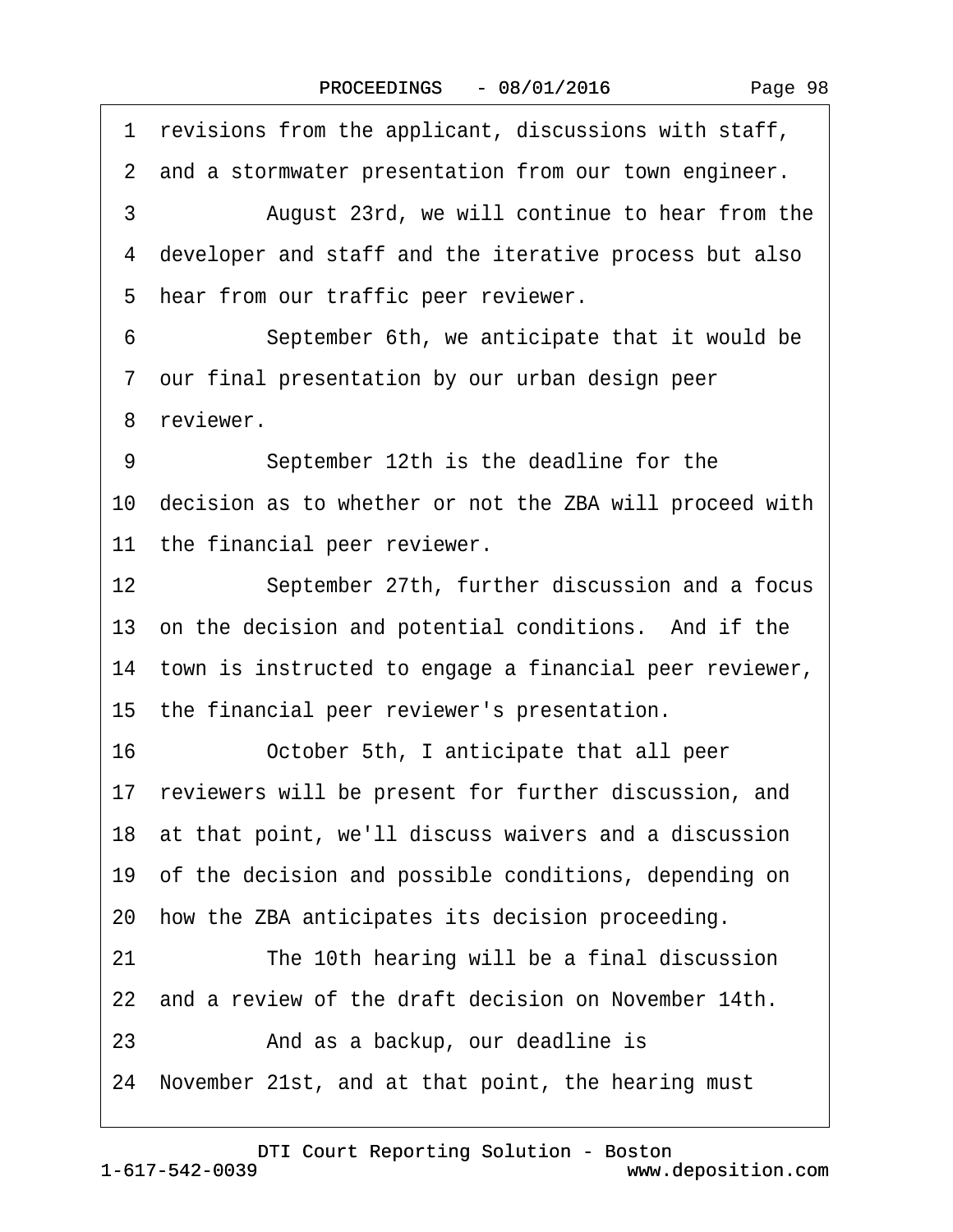<span id="page-98-0"></span>

|    | 1 close.                                                   |
|----|------------------------------------------------------------|
| 2  | MS. POVERMAN: Unless the developer agrees to               |
|    | 3 an extension.                                            |
| 4  | MS. STEINFELD: We're proceeding on the                     |
| 5  | assumption that no developer will give us an extension.    |
| 6  | MR. HUSSEY: Alison?                                        |
| 7  | MS. STEINFELD: Yes.                                        |
| 8  | MR. HUSSEY: If I may, just a question. I                   |
|    | 9 did -- thank you for the schedule you gave me.           |
| 10 | MS. STEINFELD: I have a clean one for you.                 |
| 11 | MR. HUSSEY: I was able to find it and                      |
|    | 12 download it. But there were four or five -- going       |
|    | 13 across all of the 40Bs, there were four or five, it     |
|    | 14 seemed to be, they were on a -- scheduled for a Tuesday |
|    | 15 night? Is there another room that we can use?           |
| 16 | MS. STEINFELD: Yes. Well, we'll have to                    |
|    | 17 arrange for another room. We have public hearings       |
|    | 18 going on Monday, Tuesday, and Wednesday of most weeks.  |
|    | 19 On Thursday, we've reserved the ZBA to deal with its    |
|    | 20 40A bread-and-butter applications. We don't typically   |
|    | 21 schedule meetings on Tuesday in deference to the board  |
|    | 22 of selectmen, but there's no choice.                    |
| 23 | I will tell you that practically -- I think                |
|    | 24 there's one hearing in all of October. October is a     |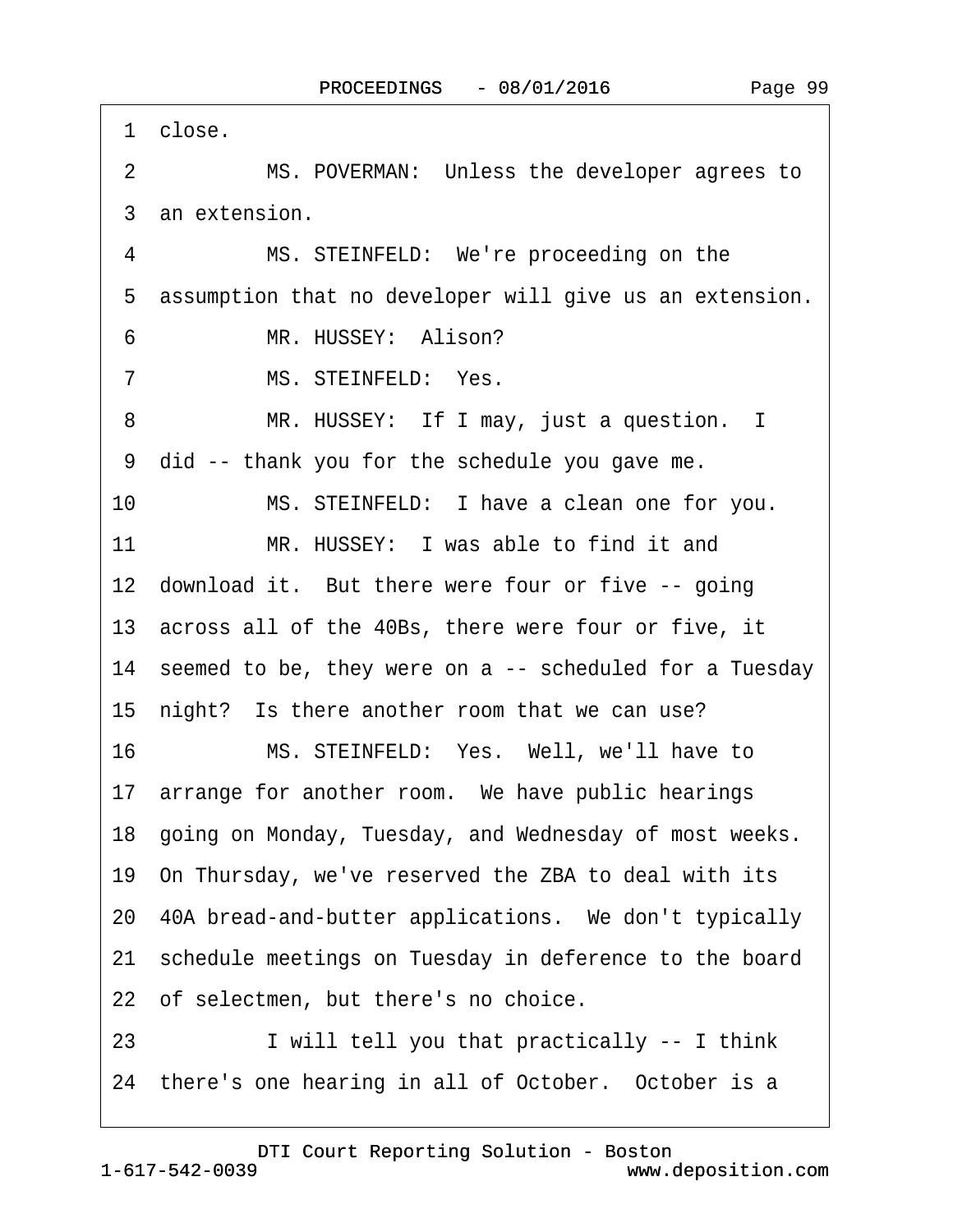<span id="page-99-0"></span>·1· very difficult month with various Jewish holidays, so 2 there is no flexibility within this schedule. One 3 change affects everything. 4 MR. HUSSEY: And I would urge the developer, I ·5· think, in terms of conceptual plans at this point, not ·6· a lot of detail of facade -- well, some facade things, ·7· you know, bays and things like that but, not a lot of ·8· material and all that stuff. 9 But just conceptually, how many parking 10· spaces, how many floors, what's the layout of the 11 building going to be on the site. 12 MS. STEINFELD: I don't think for -- unless 13· the applicant wants to discuss this, but August 15th, a 14 lot of those issues, certainly some of the facade 15 treatments won't be addressed at this point. It is 16 going to be iterative, and we'll see how they can 17 respond by the 15th. 18 MR. HUSSEY: Okay. Thank you. 19 MS. STEINFELD: Thank. You. 20 MR. GELLER: Thank you. I want to thank 21· everyone for your participation tonight, and we will 22 see you August 15th when we are continued. 23 • (Proceedings adjourned at 9:17 p.m.) 24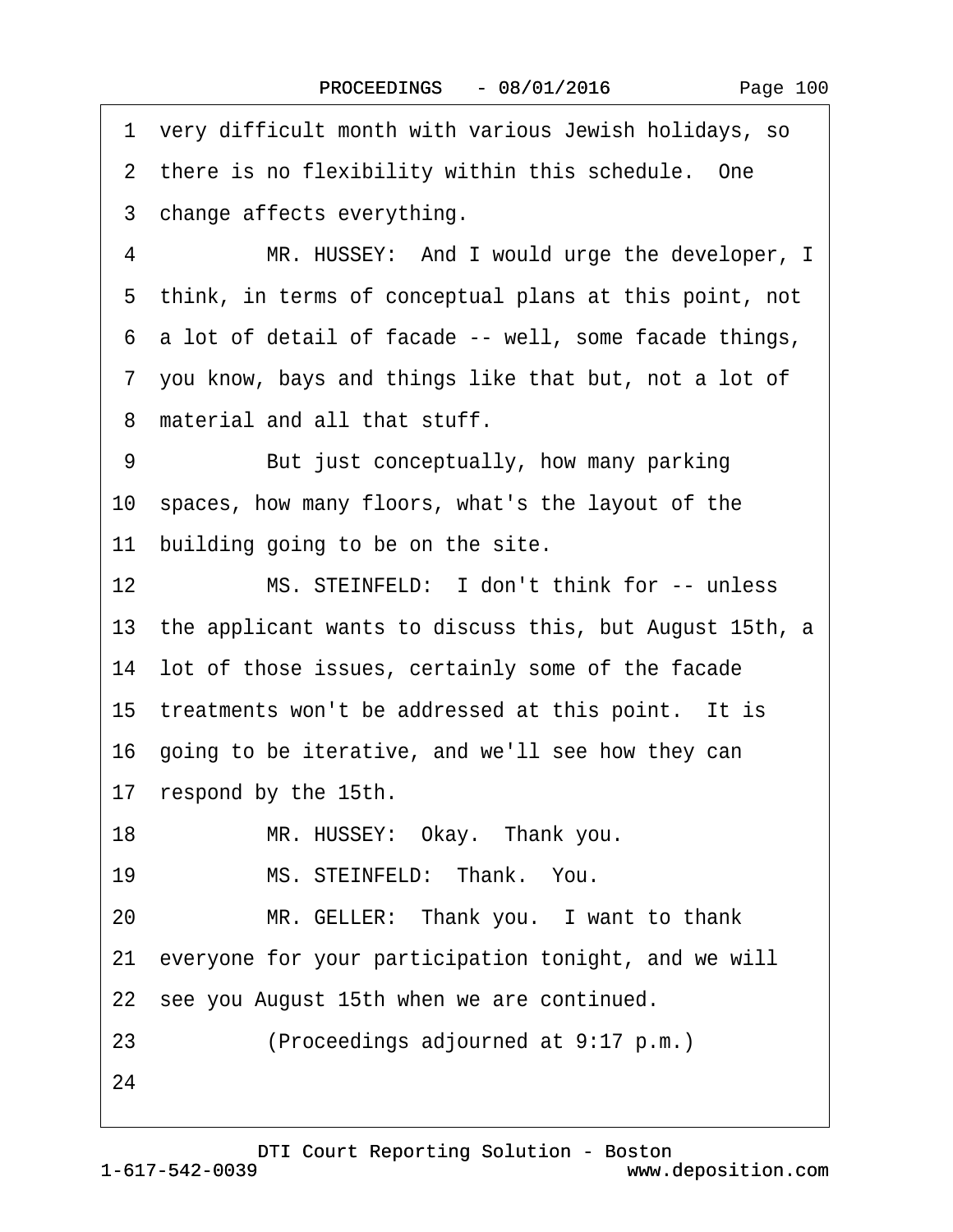| Page 101 |  |
|----------|--|
|----------|--|

| 1                                      | I, Kristen C. Krakofsky, court reporter and              |  |  |  |  |  |
|----------------------------------------|----------------------------------------------------------|--|--|--|--|--|
|                                        | 2 notary public in and for the Commonwealth of           |  |  |  |  |  |
|                                        | 3 Massachusetts, certify:                                |  |  |  |  |  |
| 4                                      | That the foregoing proceedings were taken                |  |  |  |  |  |
|                                        | 5 before me at the time and place herein set forth and   |  |  |  |  |  |
|                                        | 6 that the foregoing is a true and correct transcript of |  |  |  |  |  |
|                                        | 7 my shorthand notes so taken.                           |  |  |  |  |  |
| 8                                      | I further certify that I am not a relative or            |  |  |  |  |  |
|                                        | 9 employee of any of the parties, nor am I financially   |  |  |  |  |  |
|                                        | 10 interested in the action.                             |  |  |  |  |  |
| 11                                     | I declare under penalty of perjury that the              |  |  |  |  |  |
|                                        | 12 foregoing is true and correct.                        |  |  |  |  |  |
| 13                                     | Dated this 11th day of August, 2016.                     |  |  |  |  |  |
| 14                                     |                                                          |  |  |  |  |  |
| 15                                     |                                                          |  |  |  |  |  |
| 16<br>Kristen Krakofsky, Notary Public |                                                          |  |  |  |  |  |
|                                        | 17 My commission expires November 3, 2017.               |  |  |  |  |  |
| 18                                     |                                                          |  |  |  |  |  |
| 19                                     |                                                          |  |  |  |  |  |
| 20                                     |                                                          |  |  |  |  |  |
| 21                                     |                                                          |  |  |  |  |  |
| 22                                     |                                                          |  |  |  |  |  |
| 23                                     |                                                          |  |  |  |  |  |
| 24                                     |                                                          |  |  |  |  |  |
|                                        |                                                          |  |  |  |  |  |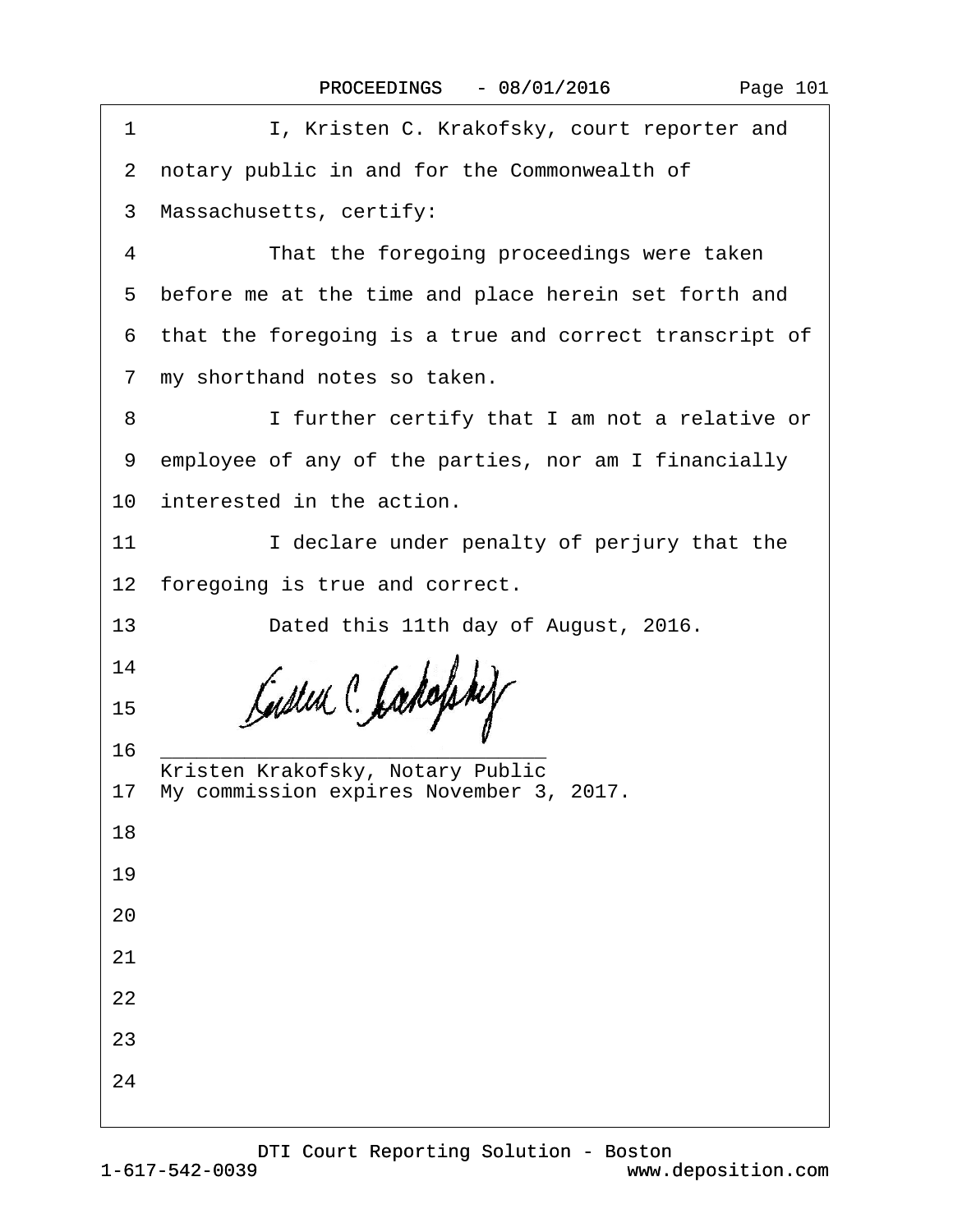# PROCEEDINGS - 08/01/2016

|                                                        | 19                               | 3D                                                                | 6-foot-high       |
|--------------------------------------------------------|----------------------------------|-------------------------------------------------------------------|-------------------|
|                                                        | 20:24 24:24 48:16 73:6,          | 37:1                                                              | 49:9              |
|                                                        | 13 74:24 77:20                   |                                                                   | 62                |
| -unit                                                  | 1940s                            | $\overline{\mathbf{4}}$                                           | 25:17             |
| 31:2                                                   | 68:8,9,11                        |                                                                   | 68                |
| 1                                                      | 1978                             | 4                                                                 | 87:21             |
|                                                        | 68:13                            | 23:8,9                                                            | 69                |
| 1<br>34:7,14,19 35:12 39:16                            | $\mathbf{2}$                     | 40<br>4:5 8:16 13:20 14:10<br>20:6,11,19,22,23 24:4,              | 58:9 69:15<br>6th |
| 1/2                                                    | $\overline{2}$                   | 10 25:3,19 27:12,22                                               | 98:6              |
| 86:21                                                  | 23:8 34:6, 10, 16, 21 35:2       | 39:9 43:6 48:2,5,7,13,                                            |                   |
| 10<br>23:8 80:14                                       | 86:21<br>2-foot                  | 23 49:14,17 50:12<br>54:19 60:12,20 76:8<br>77:19,21 82:21 88:18, | $\overline{7}$    |
| 103                                                    | 50:14                            | 19 97:22                                                          | $\overline{7}$    |
| 36:19                                                  | 20                               | 40A                                                               | 23:8              |
| 10th                                                   | 61:12 63:8,18 67:9               | 99:20                                                             | 70                |
| 98:21                                                  | 68:23                            | 40B                                                               | 46:8              |
| 11,000-square-                                         | 20-foot                          | 19:13 33:21 41:21 52:7                                            | 70-foot           |
| 23:6                                                   | 61:11,15 62:8 63:16              | 54:1 55:10 58:7 60:12                                             | 75:5              |
| 112                                                    | 81:24                            | 66:6 69:3 77:8,10 79:8                                            | 72                |
| 20:18 36:17                                            | 20-foot-wide                     | 40bs                                                              | 48:22             |
| 120                                                    | 14:7 23:22                       | 75:1,3 99:13                                                      | 72-foot-wide      |
| 36:19                                                  | 20th                             | 44                                                                | 25:18             |
| 121                                                    | 54:19,20                         | 97:17                                                             | 7:00              |
| 65:22 66:5                                             | 21st                             | 45                                                                | 4:2 95:2          |
| 12 <sub>th</sub>                                       | 98:24                            | 31:2 75:24 80:19 83:21                                            | 8                 |
| 98:9                                                   | 23rd                             | 88:17 89:24                                                       |                   |
| 14 <sub>th</sub>                                       | 36:15 95:23 96:1,23              | $5\phantom{.0}$                                                   | 8-foot            |
| 98:22                                                  | 98:3                             |                                                                   | 48:10             |
| 15                                                     | 26                               | 5                                                                 | 80                |
| 63:13 82:24 86:10,11,                                  | 59:17                            | 23:9 34:19                                                        | 80:16             |
| 12                                                     | 27th                             | 5-foot-2                                                          | <b>80s</b>        |
| 150                                                    | 20:6 98:12                       | 23:9                                                              | 64:18             |
| 36:18                                                  | 3                                | 50                                                                | 82                |
| 15 <sub>th</sub>                                       |                                  | 8:16 49:2,6,8                                                     | 23:6              |
| 93:12 94:13 95:2,24<br>96:12 97:12,24 100:13,<br>17,22 | 3<br>20:8,14 35:15 86:21         | 500<br>22:16 39:8                                                 | 9                 |
| 16<br>19:23                                            | 30<br>19:21 48:13 49:14<br>80:18 | 5th<br>98:16                                                      | 9<br>58:11 64:11  |
| 17                                                     | 34-                              | $6\phantom{a}$                                                    | 90                |
| 31:24                                                  | 9:1                              |                                                                   | 83:23             |
| 180                                                    | 35-person                        | 6-foot                                                            | 9:17              |
| 58:5 94:6 95:22                                        | 9:1                              | 49:4                                                              | 100:23            |
|                                                        |                                  |                                                                   |                   |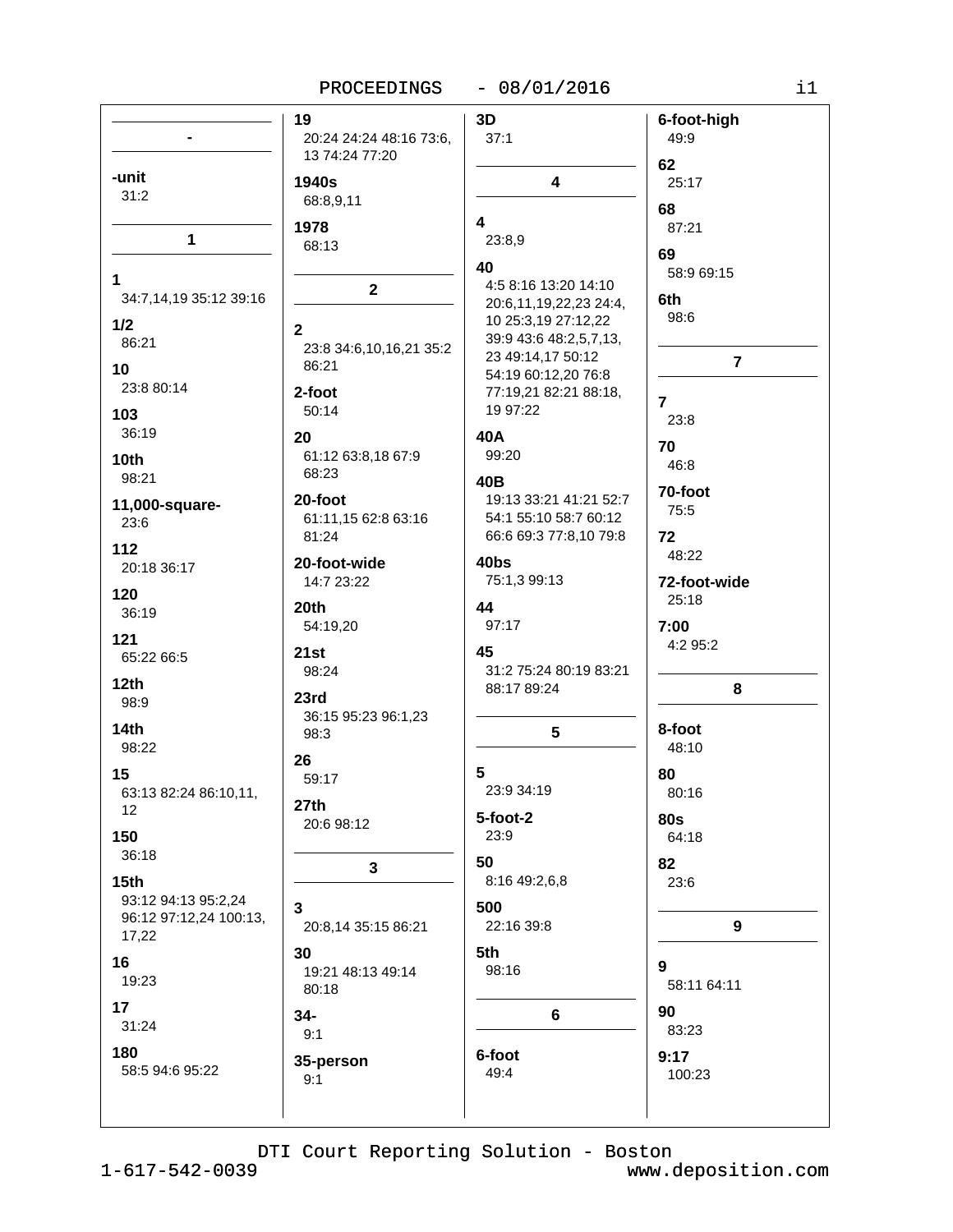#### $-08/01/2016$

administrative

A

**AAB**  $42:6$ 

**Abbotsford**  $64.23$ 

aberrational  $81:8$ 

ability  $56.22557.15$ 

able 5:8 7:21 53:8 76:23 99:11

absurd  $80:1$ 

absurdity  $80:2$ 

abutting 54:5,10

accentuating 15:20

acceptable  $51:12$ 

access 21:10 23:3 24:5.11 25:1 34:9 35:1 37:5 40:13 49:5 85:22 88:22

accessed 23:22

accesses  $14:13$ 

accessibility 34:1 41:15

accessible 34:6,11,17,20,24 35:2, 3.6.9

accommodate 61:11 63:9

accommodated 63:3

accomplished 15:16

account 52:1 74:20 75:16 77:9 83:14,16

36:16 accurately  $5:11$ 

accurate

achieve 28:5 94:12

acontextual  $85:5$ 

action 54:20

active 10:17 64:21

activities 78:19

adaptable  $34:15$ 

adapted  $31:10$ 

adaptive 28:1 60:11

add 47:3 61:20 76:3

addition 26:12 30:23 33:17 74:11 83:19

additional 7:24 30:22 35:2 46:15

additionally 35:8 36:1 83:12

address 60:23

addressed 30:17 75:22 85:22  $100:15$ 

addresses 75:19

addressing 19:8 adequate

39:10 45:5 78:6

adjacent 48:20

adjourned 100:23

 $4.11$ adopted  $32:13$ advice

19:18 advisablv

 $67:6$ advise

97:16 advisory

42:4.5 aesthetic

72:6 85:2 aesthetically

54:9,12 72:9,13 74:12  $83.3$ 

affect 42:1 44:18 51:5 74:23

affordable 18:11,19 36:9 69:4,5,7

afternoon 24:13 78:18

agencies 41:22

agency 41:20

agenda 4:12 94:24 95:5,7

ago 54:19

agree 56:10 57:5 82:23 84:17 88:1 90:16

agreed  $19:7$ 

agreement  $52:9$ agrees

99:2 ahead

8:22 83:11 aids 59:16

 $6:9$ **Alison** 20:13 97:7,14 99:6 allow

37:24 45:4 73:12

allowable  $35:21$ 

**Albeit** 

allows 25:22

alternative 95:19

amenities 21:5 23:2,14

American 59:12

 $amoint$ 4:16 9:17 10:15 42:1 50:11 67:10 89:20

analogous 88:13

analysis 9:10 24:18 26:9 35:20 36:14 38:4,7

angle 43:17

anomaly 26:2 66:18

answer 79:11

answering 78:9

anticipate 98:6,16

anticipates  $98:20$ 

anvbody 36:6 47:8 59:15 64:9 69:13 71:1 88:11 93:21

anymore  $90:9$ 

anyway 18:23 66:8,14 68:18

apartment 14:15 59:4 78:8 81:8

DTI Court Reporting Solution - Boston

 $1 - 617 - 542 - 0039$ 

www.deposition.com

 $i2$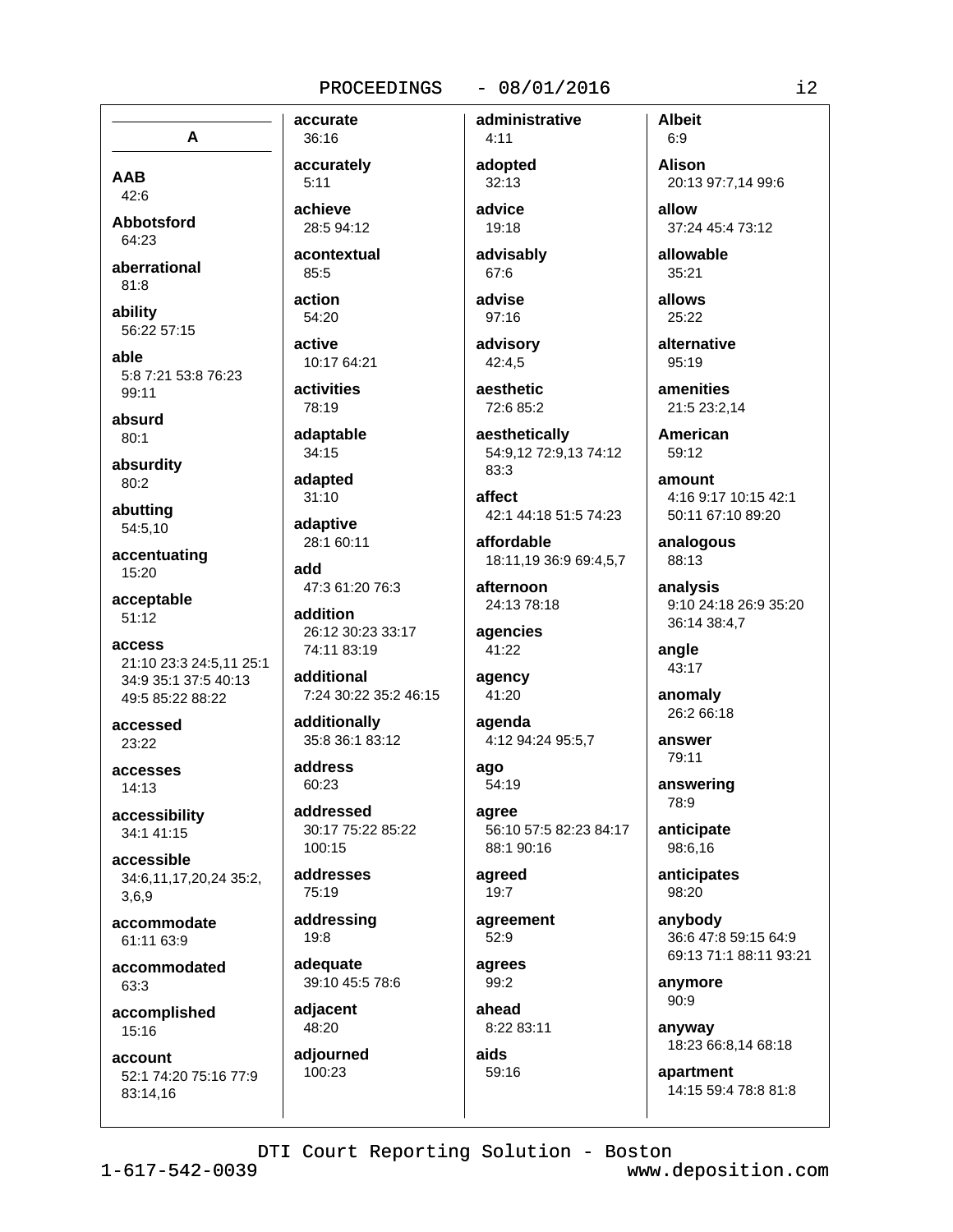### $-08/01/2016$

83:23

apartments 14:18 24:11 75:8 81:20

apologize 64:12 73:21

apology 69:18

apparently 55:20

appear 24:16 36:16.22 37:7.8 40:24 54:11 88:21

appearance 85:16 86:17 88:22 89:12,13

appeared 49:8

applicant 7:8,9 46:14,17 52:11 56:20 98:1 100:13

applicant's 22:19

application 19:22 23:14,16

applications 33:21 99:20

appreciate 4:15 40:23 55:24

approaching 26:4

appropriate 7:11 40:16 52:12 86:24 89:8,10,14

approximately 25:18 31:24 48:9

**Arcade**  $60:9$ 

architect 9:8 20:8,15 27:14 42:20  $73.20$ 

architect's  $15:4$ 

architects 7:5 9:1 14:22

# architectural 17:24 34:9 35:1 62:23

architecture  $60:8$ 

area

14:13 16:16 20:22 21:2 24:2 25:4 28:13 31:12 32:4 48:10 49:7 50:17 61:22 64:5,6 68:8 77:9 80:17,19,22,23 85:24

areas 21:17 23:2 28:12 77:11

aren't 11:10 79:13

arguably 76:2

arque 77:13

arrange

99:17 articulation 27:1.29:3

asked

31:3 39:1 49:20 94:14

aspect 14:10 25:14 29:5

aspects 34:16 57:6 59:19 72:11

assault 67:6.7 68:1

assessment 84:17

assessor's 49:21 50:2 68:8

assist  $8:5$ 

associated 14:15 29:15

associates 88:11

association 33:13 65:19

assume 56:5 62:2 assumption 99:5

at-grade  $40:2$ 

attend 57:15,22

**Attending** 20:12

attic 11:4 59:4

attorney

53:23,24 57:20 audible

 $71:2$ audience

53:17 59:24

**August** 93:12 95:2.23 96:1 97:24 98:3 100:13,22

authority 76:15

automobile 78:21

available 5:18 13:1 23:18 31:12 33:1,8 81:16

B

Ave  $21:19$ 

aware 7:2 12:5 21:1

back

11:11 12:18 16:16 18:24 20:18 25:9,10,13 29:22 30:5,9 44:24 47:4,24 49:4 50:13,15 51:8 58:8 60:4 62:8 64:5 65:15 70:15.17 72:7,12 76:17,21,22 78:19 82:2,3,18,24 85:12,17 86:5,19,24 88:6 92:17 93:8 94:1 95:14 96:18

background  $11:20$ 

backup 95:23 98:23

bad 56:24

**balconies** 16:12 28:14 29:6 32:1 72:18

balcony 16:13 35:24 74:3

**BARTASH** 42:22 43:4,8,17,21,24 44:4 73:22

hase 16:14,19 29:13 32:5  $45:8$ 

based 6:17 44:19 51:21 52:15

basically 34:4 61:2 62:7 78:12 79:16,23 84:9 90:6

basins  $51:13$ 

battles 65:21

bays 100:7

> **Beacon** 48:4,6 49:13,23 58:15 70:12 73:1,4 78:3,6  $81:8$

beating  $94:7$ 

beautiful 65:16,24 66:3 67:17 77:18.20

bedrooms 81:19 91:15

beginning 19:2 22:23

believe 43:21 55:11 88:3

belongs 86:20

benches 48:10

DTI Court Reporting Solution - Boston

 $1 - 617 - 542 - 0039$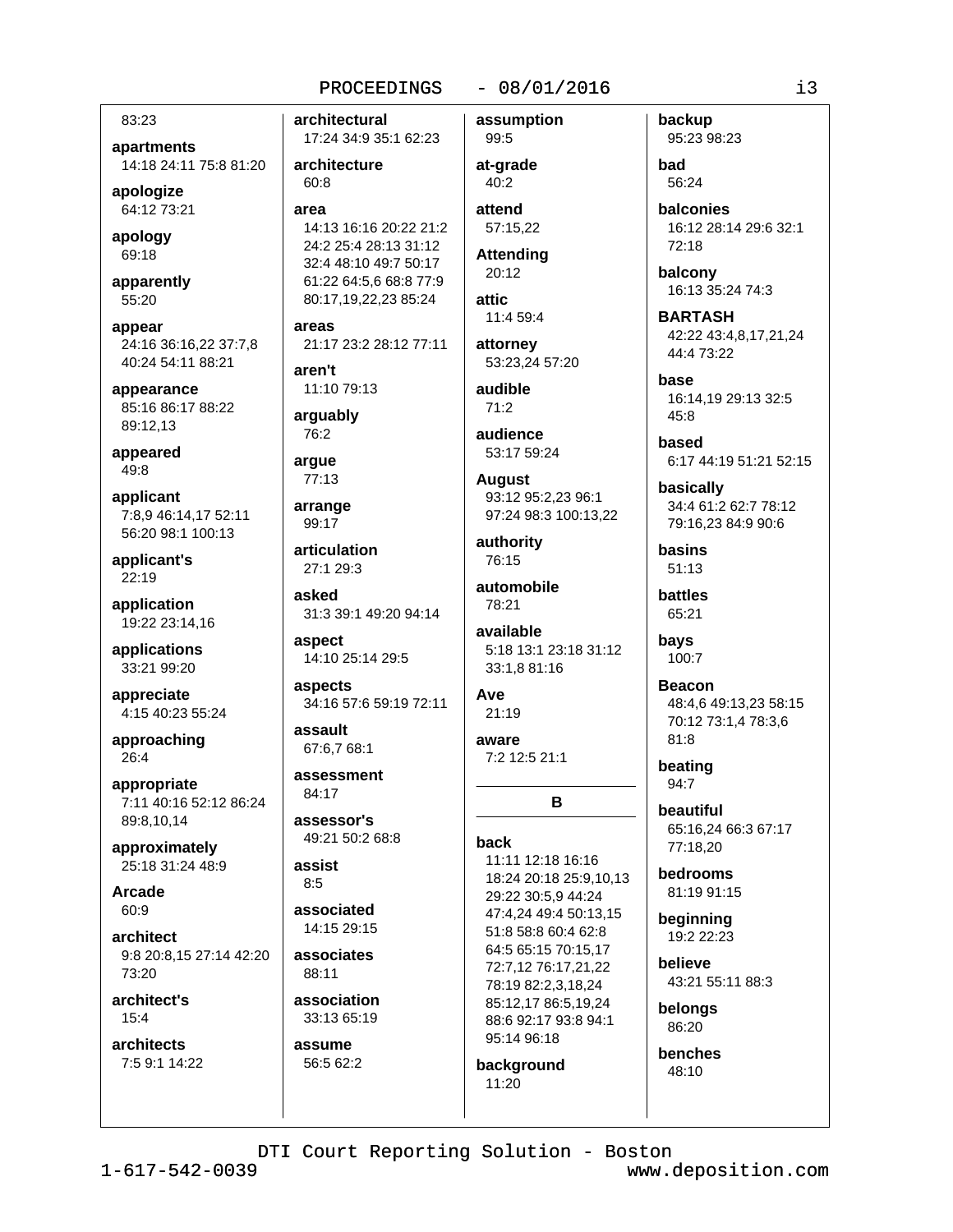#### $-08/01/2016$

best 4:21,24 5:2 22:3 63:6 94:11 96:17

hetter 50:20 59:10 67:23 81:18 91:18

beyond 9:9 17:18 27:1 61:17 64:2 96:2

bicycle 14:16

**bicvcles** 83:14.17

bia 11:5 15:3 19:20 39:14 62:12 65:17,21

bigger 39:23

bit 10:2 16:20 24:17 26:10 39:5 58:16 81:7 92:14

block 81:9

board 6:1 7:11 8:4 9:13 19:17 34:9 35:1 40:17 41:16 56:3 57:5,9,13 67:22 72:3 84:18 86:9 87:20 99:21

**Bob** 20:13.15 46:16 47:16

**Boehmer** 7:4 8:10,18,23 38:8 42:3.16 44:17.20.24 45:24 46:8,11 66:13 72:4 74:19

**Boehmer's**  $8:13$ 

**Roston** 25:2 75:12 80:18,19,23

84:9

bother 82:13

hox

10:23 33:18

boxes  $34:4$ 

bread-and-butter huild 99:20 18:12 74:4 break 11:15.16 17:10 46:6 84:8 86:23 breaking 17:2 39:19 **breaks** 29:21 breath  $77:3$ breathing 72:13 **brick** 15:11,22 16:9 31:22  $32:4$ **brief** 20:6 60:3 briefly 15:8 54:14 56:15 bring 10:16,22 11:6,8,22 36:24 83:3 bringing 12:6 14:2 hroad 11:24 15:19 26:22 broader  $53:9$ broken 29:20 **Brookline** 21:7,24 22:3 32:12 37:24 59:20 64:20 65:18 69:6 75:21 76:6 78:16 80:17 88:13 90:5 91:8.20 **Brookline's built**  $33:10$ brought **Rus**  $11:4$ bucket 84:9 buckets

building 9:4 11:3 12:11 13:19 14:6,10,12,15,17,20 15:1,14,18,19 16:3,4,8, 14,21 17:1,12,14,23 18:3,6,16,17,18,20 20:9,10 21:3 22:10,11 23:1,10,18,22 24:5,6,8, 10,18,21,22 25:3,10,11, 12,14,24 26:5,6,16 27:13,18 28:5,8,11 29:14 30:6,13 31:2 32:6 33:9,20 34:19,22 35:16, 20,23 36:3,11,14,20,21 37:6,7,9 38:1 39:13 40:6,8 41:13 43:11,15 44:8,19 45:2,8,10,15, 17, 19, 22 46: 6 47: 24 48:6 50:13 51:13 52:5 54:23 58:20 59:11 60:14,22 61:2,5,13,19, 20 62:3,11,12 63:8,18 64:1,2,4,6 65:16 66:7, 23 67:4,18 69:18 70:2,4 71:13 72:15 73:18 75:5, 18,22 76:24 77:6 78:1, 3,5 81:5,7 82:4,15 83:3, 24 84:18,22 85:13,16, 24 86:5,7,16,24 87:11 88:10,11,12 89:5,7,9, 12, 13, 17 100: 11 buildings 9:3 10:5,16,22 11:1,2,6, 9,10,16,22 12:6,7,8,18, 20 13:11,16 14:21,23 18:12 22:7,10,14,24 26:7,17 27:7 31:4 33:6 34:7 36:9 37:16 39:17 44:10.13 45:2.12.13 54:4 58:14,16 66:3 74:21 77:6,7 82:17,19 85:11 89:6 45:17,19 50:10 66:6

 $21:12$ business 76:13

businesses 21:9

buyers 66:24

**Bylaw** 88:14

C

cables

61:20,22 62:2

call 10:19 46:14

called

9:7 17:13 34:11 88:14

calling

10:7 19:14

can't

47:5 59:10.24 67:9 70:5 76:17 77:20 80:24 81:1 84:12 91:9,13,14 94:22

candid 56:23 89:7

candidate 33:9 63:6

canopy  $27:2.4$ 

cantilevered 27:1 29:6

capability 90:12

Cape 75:9

capture 66:15,20

car 38:14 48:19 78:16 91:8, 14

Care 41:17

carefully 40:19

cars 30:14,23 64:4 76:11 78:12.15 79:1 87:16 90:13,17

case 60:19 62:6

DTI Court Reporting Solution - Boston

 $1 - 617 - 542 - 0039$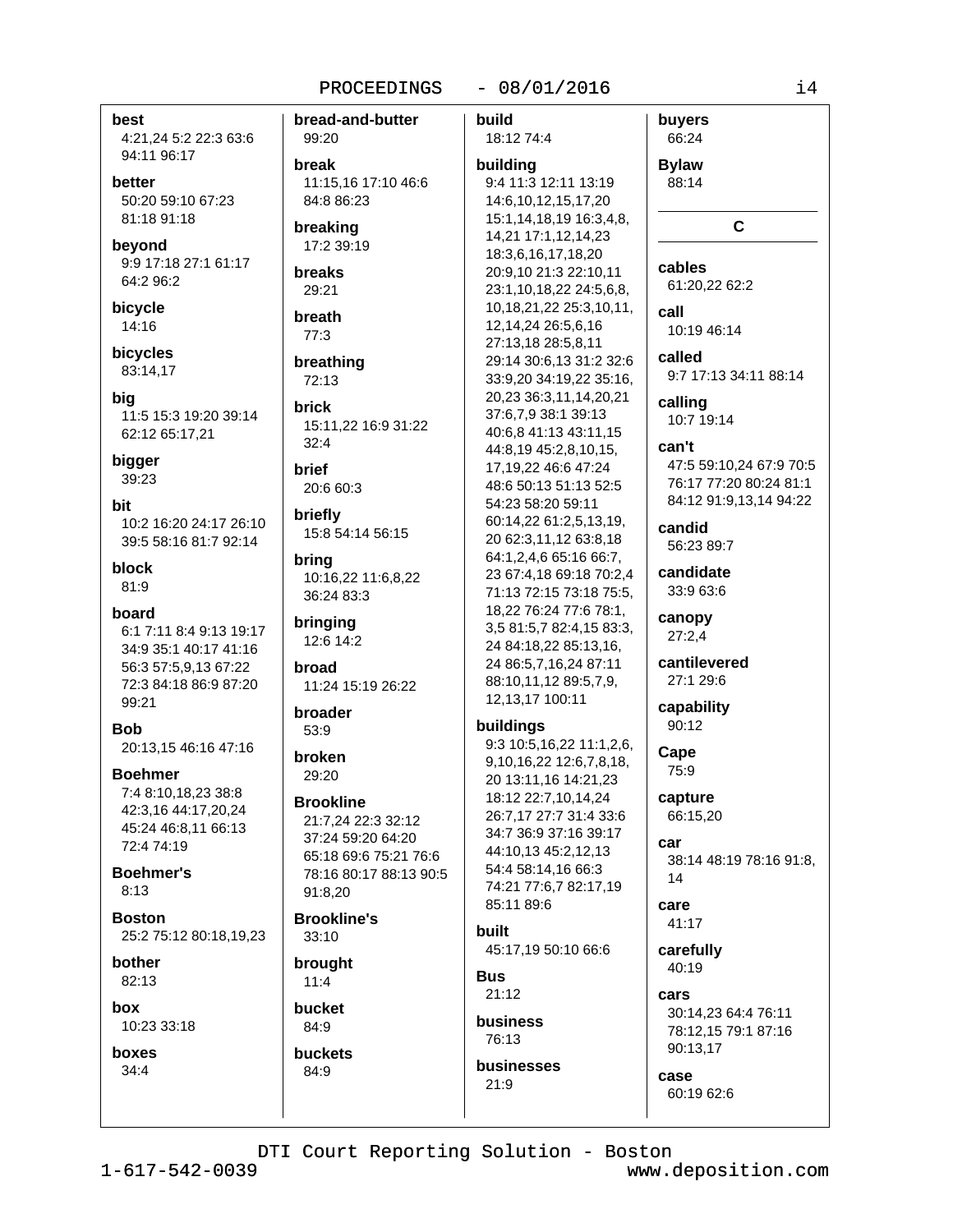## $-08/01/2016$

cases 82:9

cast 24:22 82:17

cast-in-place 18:18

cause  $84:6$ 

caution  $7:16$ 

cautious

 $7:13$ cement

31:19 32:2

cementitious 15:13 16:11.12.24 17:3. 17 29:22 30:2

center 22:15 39:7 49:6

**Centre** 4:5 10:3,4,13,19 12:22 13:20 14:8,10 18:4 20:6.11.18.19.23 21:2 22:2,14 23:23 24:4,23 25:3,19,21 26:7 27:7, 12, 17, 22 31: 11 36: 17 39:6,9 42:24 43:6,15 47:24 48:2,5,7,13,23 49:2,8,14,17 50:12 58:10,14,23 59:9 60:12, 20 65:21.22 68:19 69:15 76:8 77:16.19.21 82:19,21 83:4,5 84:6 97:22

certain 9:17 10:15 45:17 90:20

certainly 12:16 19:17 28:4 31:13 32:8 33:9,15 57:17 81:22 85:4 89:13 100:14

certification  $33:7.8$ 

cetera 14:16 38:16 39:21 52:7

chairman 46:16 53:19,22 92:7 change 8:2 100:3

changes 19:13,16,17,18 39:24 46:24 51:4 57:8 83:13

**Chapter** 54:1 55:10

characterization 54:7

charge 14:19 33:3 51:22

cheaper  $46:1$ 

checked  $50:1$ 

chief  $40.2473.9$ 

childhood 65:15

children 78:15 81:20

**Chiumenti** 4:8 42:10 63:2.13 77:24 89:16 90:1,12 91:11

choice 99:22

choose 57:24

**Christopher**  $4:7$ 

**Chuck** 58:9 65:3 66:20

circle  $91:4$ 

circulation 30:11.12 cite

19:19 citing

30:13 city

76:2 civil 38:2

clad 28:16

 $30:2$ clapboards

clapboard-like

 $30:1$ clarifications

 $50:22$ 

clarify 47:22

clarifying  $9:6$ clean

 $99:10$ 

clear 7:14 29:7 40:14 47:18 48:3 49:18 51:4 59:6 63:22 92:5,7,9

clearance 48:21

cleared  $31:6$ 

clearly 12:20 26:3 41:11 49:16 96:24

**Cliff** 7:4 8:23 46:20 47:2

clock 55:11 56:8

close 37:18,19 55:13,14 73:6, 18 74:2.4 82:5 85:18 99:1

closely 43:7,9,14

closer  $21:13$ 

closest  $73.1$ 

co-chair 64:19

co-opt 54:9 Cod 75:9

code 32:13 33:10,24 35:20 41:12,13 45:3

colleagues 65:22

collection

 $31:1$ color 8:2 15:11 28:17

Columbia 64:24

column 85:2

columns 15:22

combined  $29.5$ 

come 48:4.15 50:7 51:8 56:13 58:8 59:13 61:2 68:1 74:3 76:17 93:7,8 95:14 96:17

comes 21:2 61:12

coming 15:5 19:14 46:19,20 48:3 49:7 63:22 73:18 79:20 84:2 97:21

Comm  $21:19$ 

commend 68:16

comment 31:3 33:15 36:12 40:12, 16 45:14 59:18 84:14  $94:4$ 

commentary  $37:8$ 

commented 30:12 77:4

commenting 20:20

comments 9:11 33:13 39:12 40:18, 23 52:14 53:7,9 61:6 65:3 71:4 83:9 84:8

DTI Court Reporting Solution - Boston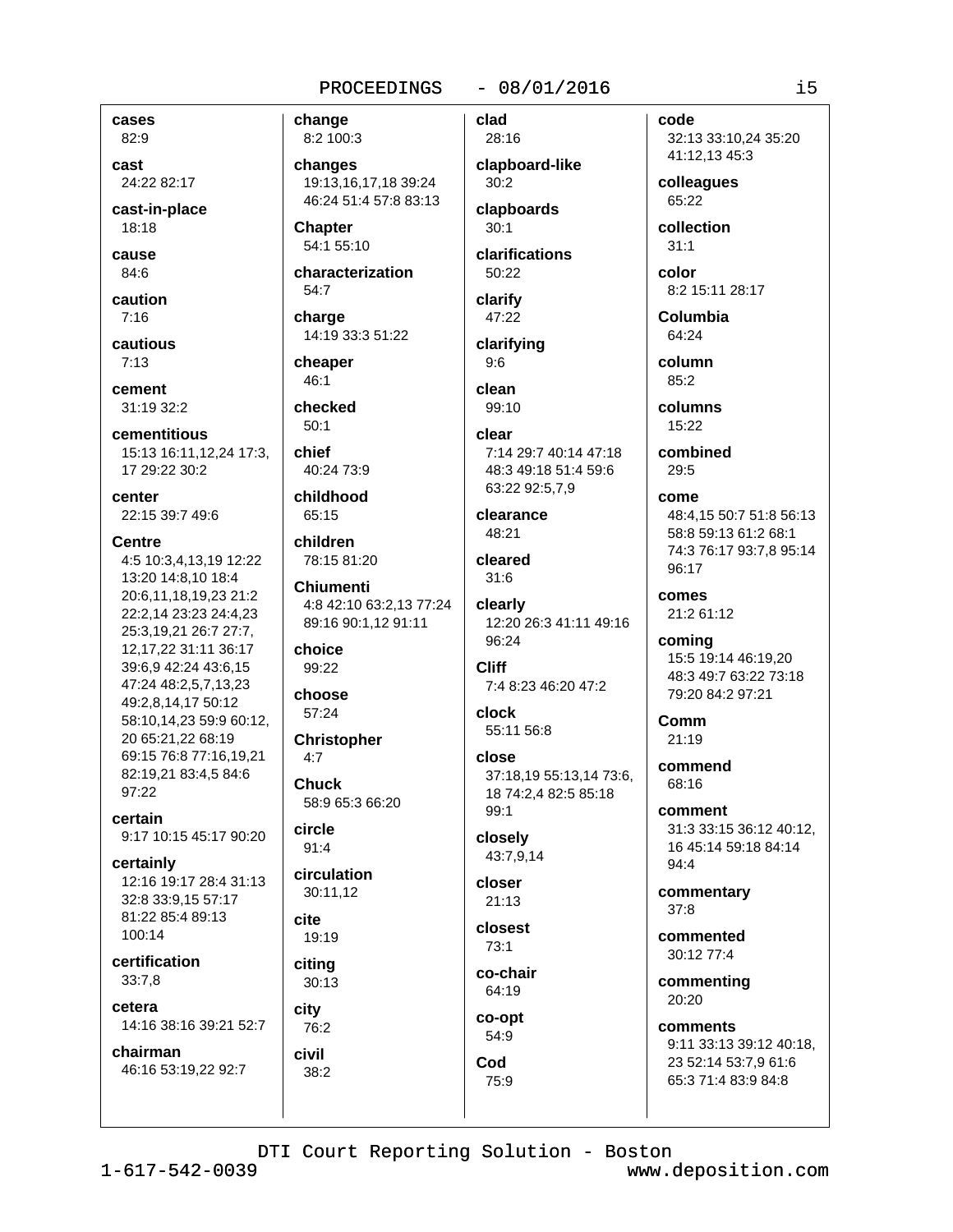86:15 92:1.3

commercial 32:7 58:14

**Commission**  $59.21$ 

common 78:5

commonly 34:14 36:8 45:1 61:22

communication  $5:12$ 

communications 4:14 5:1.6.11

communities 22:15 39:7 56:18

community 33:10 38:18 51:23 64:18,21 65:9 69:8 93:16

comparably 20:7

compare 79:15 80:24

complete 41:6 54:24 74:15,19

completed  $27:14$ 

completely 48:24

component 85:21

composition 26:12

comprehensive 4:4 97:18.20

conceived 24:16

concept 56:16 62:5 96:18

conceptual 96:20 100:5

conceptually 100:9

concern

27:21 30:15.19.22 38:10 40:20 56:17 80:4, 13,15 86:4

concerned 57:10 58:22 80:6 82:15

concerns 19:9.11 37:5.14 54:18 55:19 79:17 81:3

conclusion 41:2 79:20

concrete 18:18 35:14 45:7

**concurs** 30:16 38:2

conditions 56:14 98:13.19

condominium 16:22 24:6 29:13

condominiums  $67.1$ 

conducted

 $20:4$ confess

 $23:15$ confirm

23:20 37:3

conformance  $33.24$ 

conforms 54:10

confusing 74:17

congruent  $72:9$ 

connection 25:22

connects  $25:9$ 

conscious 15:3 58:5

conservative 86:17 consider

5:8 40:1 60:18

# $-08/01/2016$

consideration 9:5 28:2 62:17

considerations  $44:22$ 

considered 12:21 34:17 36:2,8 39:24 59:21 60:6

consisted  $20:17$ 

consistent 33:21 39:19 52:9

consistently  $12:16$ 

constructed  $41.1$ 

construction 18:8.19 33:6 34:18 35:12 36:1,7,18,20 38:18,19,22 44:20,21 45:1,4 46:2,3 74:8

constructive  $7:22$ 

consultation  $22.18$ 

contacts  $97:3$ 

context 10:3 20:21 21:6 27:11. 16 57:12 60:12 62:19 95:12

contextual 86:8

continuation 25:20

continue 58:18 70:12 98:3

continued 4:4 97:24 100:22

contributing 65:7

controlled  $41:20$ 

conversation 94:9 conversations

56:23 Coolidge 21:7 60:9 61:21

core 87:16

Corey  $21:14$ 

> corner 21:7 30:5 58:15 60:9  $61.21$

corners 70:3,4,16,18

correct 42:24 43:4 52:16 74:20

corresponding 12:16.17 30:8

corridors 13:4.5

couldn't 78:18.19.20

count 38:13 45:17

couple 9:6,11 15:17 42:11 47:22 55:16 74:14

course 4:22 24:7 27:9 41:19 61:4 63:17 80:6

courtyard 43:23 44:6

cover 31:5,13

coverage 37:22 45:18

covered 83:18

covers  $41:6$ 

create 11:5,19 18:16 72:13 84:23

creates 16:2 24:7 72:19 84:19 91:20

DTI Court Reporting Solution - Boston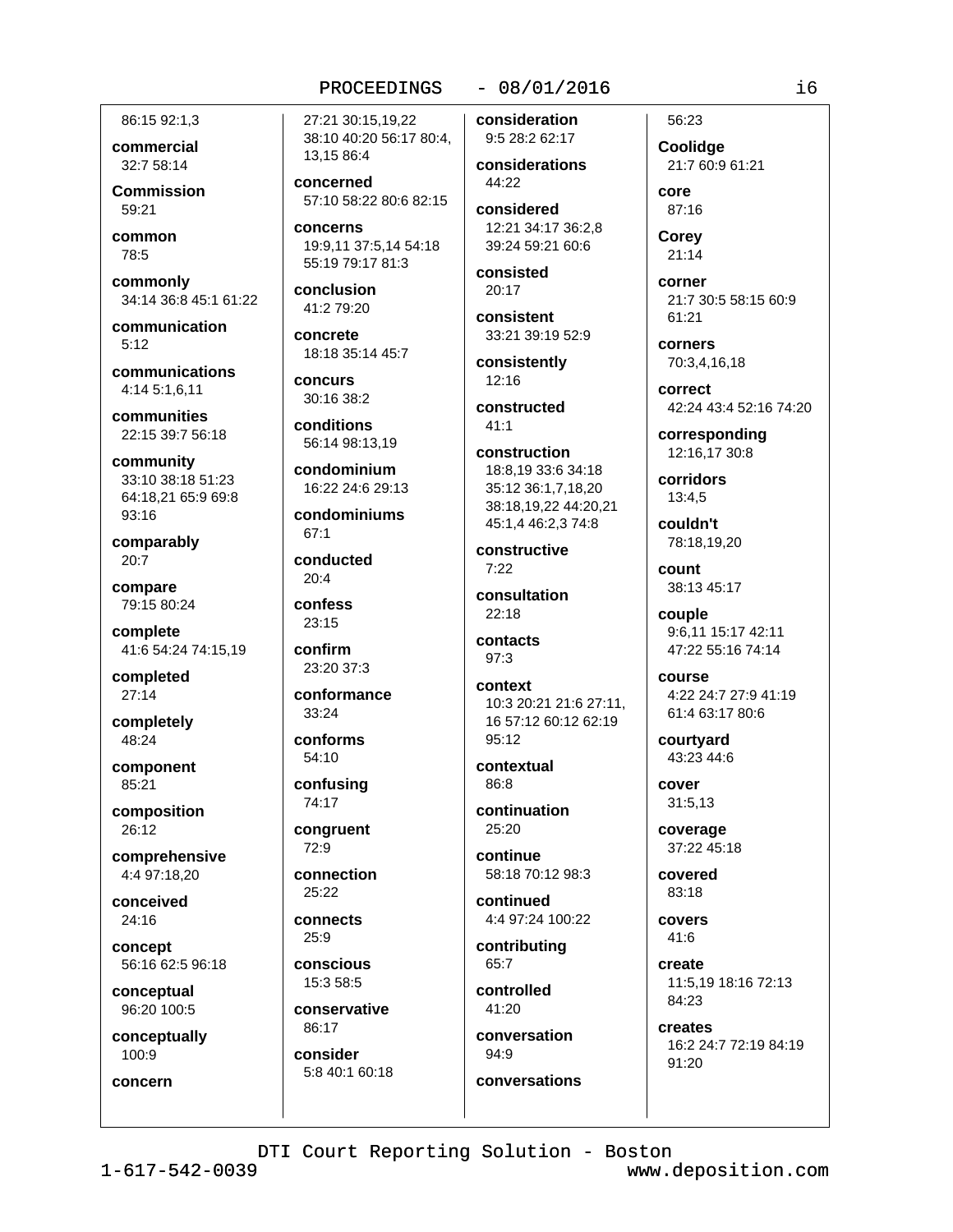creating 18:13 76:22

credentials  $8:21$ 

criminal 67:5

critical  $45:16$ 

criticism  $56:1$ 

criticisms 47:19

**Cross** 70:13

**CTOS** 

64:18 **CUBE** 

20:8.14

cues  $39:16$ 

current 23:11 31:12

currently  $41:1$ 

cut 15:20

**CVS** 76:8

D

damage 38:24

Dan 53:23

dangerous 49:9

dates  $97:17$ 

**Davis** 

 $7:58:24$ 

day

18:8 48:18 83:23 87:12  $90:16$ 

davs 54:19 58:5 94:6 95:22 97:8

deadline 98:9.23

deal 31:15 89:3,4 95:22

99:19 dealing

41:11 83:20 decency

59:13 65:4 66:21

decent 67:10

deceptive 54:6

decision 98:10,13,19,20,22

decisions 56:14 57:5 58:7 92:24  $93:1$ 

deck  $39:1$ 

decreasing 40:6

deference 99:21

define

86:5 defined

80:15

definition

46:7 definitive

83:9

degree 36:6

degrees  $12:10$ 

delay 60:14 delineation

 $89:2$ 

 $29.7$ deliver  $-08/01/2016$ 

demolition 27:21 60:14 63:17

denigrate 93:20

**Dense**  $21:16$ 

density  $21:8$ 

> department 5:3 37:5,9 40:17,22 41:14 50:3 51:11 54:23 68:24 71:15 73:9,13

departments 19:10

dependent  $97:1$ 

depending 98:19

depends  $89:23$ 

described  $20:3$ 

describes 38:18

describing  $37:12$ 

design 5:23 7:7 9:7 14:24 15:3 19:8 22:19 25:12 33:5 39:24 41:8 52:7 57:8 79:24 83:13 85:13 87:1 88:5 97:4 98:7

designate 57:20

designated 57:16

designed 17:24 20:8 88:8

desire 7:9 87:6

destroyed 66:8

destroying 74:9

detail

17:18 26:8 32:11 34:2 36:6 100:6

detailed 13:11 37:11

details 4:11 61:9 64:7

deterioration 65:7.11 68:21

determine  $6:18$ 

develop  $31:7$ 

developed 9:3 11:4 38:12 48:2 49:16

developer

7:16 8:6 27:12 37:18 38:17,23 39:6 41:7,23 42:5 47:16 51:7 52:1 54:8 56:6,9,21 69:16 71:7.19 80:10 90:18 96:4,6 98:4 99:2,5  $100:4$ 

developer's 39:2 82:11

developers 65:14

developing 13:4,16 37:18

development 10:9 20:4.8 21:20 25:20  $37.1377.10$ 

**Devotion** 64:24

**Dexter** 65:16

diagram 13:18

didn't 37:7,8 50:6 89:11 97:11

different 15:17 16:20 19:21,23 27:16,18 29:2,3 31:9,10 45:4,20 76:2 85:10

difficult  $100:1$ 

DTI Court Reporting Solution - Boston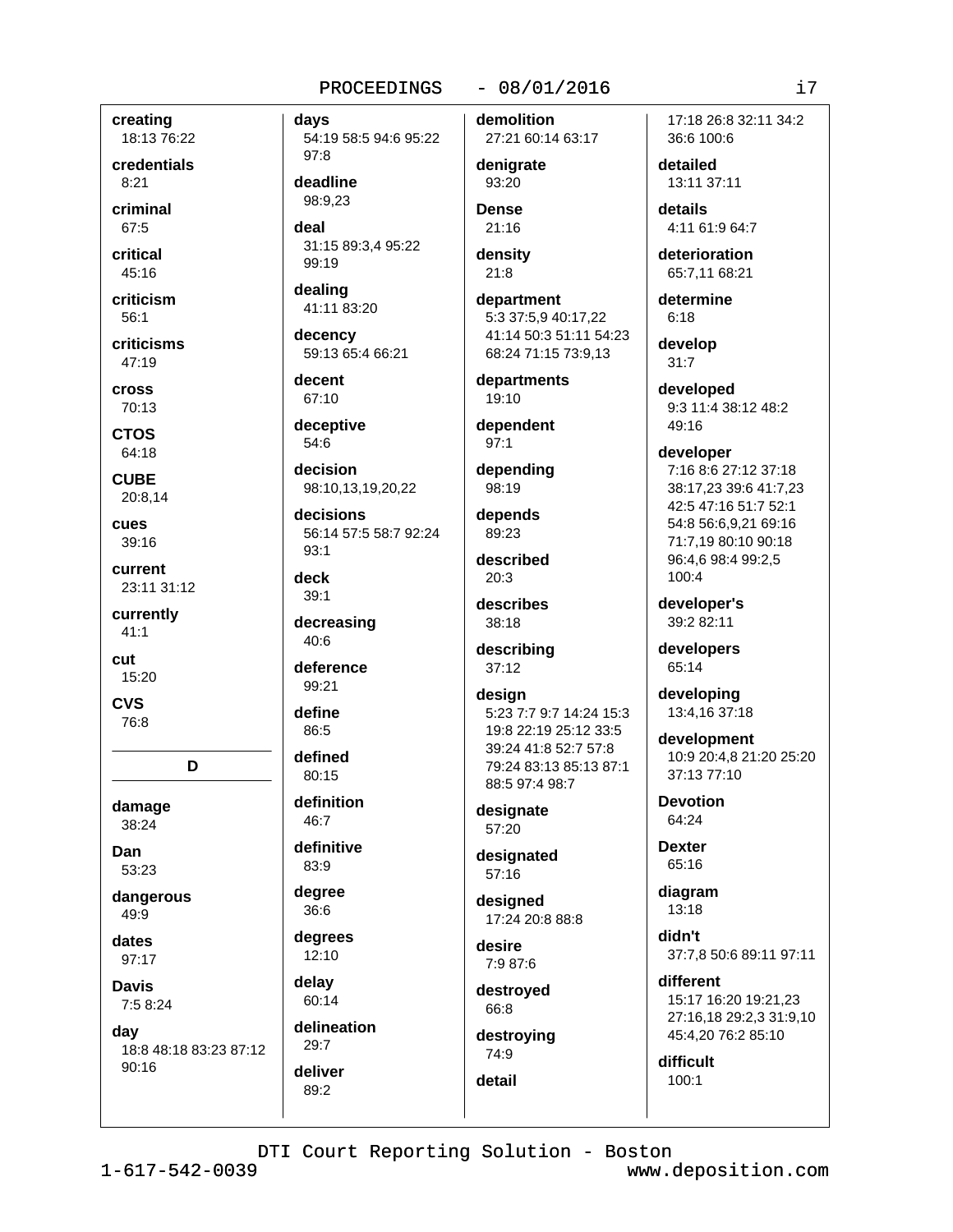#### difficulties 27:19

dig 9:24 22:22

dimensional 23:13 35:10

dimensionally 34:12

dimensions  $37:3$ 

diminished 25:2 38:13

direct 24:5 27:17

direction 26:4 33:11 52:11.19 71:8,16,19 87:6,7 92:4

directly 10:8 23:23 60:9

director 38:6 42:6 93:6 97:15

disappearing 67:18

discounting 87:21

discuss 12:7 19:8 23:19 98:18  $100.13$ 

discussed 29:8 31:8 60:24

discussion 7:12,20,23 8:5,8 10:7 18:7 28:7 51:2,18 71:6 84:16 93:5 95:9,14 96:1 98:12,17,18,21

discussions 52:21 58:8 76:14 98:1

distance  $21.23$ 

district  $87:16$ 

districts  $22:3$ 

**Ditto** 38:5 divided 15:18,19

documentation 24:15 38:10

documented 60:15

documents 19:4,20,21 36:19,20

doesn't 8:7 10:8 36:16 37:24 46:2 78:20 82:13 85:4 86:3 89:16 90:19 96:15

doina 46:23 55:9 65:7 66:10

dollars 75:10

#### don't

5:20 6:21 7:24 9:24 16:18 17:17 23:15 32:18,24 33:22 34:4 37:7 41:12,20 43:13 53:20 55:10 56:2 65:24 66:15,20 67:3 68:10,12 69:20 71:11 73:9 74:7 75:13,14 79:3,19 80:9, 13 81:13,16 86:10 88:3 89:11,12,13 90:8,15,23 91:22 92:15 94:1 99:20 100:12

#### door

14:7 15:10 23:22 24:1 26:23 27:2,4 30:24 40:1 48:22 63:4 84:23 88:6,9

dormitory-style 43:12

double 82:2.3

downhill 65:13

download 99:12

**Downtown**  $25:2$ 

downzoning 65:20 68:23

draft 98:22 drafted 38:17

 $-08/01/2016$ 

drain 50:20 drainage

6:3 7:19 51:5,12 52:17 54:22 55:21 95:7,16

```
dredge
 67:21
```
drive 89:17

#### drives 54:3

driveway 30:20 49:7 61:11,16 63:6,9,16,21,23 64:1,3 70:13.17 81:24 82:1 85:22

#### drony  $9:14$

drop 89:22 90:1

due  $11.12$ 

duplication 53:20

```
dwelling
 35:5
```
E

#### ease  $10:6$

easily 28:6

east 16:5.6 17:6 24:10 25:7 28:14,21 32:3,5 37:16 43:10 72:23

east-west  $10.9$ 

eastern 20:19

economic 76:6

edge 10:24

> effect 11:12 12:1 75:1,3 76:21

efficiency 32:10

efficient 55:7,8

efficiently

53:8 57:17 effort

 $71:7$ earess

25:9 61:18 63:23

eight 66:8

eight-unit 66:7

either 5:2.15 26:4 42:6.18 49:10 61:12

elderly 22:16 30:15

elders  $39:8$ 

element 25:24

elements 10:21 11:17 12:10 28:3 39:20

elevation 15:7,9,16 16:19,20,23 17:2,6,7,8,11 24:3

25:13,15,17 26:5 28:15, 19,21,23,24 29:11,12 31:15,23 32:3,4,5,22 39:20 40:7 43:14,15,16

elevations 14:20,24 15:3,6 24:9 28:7,10,14 29:5,9 37:6

elevator  $36:21$ 

elevator-fed 34:7,18

eleven-story  $22:11$ 

DTI Court Reporting Solution - Boston

 $1 - 617 - 542 - 0039$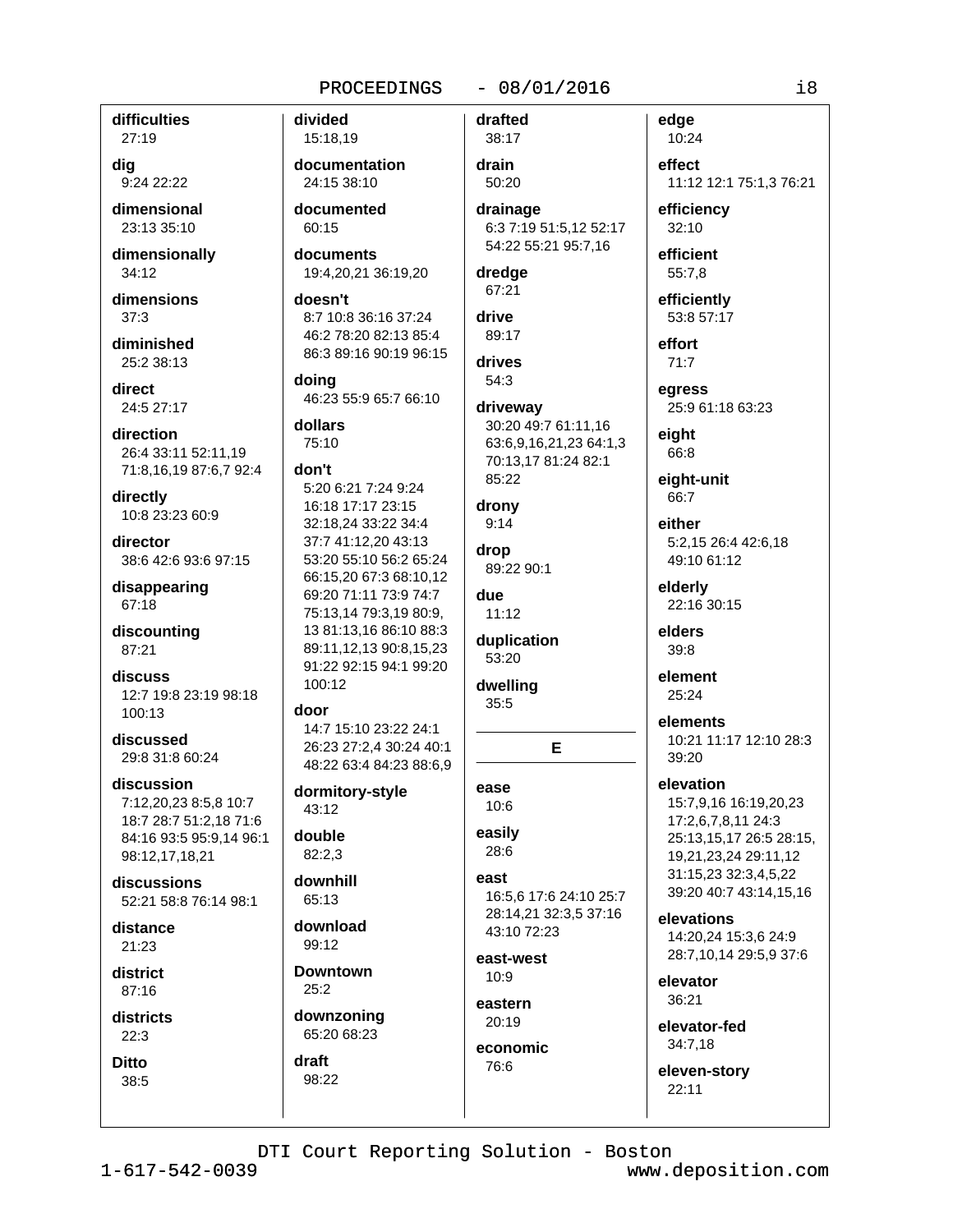#### $-08/01/2016$

eligibility 80:10

eliminates 79:8

elimination  $40:1$ 

else's  $63:14$ 

embedded 9:16 29:7

emphasis 88:8

enabling 40:6

encroach 13:24

energy 32:10,14 33:5

enforce 79:23

enforced  $34:8$ 

engage 66:19 98:14

engaged 7:6 39:6 66:6

engages  $14:11$ 

engaging 27:9

engineer 38:2 54:22 57:20 98:2

engineering 38:6 51:11 61:14

**Engler** 20:13 46:16,17 75:2  $92:7$ 

enhance  $27:24$ 

enhanced  $34:12$ 

enhances  $21:24$ 

enlarged

entered  $6:22$ entering

14:12 61:16

33:17

ensure

 $32:14$ 

enter

30:23 83:1

entertainment  $21:10$ 

entire 49:22 50:12 68:18 88:19

entirely 36:16

entrance 23:24

entry 11:23 14:9 27:1.3.4.24 30:20 32:22 39:20 40:3

envelope 28:12

environment 10:18 28:1 54:9

environmental  $33:4$ 

equate 58:13

equivalent 42:14

errors 24:18

66:16.20

especially

31:14 73:11 83:2,4 essence

essentially 24:10 29:4 30:1 32:14 48:9 49:12 60:18 62:10 80:15 84:22

established  $28.17$ 

estate  $75:8$ 

et 14:16 38:16 39:21 52:7

evaporated 48:24 evenina

4:3 6:9 evening's

 $5:21$ 

eventually  $17:8$ 

everybody 5:4.5 9:22 21:1 72:2 78:10

everyone's  $12:5$ 

exactly 33:13 74:2 96:8

example 34:1 36:17 38:13,15 45:16 52:3 72:1.14

examples

60:7 exceeds

 $80:4$ excellent

21:10 66:17

excessive 24:12 31:15 61:22

exclude 33:16 93:21

excuse  $38.10$ 

executive  $42:6$ 

exercise 60:20

exist  $31:11$ existing

20:20 24:18 26:7 27:21 31:5 39:17,18 43:11,12 61:6,13,19 62:8,13,21, 23 63:8 76:3

exiting 30:14.23 expect

19:15 33:22 62:1 78:1

expediency 93:18

expeditious 93:22

expenses  $32:17$ 

experience 21:24

expert  $41:3$ 

> experts' 66:15

expiration

60:13

explained 73:8

explored 64:7

express 79:2

expressed 15:21 19:9 27:21 30:19 37:14 38:10 47:23 87:6

expression 17:8 26:21

extend 21:18 26:2 28:14 56:10,  $11$ 

extending 26:22 28:22

extension 99:3.5

extensive 61:22 63:11

extent 62:22 96:16

exterior 31:17 32:19 60:15

65:14 67:9

extreme 63:12

extra

DTI Court Reporting Solution - Boston

 $1 - 617 - 542 - 0039$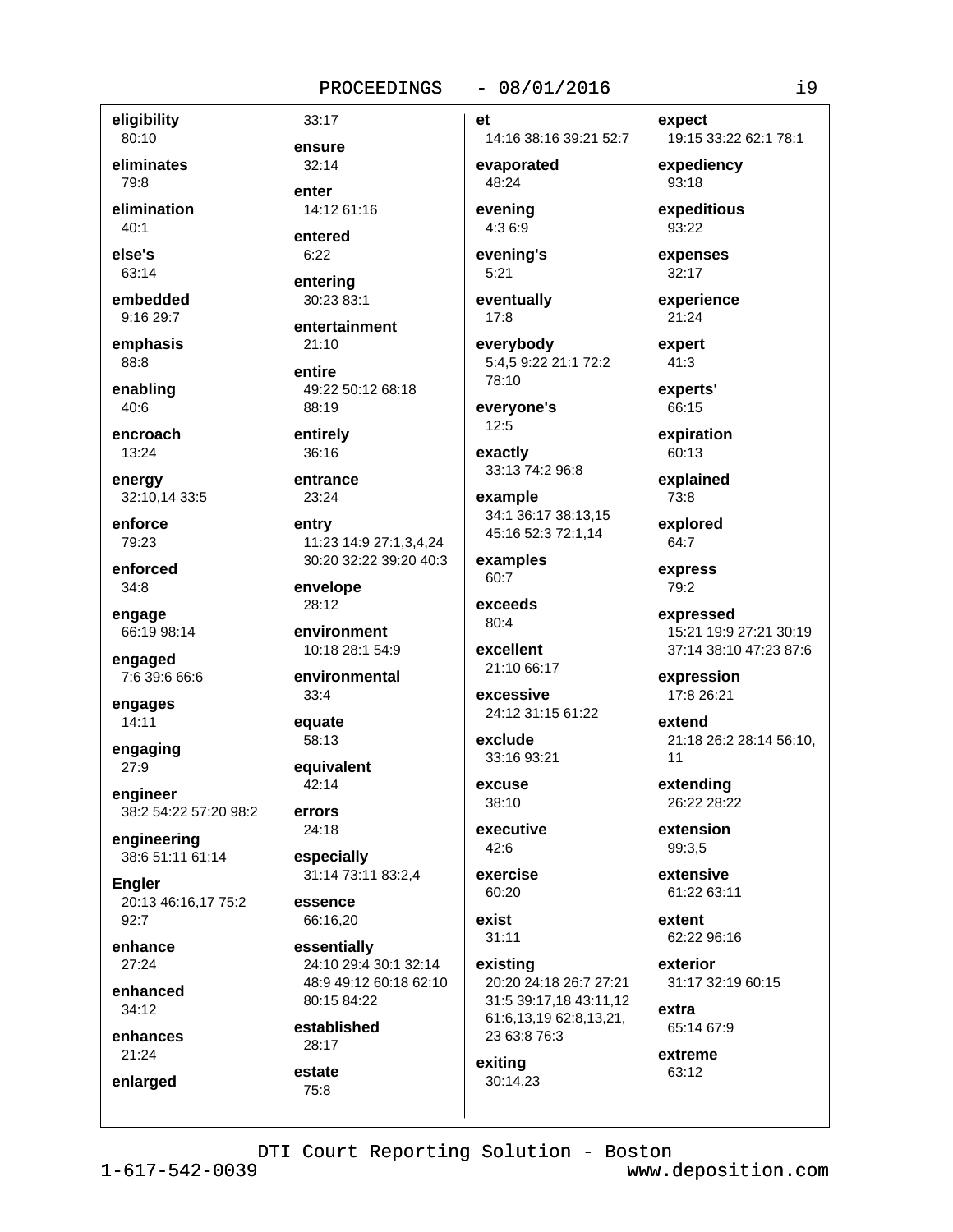### $-08/01/2016$

F farmers 48:11 fabric fashion 60:21 62:22 4:20.23 facade favor 15:19 16:7 26:9,10,13, 93:16 20 28:3 31:22 61:8 62:17,19 63:17 64:2 feasibility 86:19 88:19 100:6.14 33:3,4 facades 15:20 35:23 43:10  $95:1$ facadism 60:19 62:5 63:11 face feel  $24:10$ 60:14 faces feeling 16:7 28:15 29:12 facetiously feet 66:23 facilitate  $40:5$ facilities felt 14:14 21:9 39:7 47:17 facing fence 16:21 17:12.13 43:10. 49:4,10 73:12  $11$ fact 8:2 10:23 12:8 13:23 22:21 24:12,21 27:15 fiber 29:18 30:2 45:15.24 48:18,21 49:6 50:18 fiaht 59:3 67:4 75:5,12 80:13 93:24 fighting fair 4:16 64:20 91:15 fights fairly 75:9 49:8 figure  $fall$ 70:2,4 85:16 final families 59:3 66:2 famous

# 59:12

far 12:6,18 25:4,12 32:10 55:1 58:21,23 82:14

85:18 96:13

feasible

feature  $28:14$ 

25:23 28:6

21:12 25:16.17 26:22 31:24 36:18.19 46:8 48:23 61:12 63:8,13,18 72:17,18 82:24

fencing  $11:19$ 

31:19 32:2

74:11

75:11

76:15 87:1

98:7,21

finally 14:1 16:4 17:20 30:22 39:4,12,23

financial 98:11,14,15 find 74:17 91:4,9 99:11

fire 37:4,9 40:13,16,22,24

41:2 45:5,11,13 50:3 73:9,13 76:9

fire-treated 35:16.17 46:3

firm 9:1 17:24

first 18:13 47:1.15 48:5 49:3 54:2.8.17 58:13 63:18 84:9,11 94:23 95:19 97:13

fit 33:18 34:3 67:23 85:24 86:3

fits 6:24 67:11 85:1

fitting  $27:19$ 

five 18:14 26:20 29:15.16. 19 35:14,16 45:8 53:7 72:17 99:12,13

five-foot 73:10

fix 68:22

flat 25:15

flexibility 95:19 96:3 97:3,19 100:2

flip 18:24

floated

54:21 floor 17:9,10 29:8,17 33:16, 17 40:4 45:23

floors 16:1 26:14,19 35:15,17

100:10 florescent focus 53:5 98:12 folks 67:8 93:24

followed  $20:6$ 

56:21

foot 23:7,8,9 86:21

footage  $33:18$ 

footprint 23:5,21 24:2 33:19 38:1  $40:6$ 

foreclose  $52:14$ 

foreground 11:18,20 12:10

foreign 26:6

forget 7:24 76:12 86:10

forgive 66:13 95:15

> forgot  $6:19$

forgotten 6:19 73:20

form 18:1 36:3

forma 55:15 56:7

forms 71:12

forth 51:24 55:3.23 78:19 82:10 92:17

forum 5:15 58:8 71:18

forward 7:21 41:7 46:21 47:6,20

found 65:16

foundation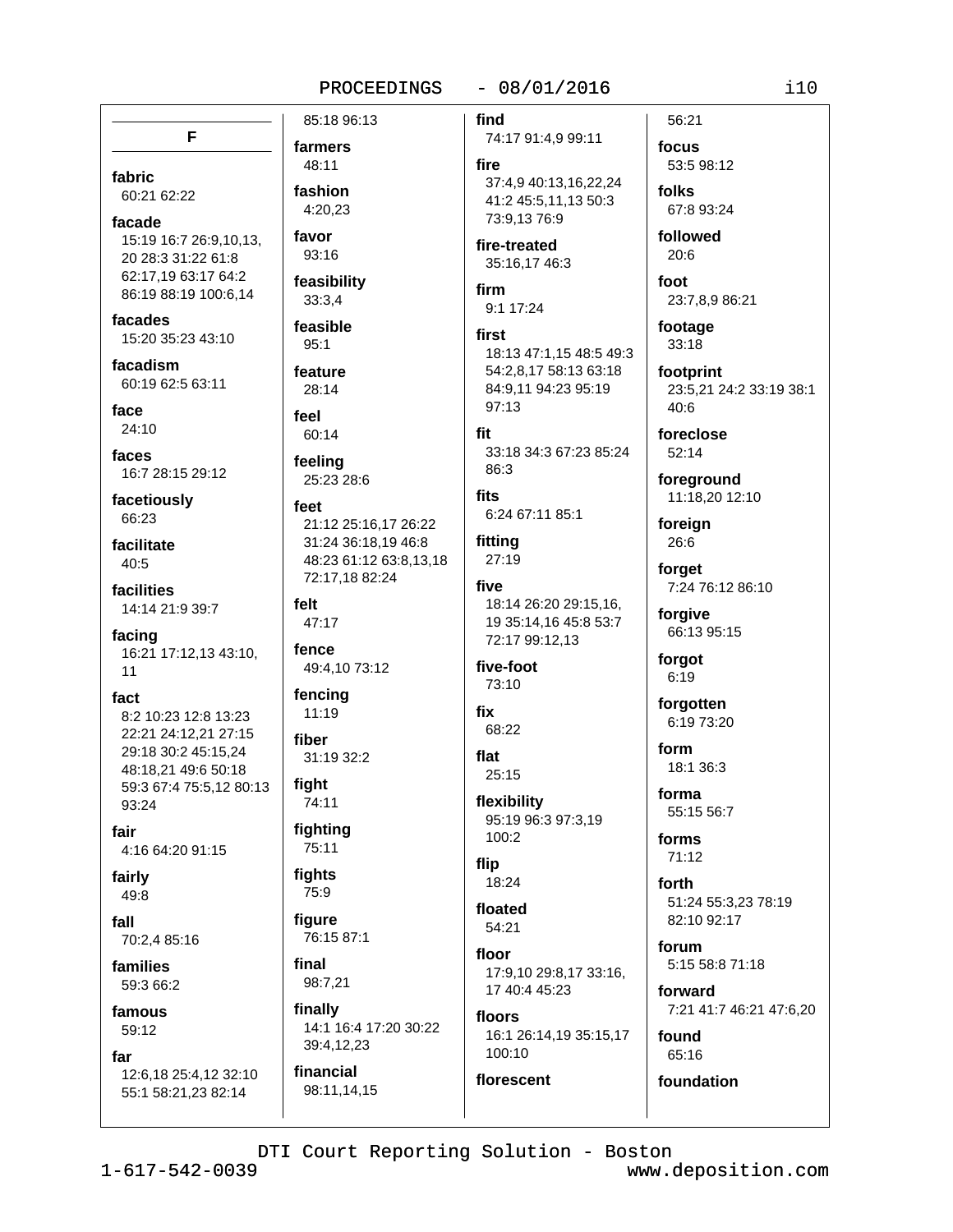#### $-08/01/2016$

four 70:1,2,3,4 78:2,21 81:6 92:16 97:18,20 99:12,

 $7:6$ 

13

four-story 22:11 46:1

frame 6:24 35:17

framed 45:9

frankly 78:10 82:13 86:18 87:5, 19 89:3

free  $33:13$ 

freedom

78:22 79:6

freely  $34:13$ 

front

5:4 10:24 11:14 14:14 17:1 20:1 23:8 24:22 25:11,16,22 26:5 27:23 30:13,18 39:20 40:7 43:14.16 48:10 49:6 53:12 54:4 60:22 61:7 62:7 63:8 70:19 72:5 75:6 82:23 84:18 85:19, 20 86:16 89:4

frontage  $25:18$ 

full  $71:12$ 

**Fuller** 22:12 49:16,24 64:23

fully 13:1 33:22 34:11,17,20 35:2,13

function  $87:13$ 

functional 91:19,20

#### further

7:17 15:21 33:14 48:12 65:7 84:16 85:17 92:2,3 95:9 96:1 98:12,17

future 5:24 7:14 97:8 G gain  $31:16$ gangs  $16:1$ 

qarage 14:7 15:10 23:22 24:1

26:23 27:2,4 30:14,24 40:1 63:4 79:1 84:23 88:6,9,15,16

garages 88:21

garbage 83:22 84:4

#### Geller

4:3,6 6:5,8 8:12,16,18 40:11 41:4 42:9 43:1 46:12 47:7,15 50:24 51:15 52:10,24 53:21 58:4 59:15 64:8,14 68:4 69:12 70:24 71:3,10,18, 23 77:23 81:12 83:11 84:8 86:13 88:2,19 89:18 90:14,22 91:2,17 92:10.19.23 93:12.24 94:14,16,23 95:5,21 96:24 97:6,13 100:20

#### deneral

10:19 18:13 32:6 79:7 93:16

generally 34:10 36:8 45:12 84:14 85:9 89:6

qeneration 68:11

#### **aenerous** 27:23 87:20

genesis  $27:13$ 

geniuses  $87:1$ 

# qentleman 66:1 67:13

gentlemen 65:5 Geoff  $75:2$ 

George 60:8

gesture 16:6 27:8

qetting 39:9 52:8 59:18 60:4  $75:17$ 

gingerbread  $52:4$ 

### give 7:5 14:2 19:17 52:11,19

53:1 59:10 71:7 87:5,7 90:4 93:19 95:14 97:7 99:5

#### given

28:2,19 30:15 36:2 37:21 61:15 63:16 64:3 76:5 88:8,24

gives 15:2 86:9

giving 8:20 53:4 86:16

glad 94:14

#### qo

4:11 8:22 9:8 10:8 15:8. 23 25:13 26:9 41:23 42:16 44:22,23 45:9,13 48:1,12 49:16 52:2 65:13 71:17 75:8,9,19 76:8,9 77:18 78:8,22 80:10 82:2,3 83:11 89:18,21 93:2 94:23  $97:1$ 

# qoes

8:10 19:19 49:11 going 5:16 8:1 10:2,11 14:3, 19 15:7 19:2 41:7,22,23 42:1 46:23 48:15 49:2 51:4,5 52:3,5 54:14,22, 23 55:3,14,15 56:5,11 63:10 66:10 67:1,21 68:1 73:24 74:11,13

76:12,18 81:15,21 82:6,

21 83:21,24 84:5,8 86:20 87:4,8 88:16,24 90:20 91:8 92:12,20,23 94:1,17 99:12,18 100:11,16

aood 4:3 13:5 24:11 33:11 42:16 50:23 53:21 75:1 85:4 93:24

gotten  $4:16$ 

grade  $14:7$ 

grade-level 28:20

qranted  $57:7$ 

grass 70:8,22

qrave 54:18

great 8:15 31:14 40:20 47:7 56:17 79:4 97:6

greater 36:5 45:18 82:20

greatly 21:23

green 21:11 50:11

greenery 50:12

Gregan 74:24

grew 64:22

gross  $33:18$ 

> ground 14:17,18 28:10 81:6

ground-floor  $40:5$ 

ground-level 14:5

group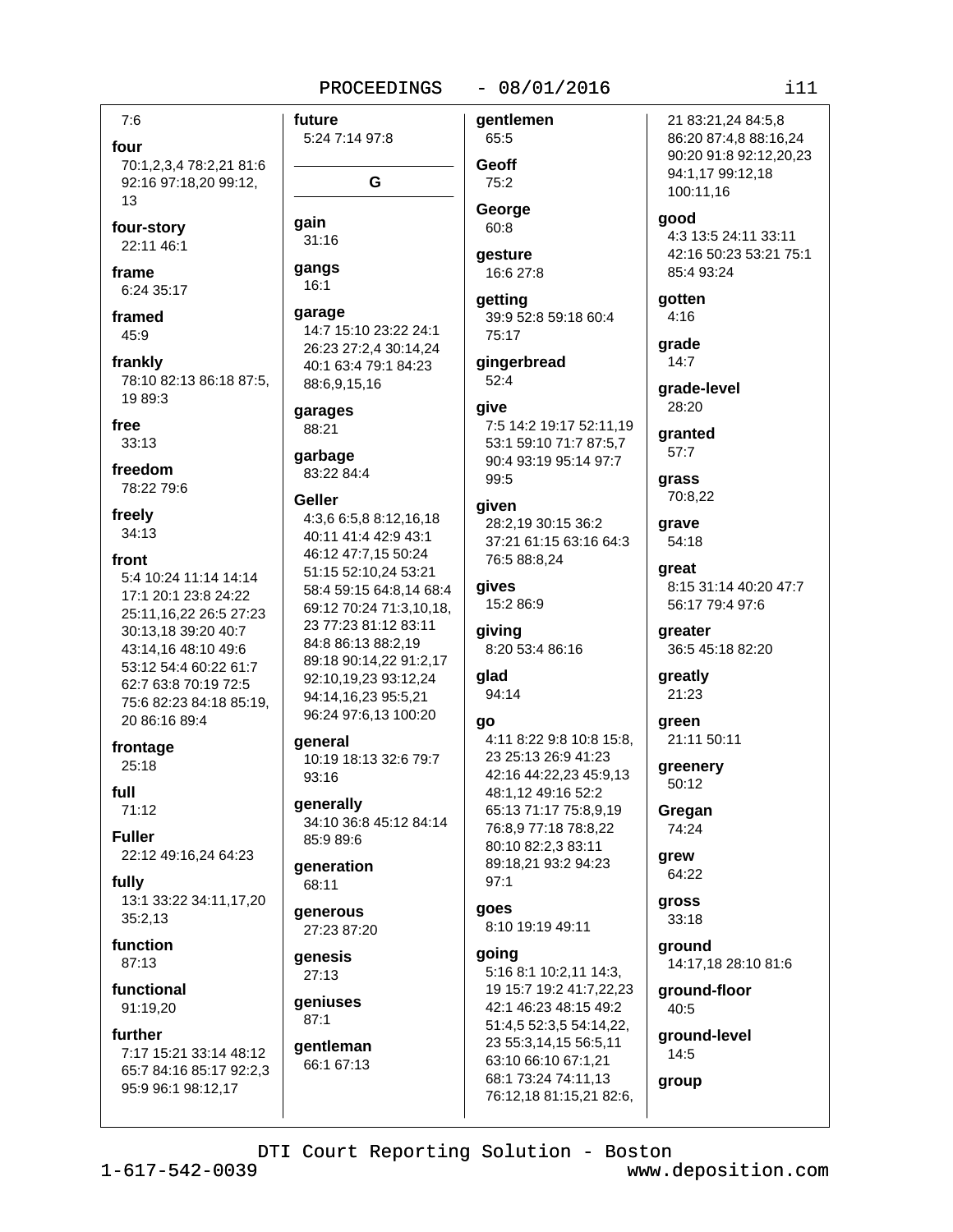34:6.7.10.14.16.19.21 35:2 47:21 56:16 57:18 60:11

groups 57:4,11,14

grown 50:17

guess 9:6 10:19 16:3 51:2 58:1 64:20 71:11

guidance 42:7

quidelines 77:8

gut

87:5,9 guy

28:16

half 17:3 29:24 32:2 66:22

H.

halfway 29:23

hand 5:4 74:18 89:18,21

handicapped 41:19

handled 37:12 83:21

happen 56:12,16 57:3,11 63:10 82:21 84:17 90:15 92:13,21

happened  $55:1$ 

happening 66:16 94:13

happens  $85:1$ 

happy 46:21

hard 79:14 **Harvard** 21:13,17,21 hasn't  $31:9$ hate 65:4 haven't 22:18.19 He'll 38:6

he's 7:6 20:14.16 51:17  $90:20$ 

head 94:7

health 52:6 83:19 84:10,20 85:15,23

healthful 83:24

hear

5:22 6:11,14,15,17,22 7:4.15.16 46:21 52:1 58:2,12 59:24 85:6 92:13 94:17,21 95:17, 24 97:24 98:3.5

heard 53:9 54:20,21,22 55:2 78:9,13 85:18 92:8

hearing 4:4.9.10 5:18.21 6:13. 18 7:3 51:23 53:15,16 54:18,20 55:12,13,14 56:22 57:11 89:11 94:2. 3 95:2 97:23 98:21,24 99:24

hearings 4:22 5:13,14 92:17,24 97:8,18 99:17

18:5,7,10 35:10 36:3,

heavily 13:10 38:21

heavy 38:24

heck 76:9 height

86:22

10:13 11:13 22:5 58:23.

10.14.18 44:18 45:15 74:13,23 77:11 82:13

 $-08/01/2016$ 

24:19 36:21

help 10:22 11:21 21:6 28:5 31:15 86:7

helped 68:24

89:5

heights

helpful 52:22

here's 13:9 66:9 92:19

Hi  $8:23$ 

high 21:8,24 32:15 37:22 78:17

high-rise 20:24 46:7,8

high-rises 67:17

higher  $32:13$ 

Hill 21:14 53:12,22,23 92:20 94:7

hire  $57:21$ 

historic 10:13 17:12 22:3 27:22 60:21 62:20,22

historical  $13:15$ 

hit 24:16 64:1

holidavs  $100.1$ 

home

homeowners 75:9

homes

hope 67:22 96:12 hopeful

24 59:1

53:17

hopefully  $61:5$ 

horizontal 11:5 26:13

horizontally  $17:10$ 

house 22:16 39:8 52:4 72:16, 19 75:14 77:16 81:9 88:14

households  $80.16$ 

houses 43:20 49:19,20,22 59:2 68:19 77:18,21

housing 9:2 69:4,5,7 80:7,9,11,  $14$ 

huge 20:21 75:21 84:6

human 10:17 25:22

hurting 66:11

hurts 68:2

**Hussey** 

4:7 41:5 44:7 46:6,9 47:9,12 51:1,17 52:20 53:14 68:5,18 71:9,11, 22 72:22 81:12,13 87:23 89:19 90:10,18 91:1,6,16 92:10,11,22 94:16,17,20,22 96:4,8, 11, 15, 19, 21 99: 6, 8, 11 100:4,18

hygiene 83:20

L

ľd

 $1 - 617 - 542 - 0039$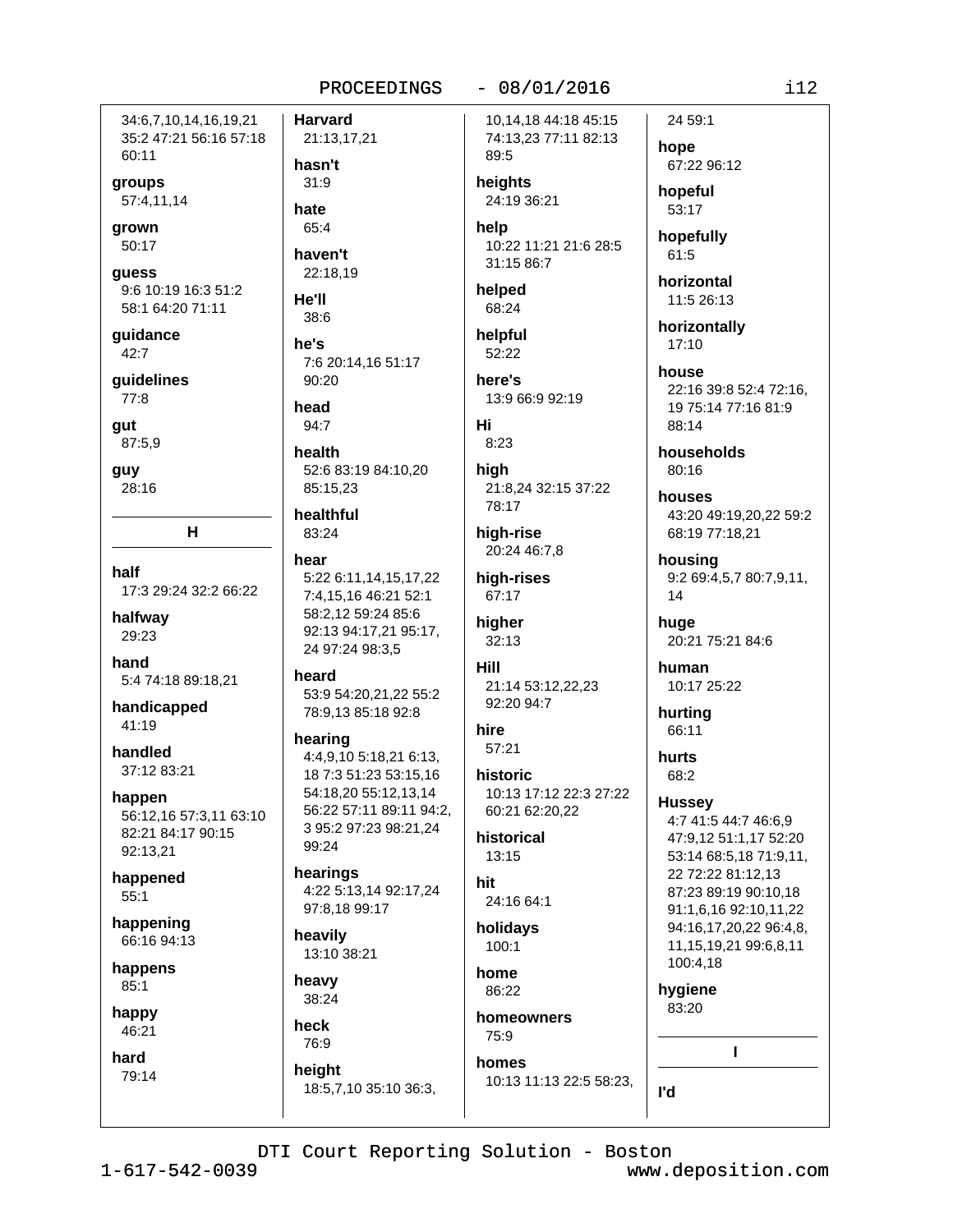#### $-08/01/2016$

9:11,20 51:6 71:5 92:13 **PH** 

4:11 9:14,24 12:12 15:8 17:7 19:1 22:22 26:8.9 28:9 44:24 77:14

#### l'm

6:2 8:24 9:6,7,18,22,23 10:7,11 12:5,13,24 14:1,2,4 15:7 19:2,14, 16 32:12,20 39:9,14 41:7,18 42:22 47:5 51:2 52:8 53:17,23 54:14 56:10 57:10 58:9,10,21 64:10.18.19 67:5.21 68:10,13,15 69:4,21 73:20 75:2,17 76:10 77:19 81:20 82:9 84:8. 20 87:4,7,14 88:16 89:5,6 91:2,17 93:16,21 94:14

#### l've

4:14 9:12 12:13 20:3 54:8 55:2 56:11,16,18 64:17,20 68:5,14 73:20 77:2 78:9,13,15 81:23 83:6

#### idea 39:23 56:17 62:20 90:4

identified  $72:2,3$ 

identify 71:7,20

illuminating  $32:21$ 

image 20:9 43:8,13 44:1,5

images 9:16,21,23 12:14 14:1,4  $19.1$ 

immediate 4:7 96:10

immediately 17:12 21:16 61:7 96:7

impact 24:4.20 37:15 38:19 39:13 54:16 82:19,20

impacts 55:21

 $31:1$ impinge 74:5 importance 20:21 important 4:15 5:12,24 6:1 12:23 13:5 15:4 27:3 86:18 93:18

importantly 27:6 39:7

impeded

imposed 36:10

impressed 66:12

impression 15:1 77:15

impressive 66:14

improve 68:22

in-house 55:3

inadequate 75:23 77:1 88:3

inclined  $57:13$ 

include 6:1 31:18,19

included 21:23 24:15 35:7 39:1 60:7

**includes** 22:23 77:11

including 31:4 35:21 57:6 59:22 60:8 62:18

income 80:17

inconsistencies  $37:1$ 

inconsistent 81:4

incorporated 28:6 incorporating

incorporate

62:21

 $33:4$ 

incorporation  $28:3$ 

increases 26:11 increasing

 $30:18$ incredibly

87:20 incremental

46:23 **increments** 

 $85:8$ index

80:7.9.12.14

indicate 34:5 83:16

indicated 31:22 32:2 35:22 36:22

indicates 25:6 34:24

**individuals**  $22:17$ 

infill 25:24 31:20,21

infiltration  $37:24$ 

infinite 90:12

information 4:20 5:7,9,17 6:16,20 40:15 46:15 53:5,11,20

inherit  $90:23$ 

initial  $20:3$ 

input 4:16,17 7:10 inside

inspiration 20:10

5:14 82:4

instructed  $21.498.14$ 

intact  $22:4$ 

integration  $31:3$ 

intend 9:13 91:22

intended 95:5,6,7

intensive  $37:21$ 

intent 94:5 96:2

intentions 56:24

interact  $13:3$ 

interest

7:18 57:22 interested

41:18 51:3

internal 41:16

interpretation  $42:7$ 

intersection  $22:12$ 

introduced 64:5

intruding  $26:3$ 

invite  $71:5$ 

invited 57:23

> invoke 62:23

involve  $51:10$ 

DTI Court Reporting Solution - Boston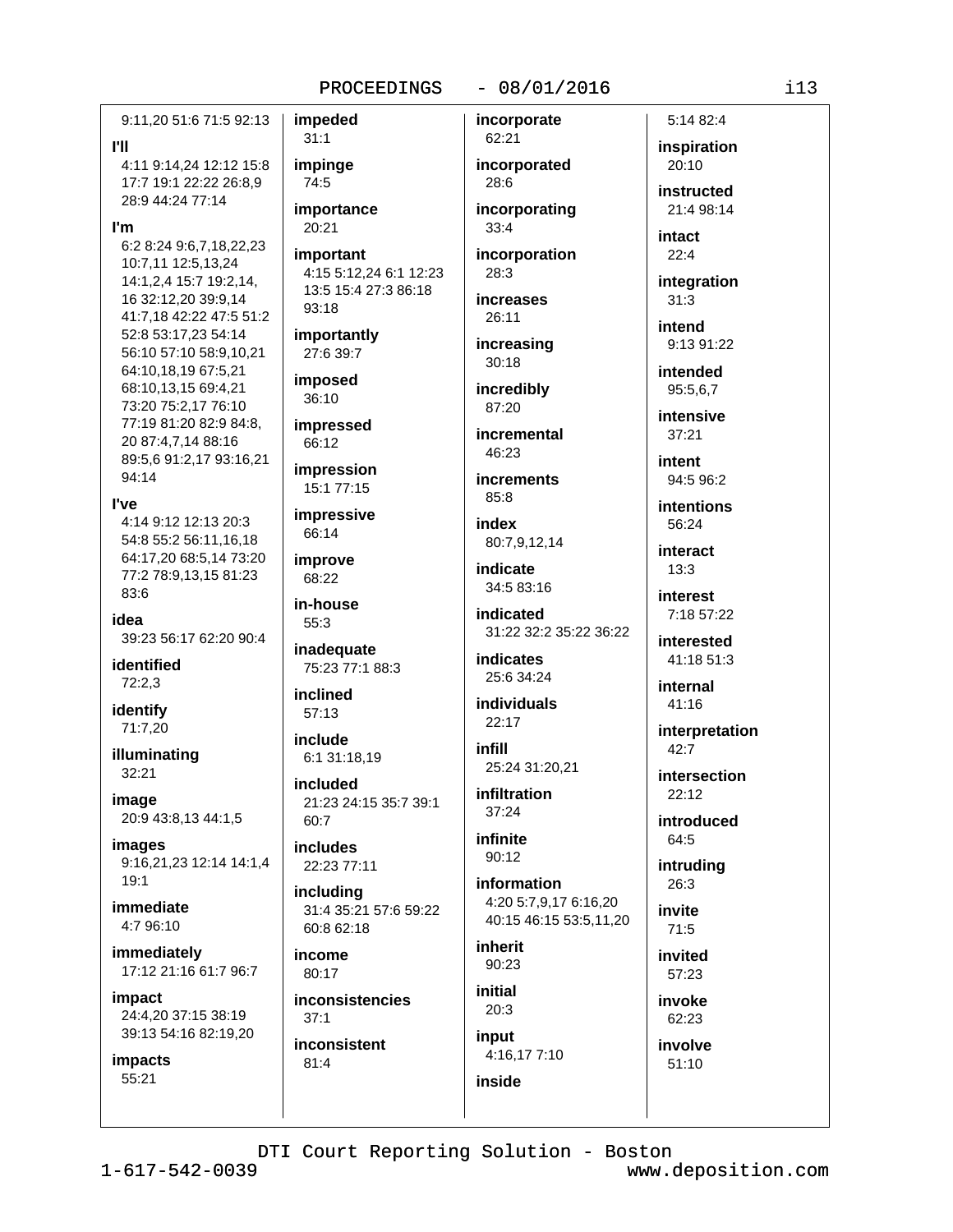#### $-08/01/2016$

J 79:20 **Jacobs** kinds  $60:8$  $10:5$ jam knew  $84:6$ 46:19 50:6 jargon know  $9:17$ Jesse. 4:6 8:9 40:21 53:14 **Jewish**  $100:1$ job 15:4 87:7 knowledge 65:1 **jump** 88:6 known 34:10,14,15 jumping 51:21 53:12 knows  $5:5$ June 54:19,20 L jurisdictional 80:8 **lack** iut 25:21 59:19 72:18 lamps 56:22 K land  $53.24$ **Kate**  $4:8$ landing  $30:6$ keep 53:5 69:24 92:15 landings  $30:8$ keeping 94:6 landscape  $50:16$ kev 5:21 62:20 landscaped KI 64:24 landscapes 21:21 kick 95:16,20 landscaping kids 66:19 78:16.19 79:5 91:14 language kind

9:21 12:1 15:12,15 18:3,9,16 19:21 28:5 33:13 42:18 43:17 56:24 61:13 67:20

```
5:20 11:3 32:12 40:17,
21 46:18,19 47:19
49:11 52:18 57:19 63:9
65:6 66:1 68:14 75:11,
13 80:5 84:1 85:8 86:8
87:3 89:3,9 90:15 91:3,
13 92:2 93:3 94:1 100:7
```
25:4 27:23 48:10

23:12 25:5,6 50:16,18

10:14 12:12 14:2 35:6

# 17:4.16 29:24 32:2 lapped

17:15 30:1

large 10:23 11:5,15,16 14:8, 13 23:24 28:12 30:15 38:22 44:9

large-scale  $31:1$ 

largely 22:4 30:13

#### larger 13:10,16 16:2 21:4,19 22:7,10 25:20 35:10  $60:24$

laser  $60:16$ 

law 65:15

lawyer 67:5

layout 38:20 100:10

lead 63:24

leading 63:24

leasing 38:14

leave 71:18 87:1

leaving

27:2 83:2 led

74:18 **LEED**  $33:7$ 

leeway 41:21

left 4:7 13:12 17:12 60:18 73:2,3 79:13

left-hand 43:18 61:1 63:6,21

DTI Court Reporting Solution - Boston

lap

involved

65:18

involves

irrelevant

10:4 22:2 78:21

85:23 90:14

4:13 38:12 54:17 69:3

5:24 7:18 30:12 40:18,

23 41:6.12.13.15 52:18

58:2,3 64:17 71:7,21,24

13:2,3,4 15:4,13,19,20

17:4 18:5.9 19:20 25:21

26:1,10,18 27:17 29:20

32:20 33:12,23 35:13

36:19 37:23 38:20.21

41:5 42:18 43:17 44:4

45:11 46:19 49:16,17

55:24 65:17 66:7 67:7

76:23 77:5.8 78:22 79:1

80:19 82:16 84:15 85:8

86:11,20 88:7,10,24

90:5 94:10 97:9

**items** 

 $54:21$ 

93:4

its

iterative

99:19

98:4 100:16

25:21 26:11 27:22

36:18 57:22 62:23 64:4

78:4 86:1 87:11 98:20

**iterations** 

51:3,12 54:5,6,8,24

69:22,23 72:16,24

53:2 54:15,16 56:4

72:6,7 75:19 76:16 84:12,24 86:4 92:6 94:8

95:10 100:14

72:3 74:10,14 81:17

 $4:5$ 

75:4

isn't

issue

**issues** 

it's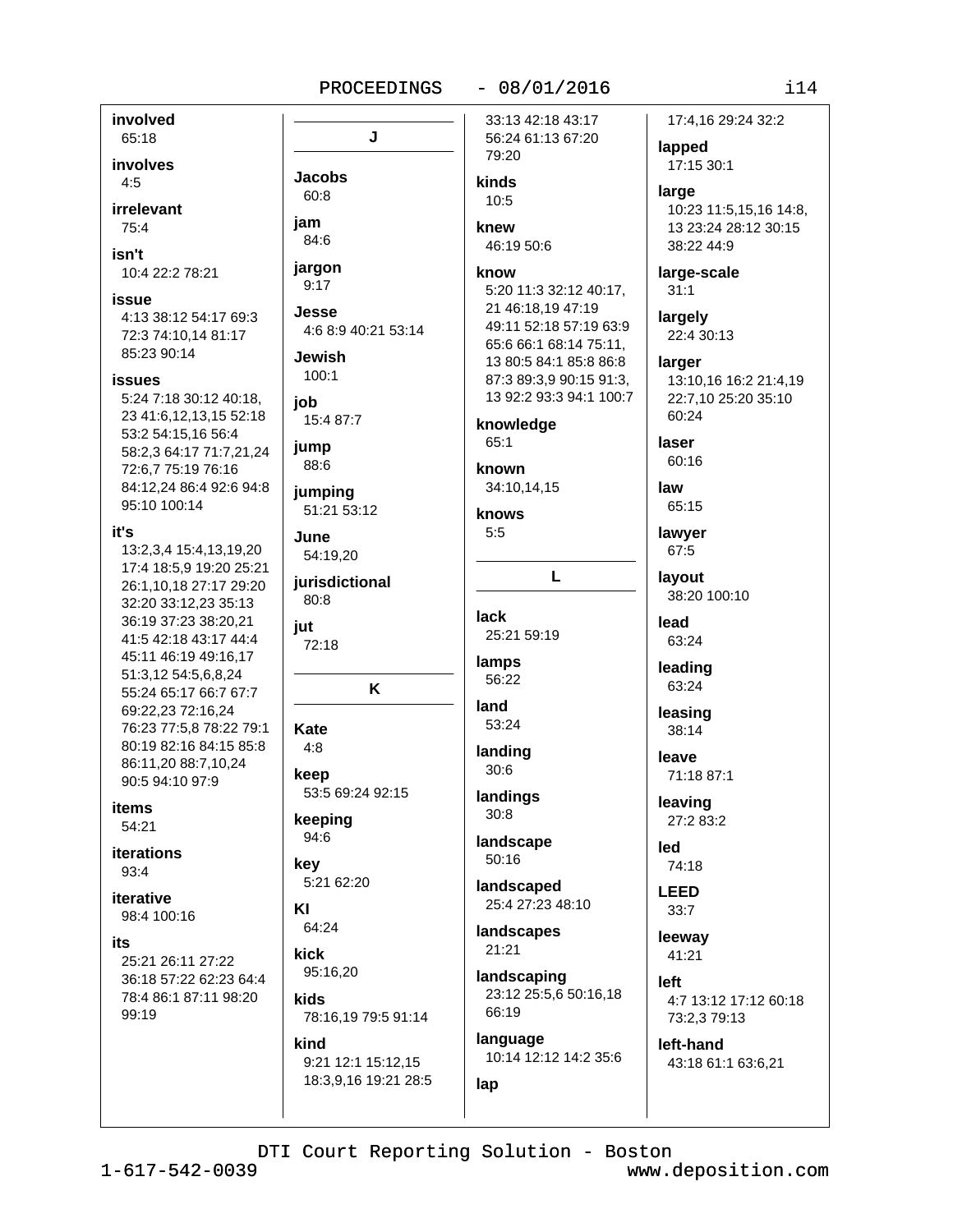83:3

linear

 $91:3$ 

legal 59:5

lending 86:16

lenath 15:18 20:18 28:11

lengthy  $9:12$ 

let's 42:16 67:17 71:23 91:15 94:23 95:24

Lets  $40:12$ 

letter 40:22 65:10 80:11

**letters** 19:24

level 14:17,18 17:9 18:13 28:10,12 29:9 32:11,15 34:2,12 39:10 81:6

levels 30:6 39:21

life 79:4

lifting 60:13

light 15:11 24:13 32:19

lighting 32:19.21

limit 36:3 45:15 53:7,10

limitations 7:1 18:20 31:10 36:10

limited 31:4 32:21 38:20 89:20

**limits**  $52:7$ 

Linda 69:14

line

13:9,21,22,24 21:11 25:7,8,16 48:2,6,17,24 49:15 73:19,24 74:1,4

**lines** 11:5 12:15 23:7 37:19. 20 72:8 83:1 linkage 81:13 list 19:4 54:24 55:23 **listed** 36:17 listen 87:14 90:9 literature 63:11 little 12:5 16:20 17:11 24:17 25:5 26:8 28:22 32:19 33:1 39:4,23 40:8 44:23

57:10 66:18 80:20 81:7 87:10 92:14 live

55:9 58:9 59:9,11 61:21 62:1,3 64:23 69:14

living 59:3

loathe 89:8

lobby 14:9,11,13 24:2 27:5

Iocal 76:13 79:8,9,12,17,18 80:4,5,13,14,20,21,22  $81:1.3$ 

located 20:20 21:7 22:7 30:4

location 69:10 87:11 88:9 89:14

# **locations**

 $34:5$ locked

73:12 logic 67:21

lona

 $-08/01/2016$ 

5:20 10:4 15:22 19:4 24:9 78:8 95:13 97:9

#### **longer**  $43:10$

look

15:16 18:1,24 26:6,17 30:3.9 32:7 33:4 40:19 44:15 46:21 54:7 55:3 59:8 69:23 70:17 81:10 82:11 85:4 86:20 87:22

looked 50:3,5 81:23

looking 9:15 13:7 16:10 17:19 29:10 41:7 43:5.24 47:6,20 69:24 77:15,19

**looks** 26:18 30:1 93:3

lose 90:20

lost 76:13

# $Int$

10:14 14:3,8 16:8 17:17 20:1,23 21:22 23:7 25:7,8,16 28:4,16,20 30:21 37:22 43:11 45:18 46:9,22 48:6,8,9, 16,17 49:1,6 50:5 53:20 54:15,20 56:12 65:19 67:20 68:22 70:9,17,18 72:14 73:19 74:1,4,8 76:7 77:17 78:24 79:14 83:2 100:6,7,14

# lots

58:19 67:16 72:14 85:3,

## loud  $92:8$

76:24

 $12$ 

louver 16:18 love 77:6 low 38:11 lower

**lumber** 46:4 luxury

55:10 56:2

### м

mailboxes 14:15 main

12:17,22 19:22 29:11

maintain 45:17

making 39:10 45:22,23 72:8 83:13,15

management 37:23 38:18 50:19 55:4

maneuverability 89:20

manner  $5:77:22$ 

Maria 5:3,4,5,6 20:13 51:22

**Marion** 17:22 20:9 27:15 42:12. 14 43:1,2,20,22,23 44:2,8 75:24 89:7,10

marked 69:22,23 70:3,13

markers 69:21

market 48:11

marketing 38:16

marking 69:18

marks 70:19

**Marty** 64:10

masonry  $32:5$ 

mass

DTI Court Reporting Solution - Boston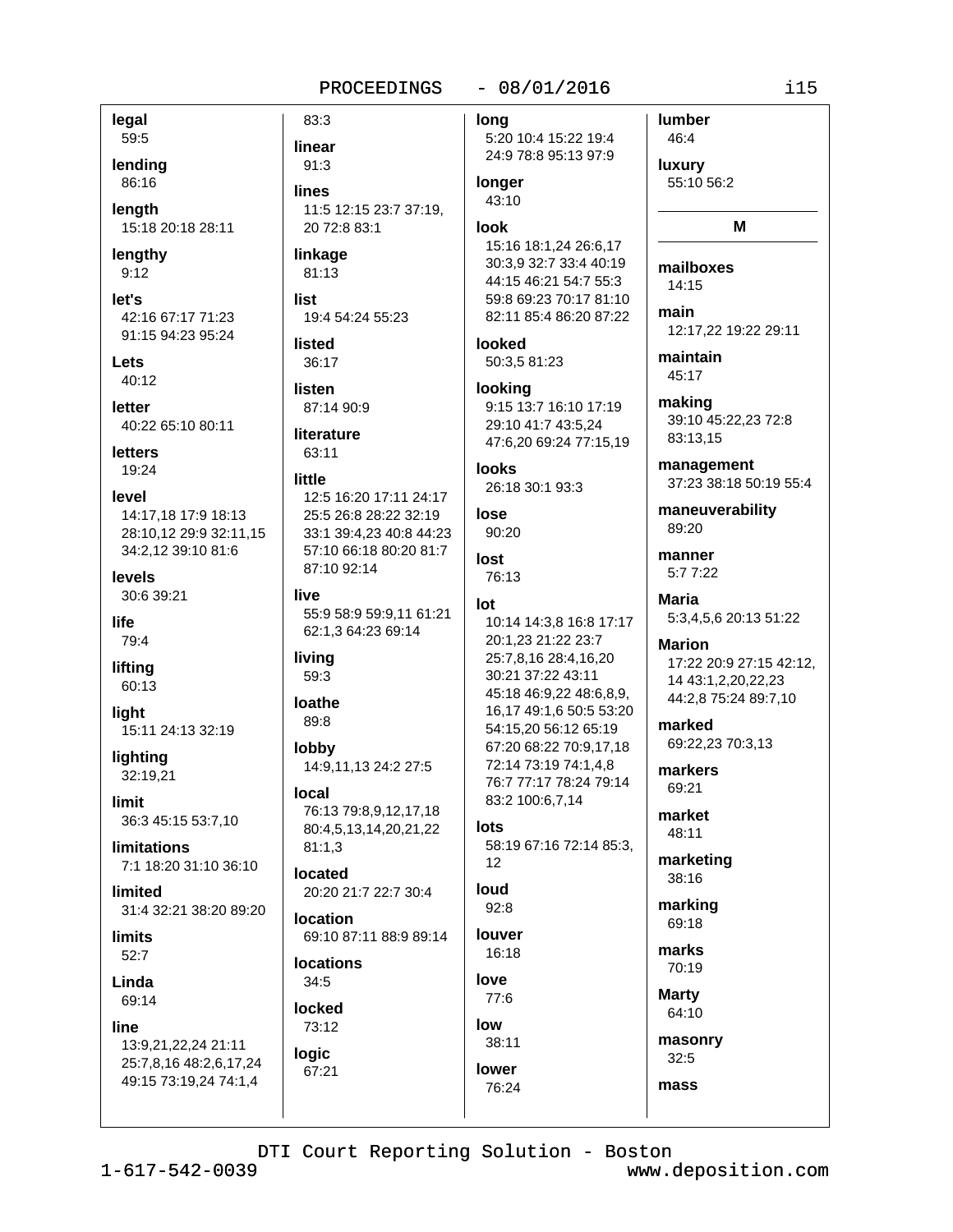#### $-08/01/2016$ PROCEEDINGS

17:2 29:22

**Massachusetts** 9:8 34:9 35:1

**Masshousing** 81:9

material 16:10.19 17:3.4.5.14.15 20:1 29:24 35:21 45:11  $100:8$ 

materials 15:11,12 17:16,17 18:14 23:15.16 27:20 31:17 32:8.12 35:14 36:13 37:10 62:19

matter 4:10,22 79:6

matters  $15:2$ 

maximizes  $18:15$ 

**MBTA** 87:12

mean 19:15 37:22 46:1 51:3 67:3 71:12 72:23,24 78:15 82:7 90:18 92:4 93:20

**Meaning** 92:22

means 24:11 25:9 35:13 60:16  $80.20$ 

meant 79:11

measure  $80.281.1$ 

measurement 86:22

mechanism 11:6 17:1

mechanisms 10:15 11:21 28:4 39:22

median 80:17

mediating  $12:10$ 

meet 35:5 80:9

meeting 20:3,6 36:5 47:1 50:4 58:10 64:11 68:7.13.15 69:17 90:6.7 92:12 93:10,12,22

meetings 57:23 99:21

meets  $7:22$ 

member 58:10 59:24 64:11

members 5:7,10,12 57:9 71:6

membership  $38:15$ 

mention 23:17 41:10 47:13 58:18

mentioned 4:14 13:13 22:5 29:21 73:17 75:24

merits 62:24

mesh  $32:1$ 

met 46:20 50:4

metal

16:12 31:20,21 32:1

metaphorically 67:6

**Metro** 80:18

metropolitan 80:19,21,22

microphone  $8.20$ 

 $mid-70's$ 68:7

middle 42:23

36:9

midrise

mile  $22:1$ 

millions 75:10 mind

90:15 94:6 mine

 $33:3$ 

minimal 23:8 26:24 35:18

minimum 34:7 67:22

minutes  $53:8$ 

misleading  $37:2$ 

missed 37:8 68:14

missing  $6:2$ 

mitigate 39:13

mitigating 38:12 77:11

mix 91:16,17

mixed-scale 21:17,20

mixed-use 18:12 67:1

mobility-impaired  $34:13$ 

mode 56:20 57:1

model 31:8 37:1 42:24

modeled  $42:13$ 

modern 77:6

modify  $92:3$ 

moment 83:7

moments  $4:21$ **Monday** 

99:18 monetary

44:22

monev 65:14 67:9,10

monster 65:17

month 55:15 100:1

months 55:17 56:10,13 66:6

**MORELLI** 6:4.7 38:5 73:2 86:12

88:18 morning

20:5 47:1,10

morph 52:18

move 7:21 63:19 91:14

moved 62:6,7 64:2 68:12

movement 13:15 30:24

moves 15:3 26:18

moving 30:10 51:7 63:7 92:15

multicolored 15:12 16:11 29:5,22 31:18,19

multifamily 9:2 18:12 59:6 66:4

multihued 28:22

multiple 26:19 75:20

multiproperty 59:22

DTI Court Reporting Solution - Boston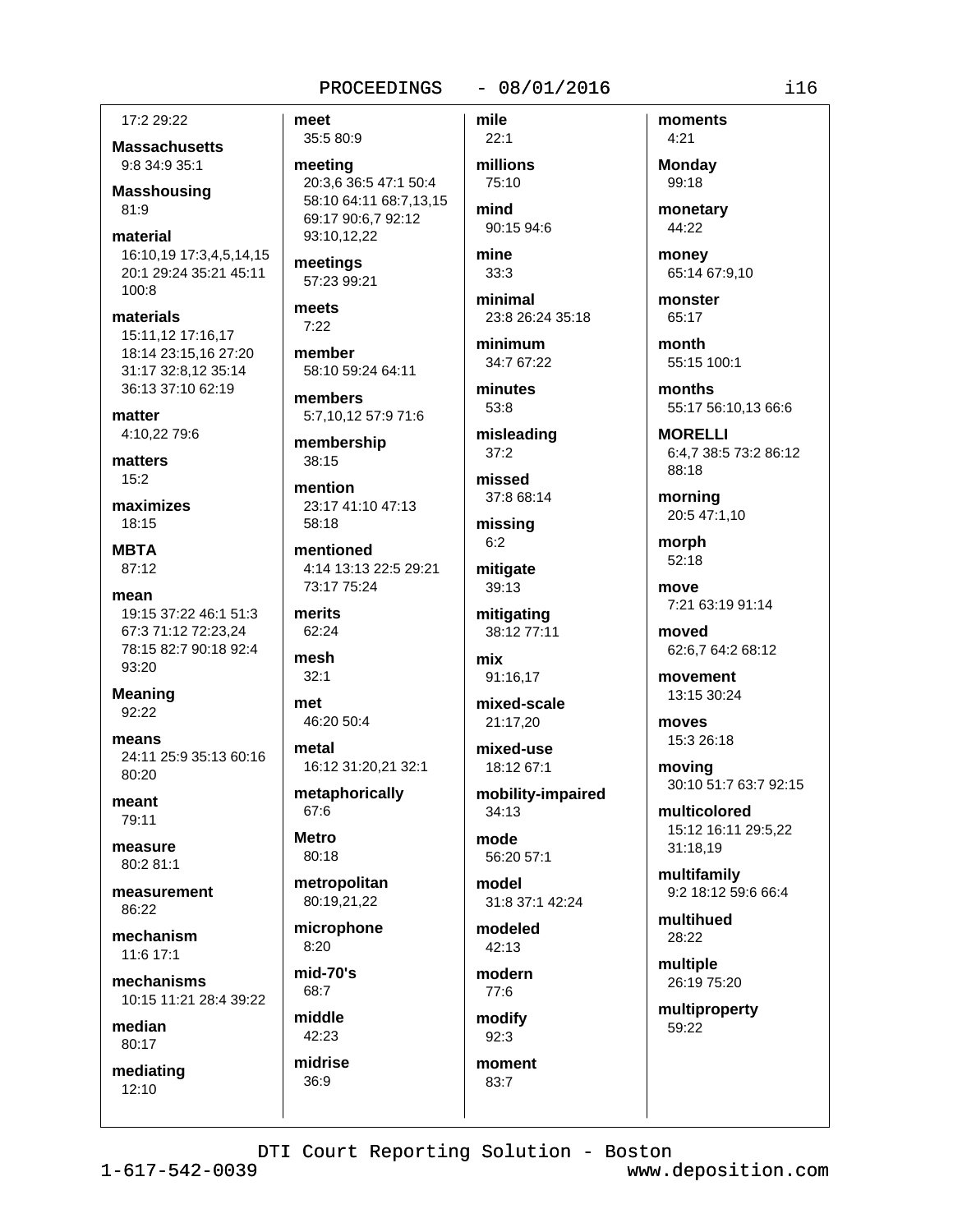#### $-08/01/2016$

N

name 4:6 8:21,23 53:4,22 59:17 66:13 69:14 73:21

narrative  $37:11$ 

narrow 26:21 72:16

narrower 15:20

national 59:23 60:5

natural 54:9

naturally  $11:11$ 

near 22:12 70:9

necessary 51:10 77:8

#### need

18:15 19:18 32:24 41:12 51:24 52:11.14 72:11 73:8 74:19 78:16 79:5,6,18,23 80:20,21, 22 81:2 82:10 83:13.16 87:5 89:1 90:16 94:6,9 96:15 97:1

needed 76:1

needs 35:5.9 72:7 75:15 80:4. 5 81:5.7 82:24 85:17. 19,20,22 86:19 93:5 94:8

negotiation 56:20

#### neighborhood

21:5,16 24:19 27:15 30:16 36:12,14 57:21 64:22 65:2,8,9,12,13,19 66:11,19 67:2,7,12,24 68:2,21 69:2 72:10 77:14 86:21 89:8 91:21

neighboring 28:24 37:16 55:22 neighbors 19:10 39:6 51:9 53:23

neighborhoods

21:14 69:8 77:12

57:15 58:3 59:10 65:8 67:7.24 71:16 73:5 74:23 86:1

neighbors' 74:5 **Neil** 

65:10 **Nelson**  $60:8$ 

never 68:14

new 6:15.16 20:7 24:9 28:4 34:18 43:15 53:2,5,10 61:8,16 62:3,7,15,19 64:1.4 69:1 83:3 95:10

newer  $22:7$ 

nice 48:13.14 64:14 65:6 88:12

night 99:15

nods  $52:8$ 

nomination  $60:6$ 

noncombustible  $35:13$ 

nonconforming 54:11

noneffect  $75:2$ 

nonintrusively 60:16

nonresidential 26:16

norm 12:21 normal 46:3 79:12

normative 13:21.24 north 10:7 12:17 13:11 17:7

21:18 22:6 65:18 82:15 **Nose** 

88:14

notable 25:14

notably  $22:8$ 

note 5:19 24:17 34:6

heton 19:11 31:13

notes 44:16 81:11

noticed 61:23

notion 8:3 87:15 88:20

notwithstanding 87:11

**November** 55:12 98:22,24

number 19:19 22:4 30:15 41:24 44:9 76:11 82:6 86:15 90:1.11

numbers 35:4 82:5

**Numerous**  $38:9$ 

nuts 54:3

objective

 $\Omega$ 

objection 74:18 obiections 78:9

79:2.7

objectives 60:23,24 79:12 objects

 $11:16$ 

obscured 28:24

observe 62:20

observed 20:22

observing  $20:20$ 

obstructions 75:10

obvious 11:8 29:17

> obviously 4:21 5:16 6:10 7:14.15

10:12 11:23 13:15 20:21 31:5 75:18 84:12, 15 92:2

occupants 35:5

occupied 28:11 59:5

occupies 23:6 25:17

occur 26:13

**occurs**  $42.1$ 

October 98:16 99:24

off-site  $38:14$ 

offended 89:5

offer

6:14 7:8

offered  $42:8$ office

49:21

DTI Court Reporting Solution - Boston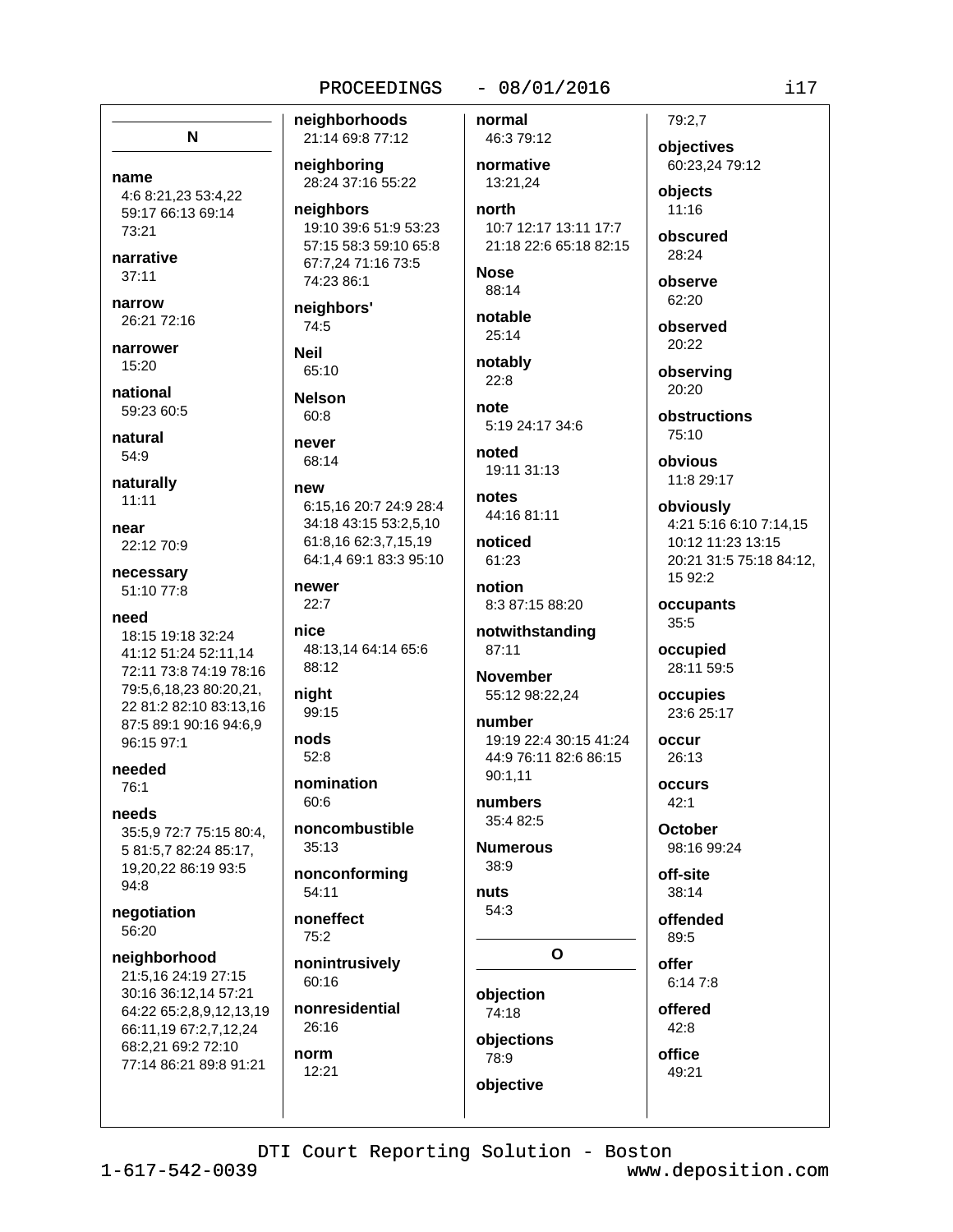opens

14:7 23:23

operating

operation

 $32:16$ 

33:6

opinion

42:4,5

#### $-08/01/2016$

office-like 26:18

office/commercial 26:6

official 40:16

offset  $30:7$ 

oh 6:18 20:16 44:17 77:4 93:13

okay

6:8 8:8,18 20:16 38:8 40:14 44:15 46:5,12 52:3 53:11 60:2 67:15 71:11,12,21 74:1 83:12 88:20 89:2 93:1,5 94:11 95:21 97:11 100:18

old 62:11.12

older 11:1,13 13:10

on-site 23:2.13

Once  $8:19$ 

one- $21:15$ 

one-family 68:19

one-to-one 81:18,21 90:4

ongoing  $32:16$ 

Opal 76:9

open 11:13 13:1 16:7 21:22 23:2.11 25:1 28:19 35:24 40:4 50:9 51:14 58:8,19 76:22

opened 48:21 55:12

openings 16:14 27:5 35:22,23

overhangs opportunities opportunity 4:23 6:11 7:3,8 8:4,13

25:5 53:2 94:4 95:11 opposed

17:4 25:24 opposite 60.9

23:12 31:11

option 40:4 63:24

options 19:8

orange 70:13

order 6:13 19:5 31:6 54:11 83:1 93:2

organization 69.6

**Organizational** 64:19

orientation  $22.23$ 

oriented 9:22 28:17 29:20

original 62:19 96:2

outcome  $62:10$ 

outdoor 39:3

outside 5:13 56:21 57:11 83:23 92:24

overall 26:24 33:19

 $11:5$ oversimplify 88:16 owned

22:15

P

p.m. 4:2 95:2 100:23 pace

54:17 package 19:20

panel 17:4.16 28:18

panel-like 15:12

panelized 45:9

panels 15:13 16:12,23,24 17:5, 9 28:17,22 29:23 31:20, 21,22

park 65:16 91:7

parking

6:2 14:6,8,16 16:8,17 20:22,23 21:1 23:1,21 28:11,13,16,20 30:21 34:23,24 35:3 38:11,14 40:2,3,4 41:19,24 42:1 43:11 48:8,9,16,17,19 49:1.7 50:17 58:19 63:3 64:5.6 67:16 70:9.17.18 72:8 75:20,21 76:1,3,7, 10, 15, 16, 21, 23 77: 1, 17 78:6,7 81:4,14,15 82:3, 4,8 83:2 85:12,21 87:4, 10,14,23 88:2,4,23 89:2,17 90:4,8,11,19 91:4,7,9,12 100:9

#### part

partially

6:9 10:17 13:5 14:19 15:3 21:7 51:18 68:11 76:2 79:8 86:18

participate 19:7 participation 93:17 94:5 100:21 particular 7:18 26:5 30:14 39:17 69:10 88:6 93:21

particularly  $10:6$ 

parties 72:20

28:24

parts 5:21 62:14

party 58:6

passes 38:14

Pat 68:13

patio 23:17

pattern 16:1 28:17

> patterns 29:1,2,4

pause  $60:3$ 

paved 48:17

pavement 50:13 70:3,5,20,21

**PAX** 64:20 69:6

pedestrian 10:18 12:11 21:24 27:24 30:10.12.24

pedestrians 12:1 13:2

#### peer

5:22,24 6:4,5 7:7,14 38:2 55:20 56:19 57:9 84:13,16 85:6 87:4 92:2 95:8 97:3,4 98:5,7,11, 14, 15, 16

DTI Court Reporting Solution - Boston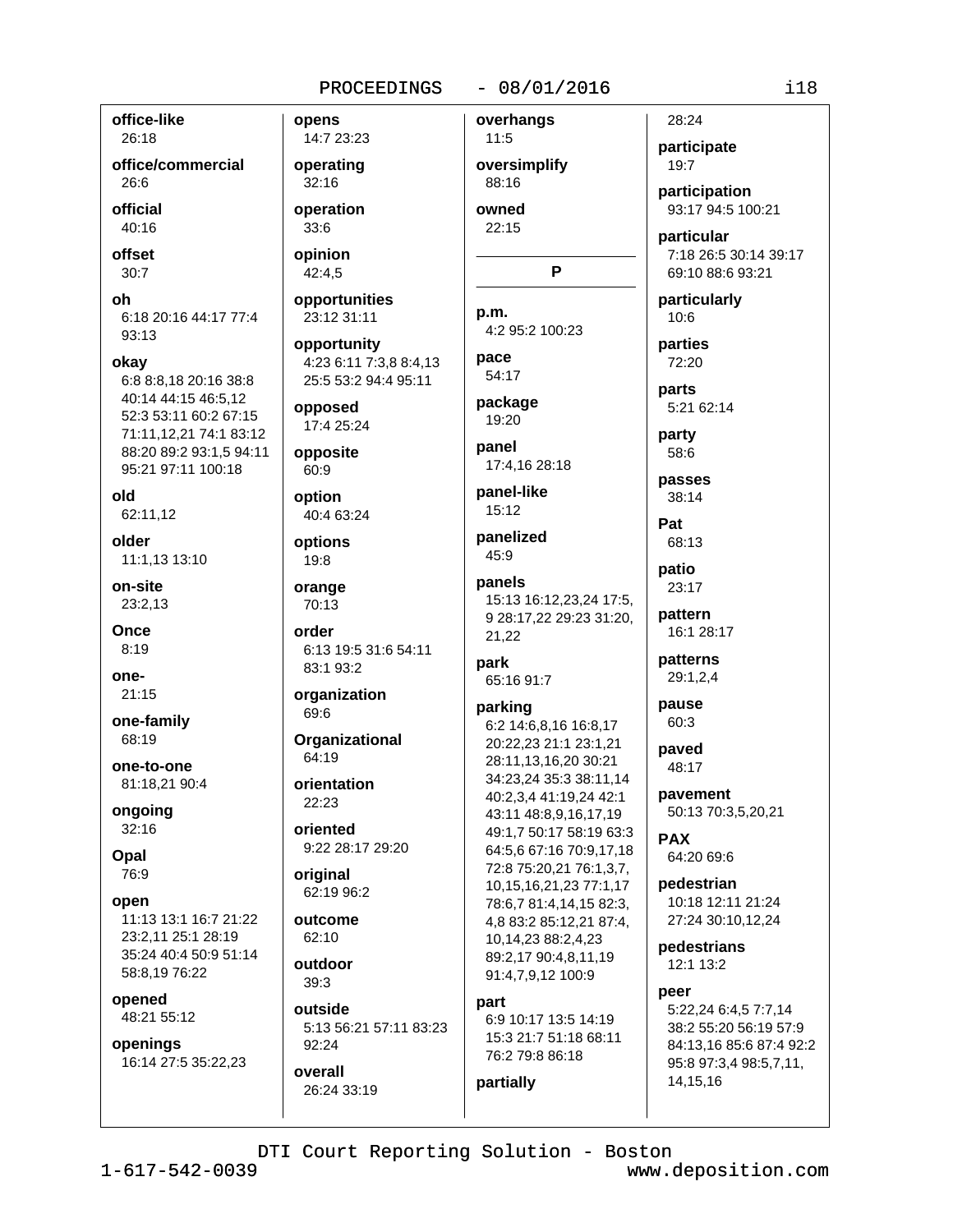**Pendery** phrases 59:16,17 60:2,4 63:5,15

penthouse 36:21

people 4:9,13,17 5:23 6:12,13 7:1 8:19 9:18 13:3 26:17 34:13 53:6.7 59:9 65:6,9 68:1,11 72:4 75:12,20 76:4,6 77:4 78:13 83:1 90:16,20 93:23

people's 90:13

percent 23:6 34:20 80:14,16,18, 19 88:17,18,19

percentage 35:22 37:22

perception 16:2

perfectly 40:14 89:7

performance  $33:5$ 

period 5:20 38:19

permit  $4:4$ 

permits 97:18,21

person 48:21

personal 65:4 67:3 78:22

perspectival  $11:12$ 

perspective 32:16 66:24

pertains  $7:17$ 

pervious 50:20

**Peter** 38:5 73:22,23

66:17 pick 84:5 pickup

84:3

42:13 piece

picture

pieces 5:8 17:2 29:21 40:15

pilasters 15:22

10:24 31:24

pin  $21:22$ 

place 5:13 8:1 57:14 61:7 62:9 77:7 94:10 95:3

placed 75:6

places 79:5 90:8

#### plan

13:6,19 14:5 23:12 25:6 31:12 34:23,24 35:7 37:23 38:12,18 51:5,8 52:21 54:5 55:4,5 68:8 71:9 78:11 96:20

planning 5:3 41:16 54:23 68:24 71:15 72:3 84:18 86:9 87:20 93:6 97:14

plans 29:17 33:16.17.18.22 34:3 50:3,6 54:3,8 56:5, 7 100:5

plantings 11:19 25:7 33:1,2

**Please** 8:22 97:16

pleasing 54:9,12

podium 18:13 35:13,17 46:2

# $-08/01/2016$

point 13:13 30:20 33:20 34:23 35:19 37:4 39:16 40:12 41:8 42:11 52:12, 15 53:21 54:13 61:17 63:4 71:20 75:1 86:23 93:3,4 98:18,24 100:5, 15

pointed 24:1 29:23 42:2

points 9:6 38:17 70:2 95:15

nool 29:13 50:15

poor  $30.13$ 

population  $39:11$ 

porches  $11:23$ 

possession  $9:13$ 

possibility 23:17 40:5

possible 27:2 32:11 33:24 37:4 51:7 93:17 98:19

postwar 68:11

potential 24:17 37:15 84:24 85:3  $98.13$ 

Poverman 4:8 8:9,15,17 40:21 42:11,20,23 43:2,5,16, 19,22 44:2,6,15,21 45:21 46:5 51:20 72:1, 24 73:3,23 83:8,12 88:1 89:23 90:3 91:13 93:9, 13,15 94:13,19,21 96:17,20 97:7,11 99:2

practical  $90:14$ 

practically 97:19 99:23

practice 9:3 53:24 precinct 58:10,11 64:11

predominantly 24:21

preliminary 19:14 35:19 80:10 96:11

prepared 9:12 96:16

presence 25:2 28:19

present 96:14 98:17

presentation 7:4 8:13 36:15 66:12,14 68:6,10,16 95:8 96:12, 16 98:2,7,15

presentations 19:24 66:15

presented 19:5 36:15 55:5 94:3

presenting 50:10

presents 85:3

preservation 31:5 59:19,21 60:4

preserving 60:21 69:8

president  $8:24$ 

pressure 91:11

pressures 84:19 91:21

presume 16:15,17

pretty 12:16 33:21 38:21 41:14 45:10 51:3 74:2  $82:5$ 

previously 75:24

primarily 16:11 21:15 92:1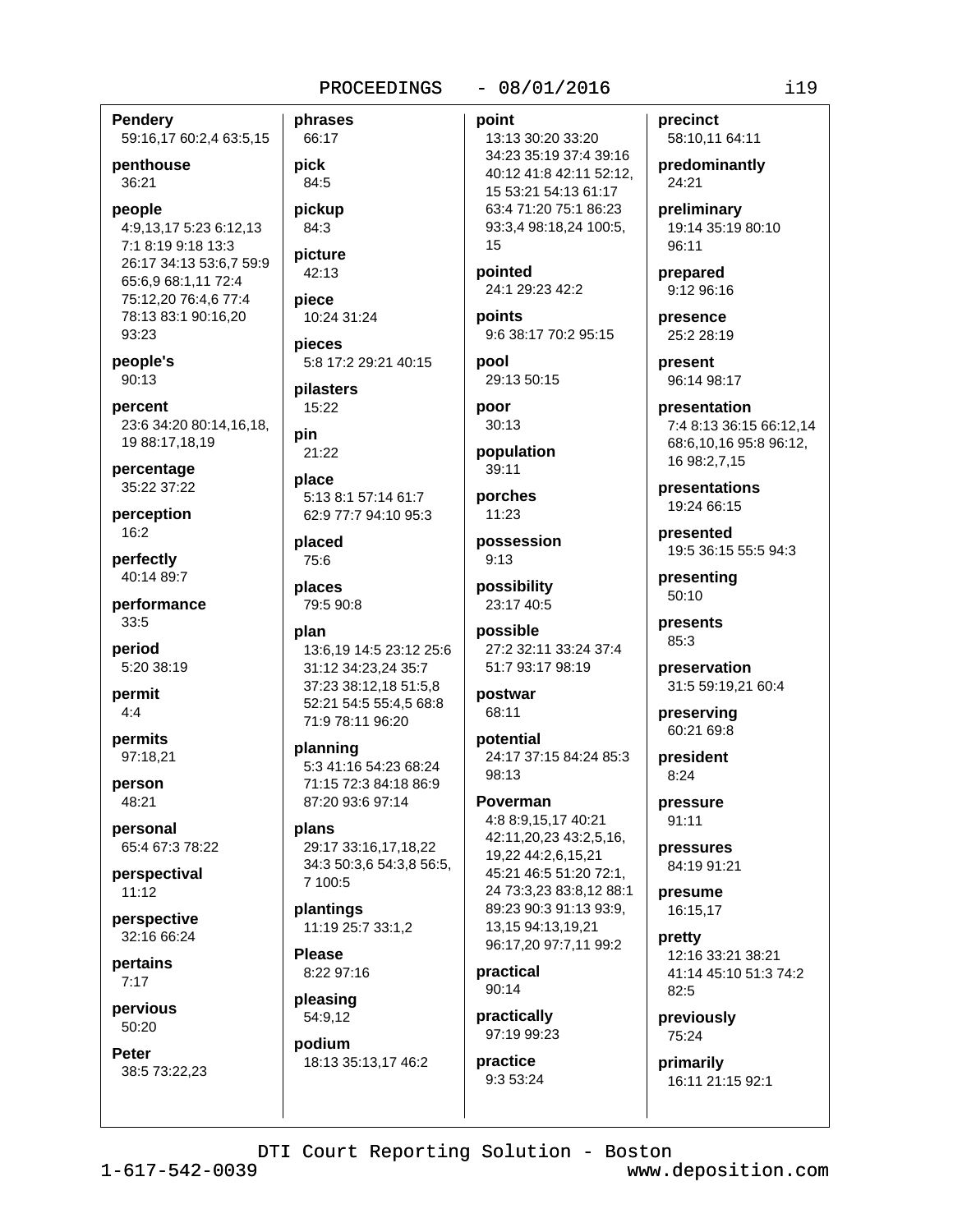primary  $15:1$ 

principal  $8:24$ 

privacy 73:7

pro 55:15 56:7

probably 9:23 21:1 30:8 31:21 39:9 55:14 63:10 78:7,8 82:24

problem 30:17 45:21,23 66:18 67:14.15.16 73:16 74:6. 22 79:8 83:20 88:7 90:5

problematic 74:12

problems 50:7 73:7 75:20,21 76:3

proceed 48:7 98:10

proceeding 22:9 98:20 99:4

proceedings 4:1 100:23

process 6:10 8:1 52:11 54:15, 16,17 58:2,7 98:4

processes 19:13

professionals 93:19

program 4:12 26:16

project 7:12 12:4 13:23 21:6 30:11 37:15 38:22 42:12.14.24 43:6.13 54:7,11 55:18,21 57:6 58:11 59:19 60:12 71:6 83:15

projects 78:14 84:2

prominent  $11:23$ 

26:2 promise 83:10 promised 74:16

prominently

promulgated  $34:8$ 

properly 24:16

properties 49:14 54:5 55:22 69:1

#### property

4:5 13:8 17:13 37:19 48:14,15 49:3 50:6,9,20 54:10 59:22 60:7,10 61:10 63:14,16,20 67:11,23 73:10,11,14, 15,18 74:5,10 75:3

proponent 23:19 33:15 35:15,19 37:3 38:12 67:23 69:4, 6.7

proponent's 19:7,16 24:18 36:15

proponents 66:23

proportion 80:3,16

proposal 19:16 23:4 39:2 65:5 66:5

proposals 93:7

propose  $62:16$ 

#### proposed

12:4 13:23 14:5 15:11 20:11 23:7,14 24:5,9,21 25:3,14 26:4 29:24 31:9 32:1,8 33:19 34:5 35:21 36:1 61:1,8,19,20 62:3, 7,15 73:18 95:10

proposing 35:16 37:19 63:7

protected 68:24

### $-08/01/2016$

provide

7:6 35:3,19 38:6 39:2 42:7 49:15 51:15,17 58:19,20 61:17 63:22  $83:1$ 

provided 14:16 34:3 39:19 78:6

provides 11:24 50:11

providing 28:13 40:2

provision 31:13 88:15

#### public 5:14 7:10 10:20 12:24 13:2,4 14:8,11 15:2 21:10,22 25:10 27:9 49:5 53:1,3,15 57:11 61:6 78:24 81:14,16 92:24 94:4 95:11 97:17, 23 99:17

public's  $26:3$ 

pull 47:24

pulled 48:19

purposes  $7:20$ 

pushed 85:17 86:5 92:17

pushing 84:21

put 18:3 21:6 52:24 67:3 70:22 77:10 83:14,17

84:4 87:19 putting 11:17 76:21,23 84:23  $91:11$ 

Q qualitative

79:3,10,14,17,24 qualitatively 80:24

#### quarter 28:22

question 8:9 39:1 40:13 42:16 59:20 60:5 63:2 68:5 69:15 71:14 94:19 95:13 99:8

questionable 36:23

questions 8:10,14 41:1,2,4,9 47:8 50:5,24 92:5

quick  $9:11$ 

quickly 9:21 26:9 28:9 45:10 51:7 54:2 94:11

quite

10:2,8 12:7 19:20 27:16 58:21 66:12 79:13 81:13

quote 59:12 93:19

quoting  $35:4$ 

# $\mathsf{R}$

railing 16:13 32:1

raise 4:13 5:4 7:10 53:2 57:2

raised 55:22 78:15 92:20

ramping  $40:2$ 

ramps 82:10

ran  $27:10$ 

ranging  $11:18$ 

rants

 $90:7$ rapid

60:17

DTI Court Reporting Solution - Boston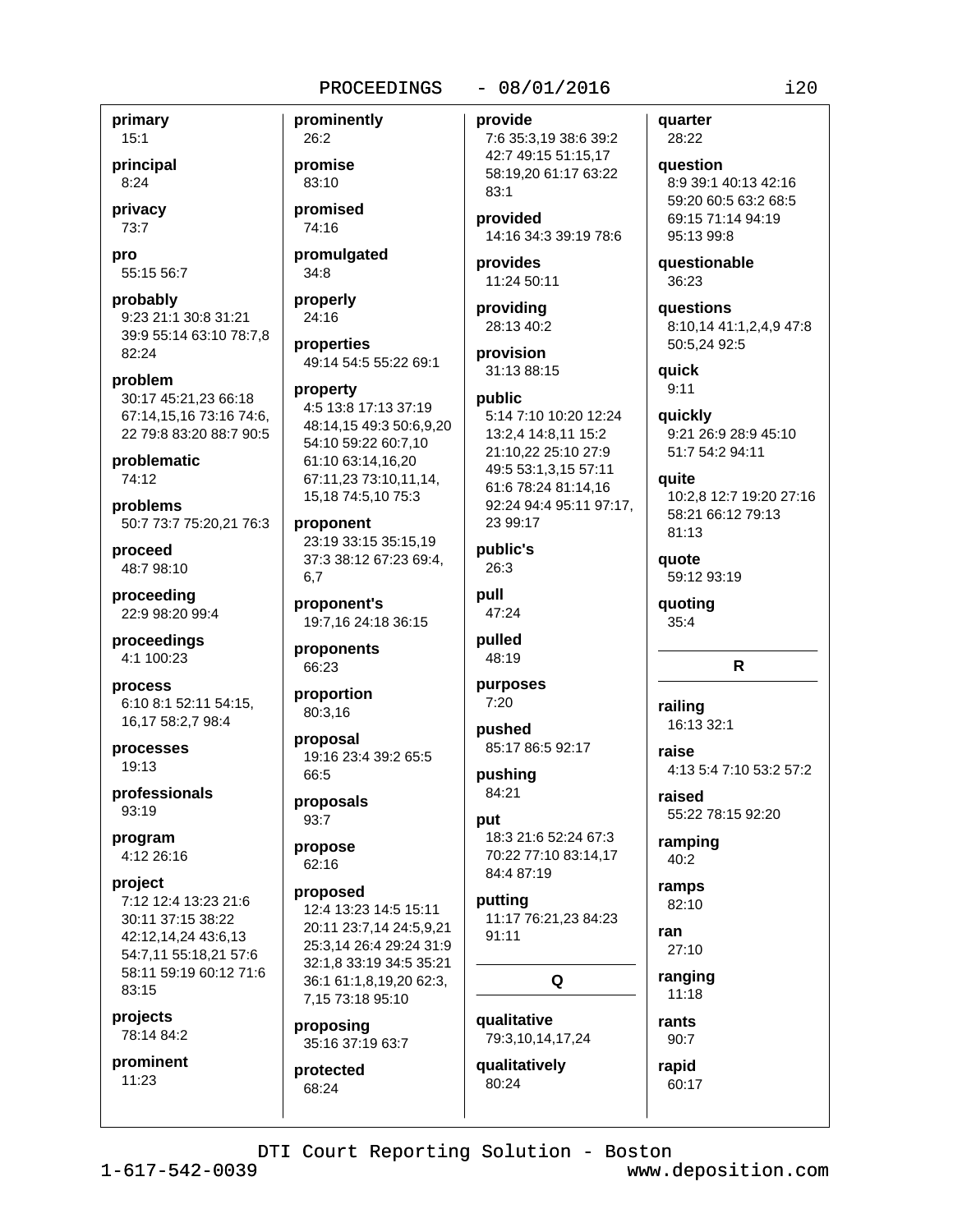## ratio 38:11 76:24 81:19,22 87:17 91:18,19,23

react 26:17 51:9

read 9:14 17:10 19:2 23:16

29:8 53:18 ready

92:8 real

75:8 79:4

**realistic**  $28:1$ 

really

10:16,22 11:21 14:24 18:2 21:23 32:10 33:1. 23 40:23 41:5 51:2 53:10 55:16 56:1,3,8 58:1 59:5 62:20 66:11, 16,20 69:16 76:18 78:18 79:3.10 80:24 94:17 96:3

realm 10:20 12:11,24 13:4 14:11 15:2 26:3 27:9

reappear  $97:5$ 

rear 16:20,24 17:14 20:22 23:10 29:12 30:4 40:2

reason 18:6,9 19:12 39:5 80:3

reasonable 6:24 52:6 85:20 87:17

reasons 23:13 72:12 73:7,8 74:14

recall 4:9 5:23 68:7 81:19

recede  $11:11$ 

recitative  $10:1$ 

recognizing 39:18

37:3 42:4 reconsider  $89:1$ record

recommend

4:6 48:1

records 49:21,24 50:2

recycling 83:22

red 13:21 70:19

redesign 96:5

reduced 62:14 64:4

reduces  $75:7$ 

reduction 87:14 90:15

reference 17:20 65:11 86:10

referring 66:21

reflected 79:17

register

regs

regulations 79:9.10,18 80:15

reiterate 53:19

74:14

22:24

30:20

18:11 32:15 94:11  $5:9$ 

 $6:16$ religious

relevant

 $-08/01/2016$ 

 $21:9$ remainder 26:20

remains  $61:7$ 

remember 23:15 68:6,10,20 86:11

remembering 68:17

remind  $6:12,13$ 

reminiscent 62:11

removing 45:23

rendering 61:20

rent 91:10

rental  $91:12$ 

renters 90:20

repeat 15:8 32:24

report 9:12,16 12:8 17:20 19:1.3.11.15.19 33:12 41:6 46:24 47:14,17 50:23 66:17 85:7 86:9 87:20 95:6

reported  $27:12$ 

reportedly 20:10 22:16 35:12 39:8

reports 19:24

represent 12:15 57:21

representative 20:14 40:24 57:16 representatives 56:23

represents 25:19

reauest 57:15

reauire  $35:1$ 

required 31:1 33:7 74:5

requirement 7:23 35:3 80:8

requirements 34:1 35:10,11

research 68:14

resemble  $43:7$ 

resembles 43:9.14

reserved 28:12 99:19

residential 21:15,17,20 23:24 29:10 32:7 44:13 49:3 86:17

residents 14:12 23:18 24:24 30:15 39:3 62:2 83:17

resistant 45:11.13

resolved 33:22

resources 93:7

respect 55:6

respectfully 57:14

respond 7:8 41:8 100:17

response 46:14 61:5 71:2 87:9

responsible  $38:23$ 

59:23 60:5

35:4,8 80:8

related

relation

relationship

relatively

relav

 $1 - 617 - 542 - 0039$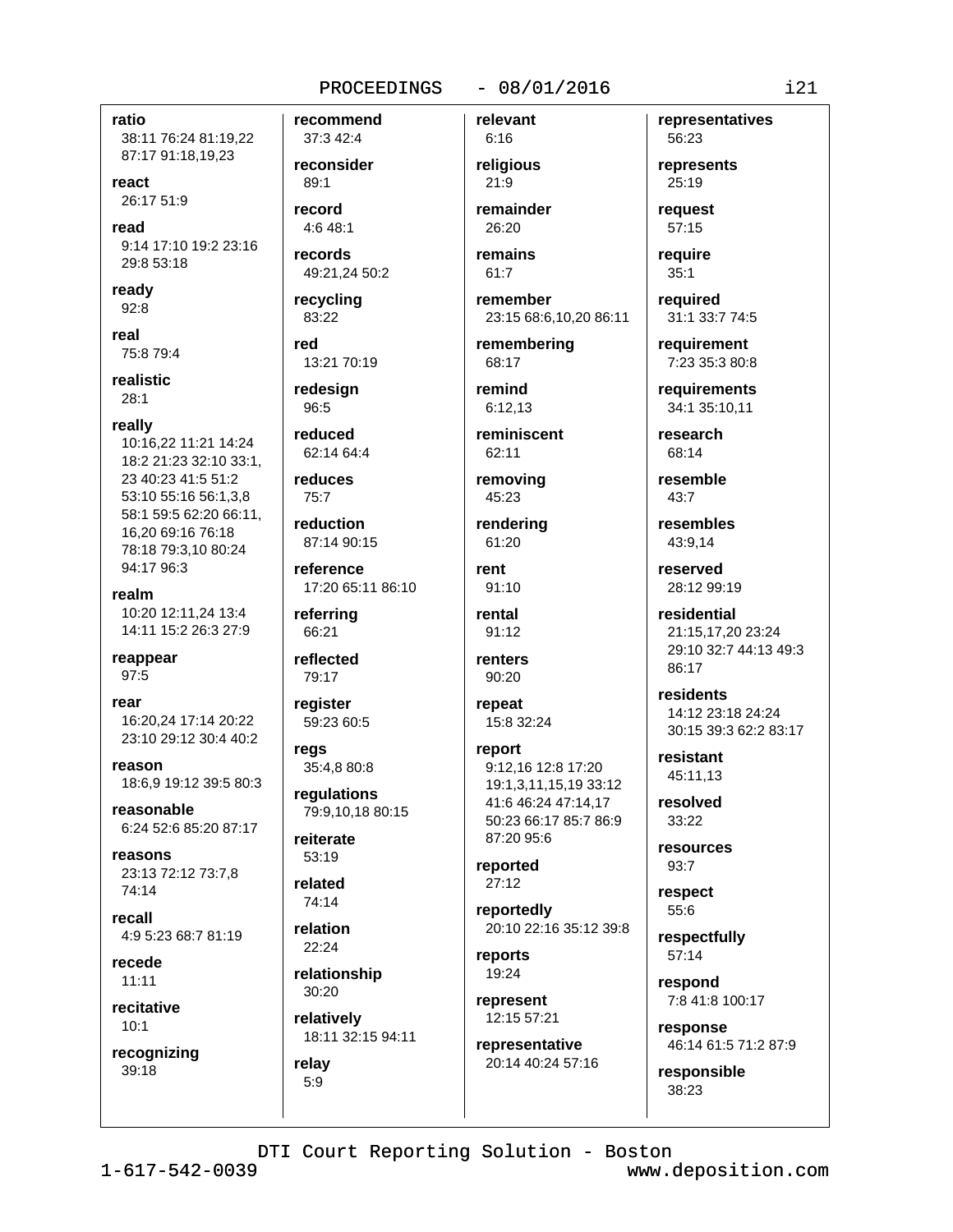#### $-08/01/2016$ PROCEEDINGS

revisions

98:1

rest 24:2 63:18 72:9 77:17 81:11 restaurants  $21:9$ restrict 36:10 restrictions 36:4 44:18 restrictive 79:13 result 76:24 resulting 38:24 retail  $21:9$ retained 38:3 62:9 78:4 reuse 28:1 60:11 reusing 62:18 review 4:24 5:18,23,24 6:4,5,6, 97:7,159:819:5,17 33:24 52:14 54:22,24 55:15,17,20,21 56:6,7 84:13,16 87:4 92:2 98:22 reviewed 19:20 56:4 reviewer 5:22 9:7 30:16 38:2 85:6,7 95:8 97:4 98:5,8, 11.14 reviewer's 19:6 98:15 reviewers 27:20 30:11 38:9 56:19 57:9,10 98:17 reviews  $6:11$ 

revised 51:8 55:5 56:5 97:1

48:3

rhododendron  $25:7$ rid 67:17 ride 76:11 right 4:8 11:10 13:8 14:9 17:7 28:23 32:4 33:11 43:5 44:4 46:9 48:17,19 49:4 61:2 63:8 69:9.10. 19 70:3,8 71:13 73:15 84:23 96:19 97:2 right-hand 43:8 61:4 63:20 rises  $25:15$ risk 90:19,21,22 risks 85:3 road 38:24 95:16,20 rolled 52:17 roof 11:2 39:1 rooftop 23:17 room 56:22 61:10 72:14 82:9 99:15,17 rooming 72:16.19 **Rosenthal** 64:10,15 68:6,9,20 Roth 18:1 20:15 47:13,16 58:13 59:2.8 69:22 70:1,11,21 roughly 4:11 12:15 round

68:23 row  $25:6$ rules

rounds

79:9,12,14,21,22 run 28:9 48:12 61:23

running  $9:21$ 

rush 56:13

S.

sadly 60:18

safe 60:17 61:18 73:11

safely 30:23

safety 40:14 52:7 72:6,7 73:8 76:5 84:10,21 85:15,23

sake 63:12

satisfied 88:4

savings  $32:14$ 

saw 27:10 42:13,15 60:11

saying 26:17 40:22 42:19 58:15 69:19 76:9 93:21

scale 9:4 10:17,22,24 11:4,7, 9,15,17,22 12:6 18:1 21:19 22:7 25:20.22 27:7.23 39:20 43:14 44:14

scaled-down 61:5 62:14

scanning 60:16

scenario 60:12,19 62:17

schedule 96:3 97:20 99:9.21  $100:2$ 

scheduled 47:11,12 97:17 99:14

scheme 94:18

schemes 78:24

school 22:1 65:1,15,17 78:17

scope 85:9

screen 14:4 43:18 52:22

screening  $16:13$ 

second 25:9 44:16

secondly 58:6

section 10:1 22:18 33:12 61:19 62:12

sections 19:23

see

8:16 9:9,10 10:21 11:12 12:4 13:22 15:13.24 16:9 17:5 18:5 23:19 29:1 33:22 43:13 49:10 53:12,18 54:3,24 59:2 61:1,4 62:1,14 63:3 64:14 65:22 69:20 70:5, 6,7,10,11,14,15,18 71:13 73:9 74:7,15,19 75:9,13 76:11 77:2,16, 20 78:1,10 81:13 82:20 85:14 88:10 93:7 94:9 96:13 100:16,22

seek 42:5

seen

9:23 12:14 54:8 56:12, 16,18 64:16 65:13

DTI Court Reporting Solution - Boston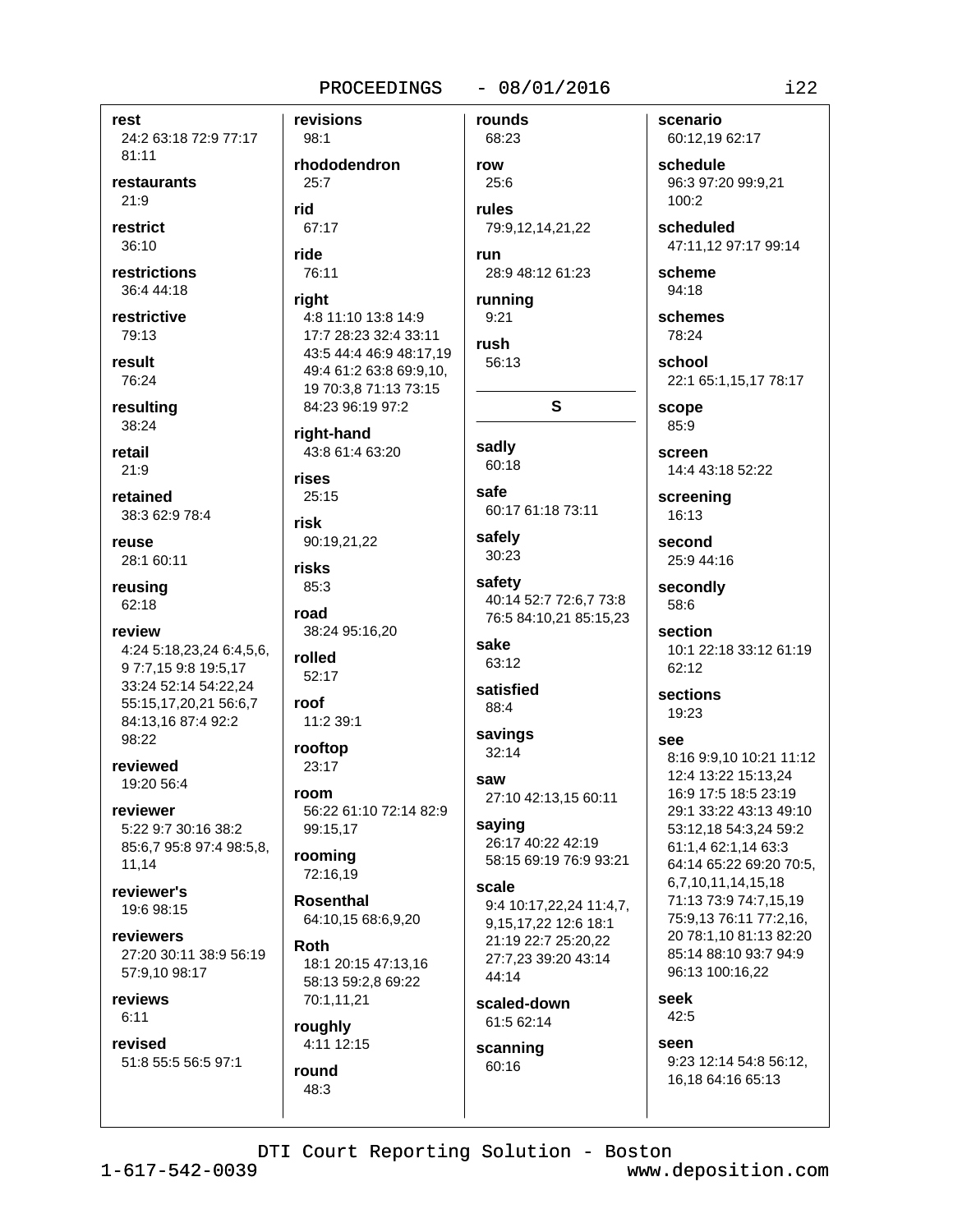84:21 89:4

#### $-08/01/2016$

shows

selected 91:19

selections 35:21

selectman 64:18 69:5

selectmen 65:11 99:22

semirecessed  $29:7$ 

send  $5:5.11$ 

sense 12:23 59:13 63:5 65:4 66:21 81:1 87:5 92:6 94:20

sensitivity 39:11

sent  $5:2$ 

separation 45:5 73:10

**September** 98:6,9,12

seriously 75:15 84:11

serve 29:19

served  $21:8$ 

serves 20:24 21:2

service  $21:12$ 

sessions 19:8 39:15 47:4 57:22

set 11:10 12:18 51:24 59:18 72:7,11 82:24 85:12

setback 11:9 12:9,15,22 13:21, 24 23:9 25:22 26:24 28:15 30:18 39:19 48:13,14 58:21 60:22 61:17 62:21 72:2,5 78:4 setbacks 23:7 35:18 58:16.19 89:4 seven 13:10 22:6 seven-story 22:10 shadow

24:14,20 37:2 43:18 74:15,16 82:14

shadows 11:5 24:7.22 82:17

shame 67:8

shaping  $27:8$ 

share 29:16 34:15 65:3

shared 38:14

sharing 78:14 79:1

shifting 63:16

shocked 58:12

short 61:12 83:10

shorter

45:23 shots

14:21 shouldn't

51:21 88:10 96:4 show 9:24 34:4 54:3 68:8

 $74:2$ showed

68:18 showing

82:18 shown 25:11 32:5

50:19 sic 8:10 74:24 side 10:6,7,10 11:11 12:2,3, 17 13:8,11,12,14,16 16:8 20:23 22:6.8 24:12 25:21 26:22 28:10,19 29:4,9 40:3 42:14,18 43:6,9,12,18 44:7,8,11, 13 49:10 50:13,14 61:1, 4,12 63:7,20,21 72:15, 20 73:3,5,15 82:1,15, 16.17 83:5 sides 21:17 23:9 29:2 35:18  $37:6$ sidewalk 11:10 12:19 48:18.20, 22 49:5 61:3 70:7 sidewalks 11:24 sidina 17:4,15 29:2,3 32:2 sight 72:8 83:1 significant 11:13 23:12 24:20 30:17 37:1 66:18 72:2 significantly 22:9 85:10.13

similar 9:4 13:18.22 17:23 18:1 27:13 73:16

similarly 32:18 41:15

simpler  $17:11$ simply

 $90:7$ 

 $66:1$ 

6:12 23:13 29:6 88:3 93:6 sinale

23:5 30:6 59:3 87:12 slightly 29:6

43:19 44:12 49:19,20, 22 58:23 77:12,14 86:22 sit

57:23 89:11

single-family

#### site

9:9 10:3 13:19 17:21 20:4 21:6 23:7 25:5 27:19 28:7 31:4,6,9,12 32:19 36:5 37:21 42:2 46:20 50:5 52:5,21 69:18,20 71:9,13 72:11 77:15 79:24 80:1 81:3, 14,15 89:20,21 100:11

situation  $42.449.972.20$ 

six 23:4 56:10,13

six-month 55:11

six-story 15:14 23:5 25:15 45:2

size 11:12 88:9 89:16

sized  $20:7$ 

sizes 74:21

skin 45:10

sky  $25:1$ slice

> 63:19 slicing 63:7

slide  $25:13$ sliders 35:24

slides  $27:11$ 

single-families

DTI Court Reporting Solution - Boston

 $i23$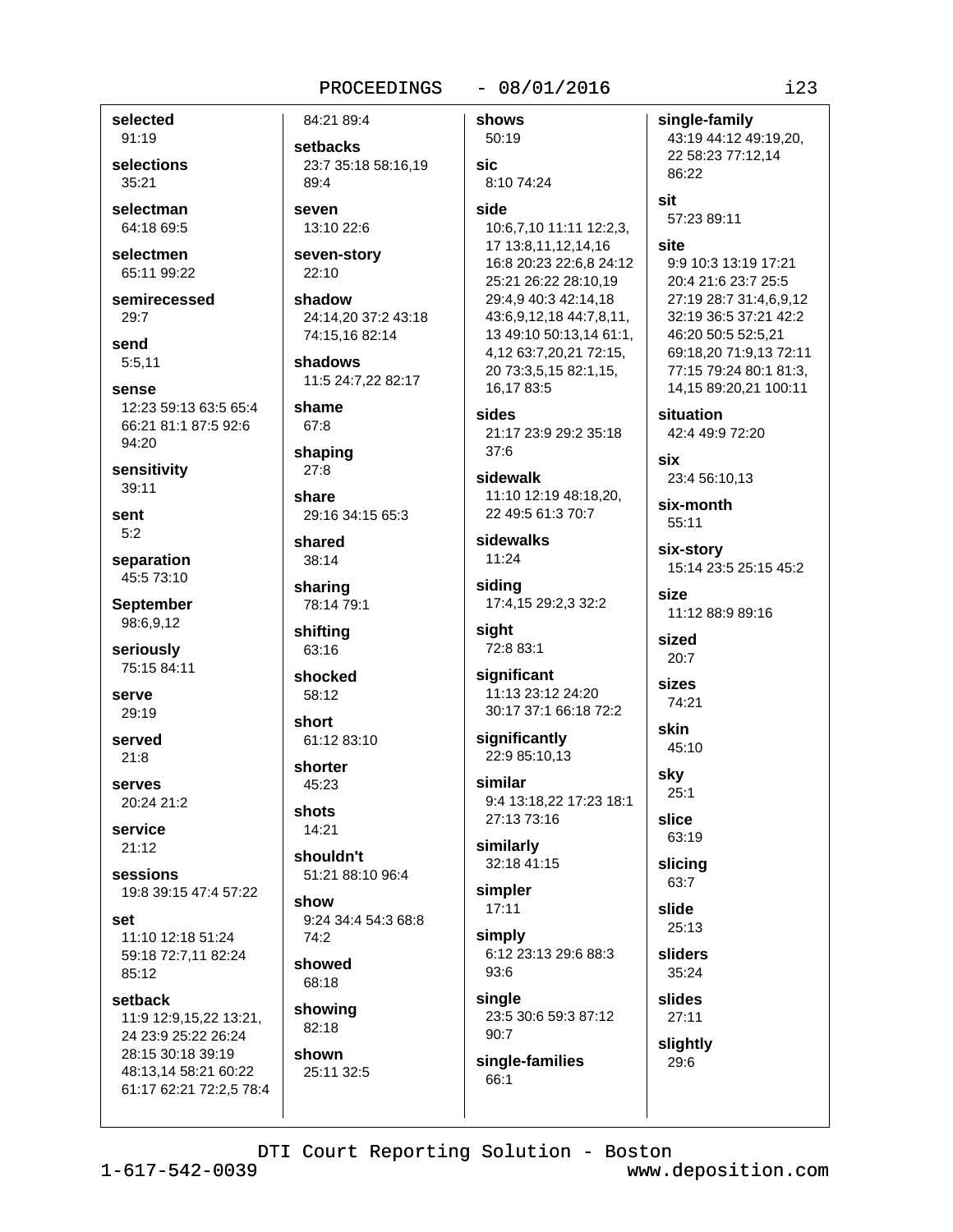# $-08/01/2016$

slip 56:24

small 27:1.22 44:14 57:18  $85:8$ 

smaller 10:24 36:22 75:18

**Snout** 88:14

solar 23:2 24:11 31:15

solution 51:16.17 61:14 76:16

solutions  $84:1$ 

somebody 57:20 63:14 74:10 77:3  $90:6$ 

someplace 91:10

somewhat 9:12 21:19

soon 93:13

sorry 42:22 73:20 75:2

sort 56:20 62:5,16 71:16 79:2,11 86:13 88:13

sorts 84:24 91:20

sound 55:7

sounds 38:3 56:17 79:4

south

10:6,7,10 12:2,3 13:7, 12.14.16 17:7.8 21:20 22:6,8 24:7,8 25:1,21 29:14 32:3 37:16 72:22, 24 82:16,17

south-most 72:16

southeast 30:4 32:22 82:1 space 11:13 13:1 14:11 23:2, 11,17 27:5 28:15 31:7 33:1 34:24 38:20 39:3 50:9 51:14 63:15 72:15 76:22 78:7 87:23 91:9

spaces 21:22 35:6,9 38:14 58:19 83:17 91:12 100:10

spacious  $26:1$ 

speak 4:23 5:10,16 8:19 50:8 57:19 84:12 95:11

speaking 5:15 45:12

special  $90:8$ 

specializes  $9:2$ 

specialty 53:24

specific 5:22 9:9 18:14 85:15

specifically 5:2 36:13

specter  $57:2$ 

speculating 32:20

speculation 32:23

spelled 16:18

spent 41:11 75:11

 $57:19$ spoke 66:22 67:13

spirit

spoken 65:5 72:5

spot 48:20 spotlights 56:21

square 7:5 8:24 33:18 stacked

45:4 stacking

16:5

staff 6:7 47:2 54:23 55:2,3 56:19 95:6 97:5 98:1,4

stage  $33:23$ 

stair

14:13,14 stairwell

 $30:4.5$ 

stake 70:7,8,12,22

stakes 70:5

stand  $97:23$ 

standard  $32:14$ 

standards 33:5,7 34:8

start 7:12 8:5,7,20 9:15,20, 24 18:23 19:1 44:24 47:2 52:13 53:4.15 58:13 71:6 96:7

starting 46:24 52:15

state 19:2 41:20 54:2

statement  $27:3$ 

statements 79:11,18

statutory  $7:1,22$ 

laata 35:14 45:7 steel-frame 18:17

**Steinfeld** 20:13 47:11 93:14 94:15 95:4,18,22 96:6, 9,13,22 97:2,9,14 99:4, 7,10,16 100:12,19

step 33:11 86:24

step-backs 39:21 40:7

stepped 86:19

**Steve** 4:8 59:17 60:1 90:16

sticking 18:19

stop  $21:12$ 

stories 18:14 26:21 45:8 78:2  $81:6$ 

storm 50:18.19 51:5

stormwater 6:3 7:19 37:23 38:4 55:6 94:15,18 95:7,16, 24 96:22 98:2

story 45:19

straight  $12:22$ 

straight-on 14:21

**street** 

4:5 10:3,4,5,8,13,19,20 11:2 12:3,9,18,23 13:4, 8,17,20 14:8,9,10 15:7, 9,16 16:21,23 17:23 18:4 20:7,9,11,18,19,23 21:2,3,13,18 22:2,8,13, 14 23:1,23 24:3,4,23 25:3,10,19,21 26:7,10 27:7,13,15,17,22 29:11 30:21 31:11,23 32:9 36:17 39:6,9,11,17 42:12,14,24 43:1,2,6, 15,20,23 44:2,8 48:1,2,

DTI Court Reporting Solution - Boston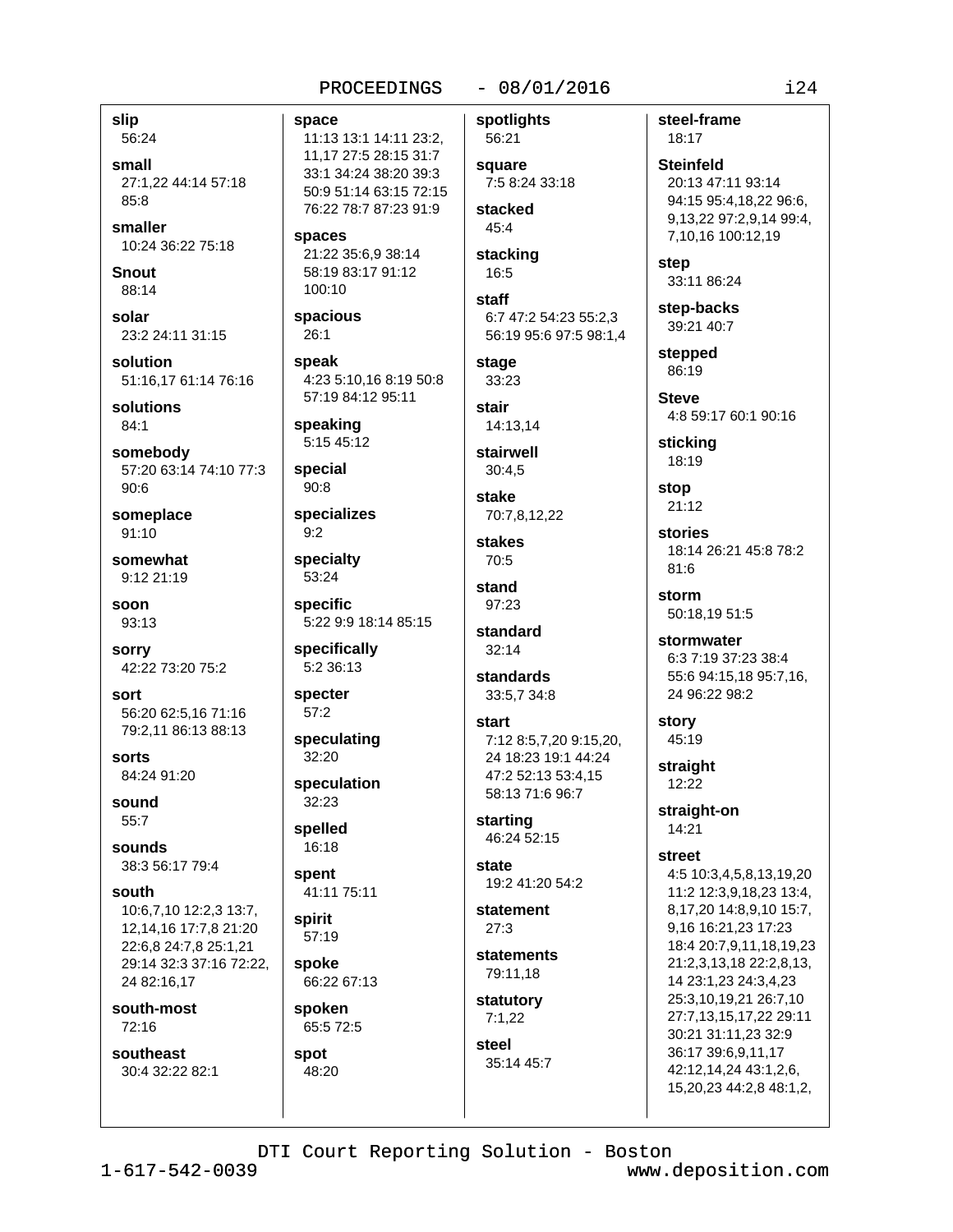# $-08/01/2016$

4, 5, 6, 8, 13, 14, 16, 17, 23, 24 49:2,8,12,13,14,15, 17,22,24 50:12 58:10, 14, 15, 24 59: 9, 17 60: 13, 20 61:18 64:23 65:22, 24 67:14 68:19 69:15 70:12 73:1,4,6 74:24 75:7 76:1,8 77:16,17, 18, 19, 21 78: 3, 6 81: 8 82:16,19,20,21,22 83:4, 5 84:6,23 85:19 89:7,10

**Street all**  $49.23$ 

street's  $38:21$ 

**streets**  $91.7$ 

streetscape 24:22 25:23 26:1 39:18 49:15 77:9 83:4 84:20 85:9,11,14

streetscapes 21:21

strengthening 39:18

**stress** 92:19

stretch 12:22 32:13 33:10 58:17,21

strip  $50:15$ 

strong  $11:4$ 

struck 66:14

structural  $37:15$ 

structure 16:22 20:11,24 22:12 23:5 27:14,16,22 28:2,4 29:1,13 31:9 43:12

45:22 49:10 61:7,8,16 62:7,9,13,15,21,23 64:19

**structures** 36:22 38:1 88:20

37:17 studies 24:14 37:2 51:10 76:4 studios

87:21

studied

study 33:14 51:6 74:15,17 82:18

stuff 78:15 100:8

style  $77:5$ 

subcommittee  $57:18$ 

subdivided  $26.11$ 

subdivisions 26:13

subdued 28:21

subject 7:17 13:8 17:13 18:7 39:14 41:21 60:10 84:15

submit 4:18,19,20

submitted 24:15 25:6 27:20 32:12 33:16 36:13 37:10 38:9 40:22

submitting  $5:17$ 

subsidized 38:13,15 80:6,7,9,11,14

substantive 54:16 55:17 56:4 57:6 58:3

substitutes 79:10

successful 12:5 29:10

successfully 27:10 40:9 sufficient

 $35:4$ suggest

> 45:18 81:10 86:23 87:22 88:24 95:18

suggested 66:22 74:20 76:20

suggesting 87:23 91:18

suggestions 19:13 71:14 87:18

suggestive 26:15

suggests 35:6

sun 82:14.18

sunlight  $24:5$ 

supportive 87:15

supposed 79:16

```
SUITE
 5:6 9:18,22 12:5,13
 32:12 39:10,14 44:4
 57:4 68:15 69:21 81:20
 82:9 91:2
```
surface 64:6 70:5

surprising 27:17

surrounding 21:14 27:15 85:24

survey 21:4,5 50:19

sustainability  $32:15$ 

**Swartz** 53:13 58:9 65:3 66:20 69:14,23 70:10,20

swimming 29:13 50:15

swung 48:22

system 87:13

systems 16:13 32:2 33:8

T

table  $52:2$ 

take 5:13 8:1 40:20 41:16 52:1 55:15 57:14 59:1.8

66:10 74:20 77:9 83:13 84:11 87:22 93:19 94:10 95:1,13 taken

17:22 39:14 47:20 75:16 83:16

takes 87:12 90:18

talk 10:2,14 12:14,24 13:23 14:3,19,20,23 15:15 22:23 53:1 54:14 56:15 71:19,24 76:18 78:13

talked 36:4 54:15 73:17 88:5 95:12

79:24 93:19 94:24

talking 9:18 10:12 12:24 13:20 14:4 15:6,10 26:15 47:2 55:12.16 66:2 75:17 84:20 86:14 89:6

 $f<sub>all</sub>$ 12:7 16:22 24:8 29:12 35:11 44:9 78:2 85:11 89:6

taller 24:6 45:12.13

tallest  $22:14$ 

tan 15:11

> targeted 38:16

team 19:7 20:4 22:19

DTI Court Reporting Solution - Boston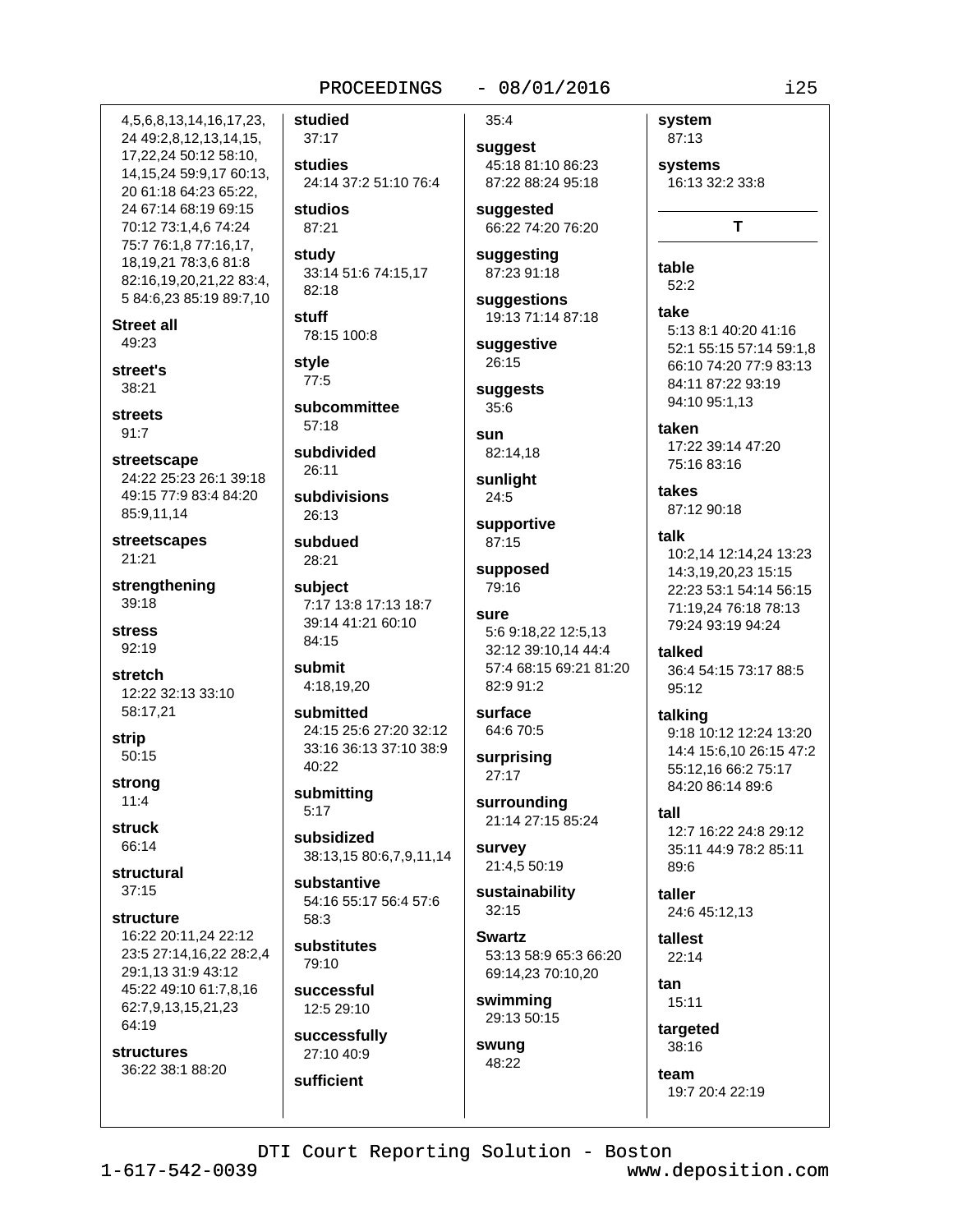#### timeline there's 11, 13, 15 87: 16, 18, 19, 9:17 13:8,21 14:7,13,16 20,23 88:5,7 89:1,9,11, 93:9,11 15:10 16:5 18:6,14,22 13,21 91:18,20,22,23 technical timely 23:1 24:4 25:5,8 27:4 92:1,4,14 93:17,22 6:6.8 18:9 19:18 26:10  $5:7$ 31:7 32:19 38:19 39:5, 94:11 95:17 99:23 38:6 50:5 55:20 57:9 100:5,12 times 10 45:3,7 49:13,24 93:5,7 94:8 50:16 63:11,15 67:16 13:14 thinking technique 69:2 70:7,8,9,21 82:9 8:2 18:3 63:10 todav 90:5 91:7 96:3 97:2 46:18,19 51:22 59:13 thinks 99:22,24 techniques 14:22 told thereof 18:2 51:22 59:20 third  $4:10$ tomorrow they'll 22:3 32:11 42:20 47:15 47:1,10 92:12 66:23 77:15 87:8 97:13 41:16 94:2 third-party  $33:8$ tonight they're 5:19 9:5 13:20 20:13, 11:10 15:5 22:15 26:19 thorough 14,16 47:3 54:16 60:24 30:7.8 33:13 34:11.16 41:14 66:2 100:21 41:21,22 45:13 52:2 thought 65:7 66:10 67:1 70:20. tonight's 90:24 91:1,3 47:18 50:23 21 79:23 83:9 94:24 4:9,12 6:13 7:3 97:23 tendency thoughtful they've top 13:15 56:19 13:6 47:18 67:18 91:6 96:16 18:14 35:17 36:20 45:4. tentative thousand 8 4 6:2 thing 97:10.17  $21:12$ 5:19 6:22 41:10.18 47:1 topic tentatively 53:14 68:20 74:22  $51:2$ three 47:11.12 78:12 79:2,3 92:15 13:12 15:17 22:6 25:16 totality 49:21 50:1 65:23 68:23 things 76:6 70:2,4 92:16 97:20 4:17 6:17 8:6,7 10:11 totally 22:22 33:14 46:10,22 three-family 31:6 75:4 47:3,5,22 52:2,5,15,17 59:1 49:19 50:9,12 52:6,10 55:9 57:1,17 58:5,12 touch 67:4,20 72:7 83:20 three-story 63:12 66:19 79:19 84:10 84:18 85:7.21 87:3 11:3 44:12 83:23 84:10,14 87:2 97:22 100:5 tour 96:24 100:6.7 throw 58:14 59:2 testimony  $87:8$ think 5:16 6:14,23 7:17 73:12 town 7:23 8:6.7 9:20 10:2 **Thursday** 86:6,8 89:1 7:6 19:10 38:24 41:21 13:9.12.13 14:10 15:4 99:19 48:8 49:21,24 51:11 16:18 18:21 21:1 24:1 tie 53:16 54:21 55:2 56:1, 25:12 29:10 30:8 31:21 26:14 9,19 57:3 58:10 64:11, 33:14 35:15 37:2,7 19 68:7.13.15 80:6 90:6 39:5,9 40:7,8 41:6,7,9, tied 91:21 98:2.14

6:2 40:11 41:3 46:5.12. 16 47:7 50:23,24 53:22 58:3,4 59:14 63:1 64:8, 15 68:3,4 69:11,12 70:24 71:3 77:23 84:7 99:9 100:18.19.20

#### that'll 52:22

tear

74:6

18:19

39:12

99:23

tenant

38:16

tenants

term

71:24

terms

tests

86:2

thank

tell

thematic 59:22 60:5

11, 12, 18, 20 42: 18 47: 5, 19 51:3 52:6,10,22 54:5 57:4 60:23 65:10 66:7, 24 68:12 71:15 72:1,6, 12, 17, 19, 21 73: 6, 16 74:6,12,13 75:14,18 76:14 77:4,5,8,14,22,24 78:7,8 79:22 80:3 81:5, 16, 18, 21 82: 1, 7, 14, 18, 23 83:6,19 84:10,21 85:2,4,10,17,21 86:2,6,

 $-08/01/2016$ 

PROCEEDINGS

16:6 26:19

tight 38:20

time 5:20 6:19,20,24 7:11 26:14 41:9,11 51:8 54:8,15 55:22 56:6,7 77:7 85:6 97:24

# DTI Court Reporting Solution - Boston

trafficked

38:21

towns

traffic

56:12,17

 $1 - 617 - 542 - 0039$ 

www.deposition.com

6:2 7:19 51:6 61:15

87:4 94:15,18,21 95:8,

17 96:1,23 97:3 98:5

 $i26$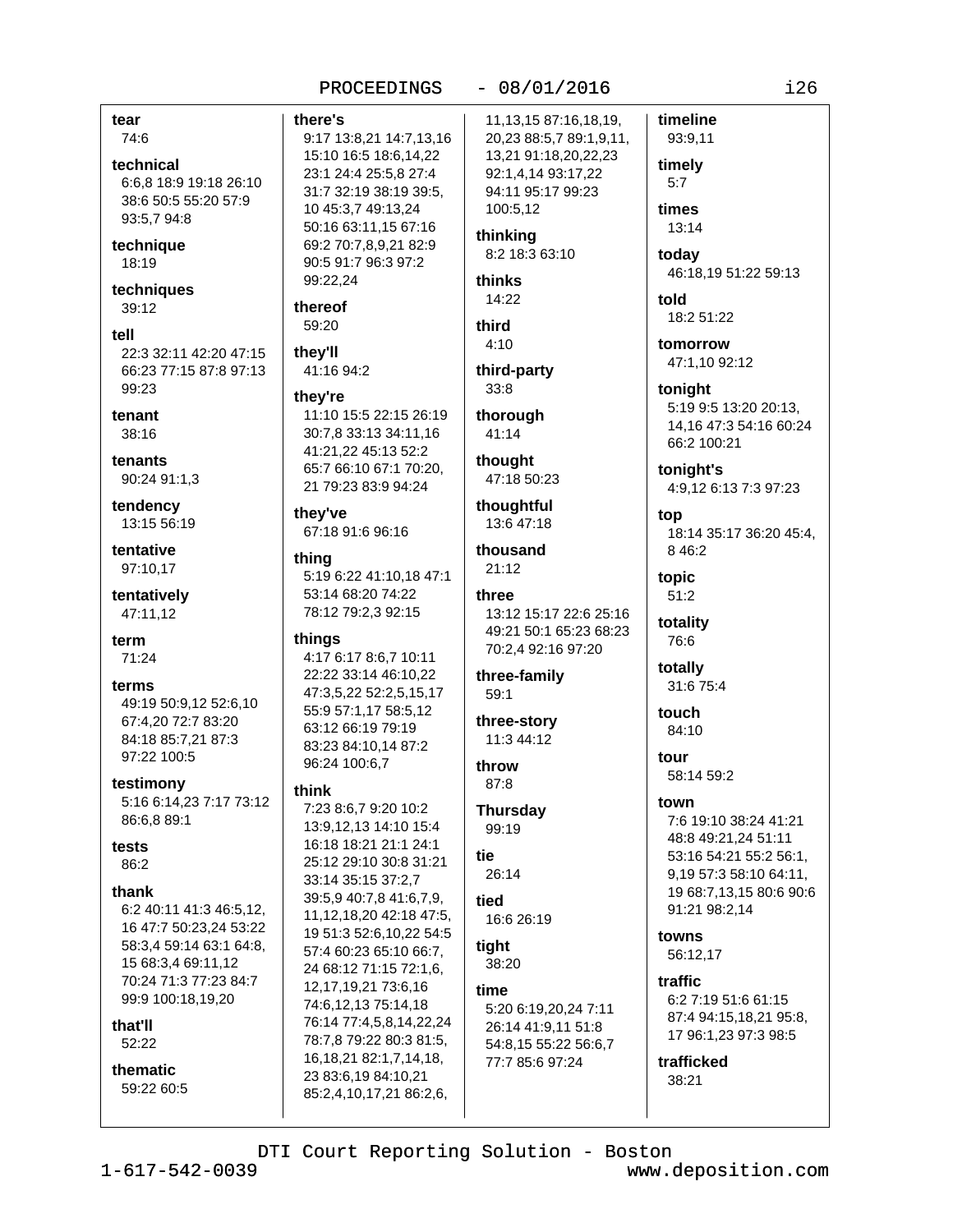#### $-08/01/2016$

transcript 53:15,18

transfer  $27:18$ 

transit-oriented 83:15

transmitter  $15:1$ 

transportation 21:11 79:1

trash 31:1 37:12 55:4 83:20

traverse  $39:8$ 

treatments 100:15

tree 25:10 31:5,13

trees 54:4 61:23 74:6.9

triggers 46:9

trucking 38:24

true 55:5

try 9:14 56:13 67:21 88:16  $91:4$ 

trying 6:23 57:1 68:13 76:8,9

**Tuesday** 99:14,18,21

tune 10:14

turns 18:11

twelve-story  $22:12$ 

twice-weekly 84:2

two

15:20 16:1 17:2 26:14 29:2,16,20 34:21 35:2,6 44:12 45:6 49:13 58:4,

14,18 64:12 66:2,3,9 78:15 83:8 84:9 91:15 92:16 44:12 59:1 two-family  $21:15$ two-story 75:14

two-thirds 32:3 80:21

tying  $40:8$ 

two-

type 16:17 18:9 27:18 35:12, 15 36:2,7 44:20,21 45:1,18,20

types 29:3 34:5 45:4,6

tvpical 12:21 14:14 32:8 33:17

typically 11:18 34:15 35:14 42:3 45:9 99:20

typology  $27:7$ 

### U

undergo 19:13

underground 40:3.4 82:8

underneath 76:23

underscore  $8.3$ 

understand 9:18 15:5 55:1.24 56:1 57:17 79:23

understanding 19:6 37:24 51:20 52:8  $92:11$ 

understood 97:9

19:5 unfair 54:6 **Unfortunately** 

undertake

56:8 unhappy

90:23

**UNIDENTIFIED** 59:24

unintended

91:22 unintentionally

56:24 unique

25:21 66:17 85:7

unit 29:18 33:17 35:5 38:13 45:17 87:24 90:19

unites 26:20

units 29:15,16,19 33:19 34:4, 6.8.10.11.13.14.15.16. 19,20,21 35:2 40:5 59:6 67:9 81:21 82:6 83:21

unlivable 72:20

89:23,24 90:1

updated  $6:17$ 

upper 39:21

# urban 7:7 9:7 10:18 13:5

25:24 97:4 98:7 urge 56:3 88:21 100:4

usable 23:11 39:3

**USA** 12:13 18:17 34:13 37:21 45:20 53:24 59:5 67:5 80:1 81:3 85:7 90:17 91:5 99:15

88:3 utilize 93:6

users

utterly 81:4

V

vaque  $39:5$ valid

 $77:5$ valuable 39:3

value 31:14 75:7,12

values  $75:4$ van

35:9 41:23

vans 35:11

variant 85:14

variations 28:18 62:18

variety 10:5,9 21:8 32:7

various 11:19 19:9,23 21:21 72:12 100:1

vary  $27:7$ 

varying  $12:10$ 

vehicles  $13:3$ 

vehicular  $30:10$ 

vendor 76:13 veneer

61:6 62:8

DTI Court Reporting Solution - Boston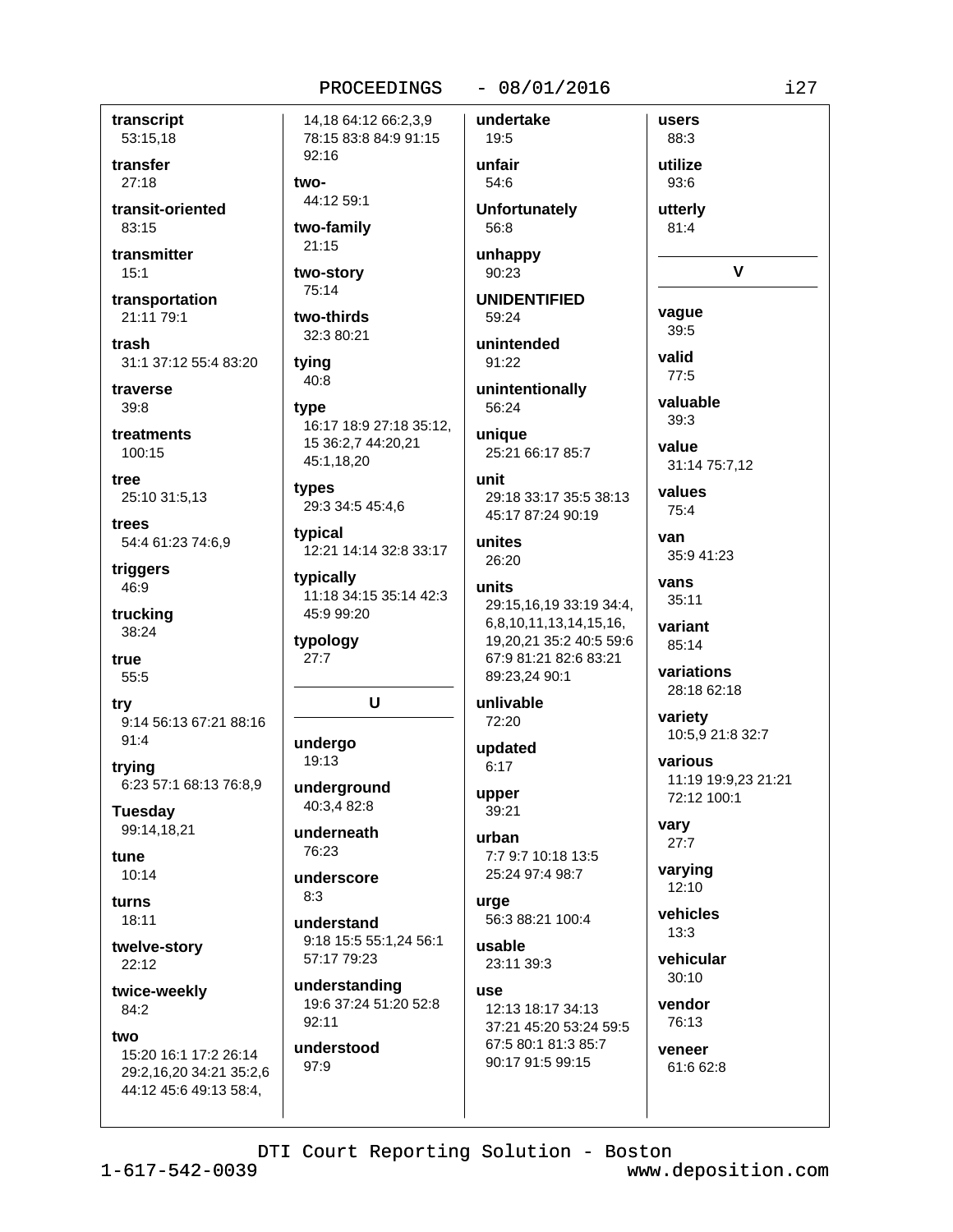### $-08/01/2016$

ventilation 16:15 28:13

verify 42:6

verifying 35:20

vertical 16:2.6 26:21

verticality 15:15,21 26:12

vertically 28:16 29:20

viable 60:11

**Victorian** 22:5 66:8

**Victorians** 65:24

view 13:7 41:8 61:24 62:10 63:22 75:6 85:12 88:2

viewed 85:9

viewing 49:6

views 14:21 25:1 75:10,12

violate 12:20

virtually 11:1 25:15

visibility  $30:13$ 

visible 28:19

visit 20:7,17 77:15

visitation  $18:8$ 

visiting 69:20

visual

visitors 83:17 91:6

25:1 26:3 39:13,16 49:5 59:16 visually 27:3 29:9

volume 12:17 18:16

#### W

```
wait
 56.260.1
```
waiver 54:24 55:23 56:14

waivers 41:23 55:6 57:7 98:18

walk 11:11.24 61:24 70:6.16 78:17

walk-through 17:21,22 20:5,12 22:20

walking 20:17 21:23 48:4,23 67:13 70:12

walkway 25:8 32:21

walls 11:19

### want

4:13,16,18,19 5:9,10,11 6:14,15,21,22 7:10,13, 14, 16, 24 8: 4, 19 9: 17 13:13 14:23 33:20 46:14 47:17 48:1 52:4 53:1,8,10 54:2,12 55:14 56:2.15 57:2.4 59:18 65:14 70:15 71:3.17.18. 19,20 78:22,23 88:20 90:4,8,23 92:14,15,19 93:15 95:1.24 100:20

wanted 8:3 18:3 41:10 47:13,22 59:6

wants 36:6 100:13

# Ward 68:13

wars

65:23 wasn't

29:17 32:10 Wave

# $5.4$ way

14:23 18:12 25:10 28:23 41:21 45:11 49:11,23 52:23 55:8 69:9,10 75:22 78:8 81:9 88:7 91:8 94:12

ways 11:8.19 15:17 40:8

we'd  $71:5$ 

### we'll

4:12 18:24 47:3 96:13. 22 98:18 99:16 100:16

#### we're

5:8 6:23 9:1,9 13:20 16:10 46:21,24 47:20, 23 50:10 52:3 55:12 60:18 69:7 75:17 79:13, 16,19 86:14 92:7,8 99:4

# we've 4:16 9:3 17:18 46:22 47:23 65:19 68:22.24

69:1 75:24 86:8,15 95:12 97:17 99:19

website 53:16 75:8

Wednesday 20:5 22:21 99:18

weeds  $50:16$ 

week 64:13 66:22 84:5

weeks 92:16 99:18

weigh 79:16

weighing 79:19

weight 79:19 welcome 4:18 6:20 67:2 70:16

welcoming  $12:1$ 

well-expressed  $27:24$ 

well-kept 10:13 22:4

well-planted  $26:1$ 

Wellman 49:12.13

went 20:2 28:8 29:18 31:17 50:2 64:24 74:16

weren't 46:23

west 16:8 17:6 21:16 23:24 24:10 25:8 28:14,15 43:10

west-facing  $31:15$ 

western 20:23 24:12 31:23

westward  $22:9$ 

what's 32:8 51:1 66:16 81:24 100:10

wheels 78:21

> $who's$ 9:22 20:13

wide 61:16

wider  $32:7$ 

width 26:11 61:10 64:4

willing 47:23 87:13

willingness  $47.24$ 

Winchester 16:21,22 20:24 21:3

DTI Court Reporting Solution - Boston